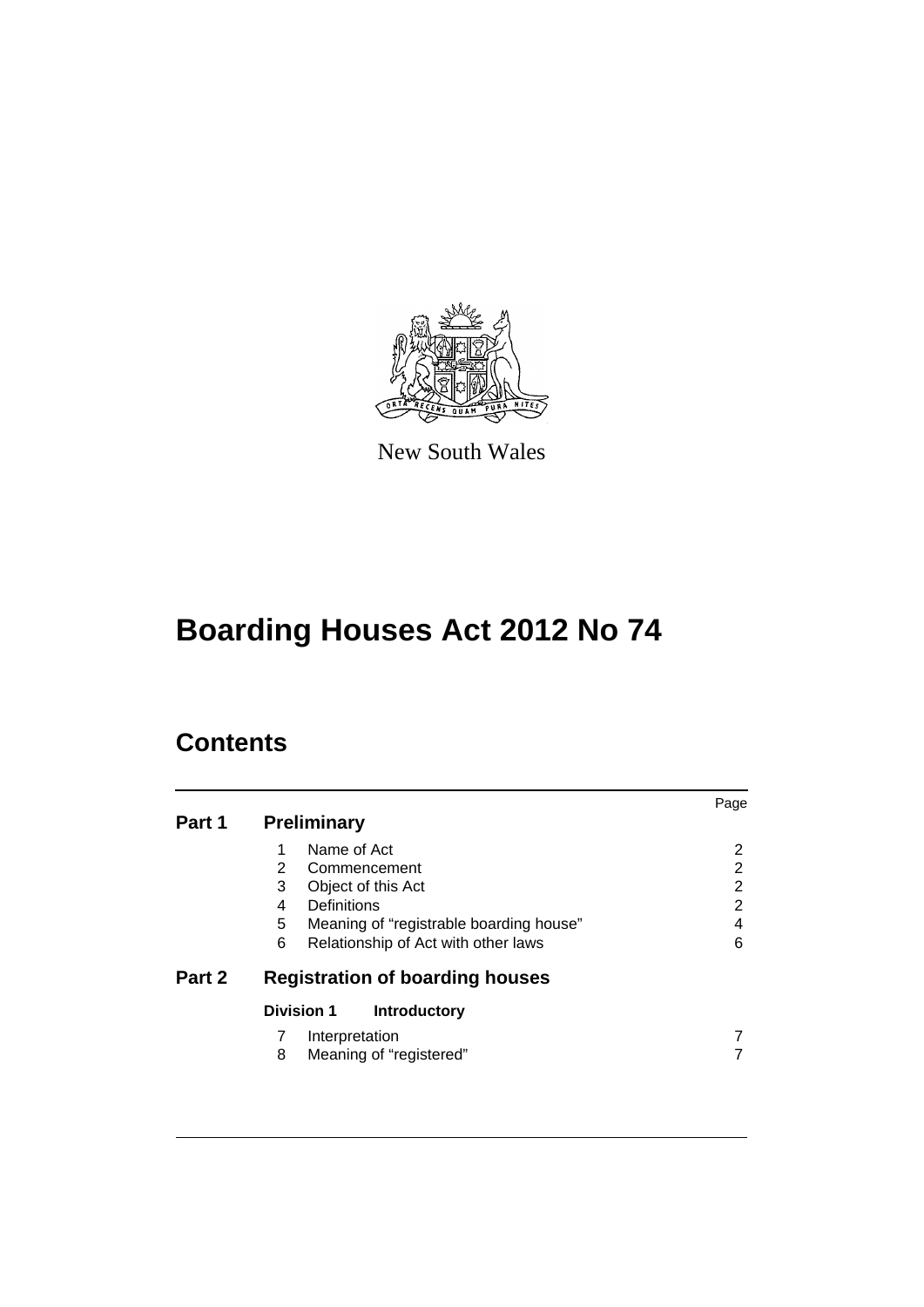**Contents** 

|                  |                                     |                                                                                               | Page            |
|------------------|-------------------------------------|-----------------------------------------------------------------------------------------------|-----------------|
|                  | <b>Division 2</b>                   | Provision of information about registrable<br>boarding houses                                 |                 |
| 9                | house                               | Notification of particulars about registrable boarding                                        | 7               |
| 10               |                                     | Annual returns for registrable boarding house                                                 | 9               |
| 11               |                                     | Notice of cessation of use                                                                    | 9               |
|                  | <b>Division 3</b>                   | <b>Register</b>                                                                               |                 |
| 12               |                                     | Commissioner to keep Register of Boarding Houses                                              | 9               |
| 13 <sup>13</sup> |                                     | Information to be recorded on Register                                                        | 10              |
| 14               | access                              | Publication of certain information on Register for public                                     | 10              |
| 15               |                                     | Evidential provisions concerning Register                                                     | 10              |
|                  | <b>Division 4</b>                   | Initial compliance investigations for<br>registered boarding houses                           |                 |
| 16               |                                     | Requirement to inspect certain registered boarding<br>houses within 12 months of registration | 11              |
| 17               |                                     | Power of entry                                                                                | 12 <sup>2</sup> |
| 18               |                                     | Inspections and investigations                                                                | 12 <sup>2</sup> |
| 19               |                                     | Notice of entry                                                                               | 12              |
| 20               | Use of force                        |                                                                                               | 13              |
| 21               |                                     | Notification of use of force or urgent entry                                                  | 13              |
| 22 <sub>2</sub>  |                                     | Care to be taken                                                                              | 13              |
| 23               |                                     | Recovery of fee for initial compliance investigation                                          | 14              |
| 24               |                                     | Compensation                                                                                  | 14              |
| 25<br>26         |                                     | Authority to enter premises<br>Relationship with other Acts                                   | 14<br>15        |
|                  |                                     | Occupancy agreements and principles<br>for registrable boarding houses                        |                 |
|                  |                                     |                                                                                               |                 |
| 27               | <b>Division 1</b><br>Interpretation | <b>Introductory</b>                                                                           | 16              |
|                  |                                     |                                                                                               |                 |
|                  | <b>Division 2</b>                   | <b>Occupancy agreements</b>                                                                   |                 |
| 28               | agreement                           | Proprietor's obligation to ensure written occupancy                                           | 17              |
| 29               |                                     | Standard forms of occupancy agreement                                                         | 17              |
|                  | <b>Division 3</b>                   | <b>Occupancy principles</b>                                                                   |                 |
| 30               |                                     | Occupancy principles                                                                          | 18              |
| 31               |                                     | Application of occupancy principles                                                           | 18              |
|                  |                                     |                                                                                               |                 |

Part 3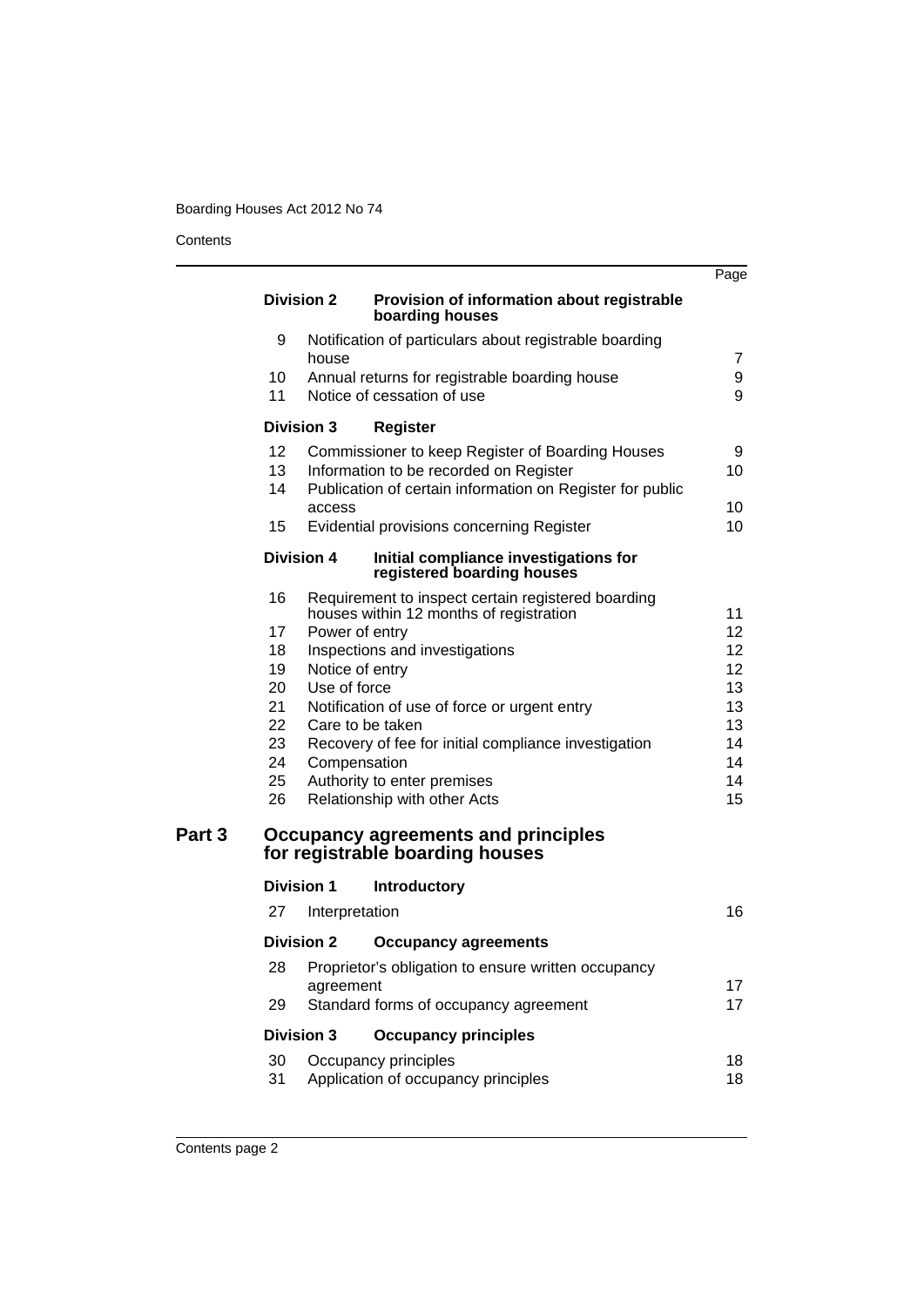**Contents** 

|        |          |                                        |                                                                     | Page     |
|--------|----------|----------------------------------------|---------------------------------------------------------------------|----------|
|        |          | <b>Division 4</b>                      | <b>Enforcement</b>                                                  |          |
|        | 32       |                                        | Applications to Consumer, Trader and Tenancy                        |          |
|        |          |                                        | Tribunal for dispute resolution                                     | 19       |
|        | 33       |                                        | Order for written occupancy agreement                               | 20       |
| Part 4 |          |                                        | <b>Assisted boarding houses</b>                                     |          |
|        |          | <b>Division 1</b>                      | <b>Introductory</b>                                                 |          |
|        | 34       | Objects of Part                        |                                                                     | 22       |
|        | 35       | <b>Definitions</b>                     |                                                                     | 22       |
|        | 36       |                                        | Meaning of "person with additional needs"                           | 24       |
|        | 37       |                                        | Meaning of "assisted boarding house"                                | 24       |
|        | 38       |                                        | Meaning of "close associate"                                        | 26       |
|        | 39       |                                        | Declaration of assisted boarding houses                             | 27       |
|        | 40       |                                        | Director-General may exempt premises and persons                    | 27       |
|        |          | <b>Division 2</b>                      | Authorisation of assisted boarding houses                           |          |
|        |          | <b>Subdivision 1</b>                   | <b>Requirement for assisted boarding</b><br>houses to be authorised |          |
|        | 41       |                                        | Assisted boarding houses to be authorised                           | 29       |
|        | 42       |                                        | Authority granted by boarding house licence and                     |          |
|        |          | interim permits                        |                                                                     | 30       |
|        | 43       |                                        | Authorisation conditions-general provisions                         | 30       |
|        |          | <b>Subdivision 2</b>                   | <b>Boarding house licences</b>                                      |          |
|        | 44       | Licence applications                   |                                                                     | 31       |
|        | 45       |                                        | Investigations and inquiries in relation to licence                 |          |
|        |          | applications                           |                                                                     | 32       |
|        | 46       |                                        | Decision of Director-General in relation to licence                 |          |
|        |          | application                            |                                                                     | 33       |
|        | 47       | Variation of licence                   |                                                                     | 34       |
|        | 48       |                                        | Appointment of substitute licensee                                  | 34       |
|        | 49       |                                        | Suspension or cancellation of licences                              | 34       |
|        | 50       | Surrender of licence                   |                                                                     | 35       |
|        | 51<br>52 | Duration of licence<br>Form of licence |                                                                     | 35       |
|        | 53       | Display of licence                     |                                                                     | 36<br>36 |
|        |          |                                        |                                                                     |          |
|        |          | <b>Subdivision 3</b>                   | Interim permits                                                     |          |
|        | 54       |                                        | When interim permits may be granted                                 | 36       |
|        | 55       |                                        | Duration of interim permit                                          | 37       |
|        | 56       |                                        | Variation of interim permit                                         | 38       |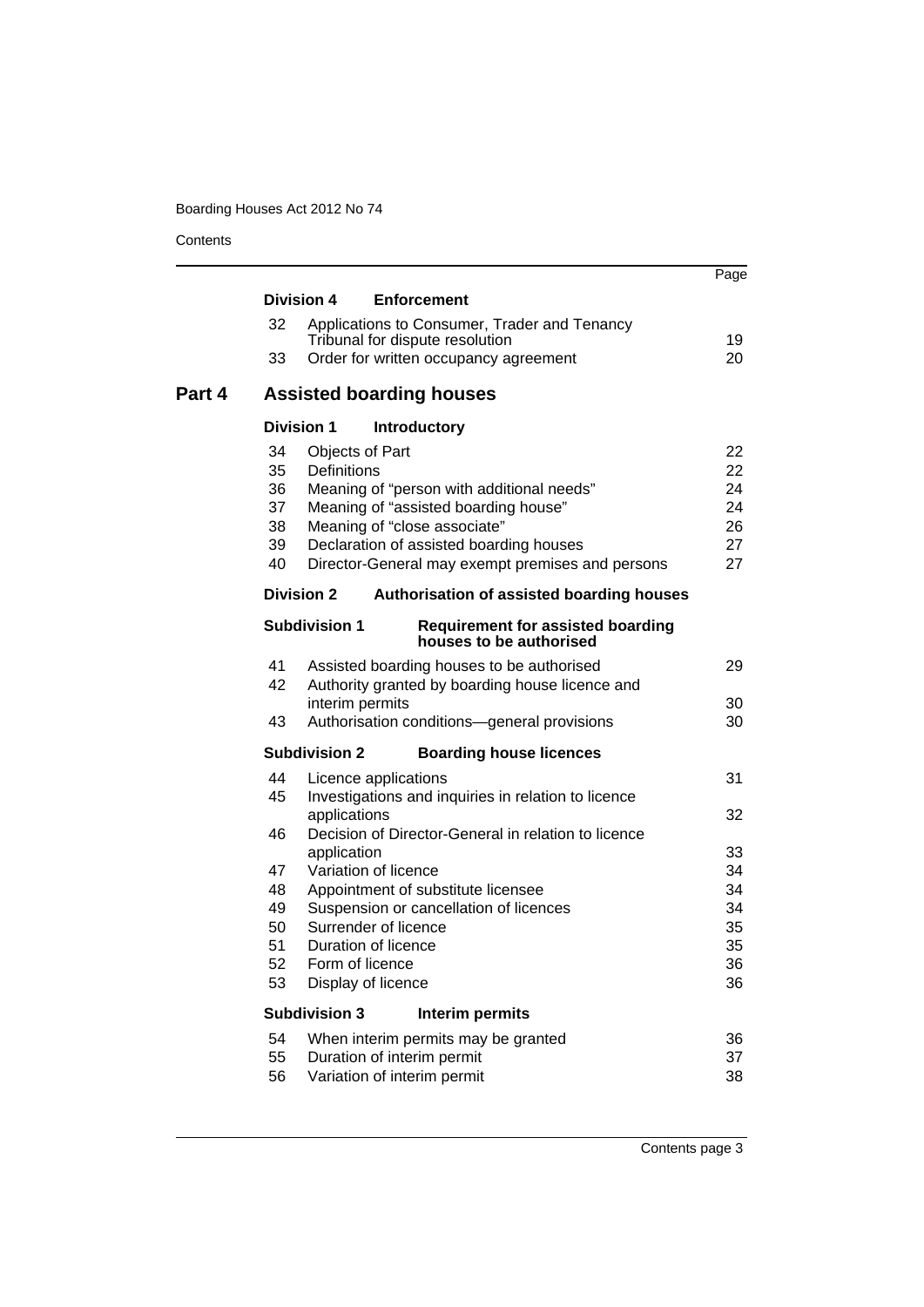**Contents** 

|          |                                                                                        | Page     |
|----------|----------------------------------------------------------------------------------------|----------|
| 57       | Revocation of interim permit                                                           | 38       |
| 58       | Surrender of interim permit                                                            | 38       |
|          | <b>Subdivision 4</b><br>Approval of managers of assisted<br>boarding houses            |          |
| 59       | Assisted boarding house to be managed by approved                                      |          |
|          | manager in certain cases                                                               | 39       |
| 60       | Manager approvals                                                                      | 39       |
| 61       | Decision of Director-General in relation to applications<br>for manager approval       | 39       |
| 62       | Duration of approval                                                                   | 40       |
| 63       | Conditions of approvals                                                                | 40       |
| 64       | Variation of approval                                                                  | 41       |
| 65       | Suspension or revocation of approval                                                   | 41       |
|          | <b>Division 3</b><br><b>Compliance and enforcement</b>                                 |          |
|          | <b>Subdivision 1</b><br><b>Enforcement officers</b>                                    |          |
|          |                                                                                        |          |
| 66       | Appointment of enforcement officers                                                    | 42       |
| 67       | Identification card                                                                    | 42       |
| 68       | Obstruction of enforcement officer                                                     | 42       |
|          | <b>Subdivision 2</b><br><b>Investigation powers</b>                                    |          |
| 69       | Definition-person involved in management of                                            |          |
|          | authorised boarding house                                                              | 43       |
| 70<br>71 | Power to require provision of documents                                                | 43<br>44 |
| 72       | Power to require answers to questions<br>Functions may be exercised outside this State | 45       |
| 73       | Failure to comply with requirement to provide                                          |          |
|          | documents or information or answer questions                                           | 45       |
| 74       | Provisions relating to requirements to provide                                         |          |
|          | documents or information or answer questions                                           | 45       |
| 75       | Effect on other functions                                                              | 46       |
|          | <b>Subdivision 3</b><br><b>Powers of entry</b>                                         |          |
| 76       | Powers of entry and inspection by enforcement                                          |          |
|          |                                                                                        | 46       |
|          | officers without consent or warrant                                                    |          |
| 77       | Powers of entry by authorised service providers                                        |          |
|          | without consent or warrant                                                             | 48       |
| 78       | Entry and inspection under search warrant                                              | 49       |
|          | <b>Subdivision 4</b><br><b>Compliance notices</b>                                      |          |
| 79       | Issue of compliance notices by Director-General                                        | 50       |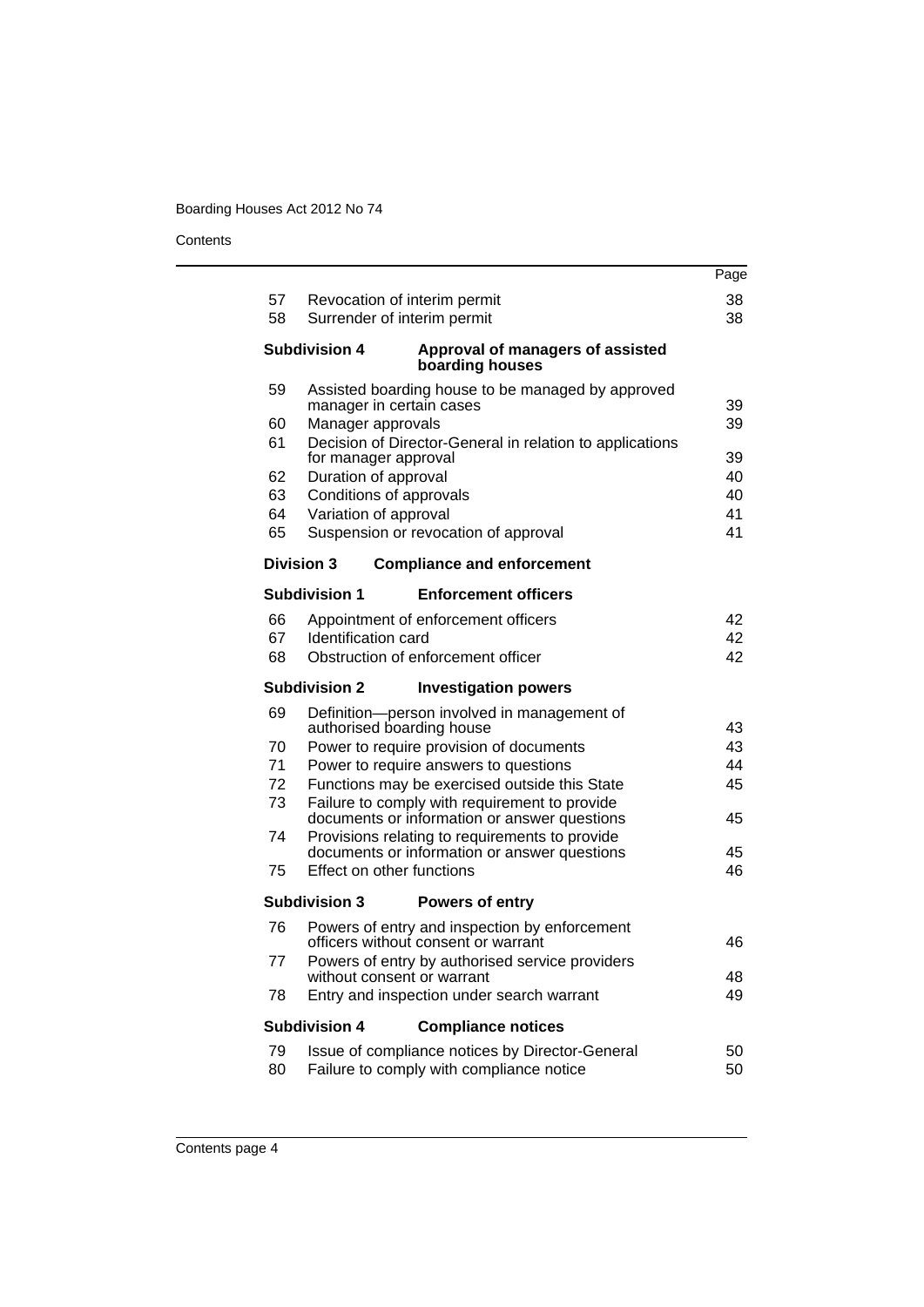#### **Contents**

|                                                                   |                |                                                                                                                | Page                                                                                                                                                                                                                                                                                                                                                                                                                                                                                                                                                                                                                                                                                                                                                                                                                                                                                                                                                                                                                                                                                                                                                                        |
|-------------------------------------------------------------------|----------------|----------------------------------------------------------------------------------------------------------------|-----------------------------------------------------------------------------------------------------------------------------------------------------------------------------------------------------------------------------------------------------------------------------------------------------------------------------------------------------------------------------------------------------------------------------------------------------------------------------------------------------------------------------------------------------------------------------------------------------------------------------------------------------------------------------------------------------------------------------------------------------------------------------------------------------------------------------------------------------------------------------------------------------------------------------------------------------------------------------------------------------------------------------------------------------------------------------------------------------------------------------------------------------------------------------|
| 81                                                                | notices        |                                                                                                                | 51                                                                                                                                                                                                                                                                                                                                                                                                                                                                                                                                                                                                                                                                                                                                                                                                                                                                                                                                                                                                                                                                                                                                                                          |
|                                                                   |                | <b>Operation of assisted boarding</b><br>houses                                                                |                                                                                                                                                                                                                                                                                                                                                                                                                                                                                                                                                                                                                                                                                                                                                                                                                                                                                                                                                                                                                                                                                                                                                                             |
| 82                                                                | Records        |                                                                                                                | 51                                                                                                                                                                                                                                                                                                                                                                                                                                                                                                                                                                                                                                                                                                                                                                                                                                                                                                                                                                                                                                                                                                                                                                          |
|                                                                   |                |                                                                                                                | 51                                                                                                                                                                                                                                                                                                                                                                                                                                                                                                                                                                                                                                                                                                                                                                                                                                                                                                                                                                                                                                                                                                                                                                          |
|                                                                   |                |                                                                                                                | 52                                                                                                                                                                                                                                                                                                                                                                                                                                                                                                                                                                                                                                                                                                                                                                                                                                                                                                                                                                                                                                                                                                                                                                          |
|                                                                   |                | Removal of persons with additional<br>needs from unauthorised boarding<br>house                                |                                                                                                                                                                                                                                                                                                                                                                                                                                                                                                                                                                                                                                                                                                                                                                                                                                                                                                                                                                                                                                                                                                                                                                             |
| 85                                                                |                |                                                                                                                | 53                                                                                                                                                                                                                                                                                                                                                                                                                                                                                                                                                                                                                                                                                                                                                                                                                                                                                                                                                                                                                                                                                                                                                                          |
| 86                                                                |                |                                                                                                                | 53                                                                                                                                                                                                                                                                                                                                                                                                                                                                                                                                                                                                                                                                                                                                                                                                                                                                                                                                                                                                                                                                                                                                                                          |
|                                                                   |                |                                                                                                                |                                                                                                                                                                                                                                                                                                                                                                                                                                                                                                                                                                                                                                                                                                                                                                                                                                                                                                                                                                                                                                                                                                                                                                             |
| 87                                                                | Tribunal       |                                                                                                                | 54                                                                                                                                                                                                                                                                                                                                                                                                                                                                                                                                                                                                                                                                                                                                                                                                                                                                                                                                                                                                                                                                                                                                                                          |
|                                                                   |                |                                                                                                                |                                                                                                                                                                                                                                                                                                                                                                                                                                                                                                                                                                                                                                                                                                                                                                                                                                                                                                                                                                                                                                                                                                                                                                             |
| 88                                                                | houses         |                                                                                                                | 55                                                                                                                                                                                                                                                                                                                                                                                                                                                                                                                                                                                                                                                                                                                                                                                                                                                                                                                                                                                                                                                                                                                                                                          |
| 89                                                                | applications   |                                                                                                                | 55                                                                                                                                                                                                                                                                                                                                                                                                                                                                                                                                                                                                                                                                                                                                                                                                                                                                                                                                                                                                                                                                                                                                                                          |
| 91                                                                |                |                                                                                                                | 56<br>57                                                                                                                                                                                                                                                                                                                                                                                                                                                                                                                                                                                                                                                                                                                                                                                                                                                                                                                                                                                                                                                                                                                                                                    |
|                                                                   |                |                                                                                                                |                                                                                                                                                                                                                                                                                                                                                                                                                                                                                                                                                                                                                                                                                                                                                                                                                                                                                                                                                                                                                                                                                                                                                                             |
| 92<br>93<br>94<br>95<br>96<br>97<br>98<br>99<br>100<br>101<br>102 | Delegations    |                                                                                                                | 62<br>62<br>62<br>63<br>63<br>64<br>64<br>65<br>66<br>66<br>67                                                                                                                                                                                                                                                                                                                                                                                                                                                                                                                                                                                                                                                                                                                                                                                                                                                                                                                                                                                                                                                                                                              |
|                                                                   | 83<br>84<br>90 | <b>Subdivision 5</b><br><b>Subdivision 6</b><br><b>Division 4</b><br><b>Division 5</b><br><b>Miscellaneous</b> | Proceedings for offences not affected by compliance<br>Notification of deaths, sexual assaults and other incidents<br>involving residents of authorised boarding houses<br>Probity checks on staff members of authorised<br>boarding houses<br>Removal of young residents from unauthorised<br>boarding houses<br>Assessment of certain removal expenses resulting<br>from unauthorised boarding houses<br>Review of authorisation, approval and<br>enforcement decisions<br>Applications for reviews by the Administrative Decisions<br>General<br>Certificate evidence concerning assisted boarding<br>Director-General may require further information for<br>General provisions relating to notices under this Part<br>Regulations relating to assisted boarding houses<br>Act to bind Crown<br>Exchange of information<br>False and misleading information<br>Enforcement of provisions of this Act and regulations<br>Continuing offences<br>Penalty notices<br>Nature of proceedings for offences<br>Evidence of use of boarding premises as general or<br>assisted boarding houses<br>Giving or service of documents<br>Provision of documents to Act administrator |

Contents page 5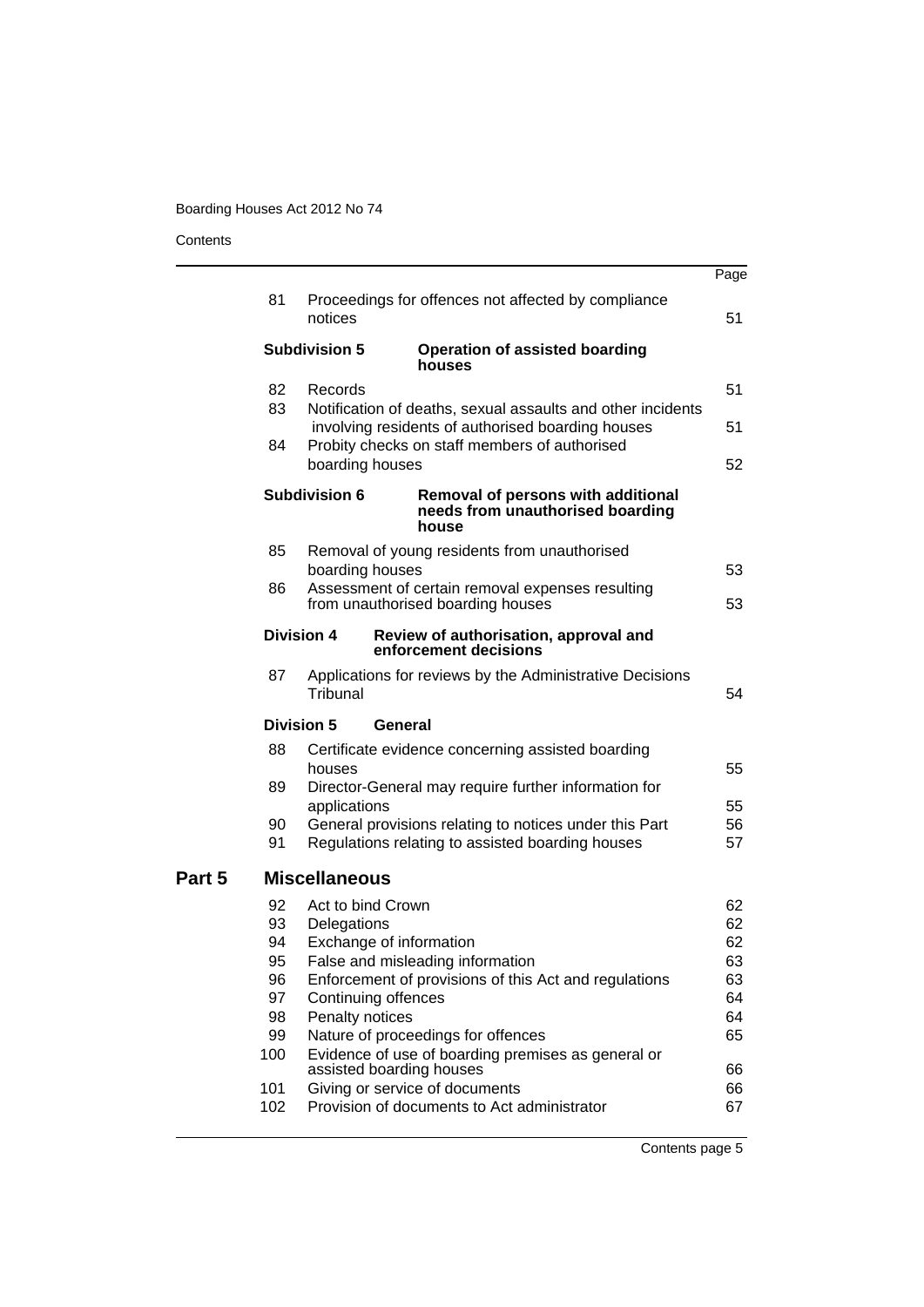**Contents** 

|                   |                                                                                  | Page |
|-------------------|----------------------------------------------------------------------------------|------|
| 103               | Regulations                                                                      | 67   |
| 104               | Repeal of Youth and Community Services Act 1973<br>No 90 and related legislation | 68   |
| 105               | Review of Act                                                                    | 68   |
| <b>Schedule 1</b> | <b>Occupancy principles</b>                                                      | 69   |
| <b>Schedule 2</b> | Savings, transitional and other provisions                                       | 72   |
| <b>Schedule 3</b> | <b>Amendment of legislation</b>                                                  | 78   |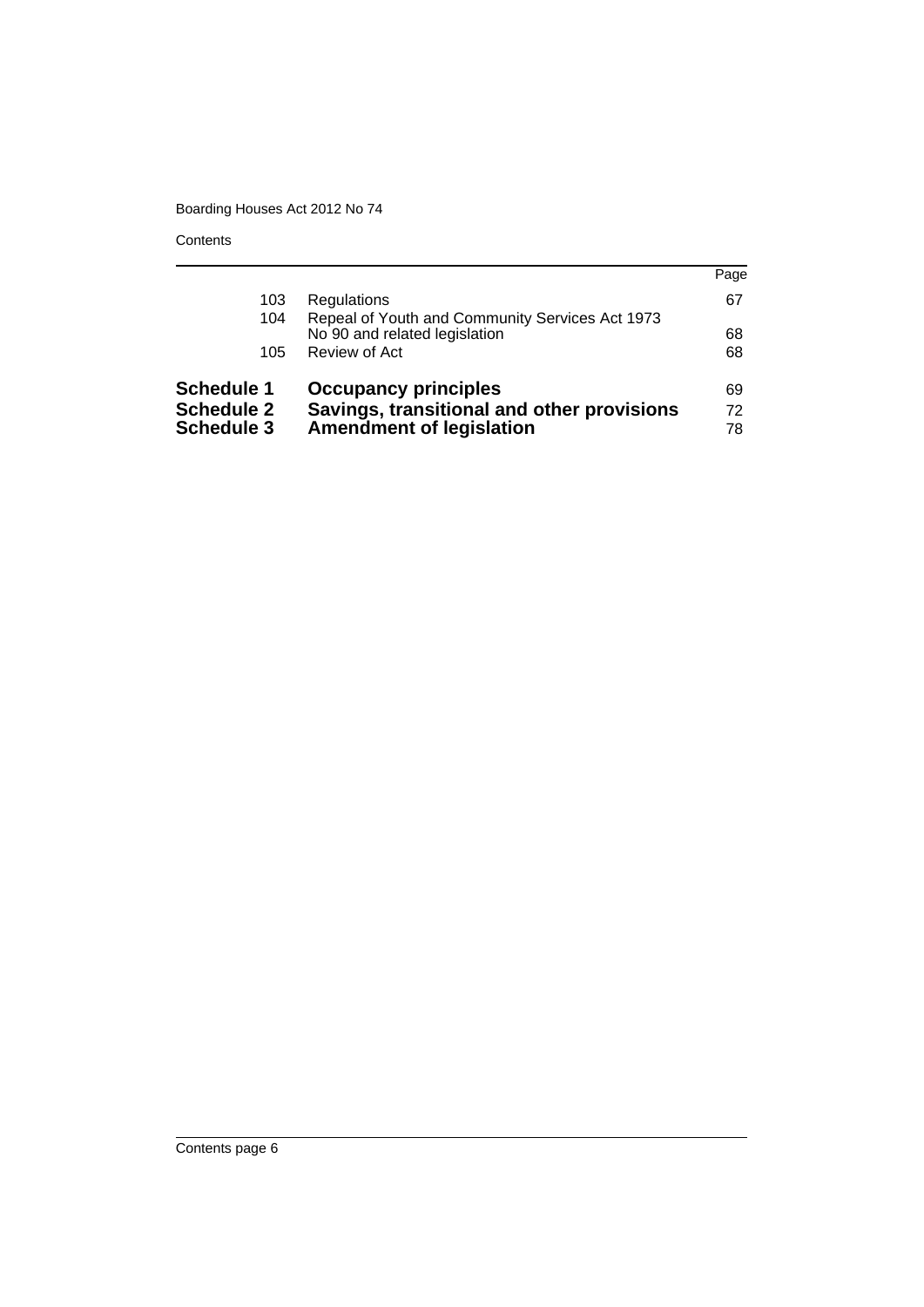

New South Wales

# **Boarding Houses Act 2012 No 74**

Act No 74, 2012

An Act to provide for the registration and regulation of certain boarding houses and the licensing and regulation of assisted boarding houses. [Assented to 29 October 2012]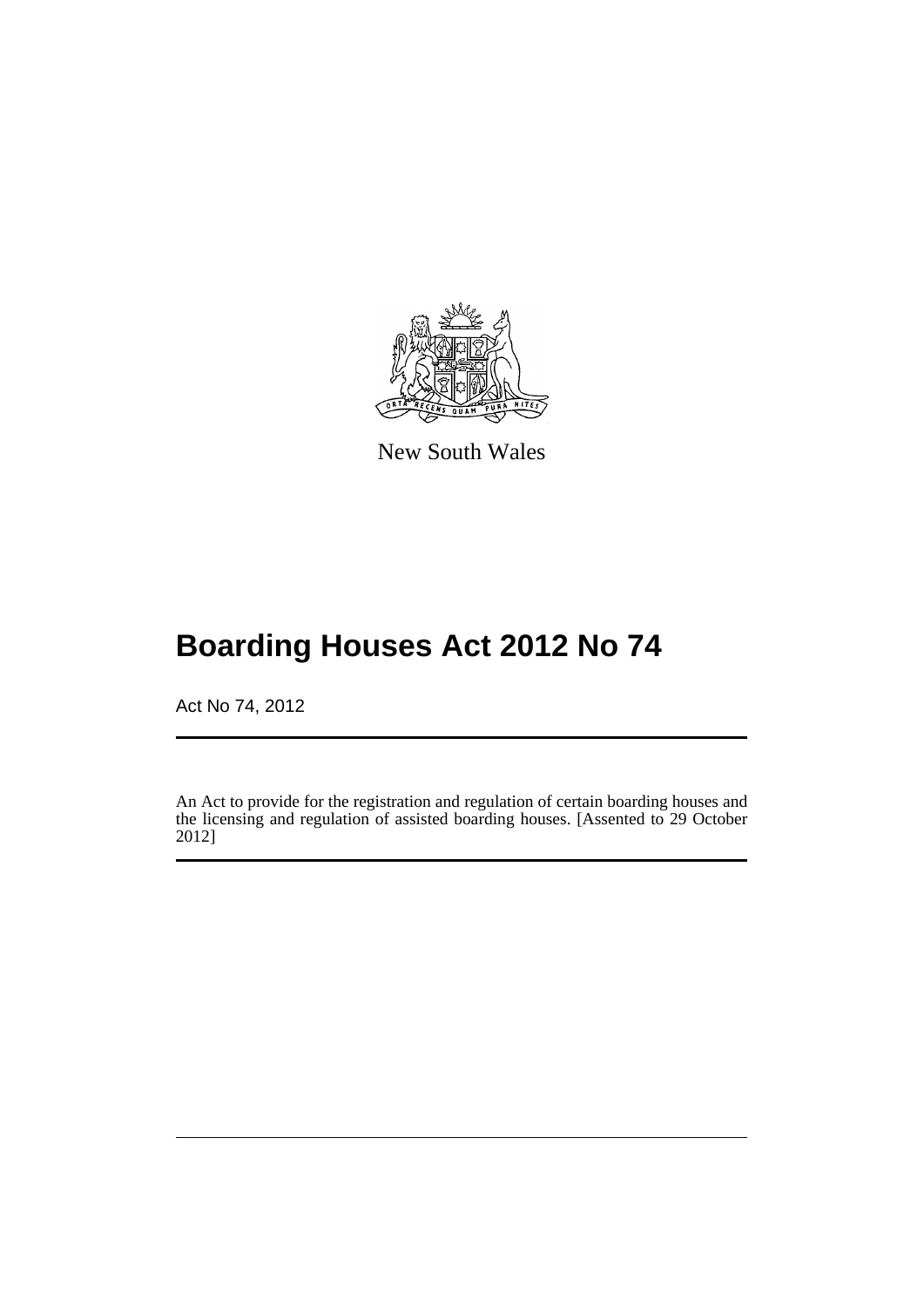#### Section 1 Boarding Houses Act 2012 No 74

Part 1 Preliminary

**The Legislature of New South Wales enacts:**

## <span id="page-7-1"></span><span id="page-7-0"></span>**Part 1 Preliminary**

#### **1 Name of Act**

This Act is the *Boarding Houses Act 2012*.

#### <span id="page-7-2"></span>**2 Commencement**

This Act commences on a day or days to be appointed by proclamation.

#### <span id="page-7-3"></span>**3 Object of this Act**

The object of this Act is to establish an appropriate regulatory framework for the delivery of quality services to residents of registrable boarding houses, and for the promotion and protection of the wellbeing of such residents, by:

- (a) providing for a registration system for registrable boarding houses, and
- (b) providing for certain occupancy principles to be observed with respect to the provision of accommodation to residents of registrable boarding houses and for appropriate mechanisms for the enforcement of those principles, and
- (c) providing for the licensing and regulation of assisted boarding houses and their staff (including providing for service and accommodation standards at such boarding houses), and
- (d) promoting the sustainability of, and continuous improvements in, the provision of services at registrable boarding houses.

#### <span id="page-7-4"></span>**4 Definitions**

(1) In this Act:

*Act administrator* means any of the following:

- (a) a Minister administering the whole or any part of this Act (whether jointly or otherwise),
- (b) the Director-General,
- (c) the Commissioner.

*assisted boarding house*—see section 37.

*boarding premises* means premises (or a complex of premises) that:

- (a) are wholly or partly a boarding house, rooming or common lodgings house, hostel or let in lodgings, and
- (b) provide boarders or lodgers with a principal place of residence, and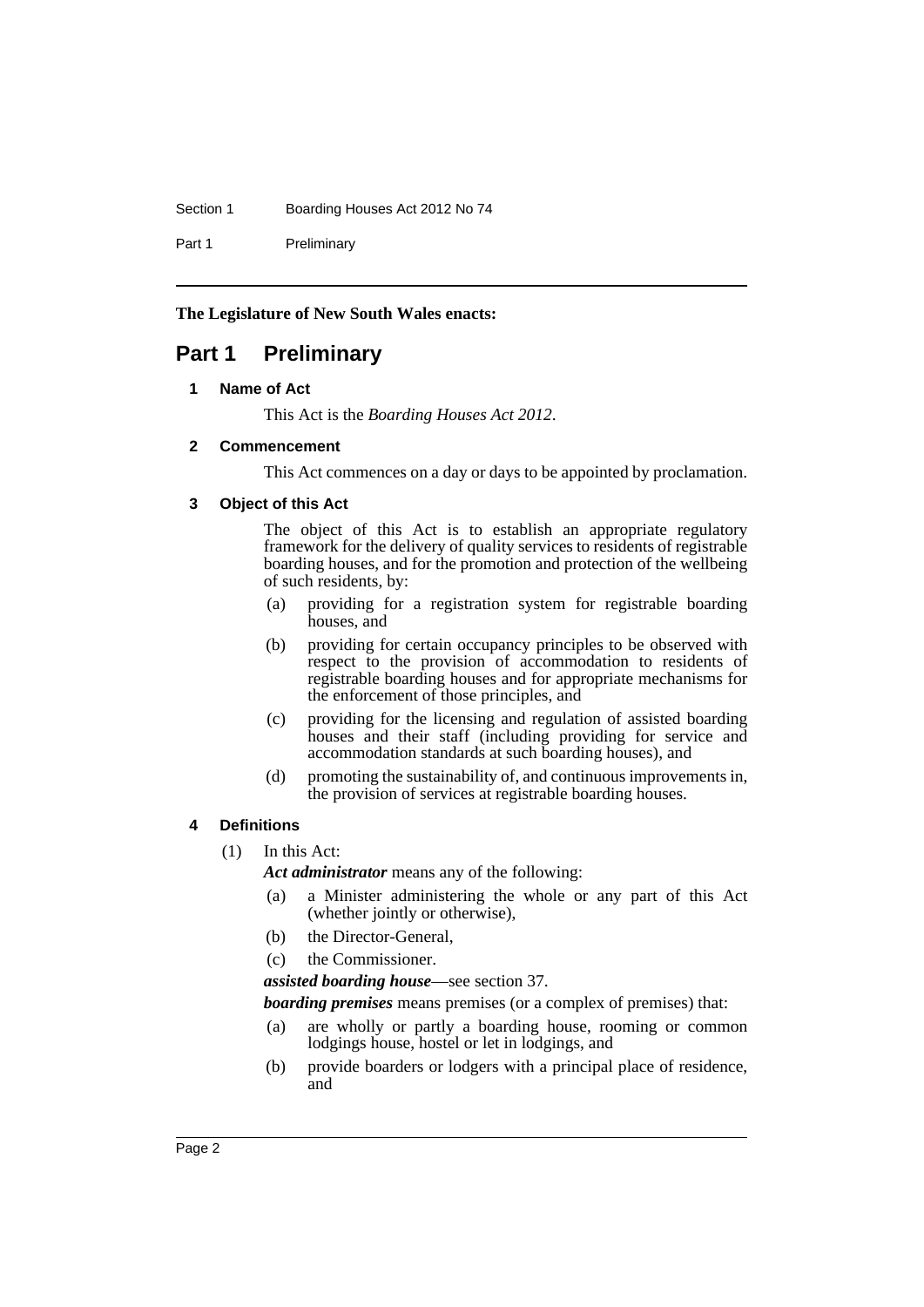Preliminary **Part 1** 

- (c) may have shared facilities (such as a communal living room, bathroom, kitchen or laundry) or services that are provided to boarders or lodgers by or on behalf of the proprietor, or both, and
- (d) have rooms (some or all of which may have private kitchen and bathroom facilities) that accommodate one or more boarders or lodgers.

*Commissioner* means:

- (a) the Commissioner for Fair Trading, Department of Finance and Services, or
- (b) if no such position exists—the Director-General of the Department of Finance and Services.

*council* means a council within the meaning of the *Local Government Act 1993*.

*Director-General* means the Director-General of the Department of Family and Community Services.

*enforcement officer* means a person appointed as an enforcement officer under section 66.

*function* includes a power, authority or duty, and *exercise* a function includes perform a duty.

*general boarding house*—see section 5 (2) and (3).

*Government Department* means a Department within the meaning of the *Public Sector Employment and Management Act 2002*.

*manager*, in relation to premises, means an individual who is responsible for the day to day running of the premises.

*person with additional needs*—see section 36.

*premises* includes:

- (a) a building or structure, or
- (b) land or a place (whether built on or not), or
- (c) a vehicle, vessel or aircraft.

*proprietor*, in relation to premises, means:

- (a) in the case of premises that are leased—a tenant or sub-tenant who is entitled to immediate possession of the premises, or
- (b) in any other case—an owner of the premises.

*registrable boarding house*—see section 5.

*regulated assisted boarding house*—see section 5 (1) (b).

*relative*, in relation to a person, means any of the following:

(a) another person who is the spouse or de facto partner of the person,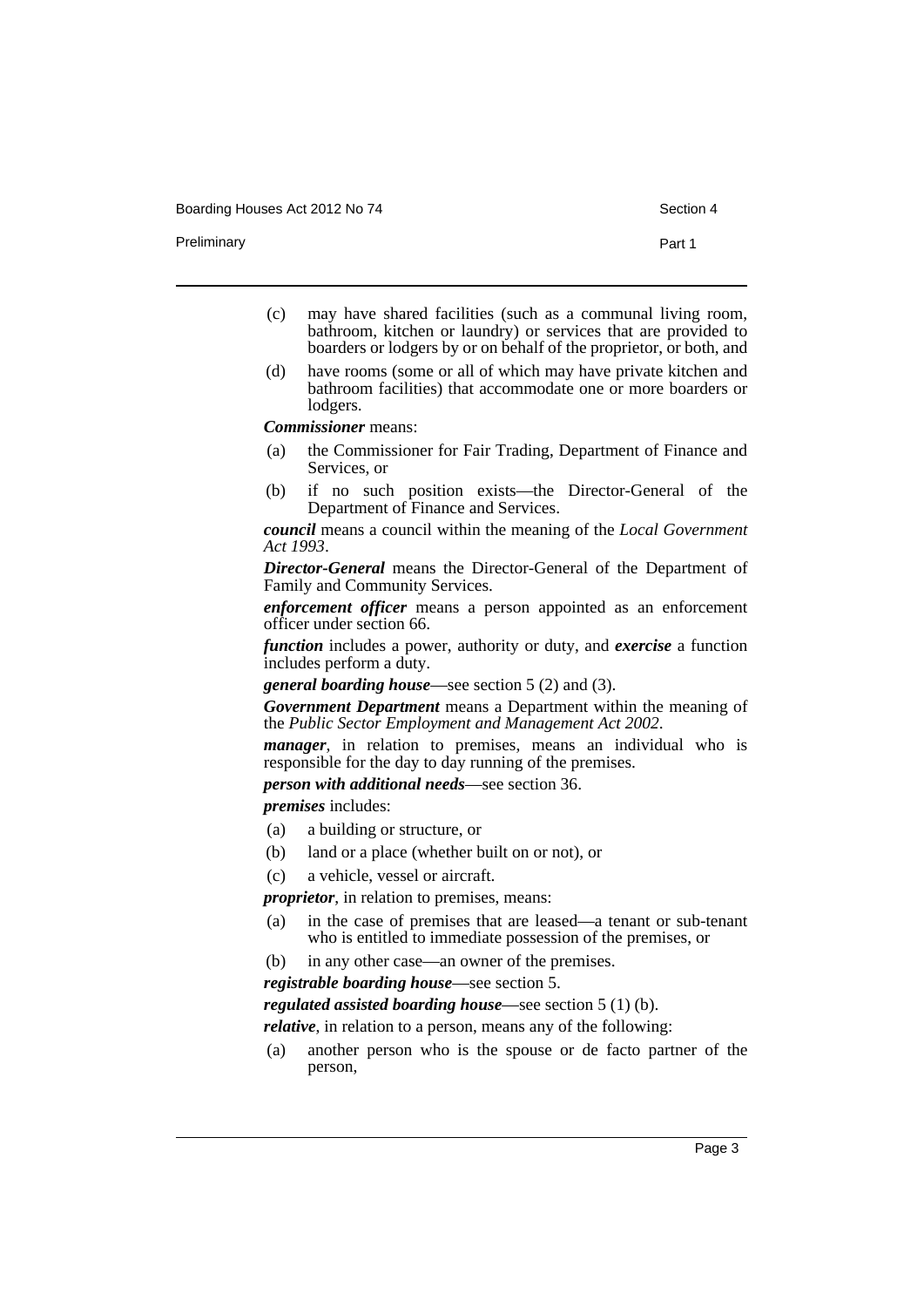#### Section 5 Boarding Houses Act 2012 No 74

Part 1 Preliminary

- (b) another person who is a parent, step-parent, son, daughter, step-son, step-daughter, grandparent, grandchild, brother, sister, step-brother, step-sister, uncle, aunt, niece or nephew (whether by blood, marriage, affinity or adoption) of the person,
- (c) another person who is a guardian of the person,
- (d) another person in whose care or custody the person has been placed in accordance with the provisions of the *Adoption Act 2000*,
- (e) in the case of an Aboriginal person or a Torres Strait Islander another person who is, or has been, part of the extended family or kin of the person according to the Indigenous kinship system of the person's culture.
- **Note.** "De facto partner" is defined in section 21C of the *Interpretation Act 1987*.
- (2) A reference in this Act to a regulation made for a Part is a reference to a regulation that is made for the purposes of a provision of that Part.
- (3) Notes included in this Act do not form part of this Act.

**Note.** For the purposes of comparison, a number of provisions of this Act contain bracketed notes in headings drawing attention ("cf") to equivalent or comparable (though not necessarily identical) provisions of the *Youth and Community Services Act 1973* as in force immediately before its repeal by this Act. The Act is referred to in the notes by the abbreviation "YCS Act".

#### <span id="page-9-0"></span>**5 Meaning of "registrable boarding house"**

- (1) For the purposes of this Act, a *registrable boarding house* means any of the following:
	- (a) a general boarding house,
	- (b) an assisted boarding house that is required to be authorised under Part 4 for it to be lawfully used as such under that Part (a *regulated assisted boarding house*).
- (2) Boarding premises are a *general boarding house* if the premises provide beds, for a fee or reward, for use by 5 or more residents (not counting any residents who are proprietors or managers of the premises or relatives of the proprietors or managers).
- (3) However, a *general boarding house* does not include any of the following:
	- (a) a regulated assisted boarding house,
	- (b) premises that are used as a hotel, motel or bed and breakfast accommodation,
	- (c) premises that are used as a backpackers hostel,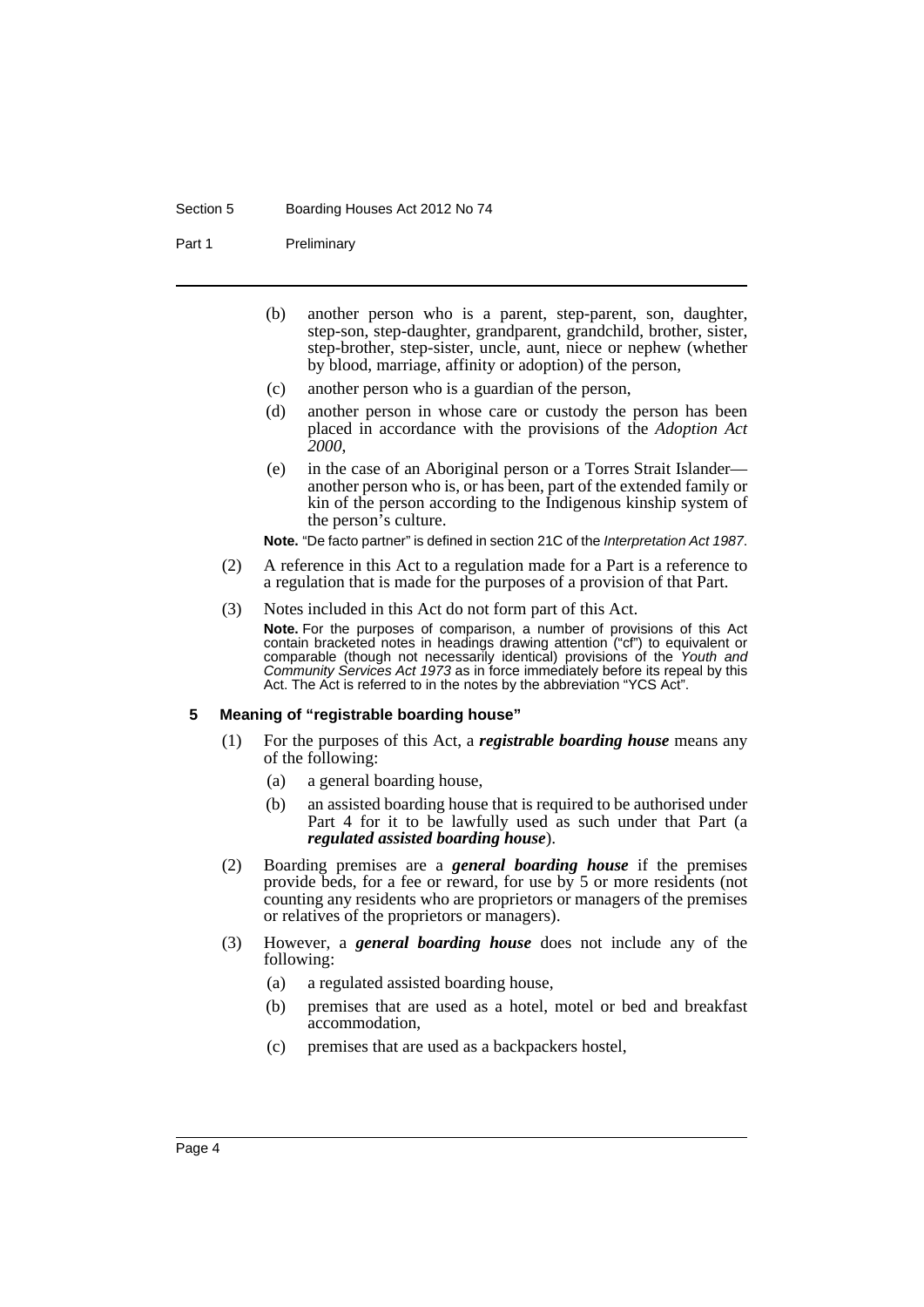Boarding Houses Act 2012 No 74 Section 5

Preliminary **Preliminary Part 1** 

- (d) a serviced apartment (being a building or part of a building that is used to provide self-contained tourist or visitor accommodation that is regularly cleaned by or on behalf of the proprietor or manager),
- (e) premises that are used to provide accommodation for workers or employees in connection with their work or employment,
- (f) a government school or registered non-government school within the meaning of the *Education Act 1990* or any other premises that are used by an educational body to provide accommodation for its students,
- (g) a private health facility licensed under the *Private Health Facilities Act 2007*,
- (h) a nursing home within the meaning of the *Public Health Act 2010*,
- (i) a mental health facility within the meaning of the *Mental Health Act 2007*,
- (j) a public hospital within the meaning of the *Health Services Act 1997*,
- (k) a residential care facility under the *Aged Care Act 1997* of the Commonwealth operated by an approved provider under that Act,
- (l) a retirement village under the *Retirement Villages Act 1999*,
- (m) premises that are the subject of a residential tenancy agreement to which the *Residential Parks Act 1998* applies,
- (n) premises that are the subject of an occupation agreement to which the *Holiday Parks (Long-term Casual Occupation) Act 2002* applies,
- (o) social housing premises within the meaning of Part 7 of the *Residential Tenancies Act 2010*,
- (p) premises used for refuge or crisis accommodation, or accommodation for persons with additional needs, that is provided by a public authority, council or any other body or organisation and that is wholly or partly funded by the Commonwealth or the State (or an agency of the Commonwealth or the State),
- (q) premises (or premises of a kind) prescribed by the regulations.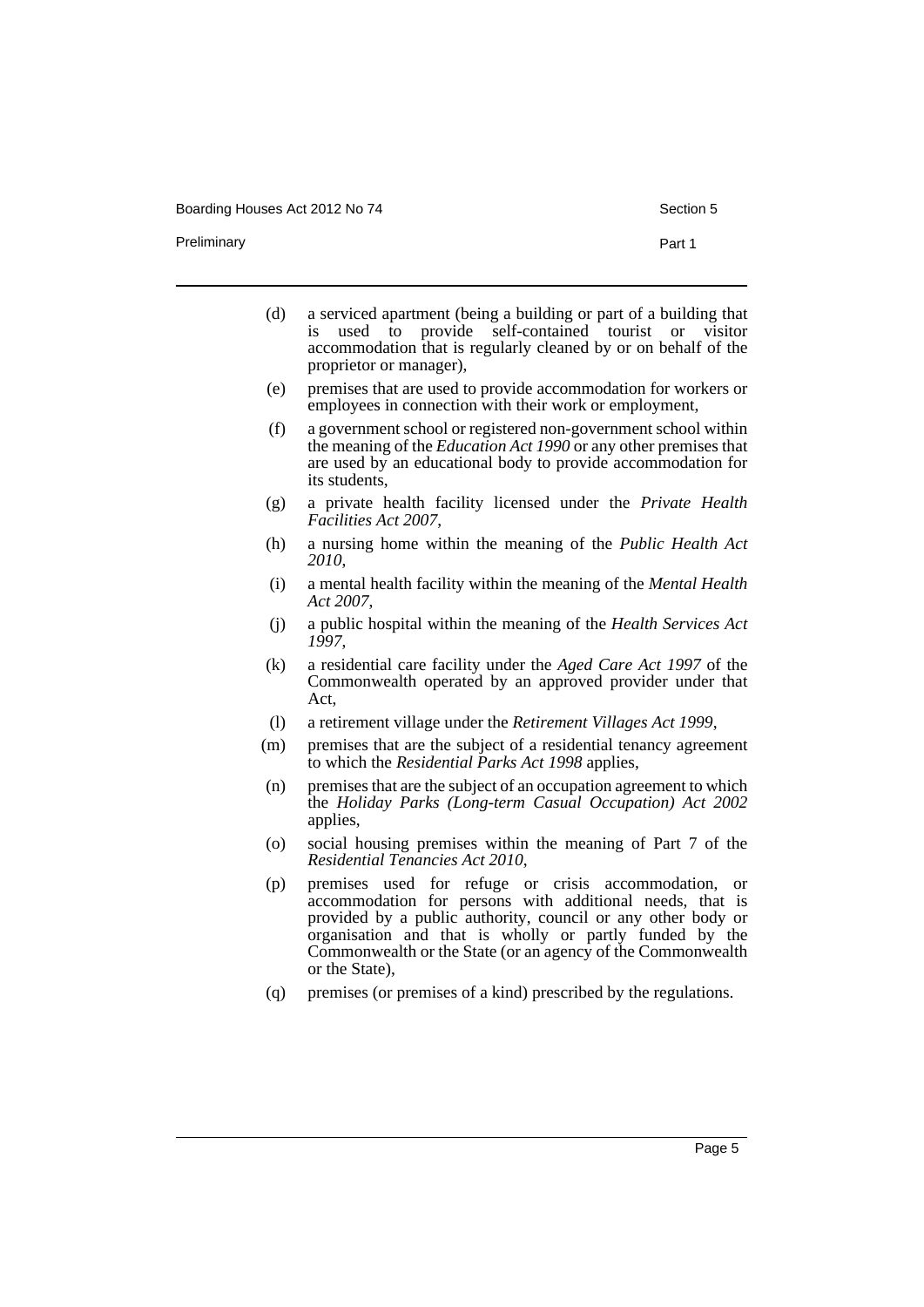#### Section 6 Boarding Houses Act 2012 No 74

Part 1 Preliminary

#### <span id="page-11-0"></span>**6 Relationship of Act with other laws**

Nothing in this Act limits any requirement imposed by or under the *Environmental Planning and Assessment Act 1979*, the *Food Act 2003*, the *Local Government Act 1993*, the *Public Health Act 2010* or any other Act or law with respect to the use, or the provision of services to residents, of boarding premises.

**Note.** The Acts that are specifically referred to in this section also make provision with respect to building and accommodation standards or service standards (or both) in relation to boarding premises.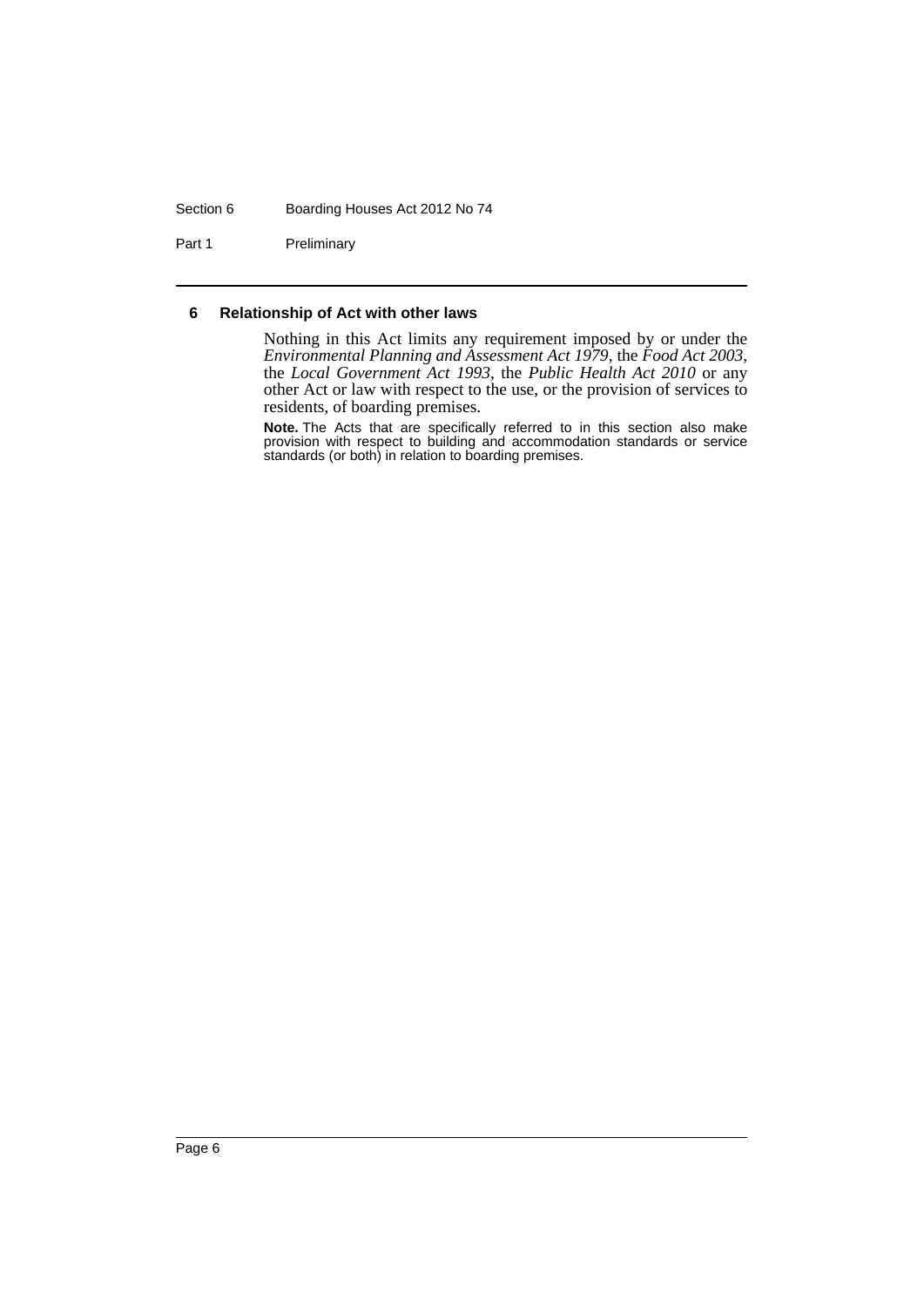Boarding Houses Act 2012 No 74 Section 7

Registration of boarding houses **Part 2 Part 2** 

## <span id="page-12-0"></span>**Part 2 Registration of boarding houses**

## <span id="page-12-2"></span><span id="page-12-1"></span>**Division 1 Introductory**

#### **7 Interpretation**

(1) In this Part:

*initial compliance investigation*—see section 16 (3).

*Register* means the Register of Boarding Houses kept by the Commissioner under this Part.

- (2) Any notification given to the Commissioner under this Part is to be in the form approved by the Commissioner from time to time.
- (3) Any matter approved (or any revocation or amendment of an approved matter) by the Commissioner for the purposes of a provision of this Part that authorises the Commissioner to approve the matter does not have effect until it is published on the website of the Department of Finance and Services.

#### <span id="page-12-3"></span>**8 Meaning of "registered"**

A registrable boarding house is *registered* for the purposes of this Part if the particulars of the boarding house are currently included in the Register.

#### <span id="page-12-4"></span>**Division 2 Provision of information about registrable boarding houses**

#### <span id="page-12-5"></span>**9 Notification of particulars about registrable boarding house**

- (1) A proprietor of boarding premises that are used as a registrable boarding house must notify the Commissioner, in accordance with this section, of the following particulars so as to enable the Commissioner to include information about the boarding house in the Register:
	- (a) the name, and the residential or business address, of each proprietor of the boarding house,
	- (b) the name (if any) and the address of the registrable boarding house,
	- (c) whether the boarding house is a general or regulated assisted boarding house,
	- (d) whether development consent or approval is required under the *Environmental Planning and Assessment Act 1979* to use the boarding house as boarding premises and, if so, whether such consent or approval has been granted,
	- (e) the number of residents of the registrable boarding house,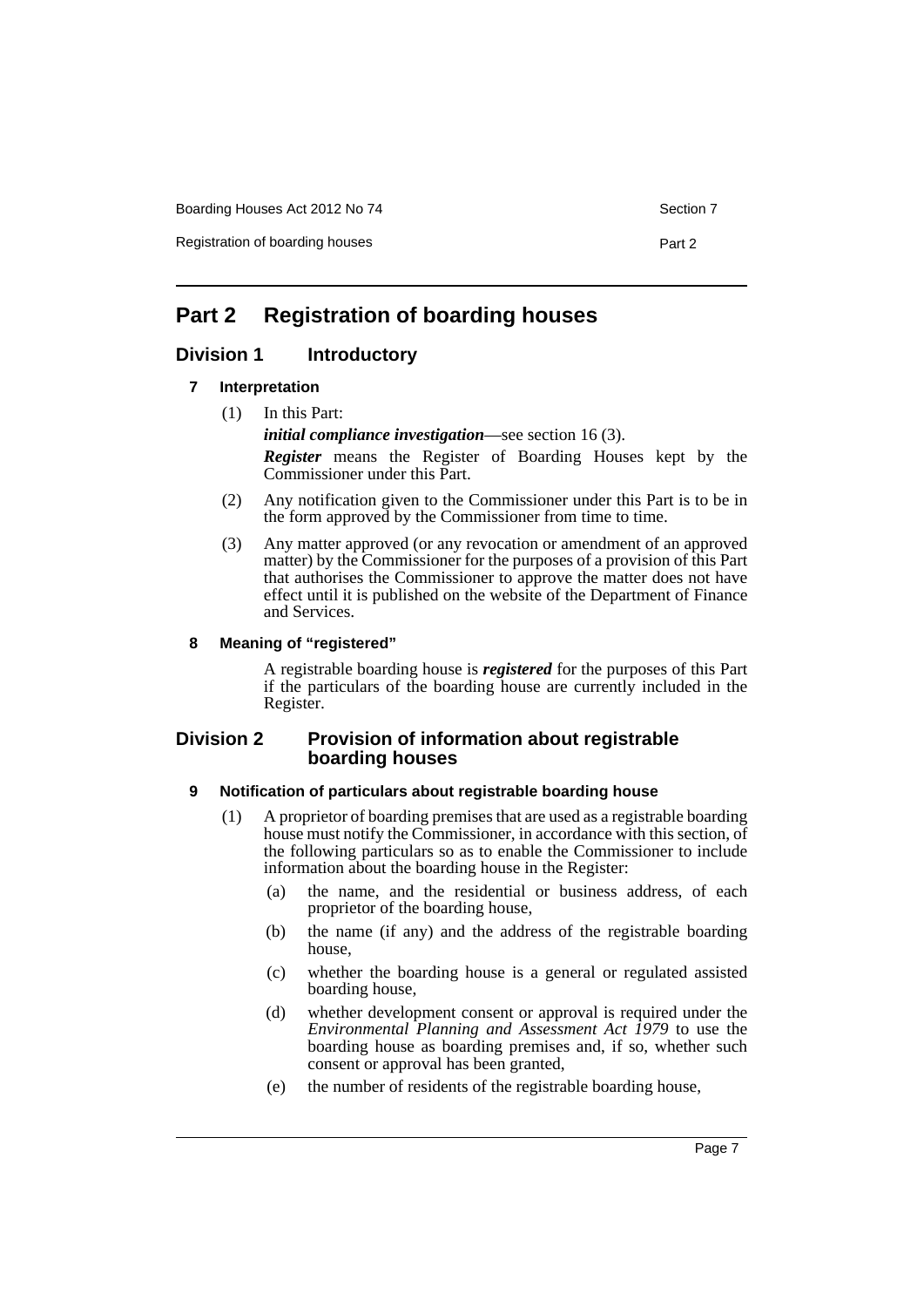#### Section 9 Boarding Houses Act 2012 No 74

Part 2 Registration of boarding houses

- (f) the number of residents who are under 18 years of age,
- (g) the name of the manager (if any) of the registrable boarding house,
- (h) the total number of bedrooms provided as sleeping accommodation for the residents,
- (i) such other particulars as may be approved by the Commissioner or prescribed by the regulations.
- (2) A proprietor of boarding premises to which subsection (1) applies must notify the Commissioner of the particulars referred to in that subsection:
	- (a) if the boarding premises are a registrable boarding house on the commencement of this section (but subject to paragraph (c))– within 6 months after that commencement, or
	- (b) if the boarding premises become a registrable boarding house after the commencement of this section—within 28 days after the premises become a registrable boarding house, or
	- (c) if the proprietor has become a new proprietor of the premises after the commencement of this section—within 28 days after the person becomes a proprietor of the premises.
- (3) A notification under this section must be accompanied by a registration fee of \$100 or such other registration fee as may be prescribed by the regulations.
- (4) The Commissioner may waive, reduce or postpone payment of a registration fee, or refund such a fee, in accordance with the regulations.
- (5) A proprietor of a registrable boarding house who contravenes this section is guilty of an offence.

Maximum penalty:

- (a) in the case of a corporation—100 penalty units, and
- (b) in any other case—50 penalty units.
- (6) A proprietor of a registrable boarding house is not excused from a requirement under this section to notify particulars concerning the boarding house on the ground that the notification of those particulars may incriminate the proprietor or make the proprietor liable to a penalty.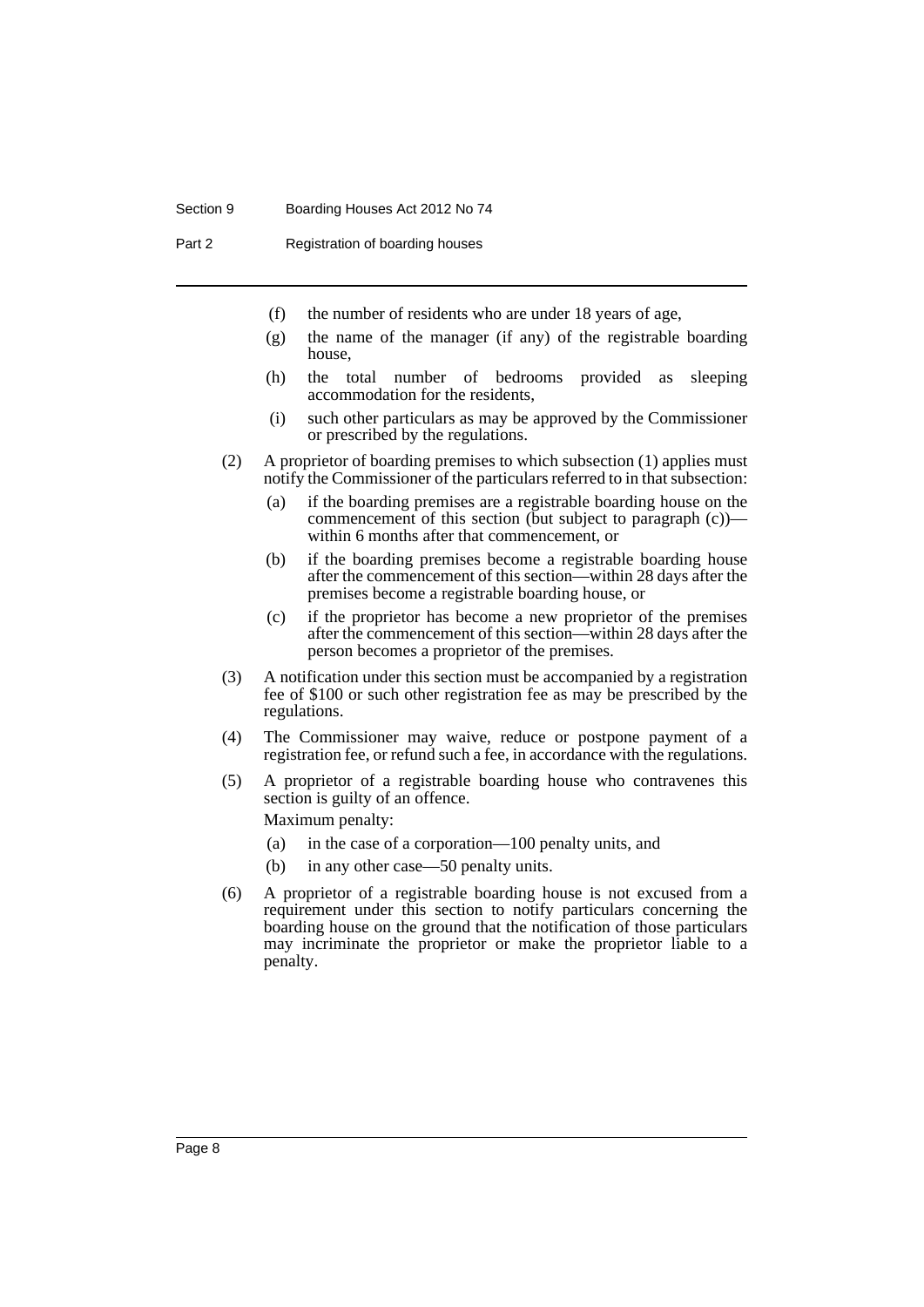| Boarding Houses Act 2012 No 74<br>Section 10 |        |  |
|----------------------------------------------|--------|--|
| Registration of boarding houses              | Part 2 |  |

#### <span id="page-14-0"></span>**10 Annual returns for registrable boarding house**

(1) A proprietor of a registrable boarding house must, within 28 days after the end of the annual return period for the boarding house, notify the Commissioner of the changes (if any) as at the end date for the period in the particulars referred to in section 9 (1).

Maximum penalty:

- (a) in the case of a corporation—20 penalty units, and
- (b) in any other case—10 penalty units.
- (2) The *annual return period* for a registrable boarding house is the period of 12 months commencing on the date that particulars were last provided to the Commissioner for the purposes of a notification under section 9 or the last anniversary of that date (whichever is the later).
- (3) Nothing in this section prevents any condition from being imposed on a boarding house authorisation (within the meaning of Part 4) that requires the furnishing of particulars to the Commissioner for the purposes of this Part on a more frequent basis than annually.

#### <span id="page-14-1"></span>**11 Notice of cessation of use**

If any premises cease to be a registrable boarding house, the person who was the proprietor of the boarding house immediately before that cessation must notify the Commissioner of that cessation and the date on which it occurred within 28 days of the cessation.

Maximum penalty:

- (a) in the case of a corporation—20 penalty units, and
- (b) in any other case—10 penalty units.

## <span id="page-14-2"></span>**Division 3 Register**

#### <span id="page-14-3"></span>**12 Commissioner to keep Register of Boarding Houses**

- (1) The Commissioner is to keep a Register of Boarding Houses.
- (2) The Register may be kept in such form as the Commissioner considers appropriate.
- (3) The Commissioner is to ensure that information on the Register is kept up to date.
- (4) The Commissioner may correct any error in or omission from the Register.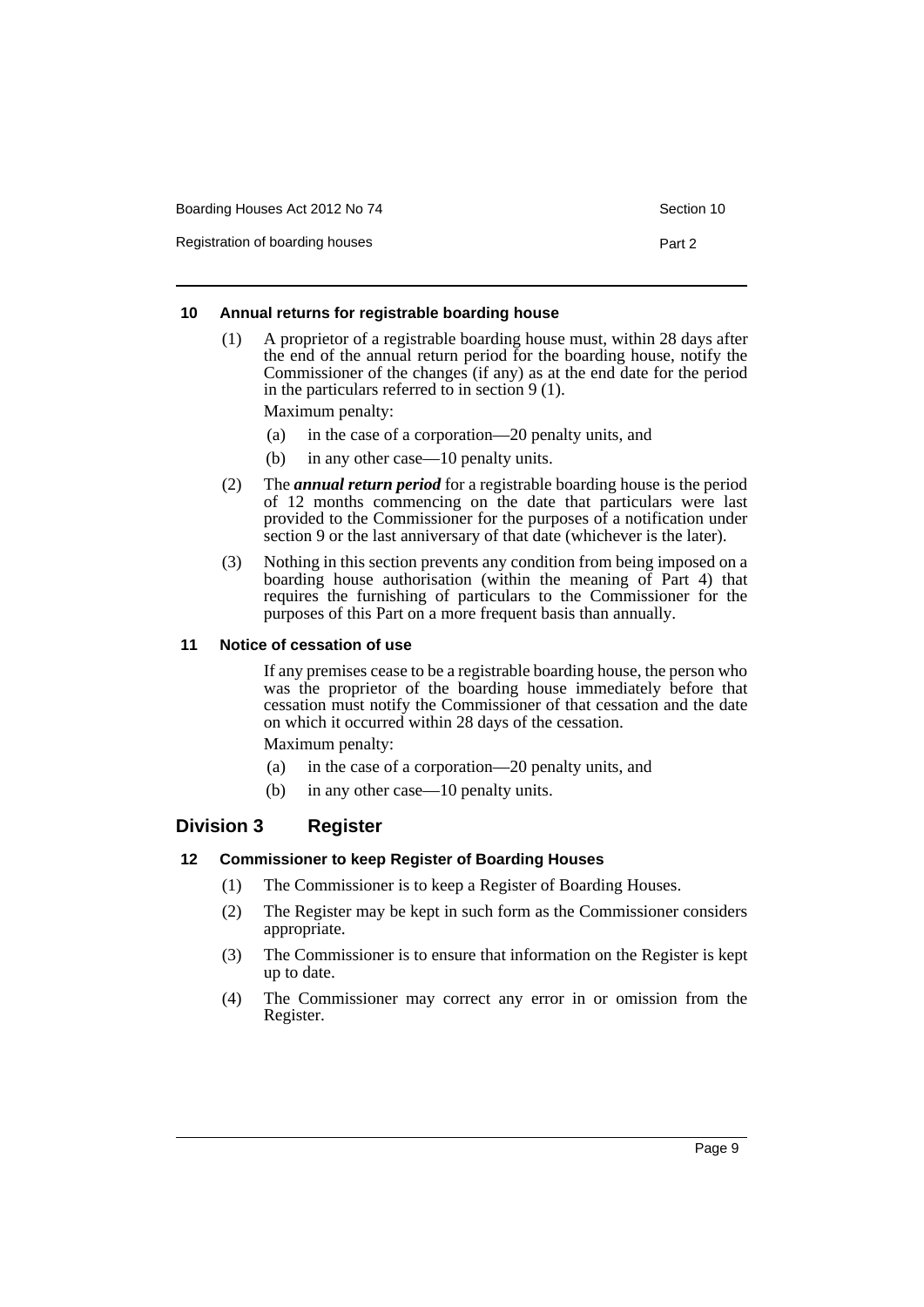#### Section 13 Boarding Houses Act 2012 No 74

Part 2 Registration of boarding houses

#### <span id="page-15-0"></span>**13 Information to be recorded on Register**

- (1) The Commissioner is to record in the Register in relation to each registrable boarding house the particulars notified to the Commissioner under this Part and Part 4 about the boarding house.
- (2) The Commissioner may also record in the Register in relation to a registrable boarding house:
	- (a) particulars of any enforcement action taken in respect of the boarding house, its proprietor or any of its staff (including any action taken under Part 4 in the case of a regulated assisted boarding house), and
	- (b) any other particulars or information that the Commissioner considers appropriate or that may be prescribed by the regulations.

#### <span id="page-15-1"></span>**14 Publication of certain information on Register for public access**

- (1) The Commissioner is to arrange for the following information contained in the Register about registrable boarding houses to be published on the Internet for public access:
	- (a) the name (if any) and the address of each registrable boarding house that is registered,
	- (b) the name, and the residential or business address, of each proprietor of the boarding house,
	- (c) whether the boarding house is a general or regulated assisted boarding house,
	- (d) such other information as may prescribed by the regulations.
- (2) No other information contained in the Register may be made available to the public.
- (3) The information referred to in subsection (1) may also be provided to members of the public in any other manner approved by the Commissioner.

**Note.** See also section 94 relating to the exchange of information with other government agencies.

#### <span id="page-15-2"></span>**15 Evidential provisions concerning Register**

- (1) The Register is evidence of any particulars or information recorded in it.
- (2) A certificate signed or purporting to be signed by the Commissioner, or an officer or employee of the Department of Finance and Services authorised in writing by the Commissioner, and stating:
	- (a) that the premises named in the certificate were or were not registered at a specified time, or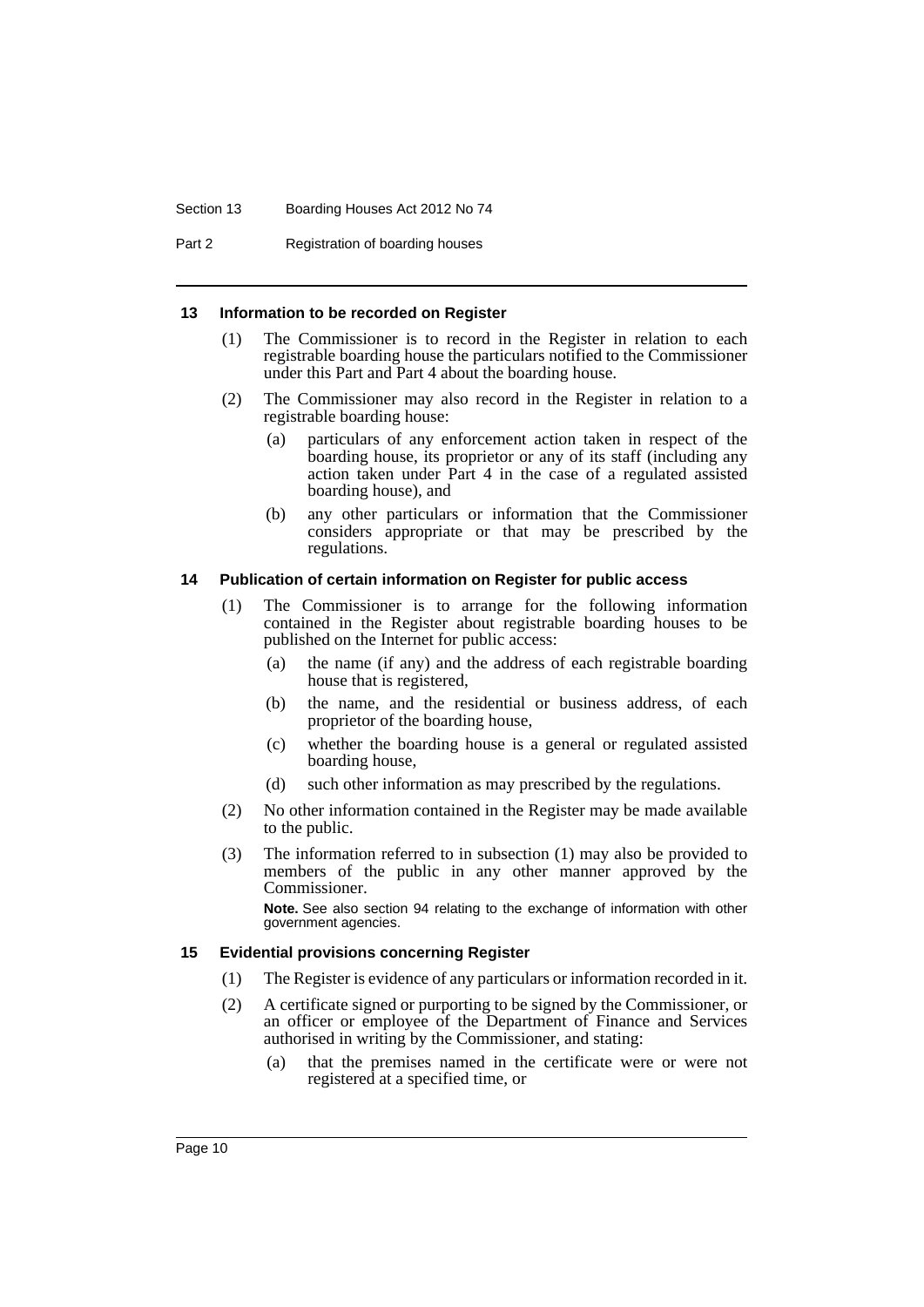| Boarding Houses Act 2012 No 74 |  |
|--------------------------------|--|
|--------------------------------|--|

Registration of boarding houses **Part 2 Part 2** 

- (b) that the premises named in the certificate were or were not registered as a general or regulated assisted boarding house at a specified time, or
- (c) any other particulars or information recorded in the Register at a specified time,

is admissible in any legal proceedings and is evidence of the matters stated in the certificate.

#### <span id="page-16-0"></span>**Division 4 Initial compliance investigations for registered boarding houses**

#### <span id="page-16-1"></span>**16 Requirement to inspect certain registered boarding houses within 12 months of registration**

- (1) For the purposes of this Division, a *registered boarding house* is a registrable boarding house that is registered.
- (2) A council is to arrange for an initial compliance investigation to be conducted under this Division for each registered boarding house located in its area:
	- (a) if the house has not previously been registered—within the period of 12 months after the house is first registered, or
	- (b) if the house has been re-registered following a period of not having been registered—within the period of 12 months after the house is re-registered, or
	- (c) if a proprietor of the house has changed since it was registered or re-registered—within the period of 12 months after the new proprietor's name is recorded in the Register.
- (3) An *initial compliance investigation* is an investigation into whether a registered boarding house complies with requirements imposed by or under the *Local Government Act 1993* and the *Environmental Planning and Assessment Act 1979* with respect to the use of the boarding house, including (but not limited to):
	- (a) requirements in relation to building and fire safety, and
	- (b) relevant standards or requirements for places of shared accommodation for the purposes of Order No  $5$  (d) in the Table to section 124 of the *Local Government Act 1993*.
- (4) A council is not required to arrange for an initial compliance investigation of a registered boarding house if the premises of the boarding house were inspected under the *Local Government Act 1993* or this Division at any time in the period of 12 months immediately before the date on which the boarding house was registered or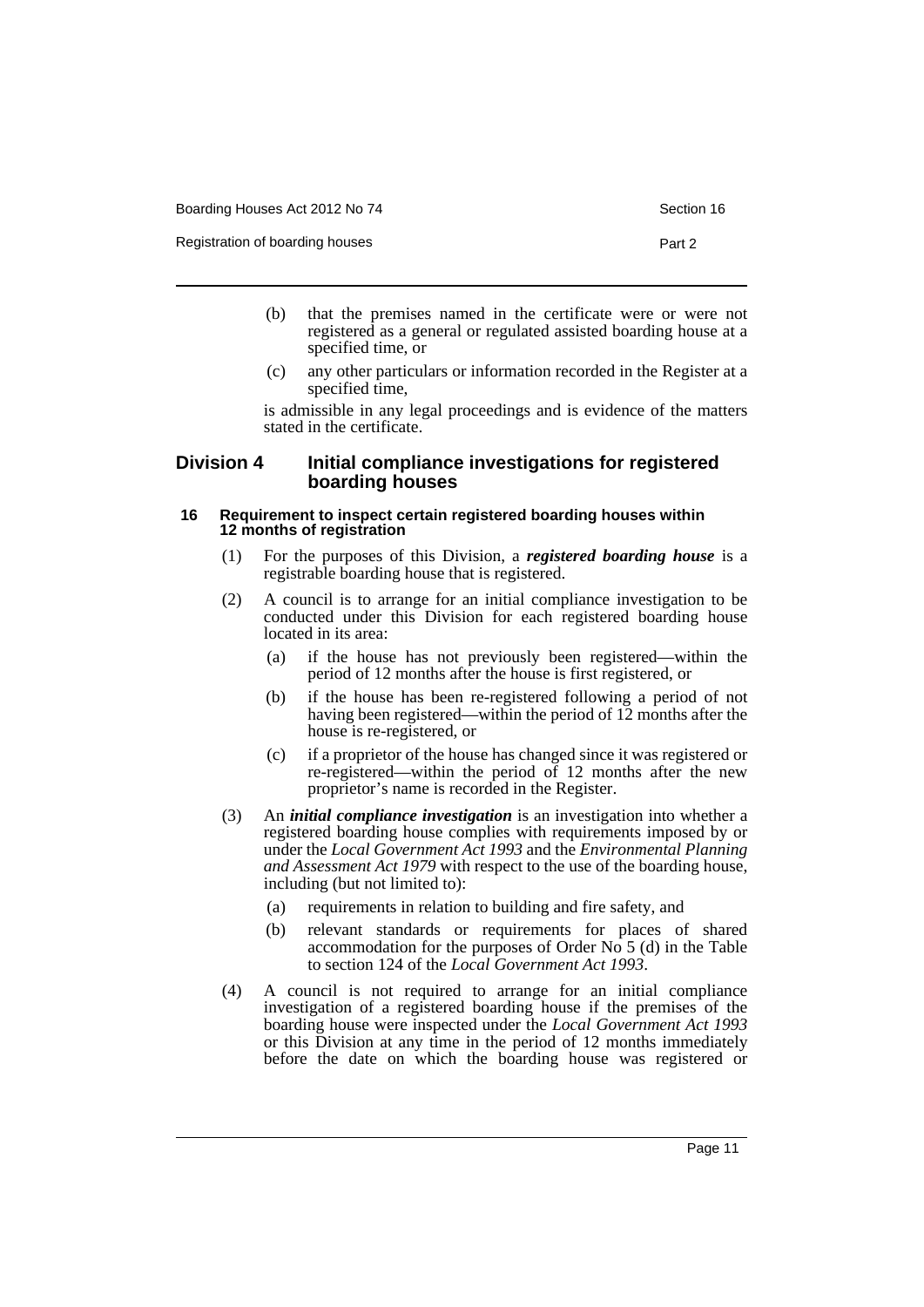#### Section 17 Boarding Houses Act 2012 No 74

Part 2 Registration of boarding houses

re-registered or a new proprietor's name was recorded in the Register (as the case requires).

#### <span id="page-17-0"></span>**17 Power of entry**

- (1) For the purpose of conducting an initial compliance investigation, a council employee (or other person) authorised by a council may enter the premises of a registered boarding house, including any part of the premises used for residential purposes.
- (2) Entry may only be made at any reasonable hour in the daytime or at any hour during which business is in progress or is usually carried on at the premises.

#### <span id="page-17-1"></span>**18 Inspections and investigations**

For the purpose of conducting an initial compliance investigation, a person authorised to enter premises under this Division may:

- (a) inspect the premises and any food, vehicle, article, matter or thing on the premises, and
- (b) for the purpose of an inspection:
	- (i) open any ground and remove any flooring and take such measures as may be necessary to ascertain the character and condition of the premises and of any pipe, sewer, drain, wire or fitting, and
	- (ii) require the opening, cutting into or pulling down of any work if the person authorised has reason to believe or suspect that anything on the premises has been done in contravention of the *Local Government Act 1993* or the *Environmental Planning and Assessment Act 1979* (or the regulations or other instruments under those Acts), and
- (c) take measurements, make surveys and take levels and, for those purposes, dig trenches, break up the soil and set up any posts, stakes or marks, and
- (d) require any person at those premises to answer questions or otherwise furnish information in relation to the matter the subject of the inspection or investigation, and
- (e) take samples or photographs in connection with any inspection.

#### <span id="page-17-2"></span>**19 Notice of entry**

(1) Before a person authorised to enter premises under this Division does so, the council must give the proprietor or manager of the premises written notice of the intention to enter the premises.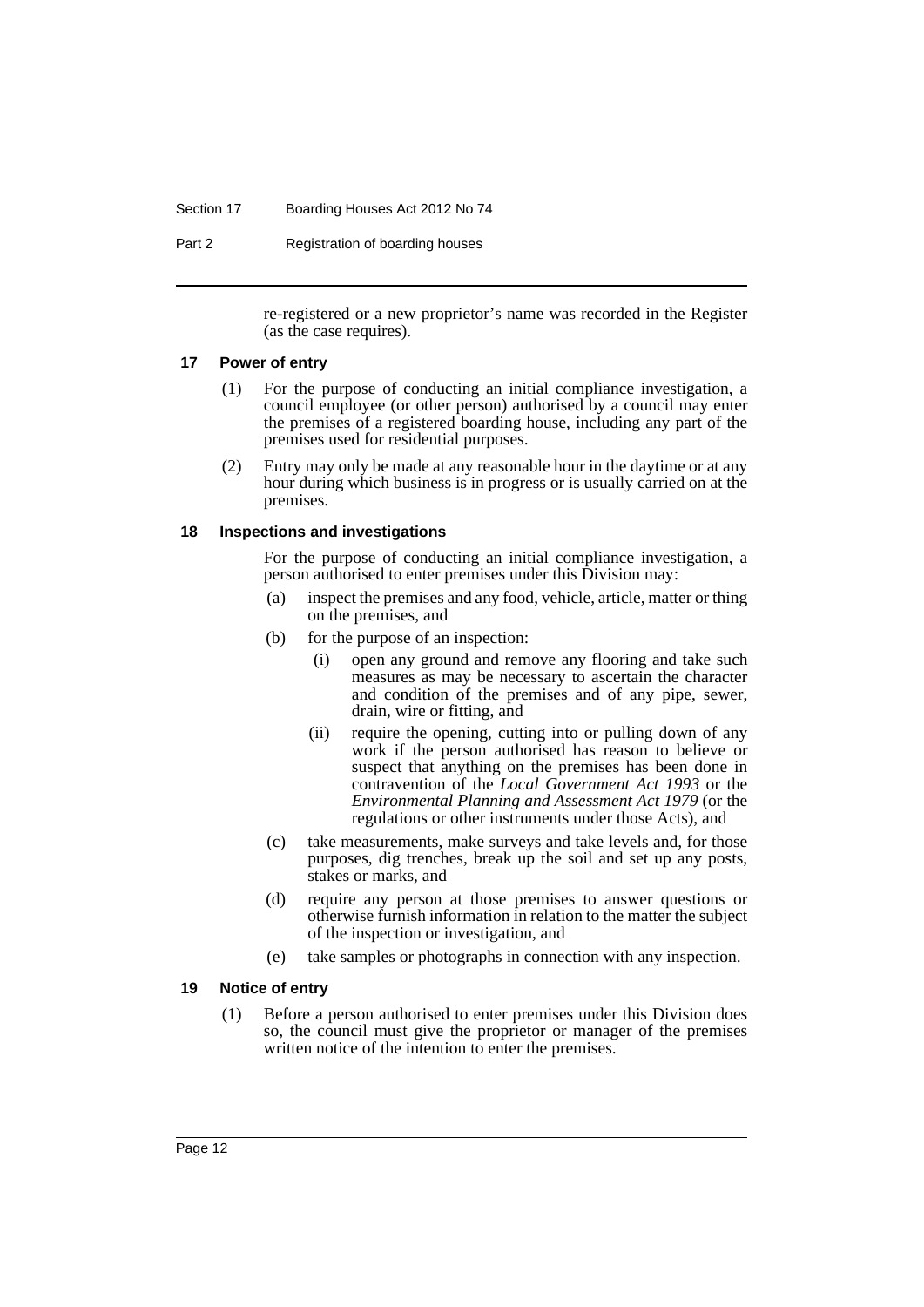| Boarding Houses Act 2012 No 74  | Section 20 |
|---------------------------------|------------|
| Registration of boarding houses | Part 2     |

- (2) The notice must specify the day on which the person intends to enter the premises and must be given before that day.
- (3) This section does not require notice to be given:
	- (a) if entry to the premises is made with the consent of the proprietor or manager of the premises, or
	- (b) if entry to the premises is required because of the existence or reasonable likelihood of a serious risk to health or safety, or
	- (c) if entry to the premises is required urgently and the case is one in which the general manager of the council has authorised in writing (either generally or in the particular case) entry without notice.

## <span id="page-18-0"></span>**20 Use of force**

- (1) Reasonable force may be used for the purpose of gaining entry to any premises under a power conferred by this Division, but only if authorised by the council in accordance with this section.
- (2) The authority of the council:
	- (a) must be in writing, and
	- (b) must be given in respect of the particular entry concerned, and
	- (c) must specify the circumstances which are required to exist before force may be used.

#### <span id="page-18-1"></span>**21 Notification of use of force or urgent entry**

- (1) A person authorised to enter premises under this Division who:
	- (a) uses force for the purpose of gaining entry to the premises, or
	- (b) enters the premises in an emergency without giving written notice to the proprietor or manager,

must promptly advise the council.

(2) The council must give notice of the entry to such persons or authorities as appear to the council to be appropriate in the circumstances.

#### <span id="page-18-2"></span>**22 Care to be taken**

- (1) In the exercise of a function under this Division, a person authorised to enter premises must do as little damage as possible. The council must provide, if necessary, other means of access in place of any taken away or interrupted by a person authorised by it.
- (2) As far as practicable, entry on to fenced land is to be made through an existing opening in the enclosing fence. If entry by that means is not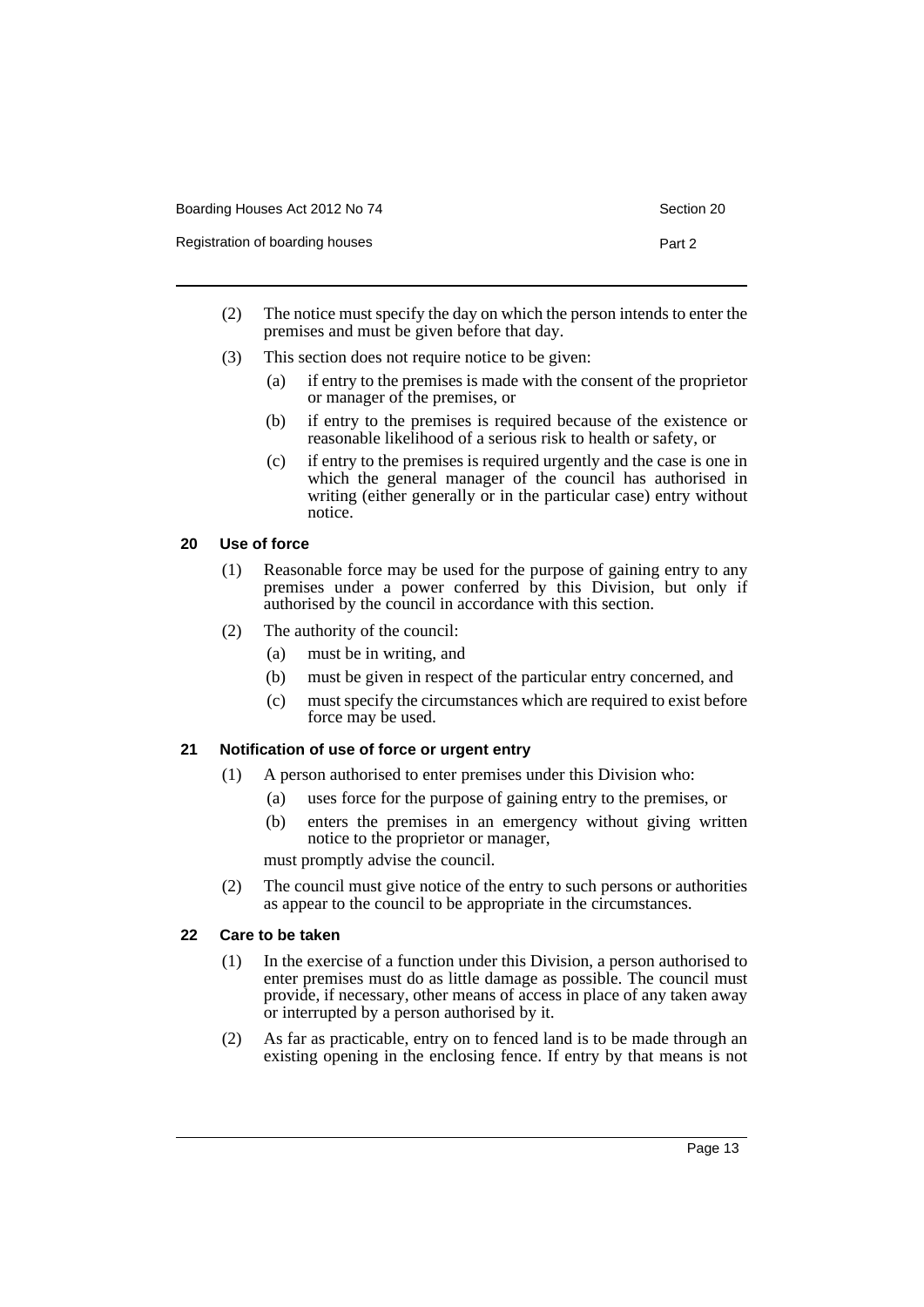#### Section 23 Boarding Houses Act 2012 No 74

Part 2 Registration of boarding houses

practicable, a new opening may be made in the enclosing fence, but the fence is to be fully restored when the need for entry ceases.

- (3) If, in the exercise of a function under this Division, any pit, trench, hole or bore is made, the council must, if the proprietor or manager of the premises so requires:
	- (a) fence it and keep it securely fenced so long as it remains open or not sufficiently sloped down, and
	- (b) without unnecessary delay, fill it up or level it or sufficiently slope it down.

#### <span id="page-19-0"></span>**23 Recovery of fee for initial compliance investigation**

A council may charge and recover an approved fee under section 608 (Council fees for services) of the *Local Government Act 1993* for the conduct of an initial compliance investigation.

#### <span id="page-19-1"></span>**24 Compensation**

- (1) A council must pay compensation for any damage caused by any person authorised by the council under this Division to enter premises, other than damage arising from work done for the purpose of an inspection which reveals that there has been a contravention of this or any other Act.
- (2) Section 730 of the *Local Government Act 1993* applies to the resolution of claims for compensation under this section in the same way as it applies to the resolution of claims for compensation under section 198 of that Act.

#### <span id="page-19-2"></span>**25 Authority to enter premises**

- (1) A power conferred by this Division to enter premises, or to make an inspection or take other action on premises, may not be exercised unless the person proposing to exercise the power is in possession of an authority and produces the authority if required to do so by the proprietor or manager of the premises.
- (2) The authority must be a written authority which is issued by the council and which:
	- (a) states that it is issued under this Act, and
	- (b) gives the name of the person to whom it is issued, and
	- (c) describes the nature of the powers conferred and the source of the powers, and
	- (d) states the date (if any) on which it expires, and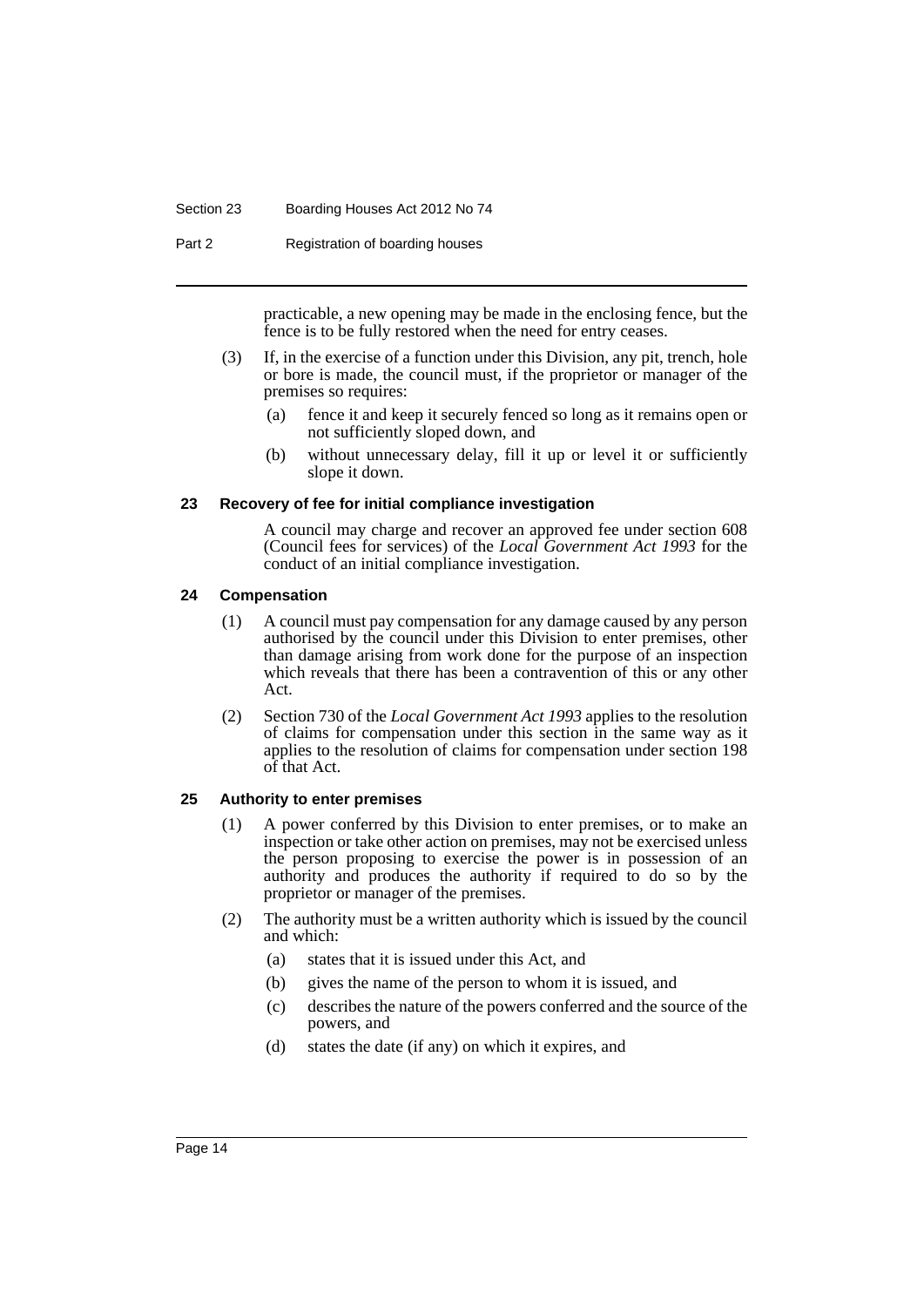| Boarding Houses Act 2012 No 74<br>Section 26 |        |  |
|----------------------------------------------|--------|--|
| Registration of boarding houses              | Part 2 |  |
|                                              |        |  |

- (e) describes the kind of premises to which the power extends, and
- (f) bears the signature of the general manager of the council.
- (3) This section does not apply to a power conferred by a search warrant.

#### <span id="page-20-0"></span>**26 Relationship with other Acts**

Nothing in this Division limits the exercise of powers or other functions by councils under the *Local Government Act 1993* or any other Act.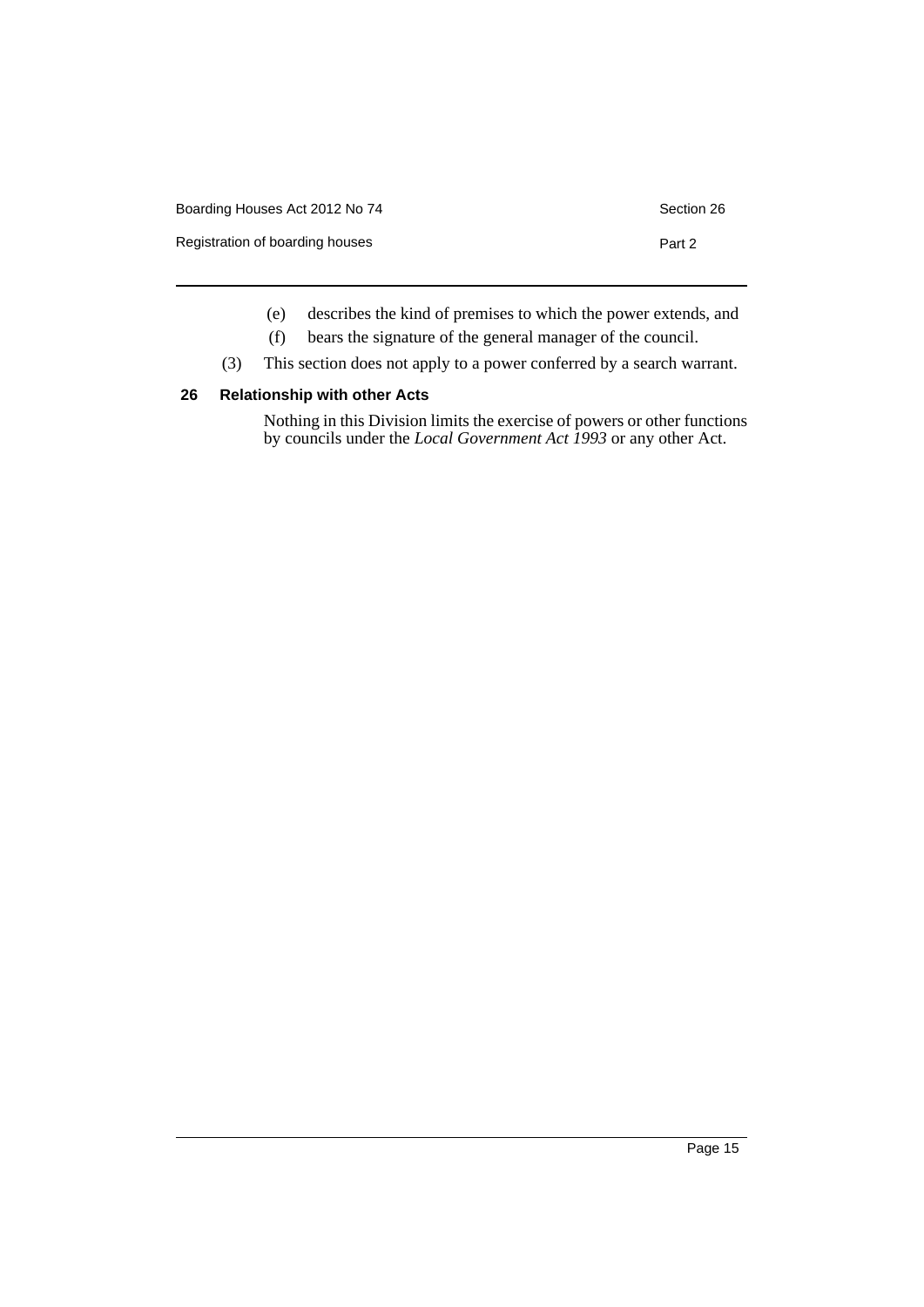#### Section 27 Boarding Houses Act 2012 No 74

Part 3 Occupancy agreements and principles for registrable boarding houses

## <span id="page-21-0"></span>**Part 3 Occupancy agreements and principles for registrable boarding houses**

#### <span id="page-21-1"></span>**Division 1 Introductory**

#### <span id="page-21-2"></span>**27 Interpretation**

(1) In this Part and Schedule 1:

*authorised representative*, in relation to a resident or former resident of a registrable boarding house, means a person who is an authorised representative (within the meaning of the *Health Records and Information Privacy Act 2002*) of the resident or former resident.

*occupancy agreement*, in relation to a registrable boarding house, means a written or unwritten agreement:

- that is between a proprietor of the boarding house (or a person acting on behalf of the proprietor) and a resident of the house (or a person acting as an authorised representative of the resident), and
- (b) under which the resident is granted the right to occupy, for a fee or reward, one or more rooms in the boarding house as a resident of the house,

but does not include a rental agreement between a proprietor and resident of a registrable boarding house (or any persons acting on their behalf).

*occupancy fee* means an amount payable by or for a resident of a registrable boarding house for the right to occupy one or more rooms in the boarding house as a resident of the house during the term of an occupancy agreement.

*occupancy principles*—see section 30.

*rental agreement* means:

- (a) a residential tenancy agreement within the meaning of the *Residential Tenancies Act 2010*, or
- (b) a lease to which the *Landlord and Tenant (Amendment) Act 1948* applies.
- (2) Any matter approved (or any revocation or amendment of an approved matter) by the Commissioner for the purposes of a provision of this Part that authorises the Commissioner to approve the matter does not have effect until it is published on the website of the Department of Finance and Services.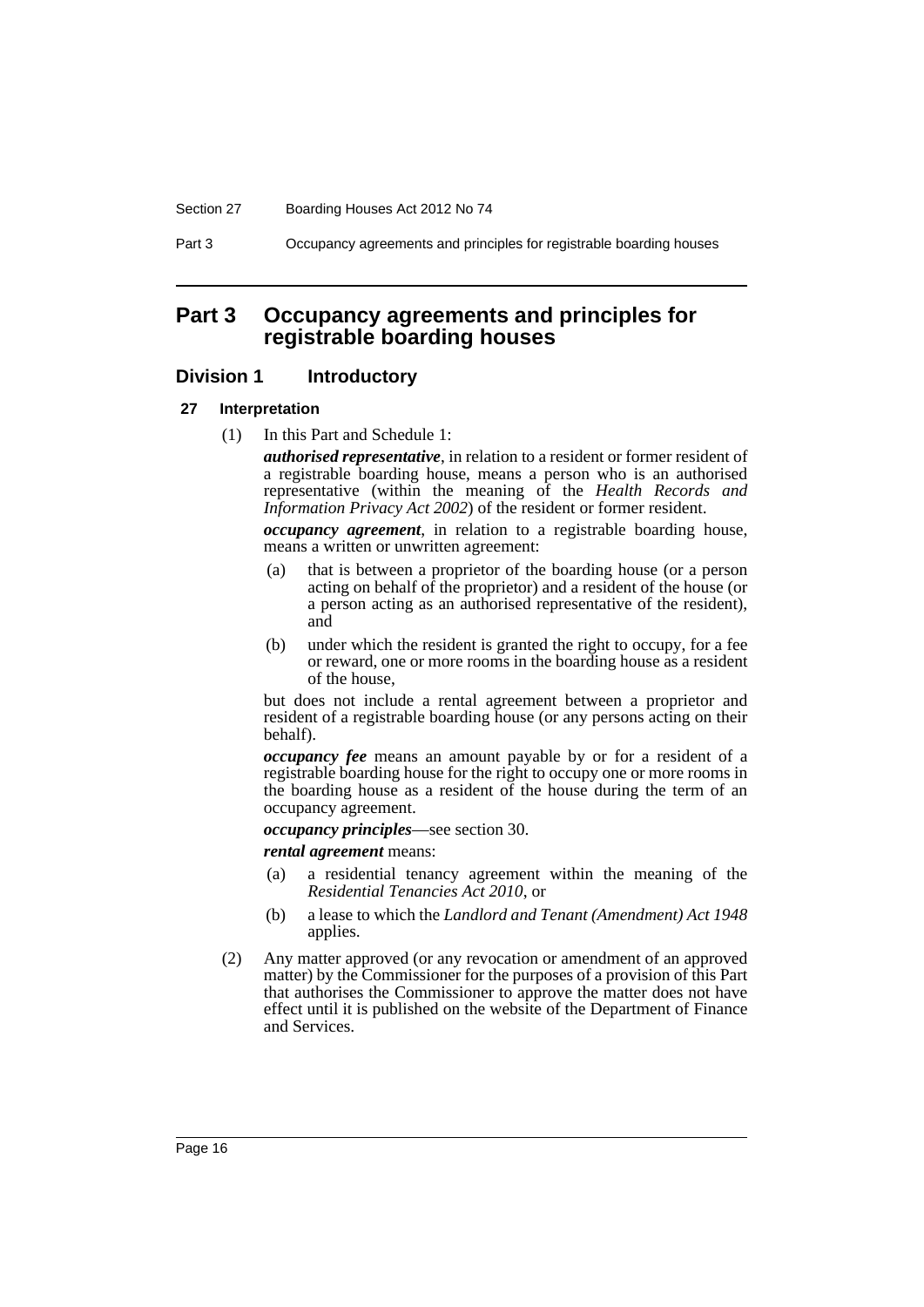Boarding Houses Act 2012 No 74 Section 28

(3) The provisions of this Part are in addition to, and do not derogate from, the provisions of Part 4 in their application to authorised boarding houses within the meaning of that Part.

**Note.** Part 4 provides for the authorisation (including licensing) of assisted boarding houses. There are additional requirements (including by way of licence conditions) concerning service and accommodation standards for residents of such boarding houses that must be complied with.

(4) Nothing in this Part prevents a contravention of an occupancy principle, to the extent that is included (or taken to be included) in an occupancy agreement, from being enforced as a breach of that agreement.

#### <span id="page-22-0"></span>**Division 2 Occupancy agreements**

#### <span id="page-22-1"></span>**28 Proprietor's obligation to ensure written occupancy agreement**

- (1) The proprietor under an occupancy agreement must ensure that the agreement is in writing:
	- (a) in relation to agreements entered into after the commencement of this section—at the commencement of the agreement, and
	- (b) in relation to agreements entered into before the commencement of this section—within the period of 3 months after the commencement of this section.
- (2) Nothing in this section:
	- (a) imposes any obligation on a resident of a registrable boarding house to prepare a written occupancy agreement, or
	- (b) affects the enforceability of an occupancy agreement that is not in writing or is only partly in writing.

**Note.** The Consumer, Trader and Tenancy Tribunal may, however, order a proprietor to enter into a written occupancy agreement on the application of a resident. See section 33.

#### <span id="page-22-2"></span>**29 Standard forms of occupancy agreement**

- (1) The Commissioner may, by order published in the Gazette, approve a standard form of occupancy agreement.
- (2) Without limiting subsection (1), an order under that subsection may provide for the following:
	- (a) the terms of the agreement,
	- (b) more than one standard form of occupancy agreement for use for different classes of registrable boarding houses, agreements or parties,
	- (c) the addition of clauses to, or the omission or variation of terms contained in, a standard form of occupancy agreement in specified circumstances,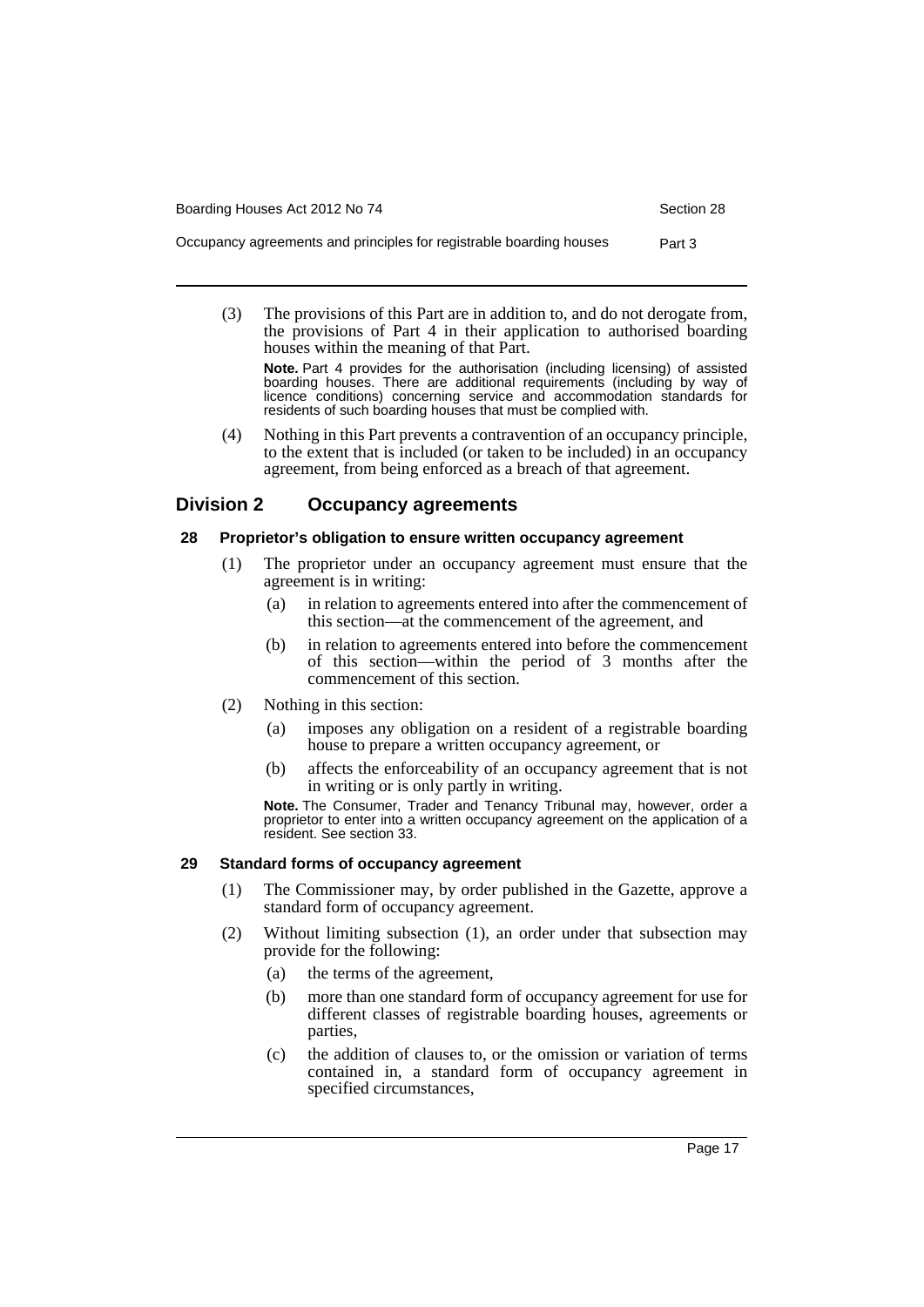#### Section 30 Boarding Houses Act 2012 No 74

Part 3 Occupancy agreements and principles for registrable boarding houses

- (d) the application of terms of standard forms of occupancy agreement to agreements entered into before the order approving those standard forms took effect.
- (3) In approving a standard form of occupancy agreement, the Commissioner is to be satisfied that the form of agreement gives effect to the occupancy principles.
- (4) Unless the regulations provide otherwise, the use of a standard form of occupancy agreement is not mandatory and, accordingly, a failure to use the standard form of agreement does not of itself affect the validity or enforceability of an occupancy agreement.
- (5) An occupancy agreement that is in or to the effect of the applicable standard form of occupancy agreement for the class of registrable boarding house, parties or agreement concerned is taken to give effect to the occupancy principles in the manner required by or under this Part.
- (6) The regulations may make provision for or with respect to requiring the use of a standard form of occupancy agreement and the enforceability of agreements that are not in the standard form.

### <span id="page-23-0"></span>**Division 3 Occupancy principles**

#### <span id="page-23-1"></span>**30 Occupancy principles**

- (1) The *occupancy principles* in relation to registrable boarding houses are the principles set out in Schedule 1.
- (2) The occupancy principles apply for the purposes of this Division only in relation to residents of registrable boarding houses under occupancy agreements.

**Note.** The definition of *occupancy agreement* in section 27 (1) excludes any rental agreement between a proprietor and resident of a registrable boarding house (or any persons acting on their behalf). Accordingly, the occupancy principles do not apply in relation to a person who is entitled to reside in a registrable boarding house under a rental agreement.

- (3) The regulations may make provision for or with respect to:
	- (a) what constitutes, or what does not constitute, compliance with the occupancy principles for the purposes of this Part, and
	- (b) the issuing of guidelines for that purpose.

#### <span id="page-23-2"></span>**31 Application of occupancy principles**

- (1) The occupancy principles apply as follows in relation to a registrable boarding house:
	- (a) a resident must be provided with accommodation in compliance with the occupancy principles,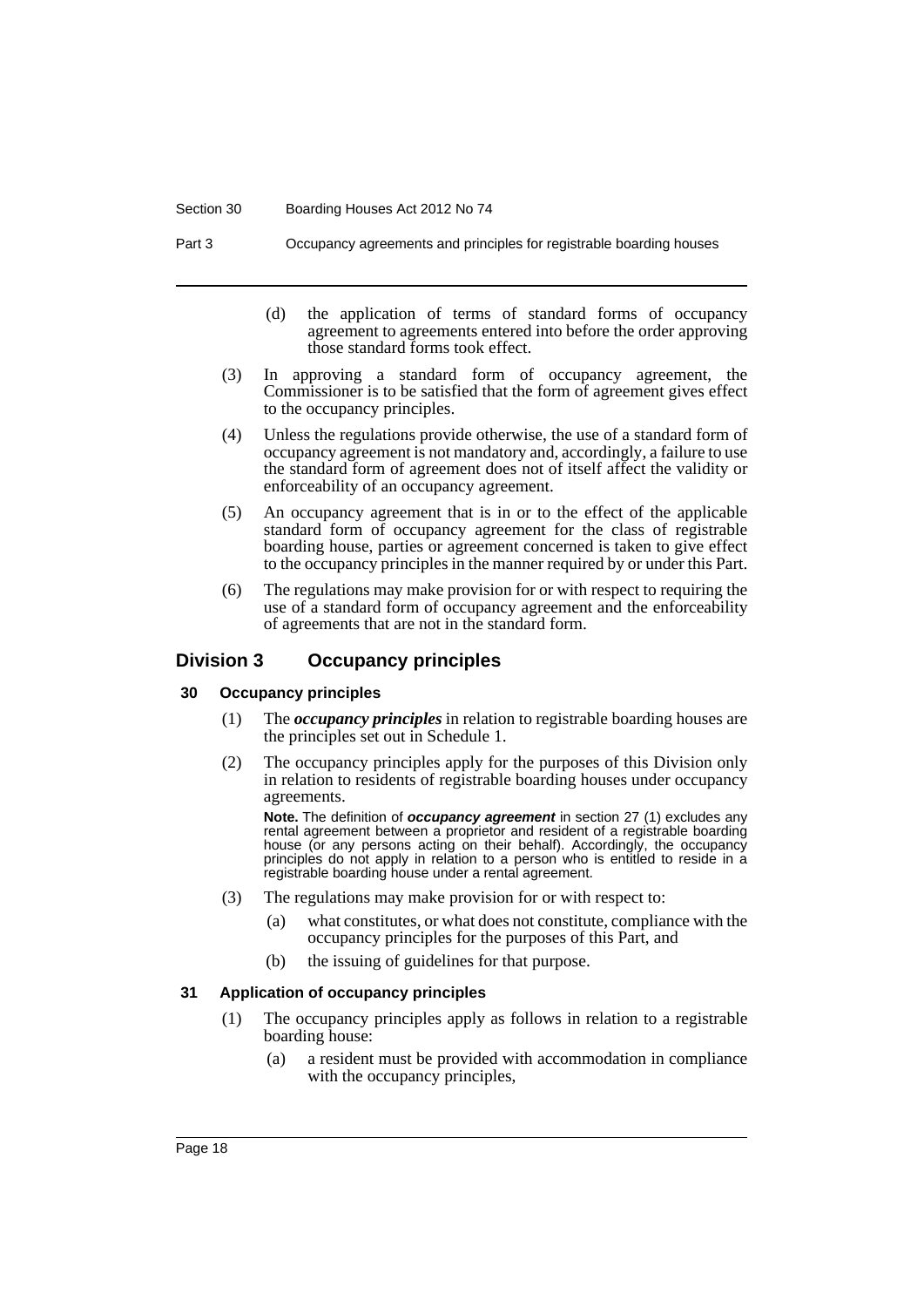- (b) a resident must be given the notices, receipts or other information required by the occupancy principles,
- (c) any notice, receipt or other information to be given to a resident under the occupancy principles must also be given to the authorised representative of the resident if the resident is a person with additional needs who has an authorised representative,
- (d) the proprietor must exercise the proprietor's rights or powers under the occupancy agreement (including in relation to the collection, payment, retention and repayment of money) subject to any requirements of the occupancy principles.
- (2) If the application of a provision of the occupancy principles is altered by reason of regulations made for the purposes of the provision, the provision as altered has effect for the purposes of this section only on and from the time that the regulations commence.
- (3) This section is taken to be a term of every occupancy agreement (whether entered into before or after the commencement of this section), but only on and from the day that is 3 months after the commencement of this section.
- (4) Any term of an occupancy agreement or another agreement is void to the extent to which it is inconsistent with the provisions of this section.

#### <span id="page-24-0"></span>**Division 4 Enforcement**

#### <span id="page-24-1"></span>**32 Applications to Consumer, Trader and Tenancy Tribunal for dispute resolution**

- (1) A relevant party may apply to the Consumer, Trader and Tenancy Tribunal for the resolution of an occupancy principles dispute.
- (2) A *relevant party* is:
	- (a) a resident or former resident of a registrable boarding house (or an authorised representative of the resident or former resident), or
	- (b) a proprietor or former proprietor of a registrable boarding house.
- (3) An *occupancy principles dispute* is a dispute between relevant parties about the application of the occupancy principles in relation to a resident or former resident of a registrable boarding house.
- (4) The Tribunal may, on application under this section, make one or more of the following orders:
	- (a) an order that restrains any action in contravention of the occupancy principles,
	- (b) an order that requires an action in performance of the occupancy principles,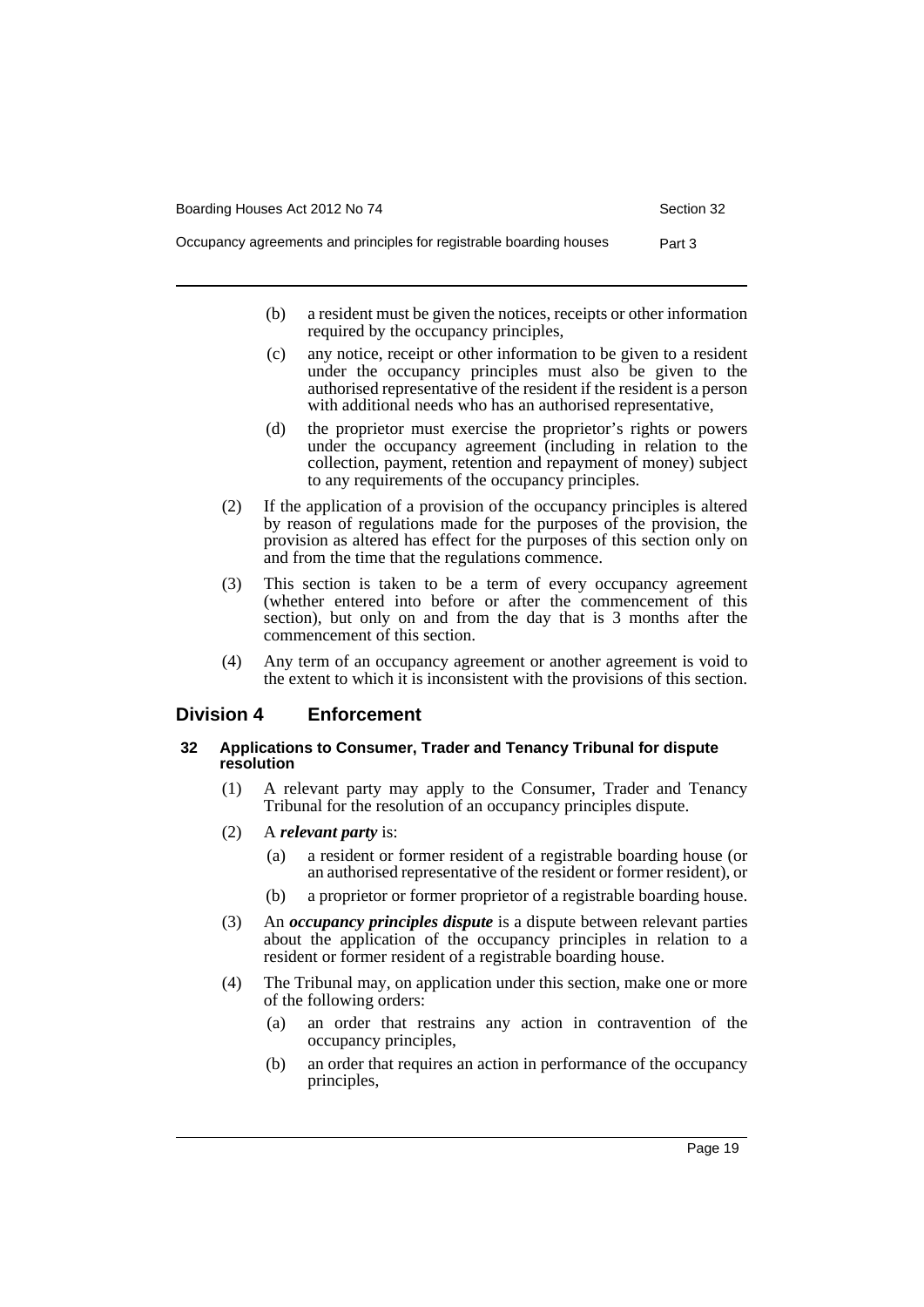#### Section 33 Boarding Houses Act 2012 No 74

Part 3 Occupancy agreements and principles for registrable boarding houses

- (c) an order for the payment of an amount of money (including an order for the refund or repayment of some or all of an amount paid as an occupancy fee or security deposit),
- (d) an order as to compensation,
- (e) an order that a party to the occupancy agreement perform such work or take such other steps as the order specifies to remedy a contravention of the occupancy principles,
- (f) an order that requires payment of part or all of an occupancy fee to the Tribunal until the whole or part of the occupancy agreement has been performed or any application for compensation has been determined,
- (g) an order that requires an occupancy fee paid to the Tribunal to be paid towards the cost of remedying a contravention of the occupancy principles or towards the amount of any compensation,
- (h) an order directing a proprietor, proprietor's agent or resident to comply with a requirement of this Part,
- (i) an order directing a proprietor or proprietor's agent to give a former resident or person authorised by a former resident access to a registrable boarding house for the purpose of recovering goods of the former resident or fixtures that the former resident is entitled to remove.
- (5) The Tribunal must not make an order for:
	- (a) the payment of an amount that exceeds the amount (if any) prescribed by the regulations for the purposes of this section, or
	- (b) the performance of work or the taking of steps the cost of which is likely to or will exceed the amount (if any) prescribed by the regulations for the purposes of this section.
- (6) A reference in this section to the occupancy principles is a reference to those principles as they apply under this Part in relation to residents of registrable boarding houses under occupancy agreements.

#### <span id="page-25-0"></span>**33 Order for written occupancy agreement**

(1) A resident of a registrable boarding house may apply to the Consumer, Trader and Tenancy Tribunal for an order that the proprietor of the boarding house prepare and enter into a written occupancy agreement with the resident.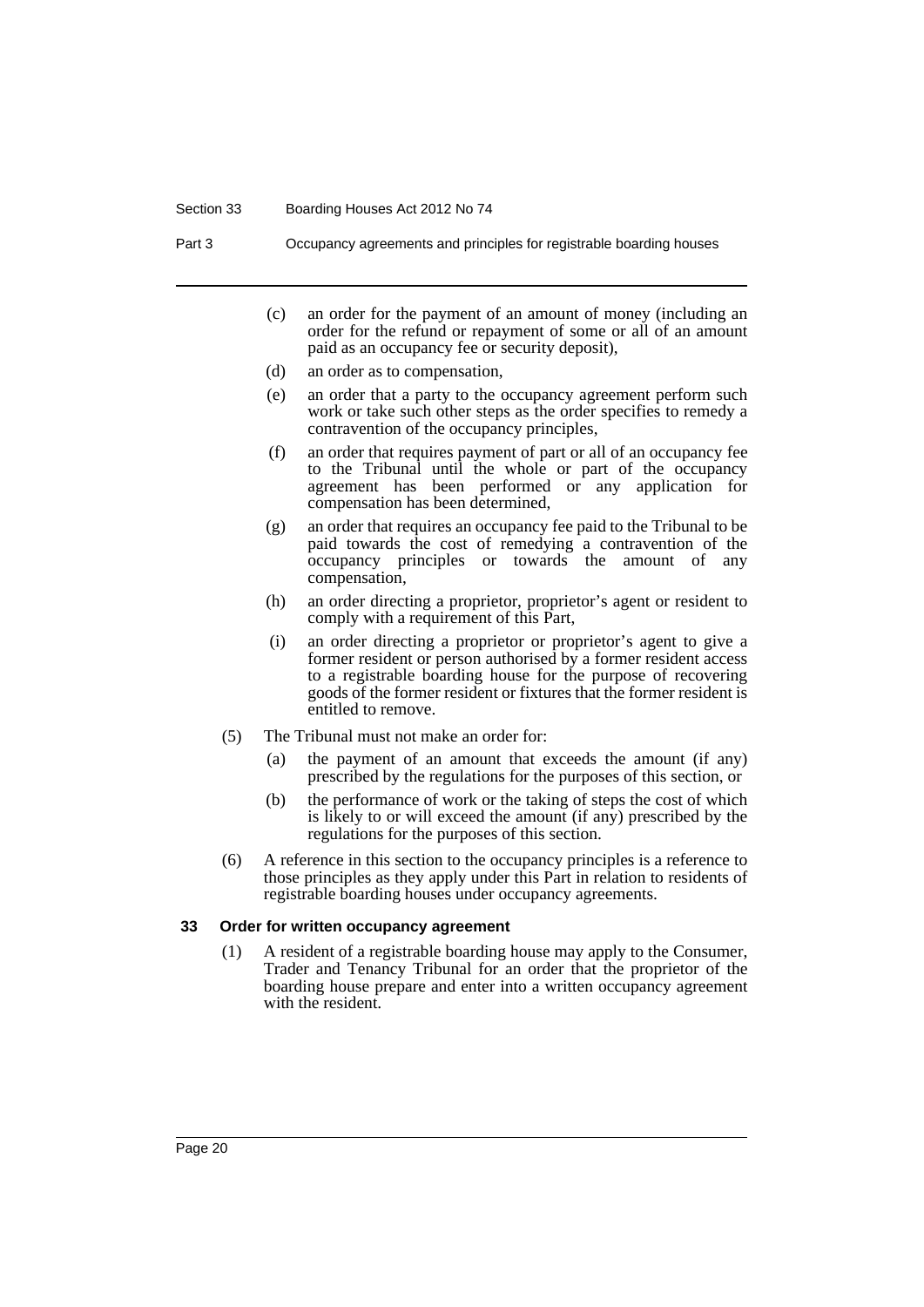| Boarding Houses Act 2012 No 74<br>Section 33                                  |  |
|-------------------------------------------------------------------------------|--|
| Occupancy agreements and principles for registrable boarding houses<br>Part 3 |  |

(2) The order may:

- (a) specify the terms of the agreement, and
- (b) specify a commencement date for the agreement that occurred before the order was made.
- (3) The Tribunal may make an order under this section only if it is satisfied that the proprietor and resident are subject to an existing occupancy agreement that is not in writing or is only partly in writing.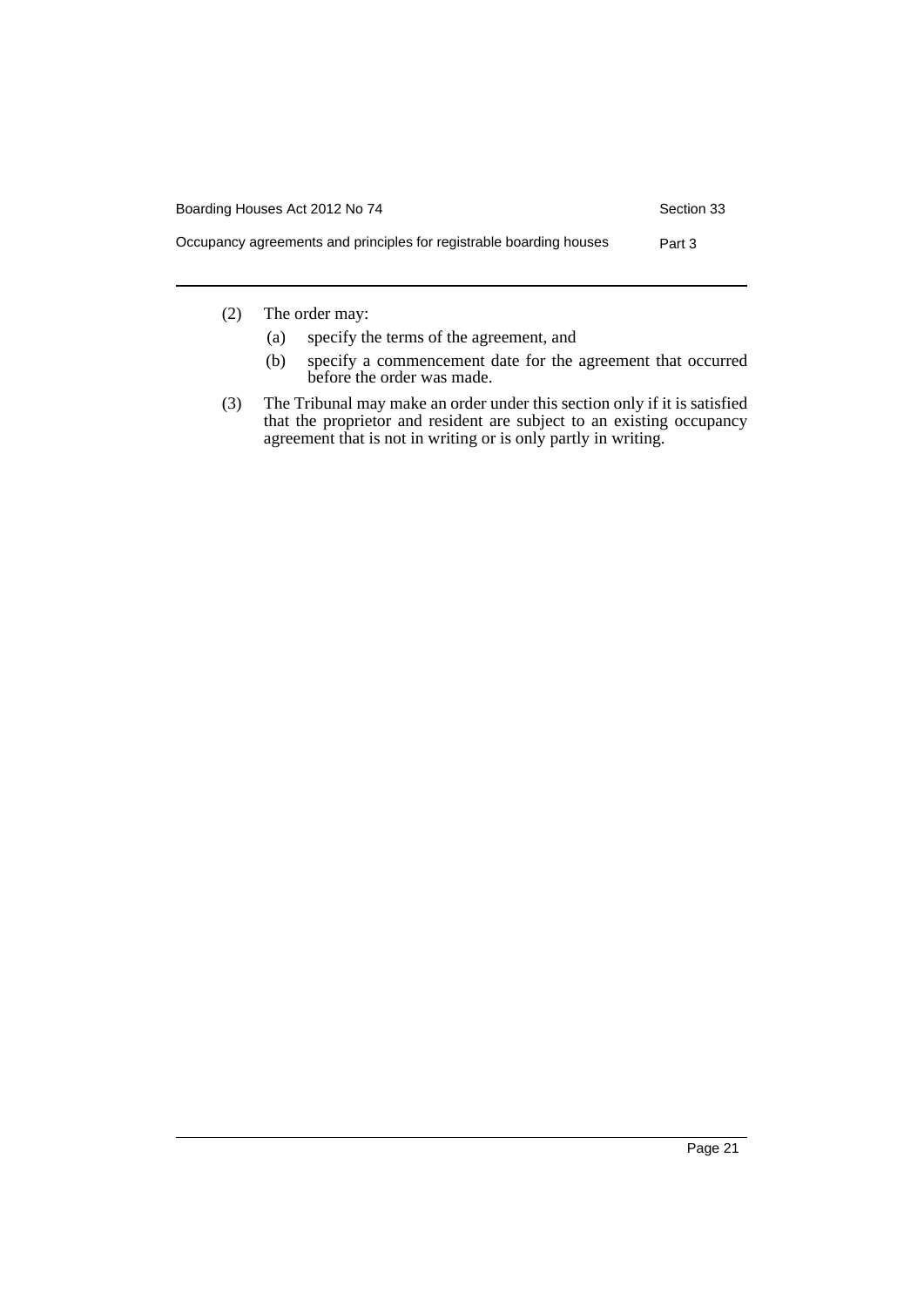Section 34 Boarding Houses Act 2012 No 74

Part 4 Assisted boarding houses

## <span id="page-27-0"></span>**Part 4 Assisted boarding houses**

#### <span id="page-27-1"></span>**Division 1 Introductory**

#### <span id="page-27-2"></span>**34 Objects of Part**

- (1) The objects of this Part are:
	- (a) to ensure that persons with additional needs who reside at certain boarding premises are provided with accommodation and support services of an appropriate standard, and
	- (b) to enact provisions for this purpose that are consistent (to the extent that is reasonably practicable) with the purposes and principles expressed in Articles 5, 9, 12, 14, 15, 16, 19, 21, 22, 25, 26 and 28 of the *United Nations Convention on the Rights of Persons with Disabilities*.
- (2) This Part aims to achieve these objects by creating a licensing and regulatory scheme for boarding premises that operate as assisted boarding houses.
- (3) A court or tribunal that, or person who, exercises any power conferred by or under this Part in relation to assisted boarding houses must be guided in the exercise of that power by the objects referred to in this section.
- (4) However, nothing in this section is intended to create or confer any legally enforceable obligations, rights or entitlements.
- <span id="page-27-3"></span>**35 Definitions** (cf YCS Act, s 3)
	- (1) In this Part:

*application probity check*—see section 45.

*approved* means approved by the Director-General from time to time.

*approved manager* means a person who has been granted a manager approval with respect to an assisted boarding house.

*authorised boarding house* means an assisted boarding house with respect to which a boarding house authorisation is in force.

*authorised operator* of an authorised boarding house means:

- (a) if the boarding house is a licensed boarding house—the licensee, and
- (b) if an interim permit is in force with respect to the boarding house—the interim permit holder.

*boarding house authorisation* means a boarding house licence or interim permit.

*boarding house licence*—see Subdivision 2 of Division 2.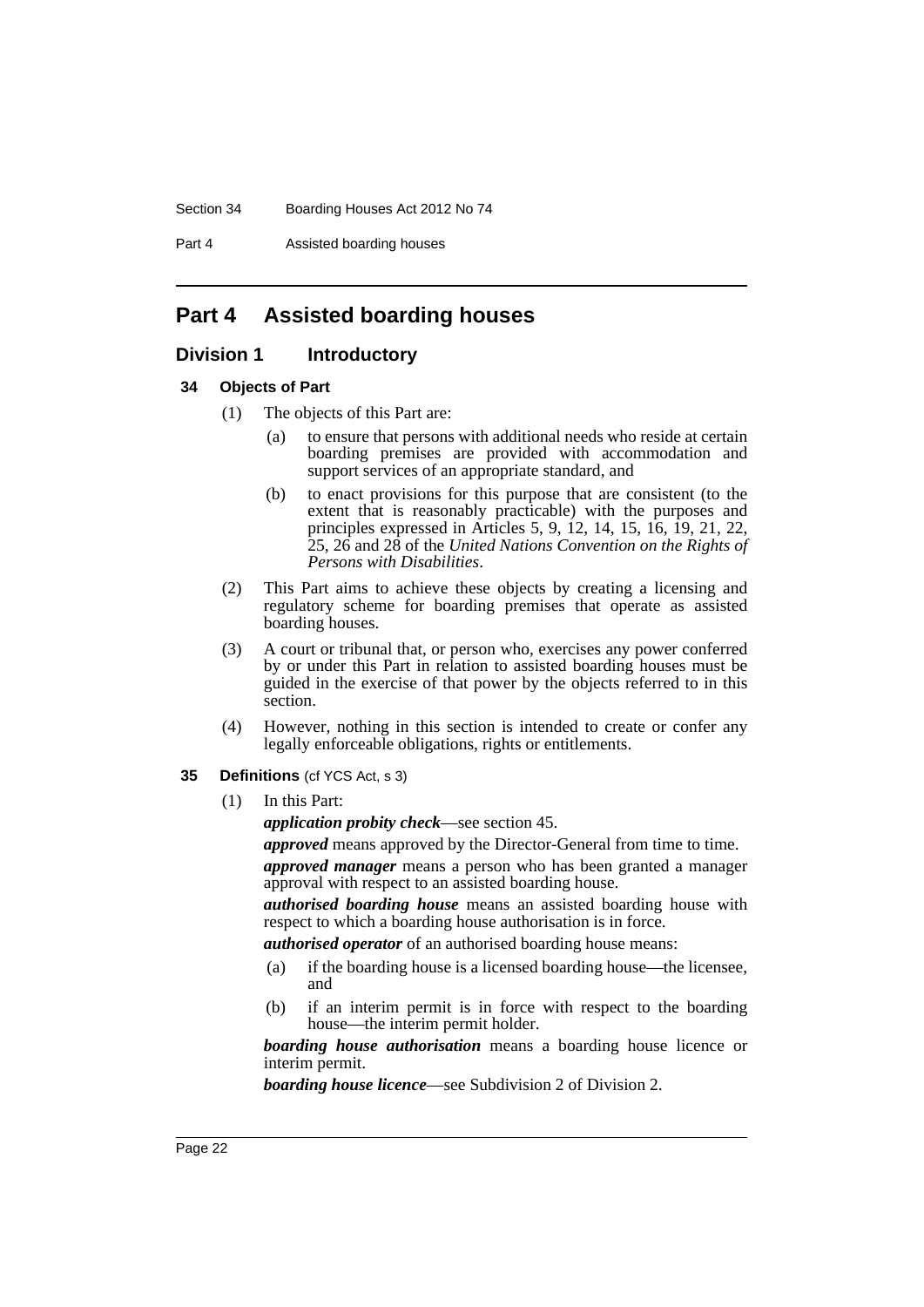Boarding Houses Act 2012 No 74 Section 35

Assisted boarding houses **Part 4** 

*close associate*—see section 38.

*competent relative* of a person means a relative of the person who is:

- (a) 18 years old or older, and
- (b) not a person with additional needs.
- *compliance notice*—see section 79.

*interim permit*—see section 54.

*interim permit holder* means a person to whom an interim permit has been granted.

*licensed boarding house* means the premises to which a boarding house licence relates.

*licensee* means the holder of a boarding house licence.

*manager approval*—see section 60.

*relevant operator* of premises means any of the following:

- (a) a proprietor of the premises,
- (b) the person apparently in charge of the premises.

*serious criminal offence* means any of the following offences:

- (a) murder,
- (b) a prescribed sexual offence (within the meaning of the *Criminal Procedure Act 1986*),
- (c) any other assault under Part 3 of the *Crimes Act 1900* for which the offender has been sentenced to imprisonment,

and includes an offence committed outside of New South Wales that, if it had been committed in New South Wales, would have constituted an offence of the kind referred to in paragraph (a), (b) or (c).

*staff member* of an assisted boarding house means a person who:

- (a) is 16 years old or older, and
- (b) provides, or is reasonably expected to provide, care or support services to residents of the boarding house (whether as an employee, contractor or volunteer) under the control or direction of the authorised operator or approved manager, and
- (c) has, or is reasonably likely to have, access to residents in need of such care or services,

and includes the approved manager of the boarding house or any resident providing, or reasonably expected to provide, such care or other services to other residents (whether in exchange for accommodation or otherwise).

*unauthorised boarding house* means an assisted boarding house for which there is no boarding house authorisation in force.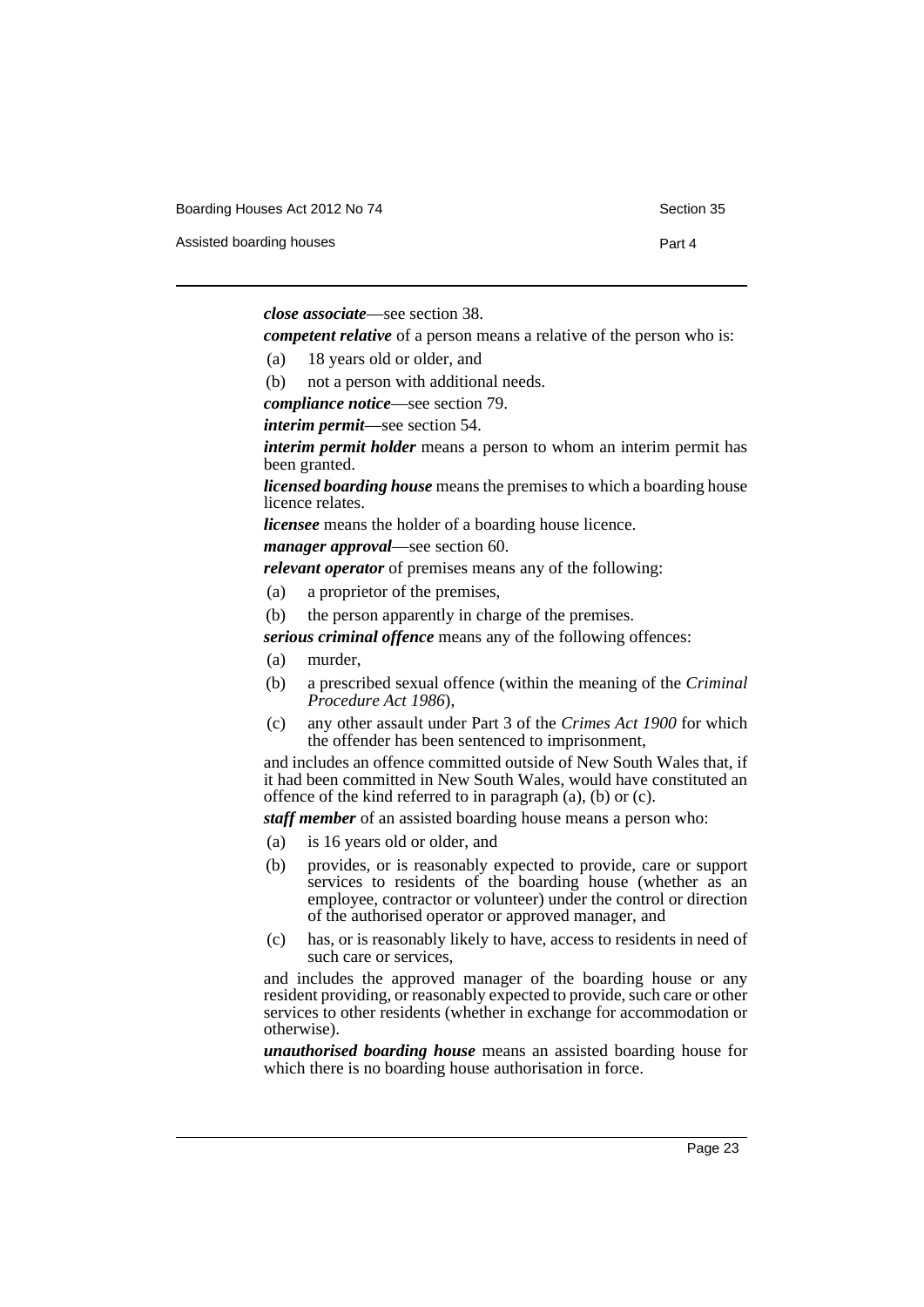#### Section 36 Boarding Houses Act 2012 No 74

Part 4 Assisted boarding houses

*unincorporated body* means a partnership or other unincorporated association of persons.

(2) Any matter approved (or any revocation or amendment of an approved matter) by the Director-General for the purposes of a provision of this Part (other than Subdivision 4 of Division 2) that authorises the Director-General to approve the matter does not have effect until it is published on the website of the Department of Family and Community Services.

#### <span id="page-29-0"></span>**36 Meaning of "person with additional needs"**

- (1) For the purposes of this Act, a person is a *person with additional needs* if:
	- (a) the person has any one or more of the following conditions:
		- (i) an age related frailty,
		- (ii) a mental illness within the meaning of the *Mental Health Act 2007*,
		- (iii) a disability (however arising and whether or not of a chronic episodic nature) that is attributable to an intellectual, psychiatric, sensory, physical or like impairment or to a combination of such impairments, and
	- (b) the condition is permanent or likely to be permanent, and
	- (c) the condition results in the need for care or support services (whether or not of an ongoing nature) involving assistance with, or supervision of, daily tasks and personal care such as (but not limited to) showering or bathing, the preparation of meals and the management of medication.
- (2) The regulations may make provision for or with respect to matters and circumstances that may be used to establish or as evidence that an individual is a person with additional needs.

#### <span id="page-29-1"></span>**37 Meaning of "an assisted boarding house"** (cf YCS Act, s 3)

- (1) For the purposes of this Act, *an assisted boarding house* means any of the following:
	- (a) boarding premises that provide beds, for a fee or reward, for use by 2 or more residents who are persons with additional needs (not counting any persons with additional needs who reside there with their competent relatives),
	- (b) boarding premises that are declared to be an assisted boarding house by a notice in force under section 39.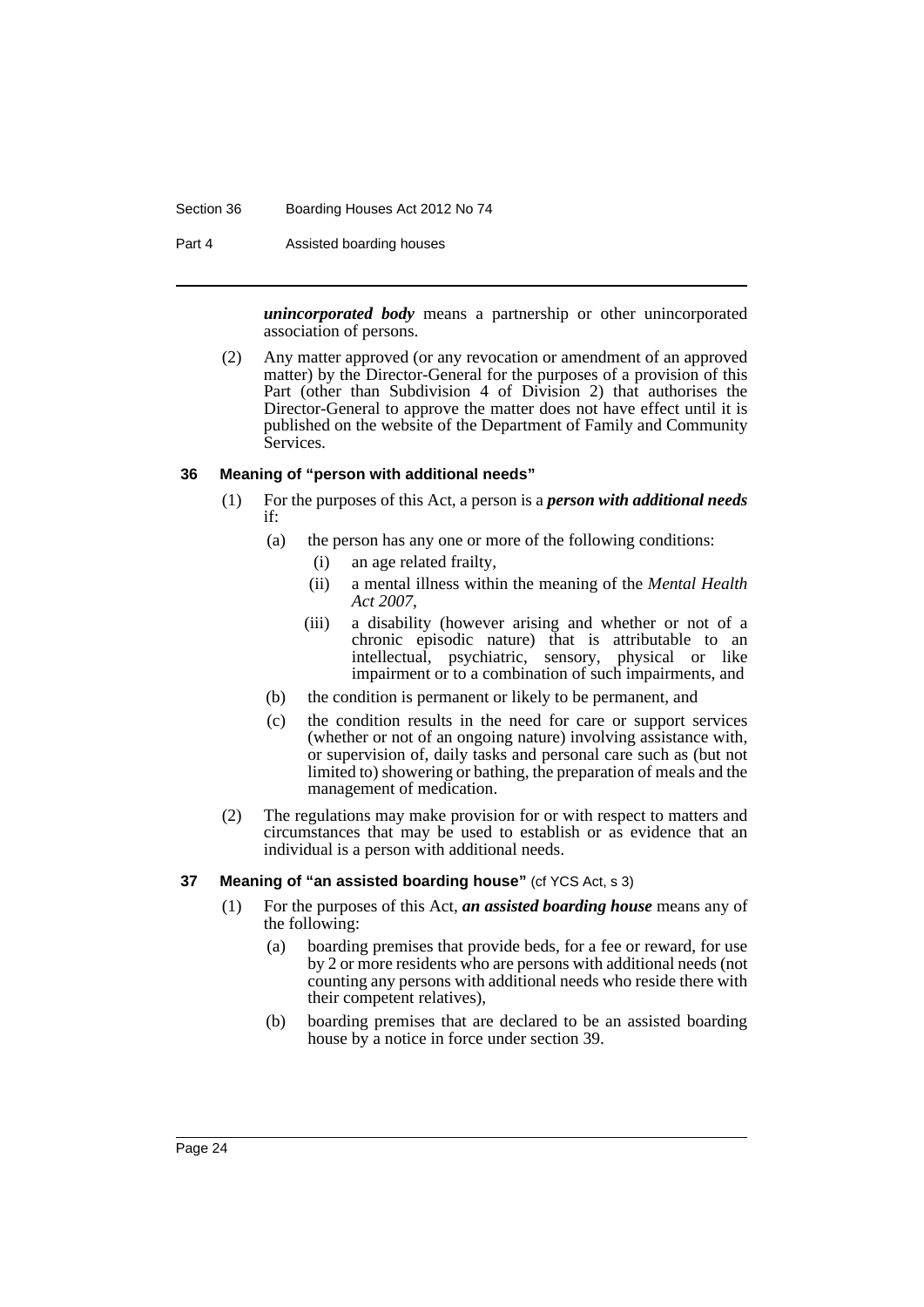Boarding Houses Act 2012 No 74 Section 37

Assisted boarding houses **Part 4** 

- 
- (2) However, an *assisted boarding house* does not include any of the following:
	- (a) premises that are used as a hotel, motel or bed and breakfast accommodation,
	- (b) premises that are used as a backpackers hostel,
	- (c) a serviced apartment (being a building or part of a building that is used to provide self-contained tourist or visitor accommodation that is regularly cleaned by or on behalf of the proprietor or manager),
	- (d) premises that are used to provide accommodation for workers or employees in connection with their work or employment,
	- (e) a government school or registered non-government school within the meaning of the *Education Act 1990* or any other premises that are used by an educational body to provide accommodation for its students,
	- (f) a private health facility licensed under the *Private Health Facilities Act 2007*,
	- (g) a nursing home within the meaning of the *Public Health Act 2010*,
	- (h) a mental health facility within the meaning of the *Mental Health Act 2007*,
	- (i) a public hospital within the meaning of the *Health Services Act 1997*,
	- (j) a residential care facility under the *Aged Care Act 1997* of the Commonwealth operated by an approved provider under that Act,
	- (k) a retirement village under the *Retirement Villages Act 1999*,
	- (l) premises that are the subject of a residential tenancy agreement to which the *Residential Parks Act 1998* applies,
	- (m) premises that are the subject of an occupation agreement to which the *Holiday Parks (Long-term Casual Occupation) Act 2002* applies,
	- (n) social housing premises within the meaning of Part 7 of the *Residential Tenancies Act 2010*,
	- (o) premises used for refuge or crisis accommodation, or accommodation for persons with additional needs, that is provided by a public authority, council or any other body or organisation and that is wholly or partly funded by the Commonwealth or the State (or an agency of the Commonwealth or the State),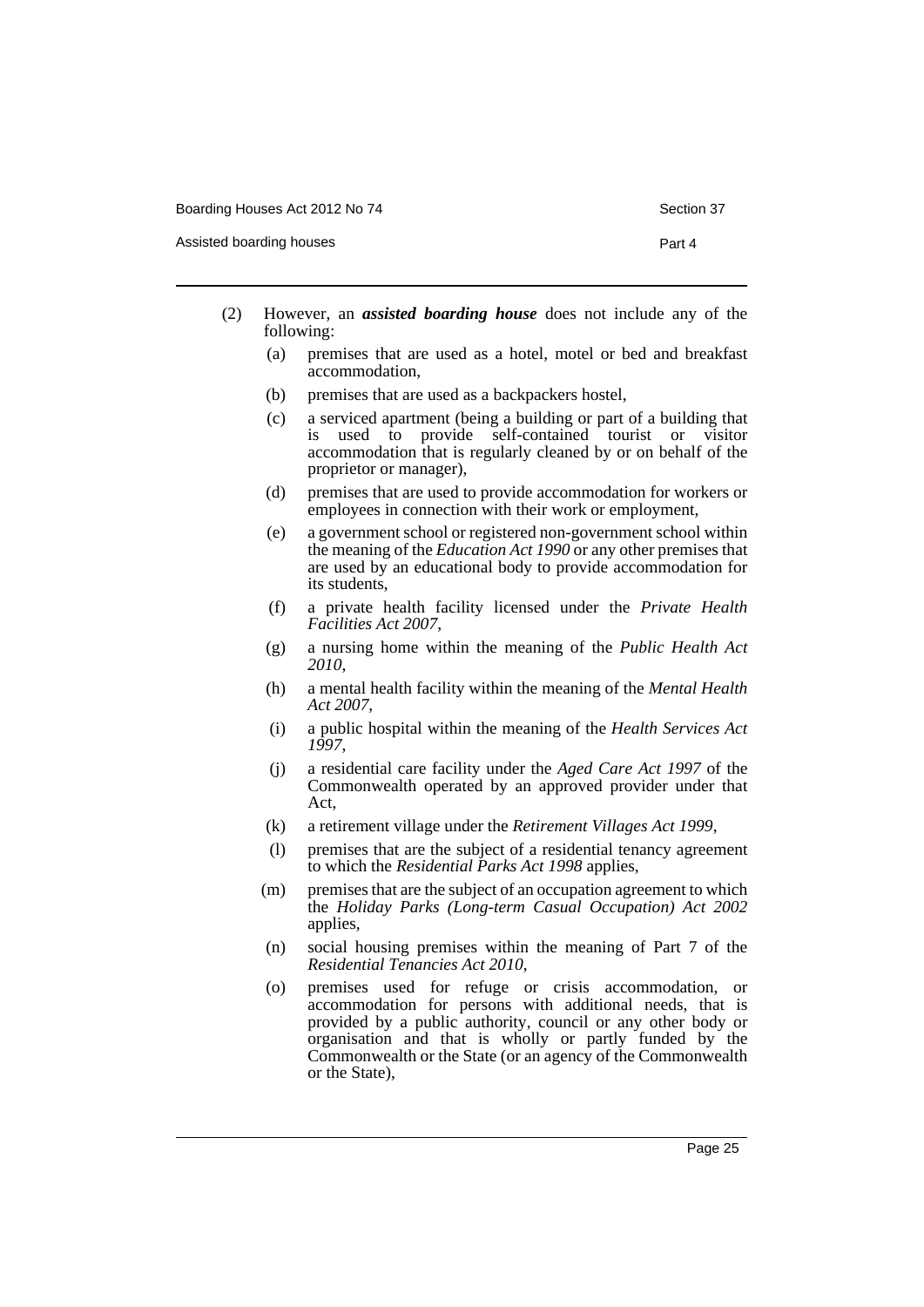#### Section 38 Boarding Houses Act 2012 No 74

Part 4 Assisted boarding houses

- (p) premises or a part of premises that are exempted from the operation of this Part by an exemption notice in force under section 40,
- (q) premises (or premises of a kind) prescribed by the regulations.

#### <span id="page-31-0"></span>**38 Meaning of "close associate"**

- (1) For the purposes of this Part, a person is a *close associate* of an applicant for an authorisation, approval or exemption under this Part or an authorised operator if the person:
	- (a) holds or will hold any relevant financial interest, or is or will be entitled to exercise any relevant power (whether in the person's own right or on behalf of any other person), in the business of the applicant or operator that is or will be carried on under the authority of the authorisation, approval or exemption, and by virtue of that interest or power is or will be able (in the opinion of the Director-General) to exercise a significant influence over or with respect to the management or operation of that business, or
	- (b) holds or will hold any relevant position, whether in the person's own right or on behalf of any other person, in the business of the applicant or operator that is or will be carried on under the authority of the authorisation, approval or exemption.
- (2) For the purposes of this section, a financial institution is not a close associate by reason only of having a relevant financial interest in relation to a business.
- (3) The provisions of this section extend to relevant financial interests and relevant powers even if those interests and powers are not payable, exercisable or otherwise enforceable as a matter of law or equity, but are nevertheless payable, exercisable or otherwise enforceable as a matter of fact.
- (4) In this section:

*relevant financial interest*, in relation to a business, means:

- (a) any share in the capital of the business, or
- (b) any entitlement to receive any income derived from the business, or to receive any other financial benefit or financial advantage from the carrying on of the business, whether the entitlement arises at law or in equity or otherwise, or
- (c) any entitlement to receive any rent, profit or other income in connection with the use or occupation of premises on which the business is or is to be carried on (such as, for example, an entitlement of the owner of the premises at which the business is carried on to receive rent as lessor of the premises).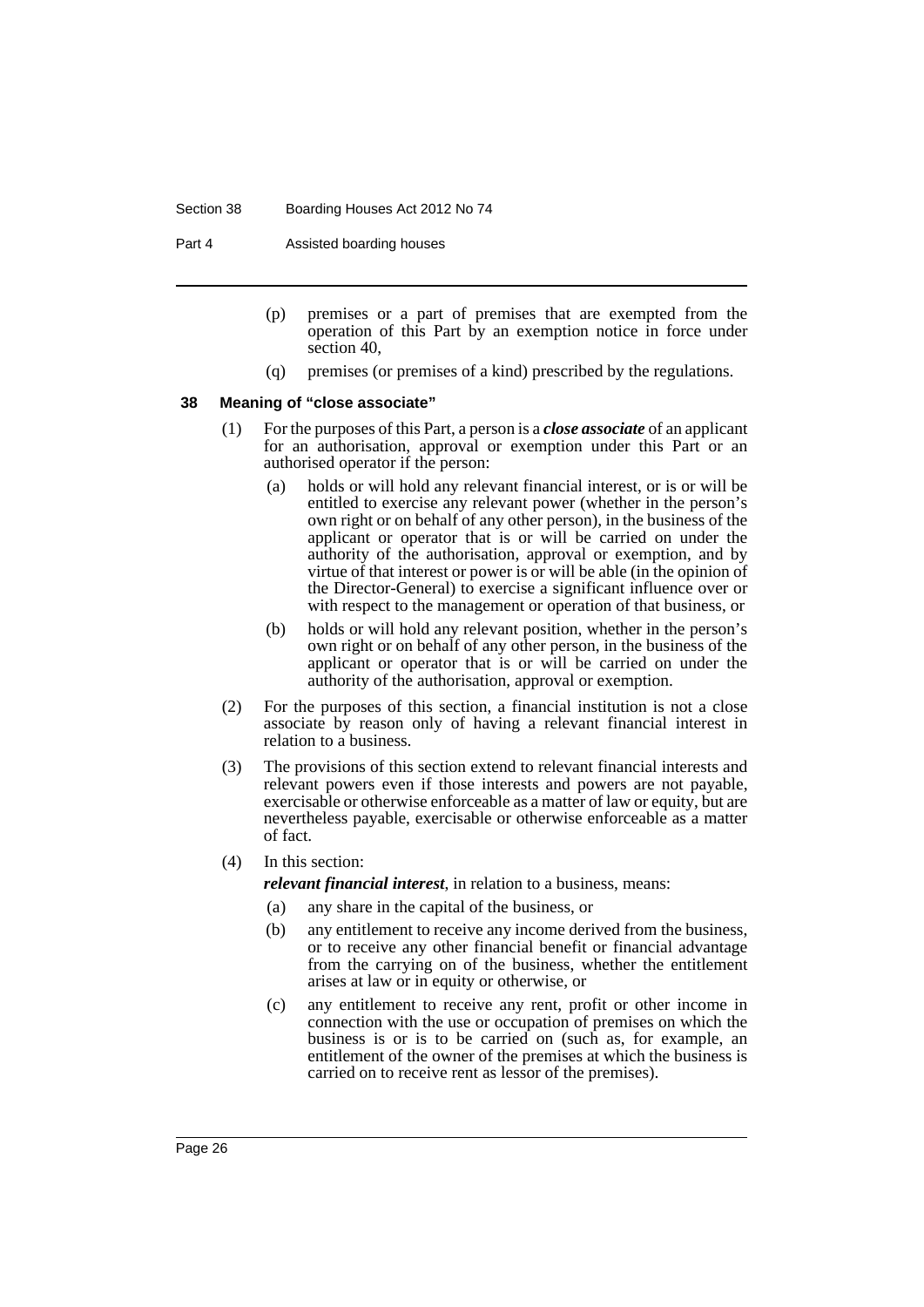Boarding Houses Act 2012 No 74 Section 39

Assisted boarding houses **Part 4** 

*relevant position* means:

- (a) the position of director, manager or secretary, or
- (b) any other position, however designated, if it is an executive position.

*relevant power* means any power, whether exercisable by voting or otherwise and whether exercisable alone or in association with others:

- (a) to participate in any directorial, managerial or executive decision, or
- (b) to elect or appoint any person to any relevant position.

#### <span id="page-32-0"></span>**39 Declaration of assisted boarding houses** (cf YCS Act, s 3A (1))

- (1) The Director-General may, by notice served on the relevant operator of boarding premises, declare those premises to be an assisted boarding house if the Director-General is satisfied that:
	- (a) the premises provide beds for use by 2 or more residents who are persons with additional needs (not counting any persons with additional needs who reside there with their competent relatives), and
	- (b) the premises are not excluded from the definition of *assisted boarding house* by section 37 (2), and
	- (c) the making of the declaration is necessary to ensure the wellbeing of the residents of the premises.
- (2) The Director-General may declare boarding premises to be an assisted boarding house under this section even though some or all of the residents are being provided with beds without fee or reward.
- <span id="page-32-1"></span>**40 Director-General may exempt premises and persons** (cf YCS Act, ss 3B and 23)
	- (1) The Director-General may, by notice (an *exemption notice*), grant any of the following:
		- (a) an exemption for specified premises, or a specified part of premises, from the operation of:
			- (i) this Part (including the regulations for this Part), or
			- (ii) specified provisions of this Part or the regulations for this Part,
		- (b) an exemption for a specified person from the operation of:
			- (i) specified provisions of this Part or the regulations for this Part, or
			- (ii) a condition of a boarding house authorisation or manager approval.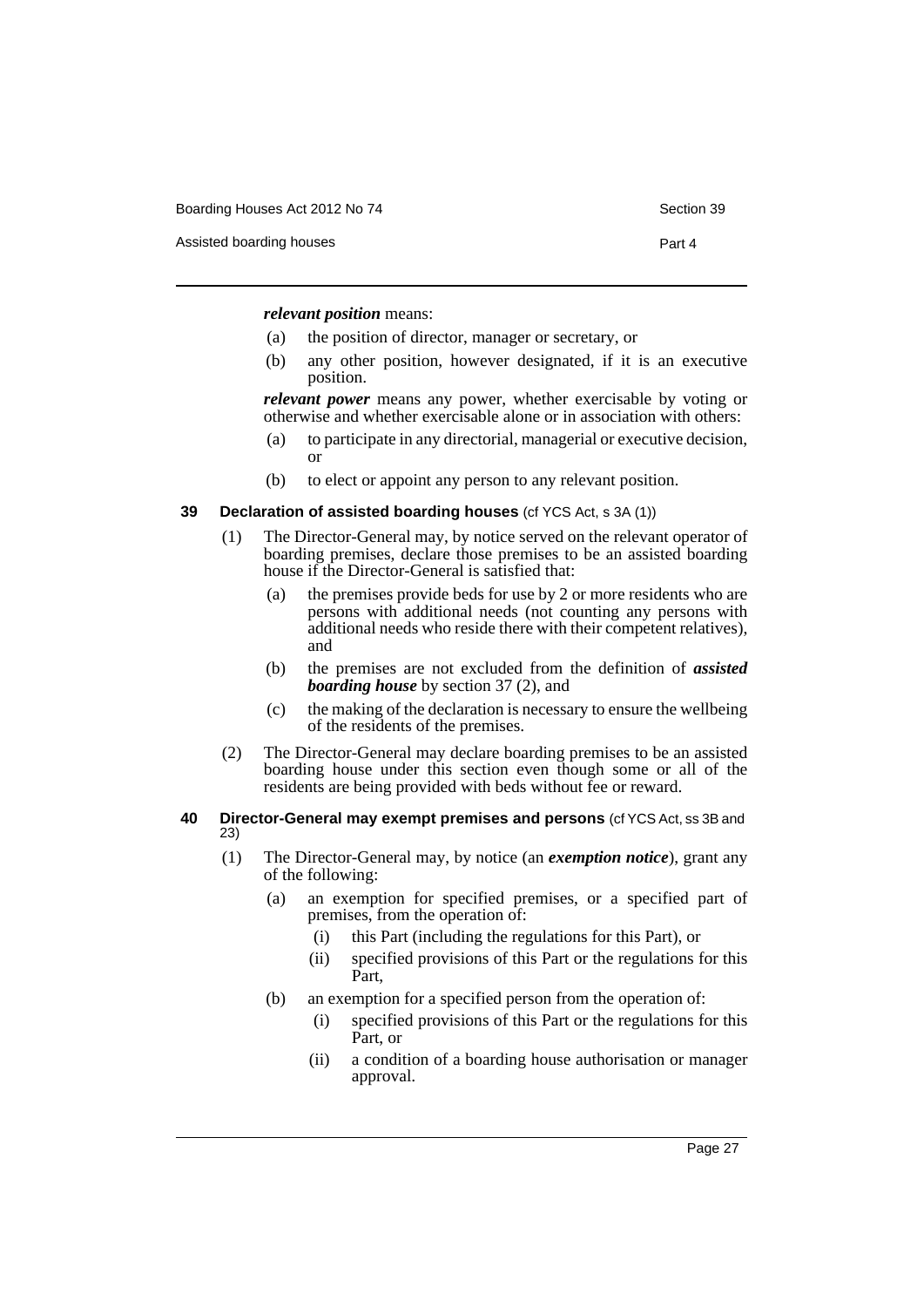#### Section 40 Boarding Houses Act 2012 No 74

Part 4 Assisted boarding houses

- (2) An exemption notice is to be served:
	- (a) in the case of an exemption for premises—on the relevant operator of the premises, and
	- (b) in the case of an exemption for a person—on the person to whom the exemption is being given.
- (3) An exemption:
	- (a) may be given unconditionally or subject to such terms and conditions as may be specified in the exemption notice, and
	- (b) must specify a period for its duration (being a period not exceeding 12 months).
- (4) Without limiting subsection (3) (a), the terms and conditions that an exemption notice for premises, or a part of premises, may specify include terms and conditions for or with respect to any of the following:
	- (a) standards to be observed and facilities to be provided in connection with the health, safety and wellbeing of persons with additional needs residing at the premises (including, but not limited to, standards of the kind referred to in section 43 (4)),
	- (b) the carrying out of inspections and investigations in relation to the premises and its residents and staff (including, but not limited to, inspections and investigations of the kind required or permitted to be carried out in relation to authorised boarding houses under this or any other Act),
	- (c) any other conditions that are or may be imposed by or under this Act on a boarding house authorisation for an authorised boarding house.
- (5) If an exemption is subject to terms and conditions, the exemption operates only while the terms and conditions are not being contravened.
- (6) If the Director-General intends to revoke an exemption granted under subsection (1) (b), the Director-General must serve a notice on the person to whom the exemption was granted stating that, when 28 days have expired after service of the notice, the Director-General intends to revoke the exemption on the grounds specified in the notice unless it has been established to the Director-General's satisfaction that the exemption should not be revoked.
- (7) When 28 days have expired after a notice has been served on a person under subsection (6), the Director-General may, after considering any submissions made to the Director-General during that period by the person on whom the notice was served, revoke the exemption by a further notice served on that person.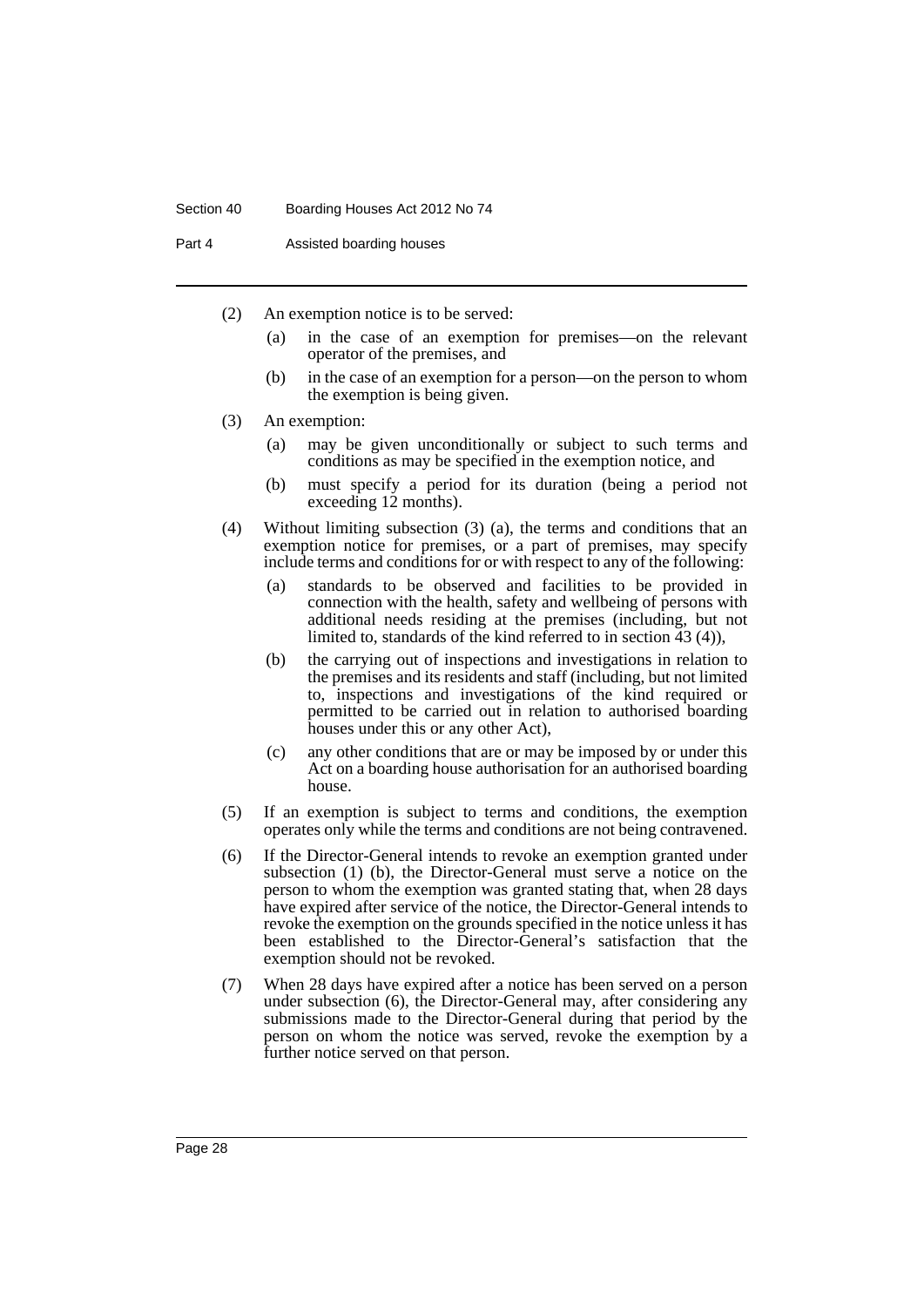Boarding Houses Act 2012 No 74 Section 41

Assisted boarding houses **Part 4** 

- 
- (8) If premises are exempted from the operation of Subdivision 1 of Division 2 (whether under this section or by or under the regulations for this Part), the premises are taken not to be a regulated assisted boarding house for the purposes of this Act.

**Note.** The premises may nevertheless be a general boarding house.

## <span id="page-34-0"></span>**Division 2 Authorisation of assisted boarding houses**

#### <span id="page-34-1"></span>**Subdivision 1 Requirement for assisted boarding houses to be authorised**

- <span id="page-34-2"></span>**41 Assisted boarding houses to be authorised** (cf YCS Act, ss 21 (2) and (4) and 22 (1) and (4))
	- (1) A proprietor of boarding premises must not use (or permit the use of) the premises as an assisted boarding house unless the premises are used in accordance with the authority conferred by a boarding house authorisation for the premises.

Maximum penalty:

- (a) in the case of a corporation—120 penalty units and in addition, for a continuing offence, 20 penalty units for each day the offence continues, and
- (b) in any other case—60 penalty units and in addition, for a continuing offence, 10 penalty units for each day the offence continues.
- (2) A person must not act as the manager of boarding premises that are being used as an assisted boarding house unless the person is an individual who is:
	- (a) an authorised operator of the boarding house, or
	- (b) an approved manager of the boarding house appointed by the authorised operator of the boarding house.

Maximum penalty:

- (a) in the case of a corporation—120 penalty units and in addition, for a continuing offence, 20 penalty units for each day the offence continues, and
- (b) in any other case—60 penalty units and in addition, for a continuing offence, 10 penalty units for each day the offence continues.
- (3) It is a defence in proceedings for an offence against subsection (1) if the proprietor satisfies the court that the proprietor did not know, and could not reasonably have been expected to know, that the premises were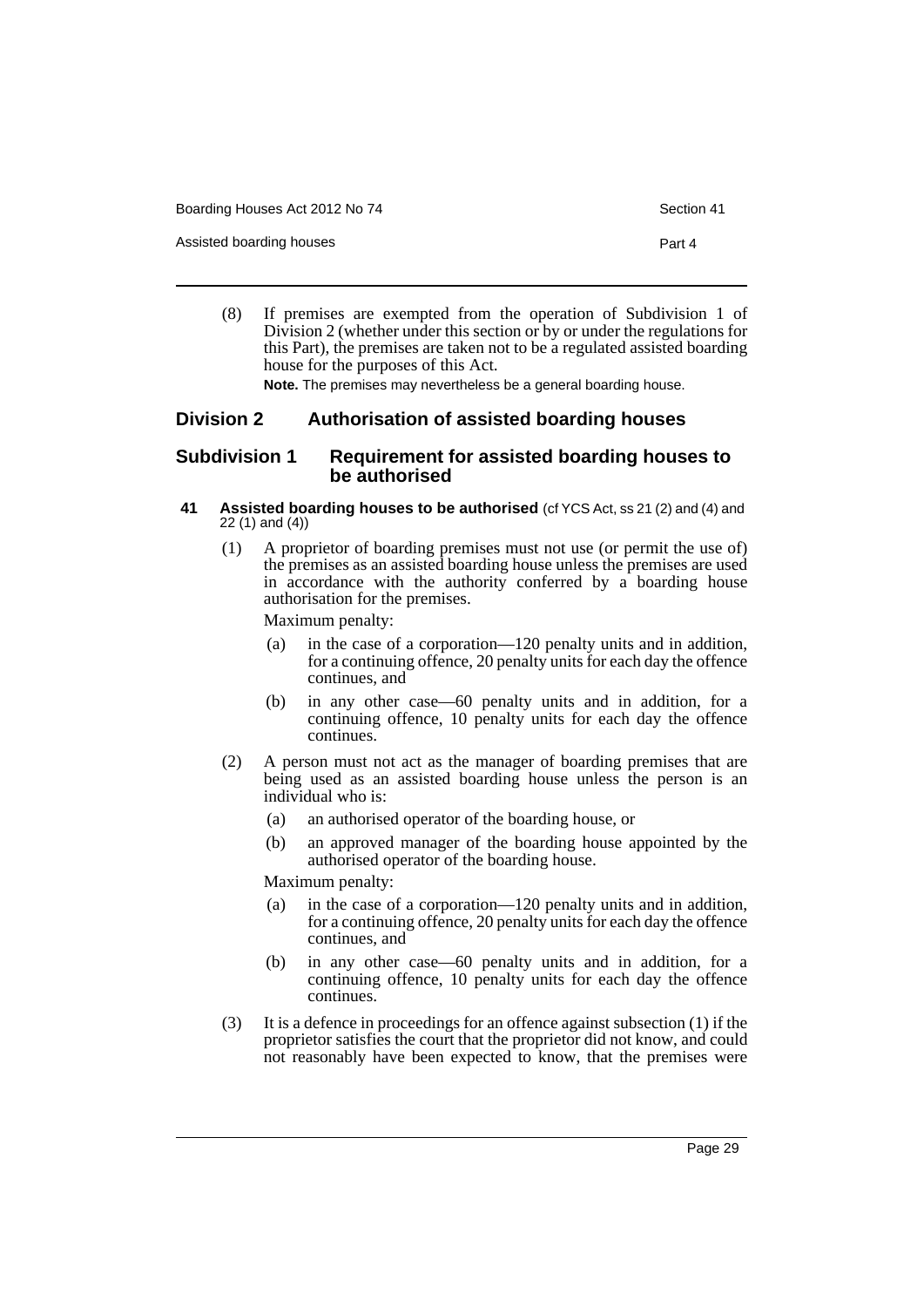#### Section 42 Boarding Houses Act 2012 No 74

Part 4 Assisted boarding houses

being used as an assisted boarding house otherwise than in accordance with the authority conferred by a boarding house authorisation.

#### <span id="page-35-0"></span>**42 Authority granted by boarding house licence and interim permits** (cf YCS Act, ss 15, 16, 19 (2) (d), 21 (3) and (4) and 22)

- (1) The following kinds of licences and permits may be granted and held under this Act:
	- (a) a boarding house licence,
	- (b) an interim permit.
- (2) A boarding house licence authorises the licensee to use the premises specified in the licence as an assisted boarding house in accordance with this Act and the conditions of the licence.
- (3) An interim permit authorises the interim permit holder to use the premises specified in the permit as an assisted boarding house in accordance with this Act and the conditions of the permit.
- (4) The authorisation conferred by a boarding house authorisation is subject to this Act and the regulations.

#### <span id="page-35-1"></span>**43 Authorisation conditions—general provisions**

- (1) A boarding house authorisation is subject to the following conditions:
	- (a) any condition imposed on the authorisation by this Act or prescribed by the regulations,
	- (b) any condition imposed on the authorisation by the Director-General under this Act.
- (2) The Director-General may impose conditions on a boarding house authorisation:
	- (a) at the time of the grant of the authorisation, or
	- (b) subsequent to the grant of the authorisation by variation of the authorisation.
- (3) The Director-General may impose or vary conditions on a boarding house authorisation for such reasons, and in such circumstances, as the Director-General considers appropriate or necessary.
- (4) Without limiting subsections (1) and (3), the conditions prescribed by the regulations or imposed by the Director-General may include conditions relating to any or both of the following:
	- (a) standards for services provided to residents (including, but not limited to, standards concerning the physical and mental welfare, education, social activities, personal protection and meals of residents),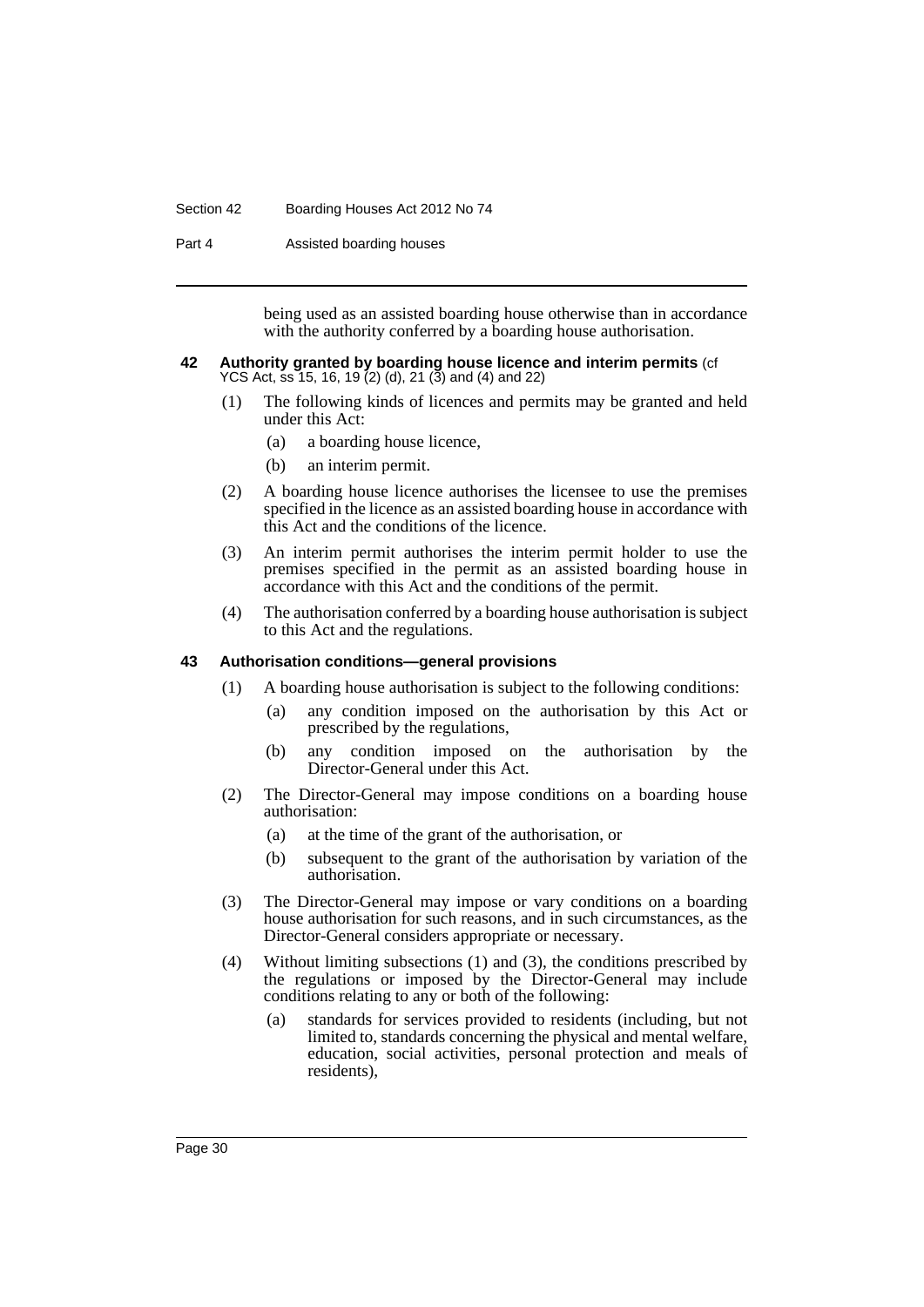Assisted boarding houses **Part 4** 

- 
- (b) standards for accommodation provided to residents (including, but not limited to, standards concerning bedrooms, bathrooms and other rooms that are occupied or used by residents).
- (5) An authorised operator of an assisted boarding house must not contravene a condition of the boarding house authorisation for the boarding house.

Maximum penalty:

- (a) in the case of a corporation—40 penalty units and in addition, for a continuing offence, 10 penalty units for each day the offence continues, and
- (b) in any other case—20 penalty units and in addition, for a continuing offence, 5 penalty units for each day the offence continues.

## **Subdivision 2 Boarding house licences**

- **44 Licence applications** (cf YCS Act, s 11 (1))
	- (1) An application for a boarding house licence is to be made to the Director-General.
	- (2) An application may be made:
		- (a) if the proprietor (or proposed proprietor) of the premises concerned is a natural person, a corporation or a body politic—by the person, corporation or body politic, or
		- (b) if the proprietor (or proposed proprietor) of the premises concerned is a trustee—by the trustee, or
		- (c) if the proprietors (or proposed proprietors) of the premises concerned are the members of an unincorporated body—by any of those members authorised by the members to make the application on their behalf.
	- (3) A person is a *proposed proprietor* of premises for the purposes of subsection (2) if the person is seeking to become a proprietor of the premises in order to use them as an assisted boarding house.
	- (4) An application for a licence:
		- (a) must be in the approved form and contain such particulars and other information as may be approved, and
		- (b) may specify only one proposed licensee.

**Note.** Section 60 (3) provides that an application for a manager approval may, with the consent of the person seeking the approval, be made on the person's behalf as part of an application for a boarding house licence.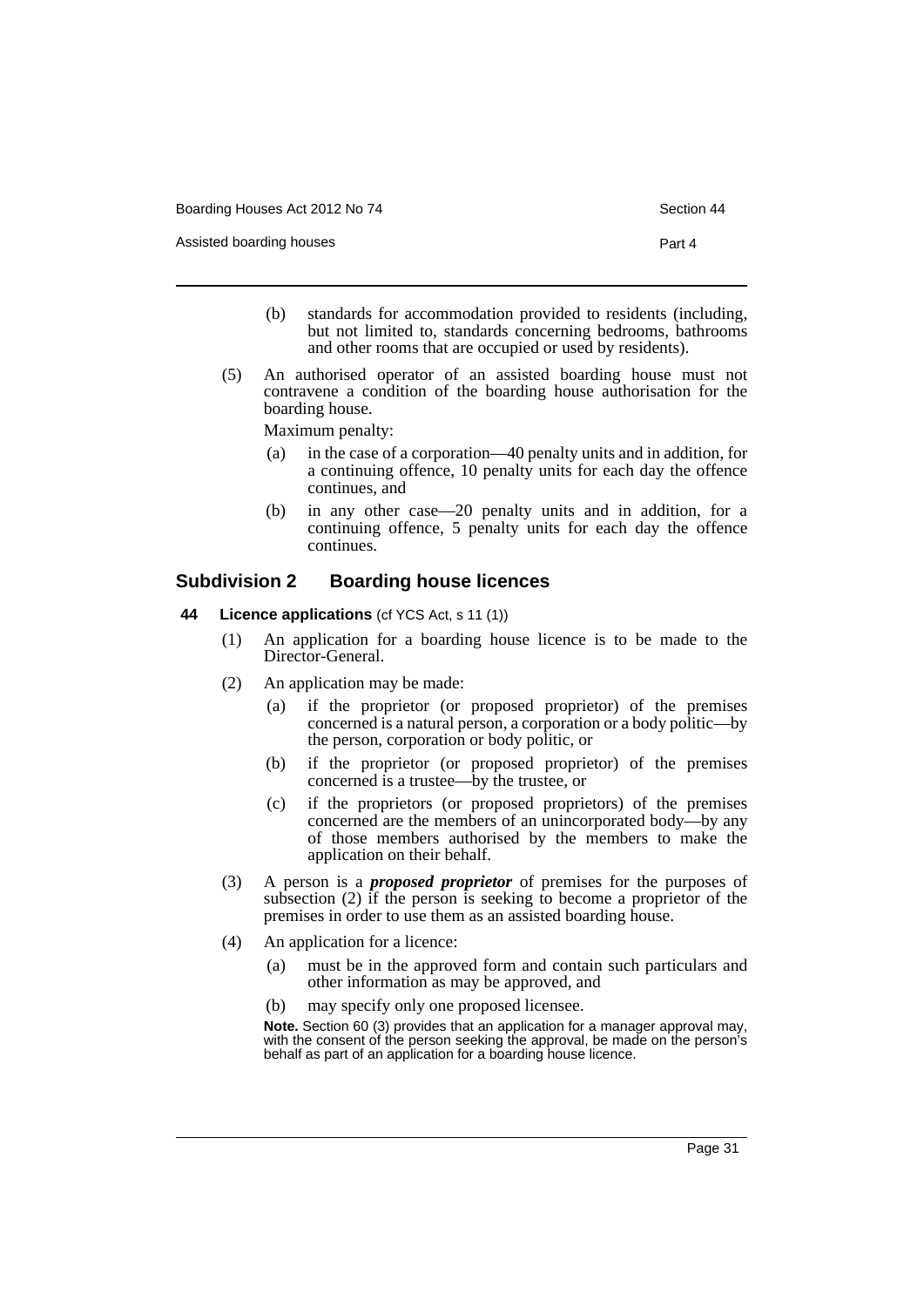#### Section 45 Boarding Houses Act 2012 No 74

Part 4 Assisted boarding houses

#### **45 Investigations and inquiries in relation to licence applications** (cf YCS Act, s  $11(2)$

- (1) If the Director-General receives an application for a boarding house licence, the Director-General may carry out such investigations and inquiries in relation to the application as the Director-General considers necessary for a proper consideration of the application.
- (2) Without limiting subsection (1), the Director-General is to conduct (or to arrange for the conduct of) the following checks (an *application probity check*) before an application for a licence is determined:
	- (a) criminal record checks of the applicant, a proposed approved manager and any proposed staff members of the proposed licensed boarding house,
	- (b) if the applicant is not a natural person—criminal record checks of any person involved in the control or management of the applicant (such as a chief executive officer, director or majority shareholder of a corporation),
	- (c) if the applicant makes the application on behalf of an unincorporated body—criminal record checks of any partner or member of the management committee or other office holder of the body,
	- (d) a criminal record check of any other close associate of the applicant that may be required by the Director-General,
	- (e) a check of the financial capacity of the applicant and the applicant's close associates to operate the proposed assisted boarding house,
	- (f) such other checks as may be prescribed by the regulations.
- (3) The Director-General may require an applicant to conduct any of the application probity checks and provide the results of those checks to the Director-General either when the application is made or at a specified time before the application is determined.
- (4) If a criminal record check in relation to a person cannot be conducted or is unavailable (whether at all or in relation to a particular period), the Director-General may require the person concerned to provide the Director-General with a statutory declaration in the approved form regarding the person's criminal record.

**Note.** For example, a criminal record check may not be able to be conducted in relation to a period of time during which the person concerned resided overseas.

(5) The Director-General may refuse to determine an application for a licence if a requirement made by the Director-General under this section is not complied with.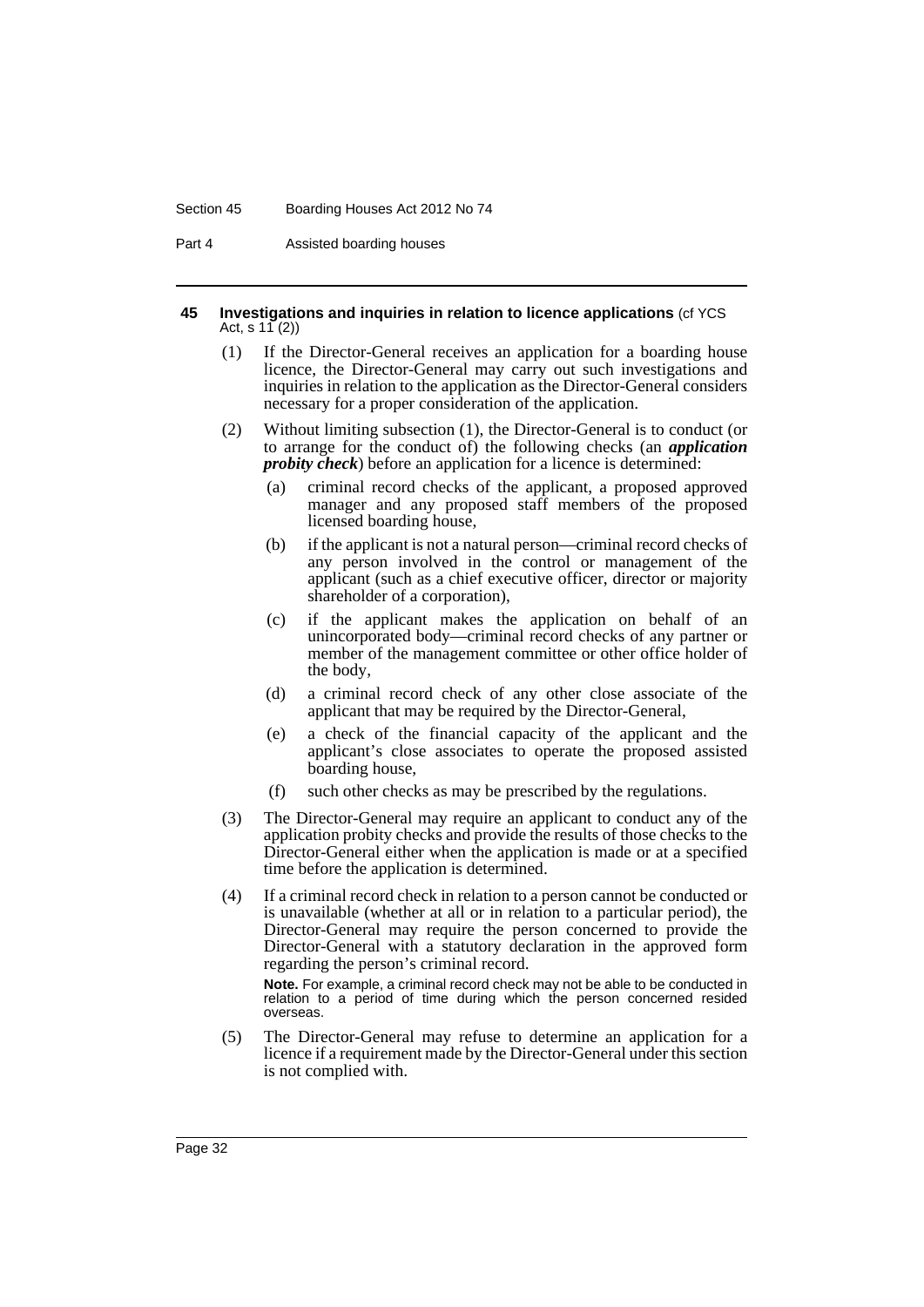Assisted boarding houses **Part 4** 

#### **46 Decision of Director-General in relation to licence application** (cf YCS Act, s 12)

- (1) The Director-General may, after considering an application for a boarding house licence (including any application probity checks or other matters required by the regulations), grant the licence or refuse to grant the licence.
- (2) Without limiting subsection (1), the Director-General may refuse to grant a boarding house licence if the Director-General is of the opinion that:
	- (a) a person proposed as the licensee, an individual proposed as the approved manager or any close associate of the applicant is not a suitable person to be involved in the management or operation of an assisted boarding house, or
	- (b) the applicant does not have (or is unlikely to have) the financial capacity to operate the proposed licensed boarding house.
- (3) The Director-General must refuse to grant a boarding house licence if the Director-General is of the opinion that (based on information obtained from application probity checks) any of the following persons has been convicted of a serious criminal offence:
	- (a) the applicant,
	- (b) an individual proposed as the approved manager,
	- (c) a proposed staff member,
	- (d) if the applicant is not a natural person—any person involved in the control or management of the applicant (such as a chief executive officer, director or majority shareholder of a corporation),
	- (e) if the applicant makes the application on behalf of an unincorporated body—any partner or member of the management committee or other office holder of the body,
	- (f) any other close associate of the applicant in respect of whom an application probity check has been required by the Director-General.
- (4) The regulations may also specify mandatory or discretionary grounds for refusing the granting of a licence.
- (5) As soon as practicable after the Director-General determines an application, the Director-General must serve the applicant with a notice stating whether the licence has been granted and, if it has been refused, the reasons for the refusal.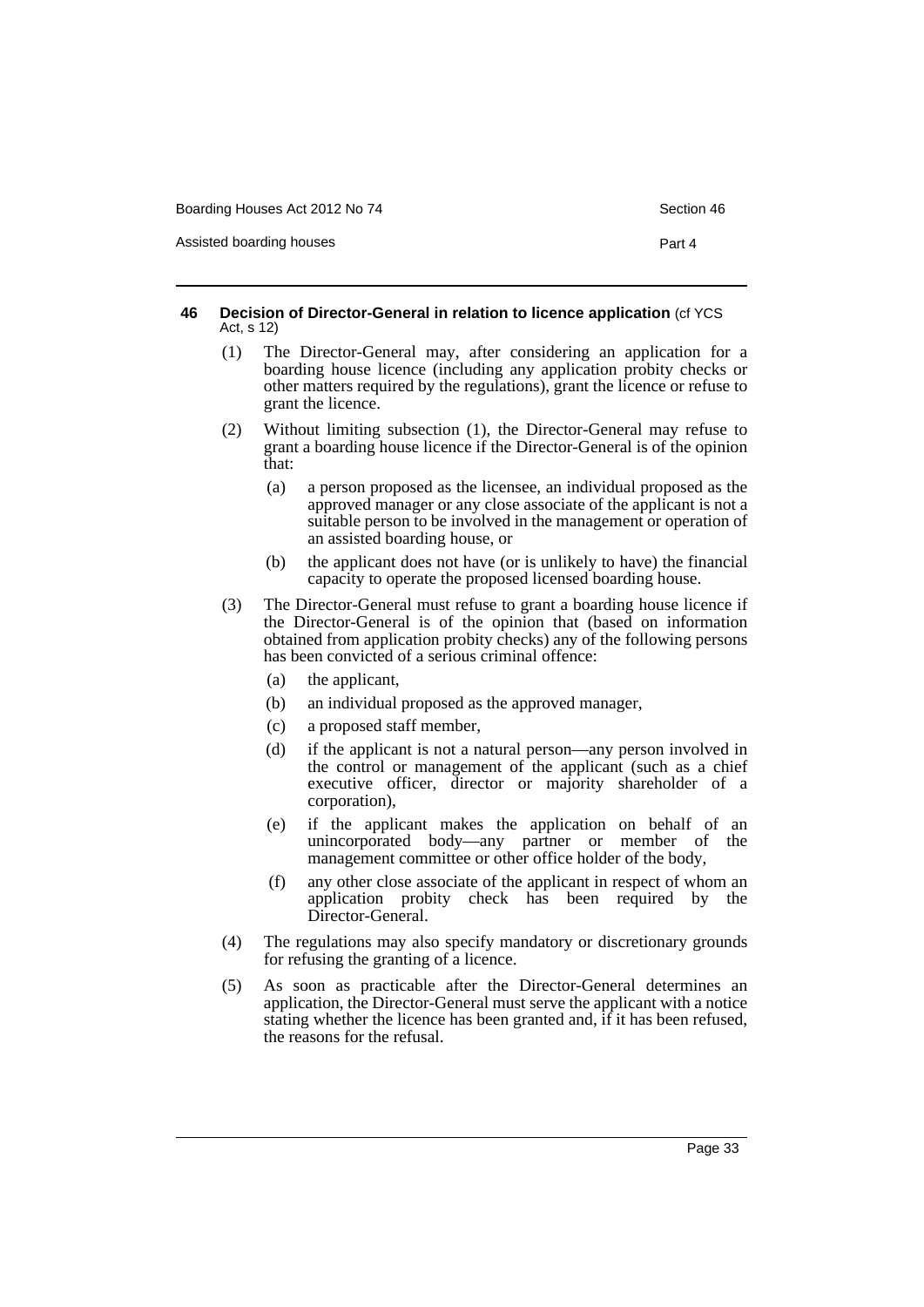Part 4 Assisted boarding houses

### **47 Variation of licence** (cf YCS Act, s 17)

- (1) The Director-General may, by notice served on the licensee, vary a boarding house licence (including any conditions of the licence imposed by the Director-General).
- (2) A variation includes the imposition of new conditions on a licence, the substitution of a condition, or the omission or amendment of a condition.

#### **48 Appointment of substitute licensee**

- (1) The Director-General may, on the Director-General's own initiative or on the application of the licensee or person concerned, vary a boarding house licence to appoint a person as licensee under the licence in place of the existing licensee.
- (2) Any such variation may be made only:
	- (a) if the licence was granted to authorise the use of an assisted boarding house by a person for or on behalf of an unincorporated body or trust and, as a result of a change in circumstances, it is no longer appropriate for the person to be the licensee for or on behalf of that body or trust, or
	- (b) if the existing licensee has died, or
	- (c) if the existing licensee is a corporation that is an externally administered body corporate within the meaning of the *Corporations Act 2001* of the Commonwealth, or
	- (d) in any other circumstances prescribed by the regulations.
- (3) A person appointed by the Director-General as licensee is taken to be the licensee under the licence for the period (if any) specified by the Director-General in the appointment.

## **49 Suspension or cancellation of licences** (cf YCS Act, s 18)

- (1) The Director-General may, by notice served on the licensee, suspend or cancel a boarding house licence:
	- (a) if the Director-General is of the opinion that the licensee or any close associate of the licensee is no longer a suitable person to be involved in the management or operation of the licensed boarding house, or
	- (b) if the Director-General is of the opinion that the continued use of the assisted boarding house under the licence would constitute an unacceptable risk to the safety, welfare or wellbeing of any person with additional needs or other persons residing at the premises, or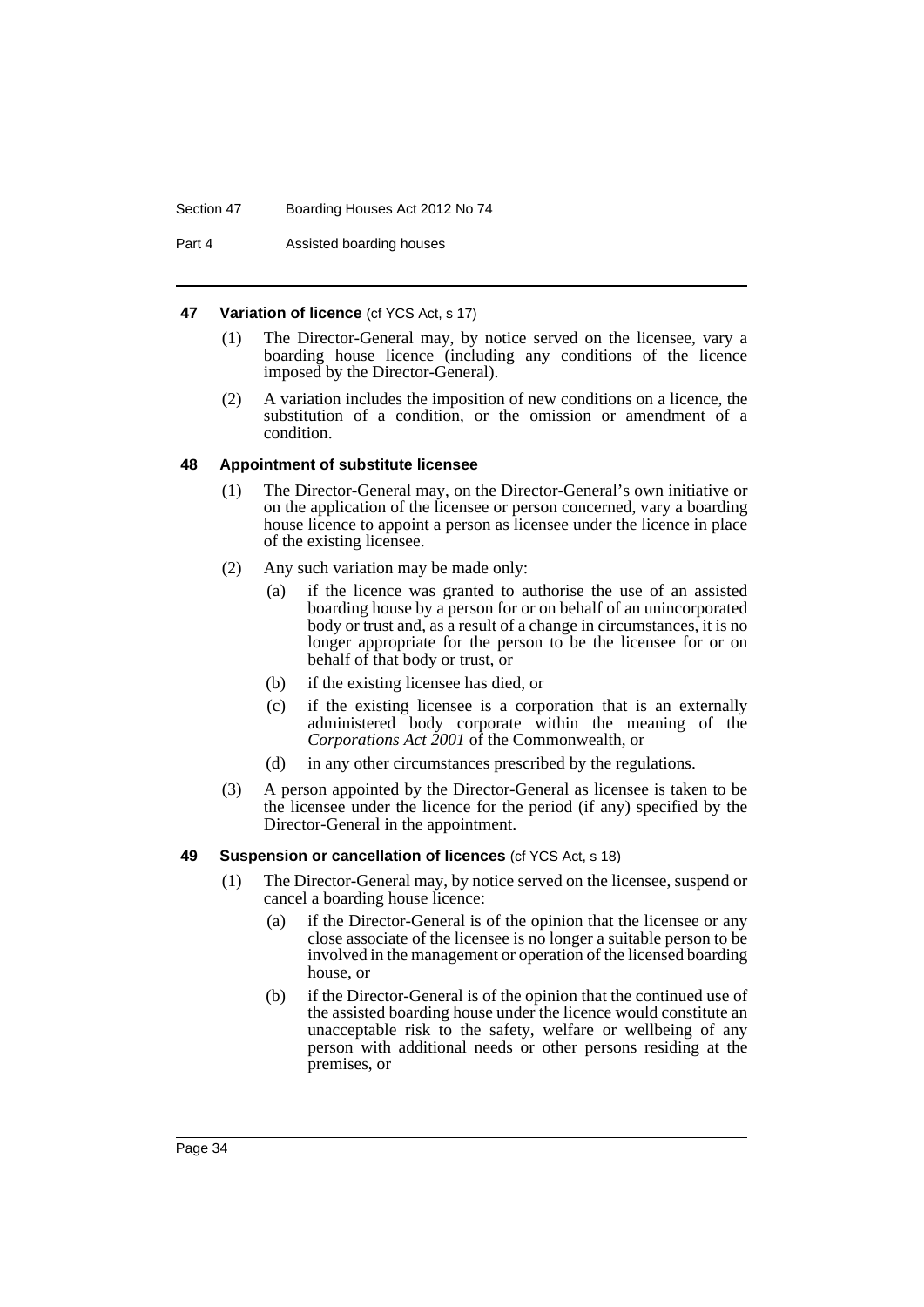Assisted boarding houses **Part 4** 

- (c) if the Director-General is of the opinion that the licensee has contravened any provision of this Act or the regulations (whether or not the licensee has been convicted of an offence for the contravention), or
- (d) if the Director-General is of the opinion that a condition of the licence has been contravened, or
- (e) on any other grounds specified in the regulations.
- (2) The notice served on the licensee must state the reasons why the licence is being suspended or cancelled and, in the case of a suspension, the period during which the licence is suspended (being a period of no more than 6 months).
- (3) The Director-General may, by the same notice, suspend the licence and provide for the cancellation of the licence at the end of the suspension period unless specified conditions are met during the suspension period.
- (4) A licensee whose licence is cancelled must surrender the licence to the Director-General within 28 days after the licence is cancelled. Maximum penalty (subsection (4)): 20 penalty units.

#### **50 Surrender of licence**

- (1) A licensee may, by notice in the approved form given to the Director-General and accompanied by the boarding house licence, voluntarily surrender the licence.
- (2) If a licensed boarding house ceases to be used as (or to be) an assisted boarding house, the licensee must surrender the boarding house licence to the Director-General within 28 days after the cessation. Maximum penalty: 20 penalty units.
- (3) The surrender of a licence under this section takes effect 28 days after the licence is returned to the Director-General, unless the Director-General serves the licensee with a notice specifying an earlier date for the surrender to take effect or the licence is sooner cancelled or otherwise ceases to be in force.

**Note.** An interim permit may be granted in relation to a licensed boarding house if its licence is surrendered so as to enable it to continue to function on a short term basis. See section 54 (3) (c).

## **51 Duration of licence**

- (1) A boarding house licence may be granted for a fixed term or for no fixed term.
- (2) If a boarding house licence is granted for a fixed term, the licence remains in force for the term specified in the licence, unless sooner surrendered or cancelled or it otherwise ceases to be in force.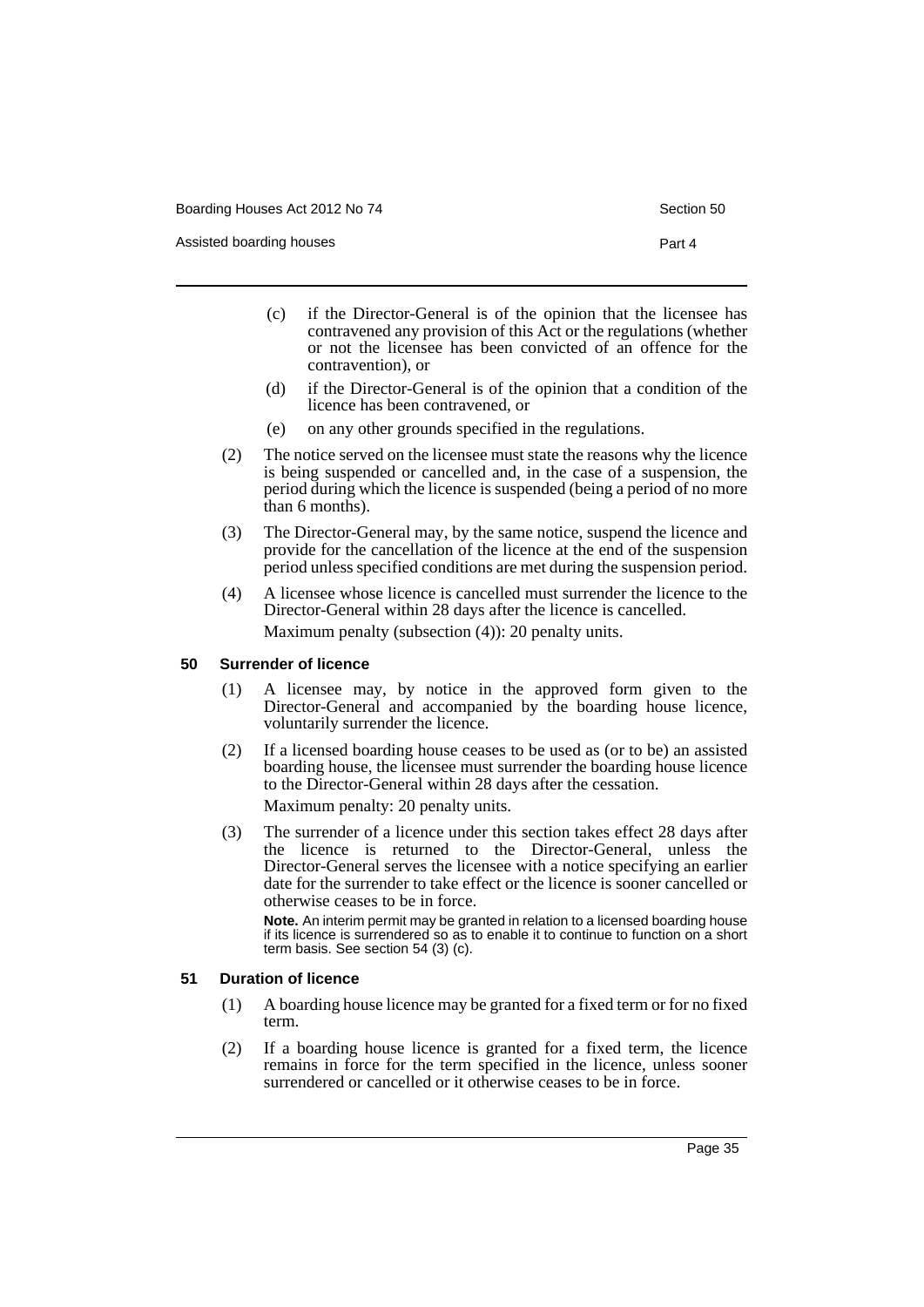#### Section 52 Boarding Houses Act 2012 No 74

Part 4 Assisted boarding houses

- (3) If a boarding house licence is granted for no fixed term, it remains in force until it is surrendered or cancelled or it otherwise ceases to be in force.
- (4) In any case, a boarding house licence is taken not to be in force for the purposes of this Act during any period in which it is suspended.
- (5) If the licensee under a boarding house licence dies, the licence is taken to be suspended for the period of 28 days after the death or such further period as the Director-General may allow. **Note.** See section 48 concerning the variation of a licence to substitute a new licensee and section 54 concerning the issuing of interim permits.

### **52 Form of licence** (cf YCS Act, s 13)

- (1) A boarding house licence is to be in the approved form.
- (2) Without limiting subsection (1), a boarding house licence is to specify:
	- (a) the person to whom the licence is granted, and
	- (b) the term (if any) for which it is granted.

### **53 Display of licence** (cf YCS Act, s 21 (5))

The licensee of a licensed boarding house must ensure that a copy of the boarding house licence is displayed in a conspicuous position at the boarding house.

Maximum penalty:

- (a) in the case of a corporation—10 penalty units, and
- (b) in any other case—5 penalty units.

## **Subdivision 3 Interim permits**

- **54 When interim permits may be granted** (cf YCS Act, ss 18 (1) and (2) and 20)
	- (1) The Director-General may, on the Director-General's own initiative or on the application of the person concerned, grant a permit (an *interim permit*) to a person to use or continue to use specified boarding premises as an assisted boarding house on a short-term basis.
	- (2) An application for an interim permit is to be made in the approved form and contain such particulars and other information as may be approved.
	- (3) An interim permit may be granted as follows:
		- (a) to an applicant for a boarding house licence for the premises concerned pending the final determination by the Director-General as to whether the licence should be granted,
		- (b) to a person seeking appointment by the Director-General as the replacement licensee under a boarding house licence for the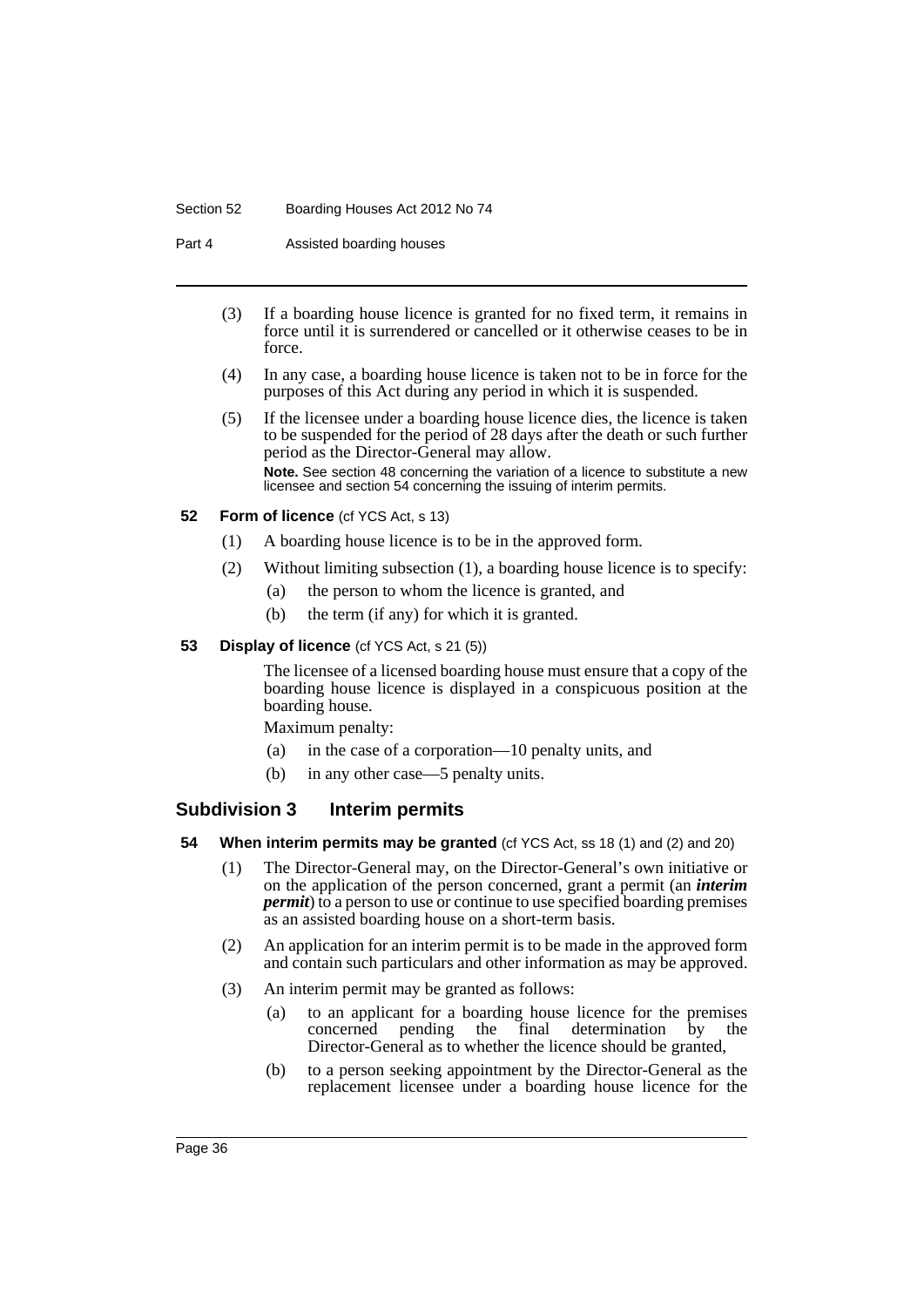Assisted boarding houses **Part 4** 

premises concerned where the licence was suspended because of the death of the previous licensee, pending the final determination by the Director-General as to whether the person should be so appointed,

- (c) to a person (including a former licensee) that the Director-General considers suitable so as to enable the premises concerned to continue to be used as an assisted boarding house despite the surrender, suspension or cancellation of the boarding house licence for the premises,
- (d) to a person that the Director-General considers suitable to enable an assisted boarding house to continue to be operated during the absence of the licensee for the boarding house (whether because of illness or otherwise),
- (e) to a person in such other circumstances as may be prescribed by the regulations.
- (4) If a boarding house licence for an assisted boarding house is in force when an interim permit is granted for the boarding house, the licence is taken to be suspended while the interim permit remains in force for the boarding house.
- (5) As soon as practicable after the Director-General determines an application, the Director-General must serve the applicant with a notice stating whether the permit has been granted and, if it has been refused, the reasons for the refusal.
- (6) An interim permit is to be in the approved form.

### **55 Duration of interim permit** (cf YCS Act, s 19 (3))

- (1) An interim permit remains in force for the period specified in the permit, unless:
	- (a) sooner revoked or it otherwise ceases to be in force, or
	- (b) the period is extended under subsection (3).
- (2) The maximum period that may be specified for the duration of an interim permit is:
	- (a) in the case of a permit granted to an applicant for a boarding house licence or an applicant seeking appointment by the Director-General as the replacement licensee under a boarding house licence for the premises concerned—3 months, or
	- (b) in any other case—6 months.
- (3) The Director-General may from time to time, by notice served on the interim permit holder, extend the period during which an interim permit (other than a permit of the kind referred to in subsection  $(2)$  (a)) remains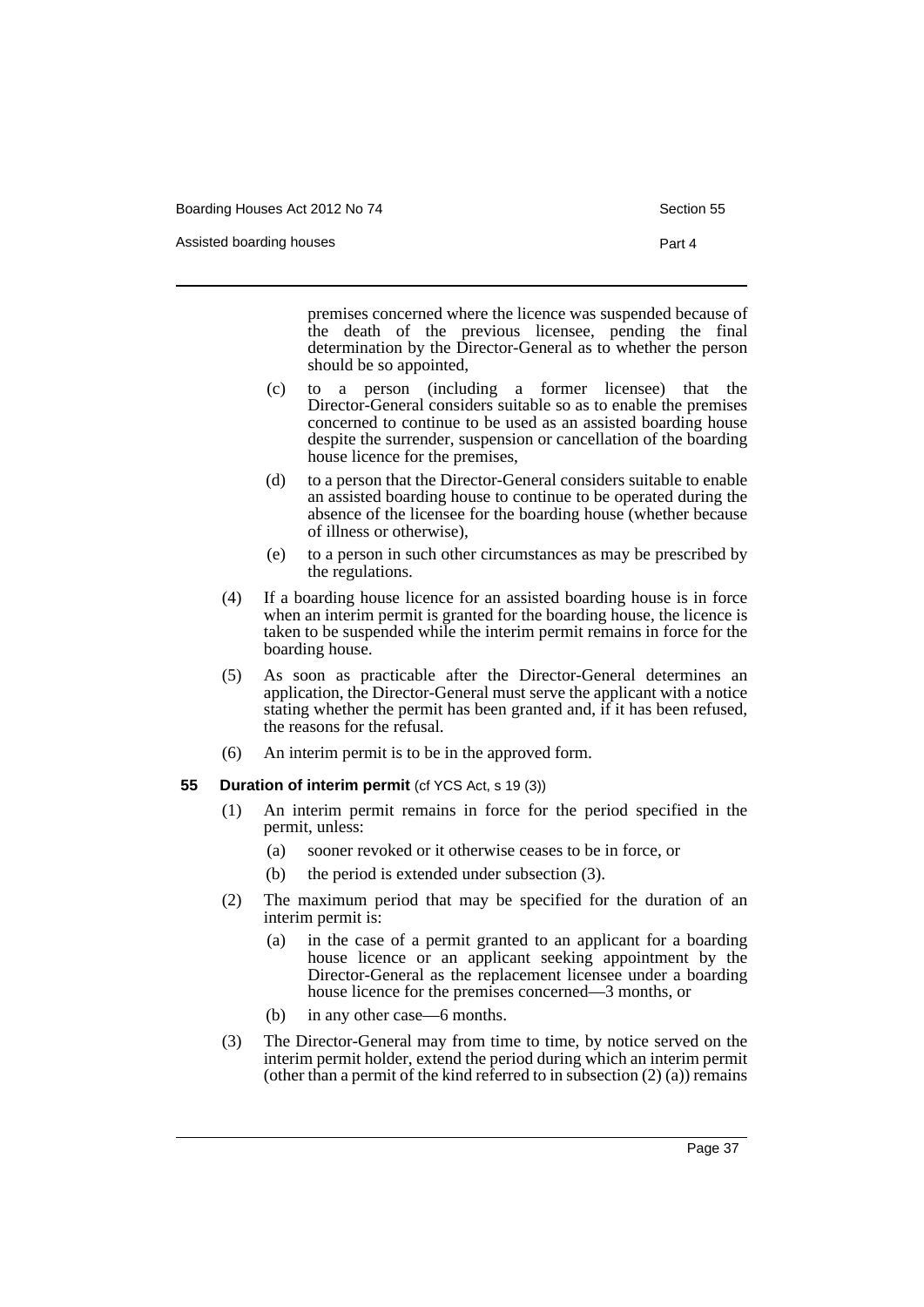#### Section 56 Boarding Houses Act 2012 No 74

Part 4 Assisted boarding houses

in force by a period specified in the notice (not exceeding 6 months each time), but not so that the permit remains in force for a total period of more than 2 years.

### **56 Variation of interim permit**

- (1) The Director-General may, by notice served on the interim permit holder, vary an interim permit (including any conditions of the permit imposed by the Director-General).
- (2) A variation includes the imposition of new conditions on a permit, the substitution of a condition, or the omission or amendment of a condition.

### **57** Revocation of interim permit (cf YCS Act, s 19 (4))

- (1) The Director-General may, by notice served on the interim permit holder, revoke an interim permit:
	- (a) if the Director-General is of the opinion that a condition of the permit has been contravened, or
	- (b) on any other ground that the Director-General considers sufficient.
- (2) The notice served on the interim permit holder must state the reasons why the permit is being revoked.
- (3) An interim permit holder whose interim permit is revoked must surrender the permit to the Director-General within 28 days after the permit is revoked.

Maximum penalty (subsection (3)):

- (a) in the case of a corporation—40 penalty units, and
- (b) in any other case—20 penalty units.

### **58 Surrender of interim permit**

- (1) An interim permit holder may, by notice in the approved form given to the Director-General and accompanied by the interim permit, voluntarily surrender the permit.
- (2) If the premises to which an interim permit relates cease to be used as (or to be) an assisted boarding house, the interim permit holder must surrender the interim permit to the Director-General within 28 days after the cessation.

Maximum penalty: 20 penalty units.

(3) The surrender of an interim permit under this section takes effect 28 days after the permit is returned to the Director-General, unless the Director-General serves the interim permit holder with a notice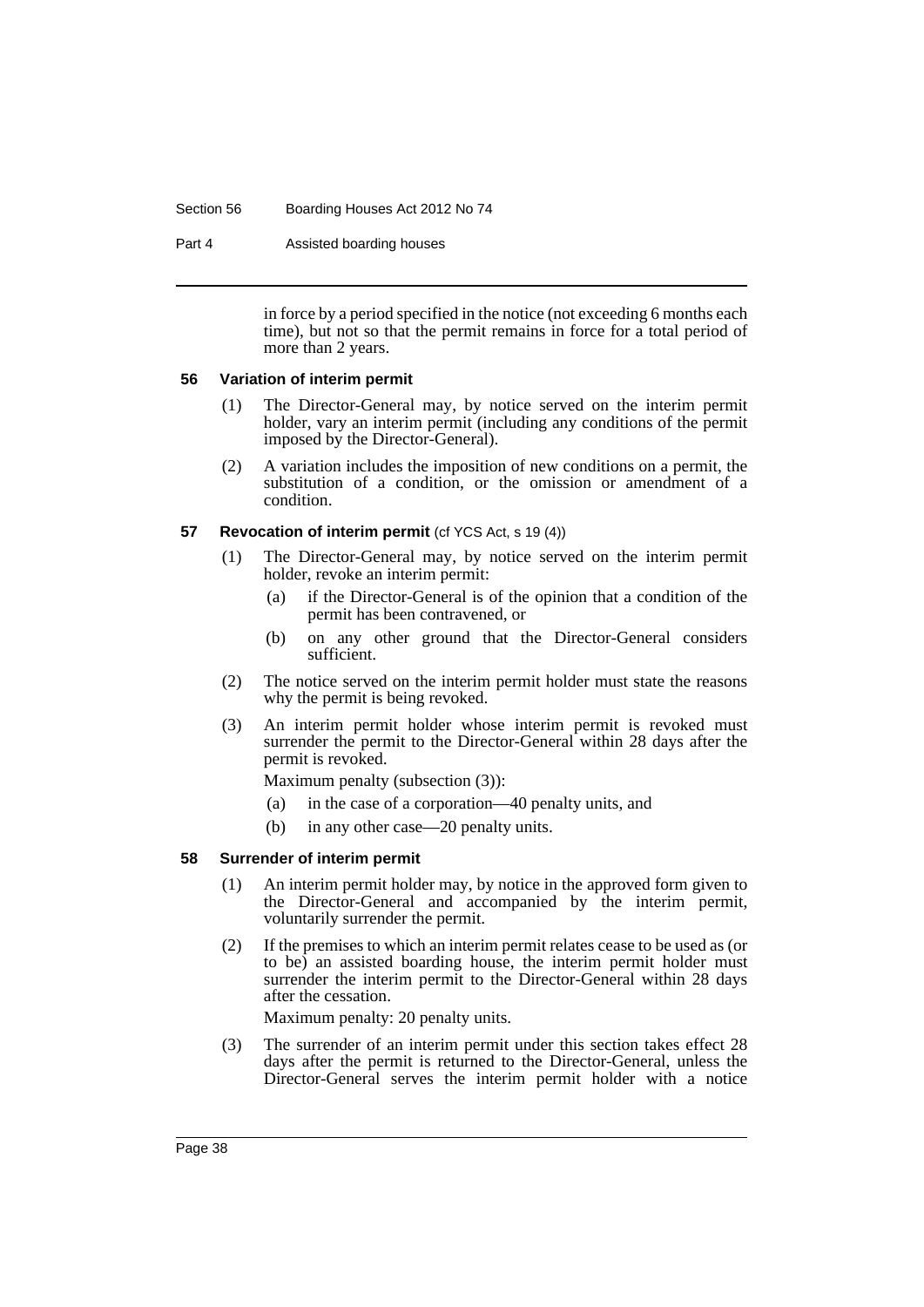| Boarding Houses Act 2012 No 74 | Section 59 |
|--------------------------------|------------|
| Assisted boarding houses       | Part 4     |

specifying an earlier date for the surrender to take effect or the permit is sooner revoked or otherwise ceases to be in force.

## **Subdivision 4 Approval of managers of assisted boarding houses**

## **59 Assisted boarding house to be managed by approved manager in certain cases**

- (1) It is a condition of a boarding house authorisation that the authorised operator must ensure that at least one approved manager is appointed by the operator to act as the manager of the assisted boarding house to which the authorisation relates if:
	- (a) the operator is a corporation, body politic or trustee or holds the authorisation on behalf of an unincorporated body, or
	- (b) the operator is an individual who is not acting (or does not intend to act) as the manager of the boarding house.
- (2) The person appointed must be a person authorised by his or her manager approval to act as the manager of the assisted boarding house.

### **60 Manager approvals** (cf YCS Act, s 14 (1))

- (1) The Director-General may, on application made by or on behalf of a person, grant an approval (a *manager approval*) that authorises the person to act as the manager of a specified assisted boarding house.
- (2) An application for a manager approval is to be made in the approved form and contain such particulars and other information as may be approved.
- (3) Without limiting subsection (1), an application for a manager approval may, with the consent of the person seeking the approval, be made on the person's behalf as part of an application for a boarding house authorisation.
- (4) A manager approval is to be in the approved form.
- **61 Decision of Director-General in relation to applications for manager approval** (cf YCS Act, s 14 (2))
	- (1) The Director-General may, after considering an application for a manager approval (including any probity checks or other matters required by the regulations), grant the approval or refuse to grant the approval.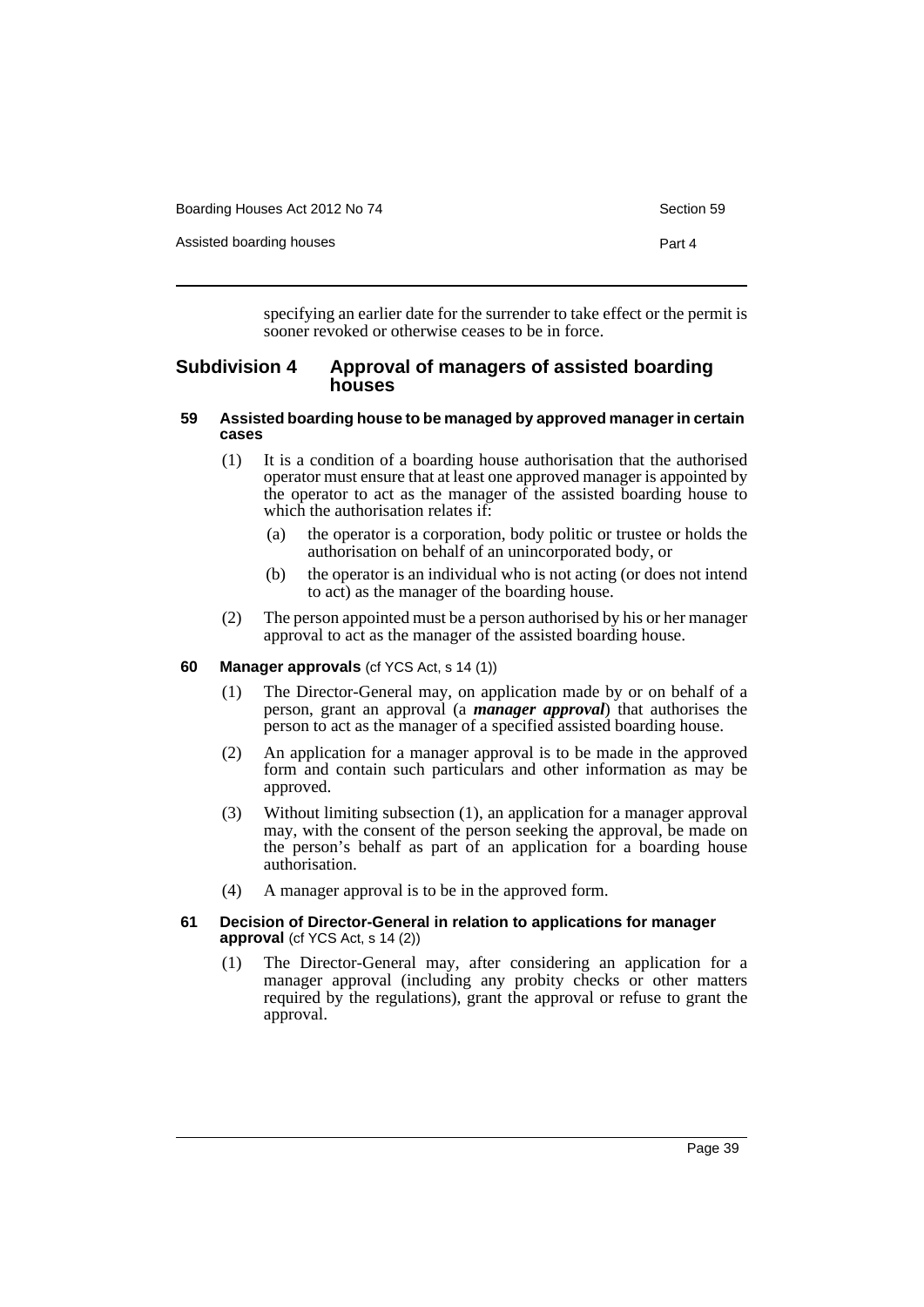#### Section 62 Boarding Houses Act 2012 No 74

Part 4 Assisted boarding houses

- (2) Without limiting subsection (1), the Director-General may refuse to grant a manager approval:
	- (a) if the Director-General is of the opinion that the applicant is not a suitable person to be involved in the management of an assisted boarding house, or
	- (b) on any other grounds prescribed by the regulations.
- (3) As soon as practicable after the Director-General determines an application, the Director-General must serve the applicant with a notice stating whether the approval has been granted and, if it has been refused, the reasons for the refusal.

## **62 Duration of approval**

- (1) A manager approval may be granted for a fixed term or for no fixed term.
- (2) If a manager approval is granted for a fixed term, the approval remains in force for the term specified in the approval, unless sooner surrendered or revoked or it otherwise ceases to be in force.
- (3) If a manager approval is granted for no fixed term, the approval remains in force until it is surrendered or revoked or it otherwise ceases to be in force.
- (4) In any case, a manager approval is taken not to be in force for the purposes of this Act during any period in which it is suspended.
- (5) An approved manager may, by notice in the approved form given to the Director-General and accompanied by the manager approval, voluntarily surrender the approval. Any such surrender takes effect on the day on which the notice is given to the Director-General.

## **63 Conditions of approvals**

- (1) A manager approval is subject to the following conditions:
	- (a) any conditions imposed by this Act or prescribed by the regulations,
	- (b) any conditions imposed by the Director-General under this Act.
- (2) The Director-General may impose conditions on an approval:
	- (a) at the time of the grant of the approval, or
	- (b) subsequent to the grant of the approval by variation of the approval.
- (3) The Director-General may impose or vary conditions on an approval for such reasons, and in such circumstances, as the Director-General considers appropriate or necessary.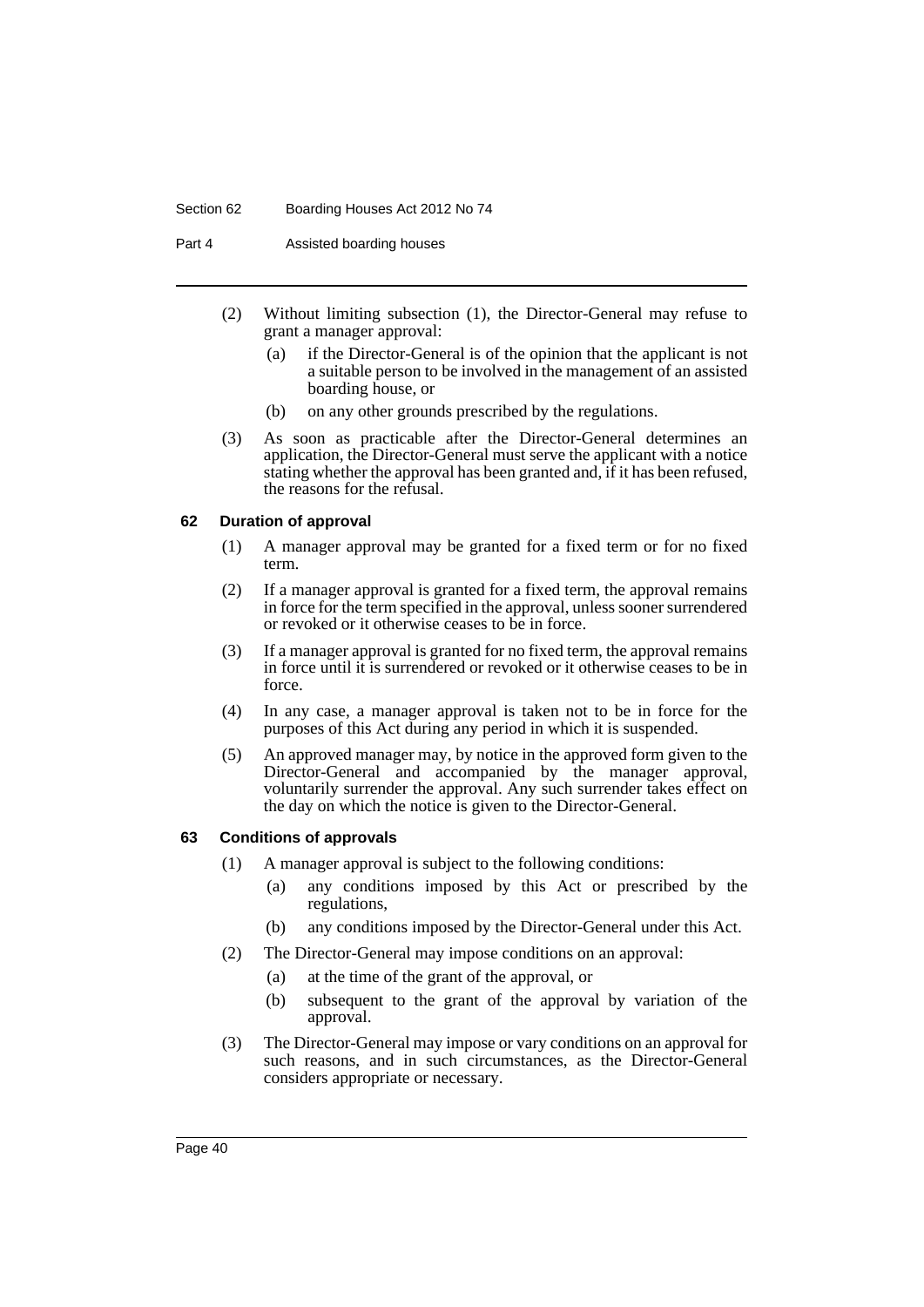Assisted boarding houses **Part 4** 

- 
- (4) A person who is an approved manager must not contravene a condition of the person's manager approval.

Maximum penalty: 20 penalty units and in addition, for a continuing offence, 5 penalty units for each day the offence continues.

#### **64 Variation of approval**

- (1) The Director-General may, by notice served on the approved manager, vary a manager approval (including any conditions of the approval imposed by the Director-General).
- (2) A variation includes the imposition of new conditions on an approval, the substitution of a condition, or the omission or amendment of a condition.

### **65 Suspension or revocation of approval**

- (1) The Director-General may, by notice served on the approved manager, suspend or revoke a manager approval:
	- (a) if the Director-General is of the opinion that the approved manager is no longer a suitable person to be involved in the management of an assisted boarding house, or
	- (b) if the Director-General is of the opinion that the approved manager has contravened any provision of this Act or the regulations (whether or not the approved manager has been convicted of an offence for the contravention), or
	- (c) if the Director-General is of the opinion that a condition of the manager approval has been contravened, or
	- (d) on any other grounds prescribed by the regulations.
- (2) The notice served on the approved manager must state the reasons why the manager approval is being suspended or revoked and, in the case of a suspension, the period during which the approval is suspended (being a period of no more than 6 months).
- (3) The Director-General may, by the same notice, suspend the approval and provide for the revocation of the approval at the end of the suspension period unless specified conditions are met during the suspension period.
- (4) An approved manager whose manager approval is revoked must surrender the approval to the Director-General within 28 days after the approval is revoked.

Maximum penalty (subsection (4)): 20 penalty units.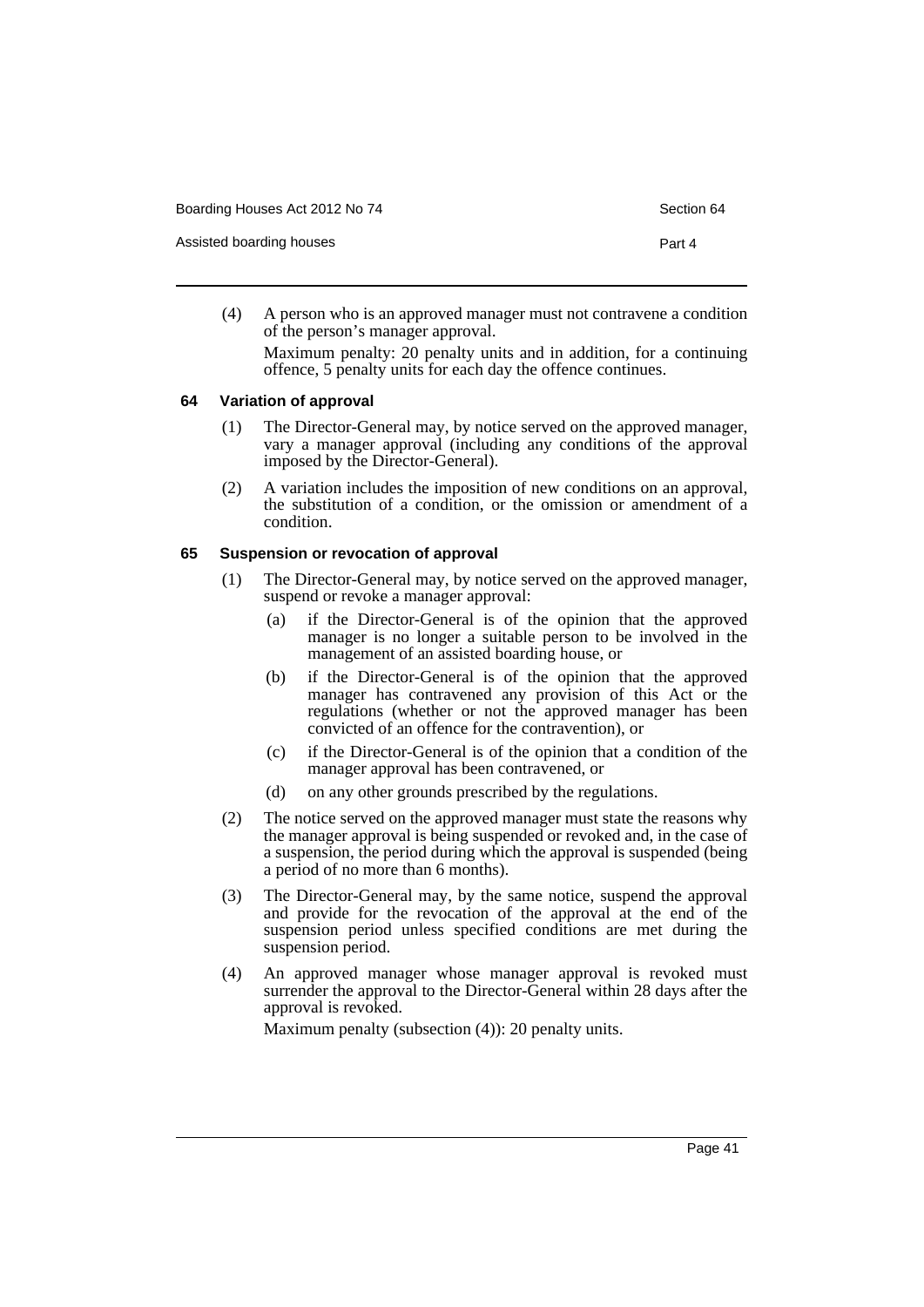Section 66 Boarding Houses Act 2012 No 74

Part 4 Assisted boarding houses

# **Division 3 Compliance and enforcement**

## **Subdivision 1 Enforcement officers**

## **66 Appointment of enforcement officers** (cf YCS Act, s 25 (1))

- (1) The Director-General may appoint persons as enforcement officers for the purposes of this Part.
- (2) A person is eligible for appointment as an enforcement officer only if the person is a member of staff of the Department of Family and Community Services.

## **67 Identification card**

- (1) The Director-General is to issue each enforcement officer with an identification card as an enforcement officer.
- (2) An identification card is to be in the approved form.
- (3) A person who has been issued with an identification card must return it to the Director-General on demand. Maximum penalty: 10 penalty units.
- (4) An enforcement officer must produce his or her identification card for inspection on request when exercising the functions of an enforcement officer.

## **68 Obstruction of enforcement officer** (cf YCS Act, s 25 (6))

- (1) A person must not, without reasonable excuse:
	- (a) hinder or obstruct an enforcement officer in the exercise of a function under this Part, or
	- (b) fail to comply with any requirement made by an enforcement officer under this Part.

Maximum penalty:

- (a) in the case of a corporation—100 penalty units, and
- (b) in any other case—50 penalty units.
- (2) A person is not guilty of an offence against this section unless it is established that, if requested to do so at the material time, the enforcement officer produced for inspection the enforcement officer's identification card issued under this Subdivision.
- (3) A person is not guilty of an offence of failing to comply with a requirement made by an enforcement officer under this Part unless the person was warned on that occasion that a failure to comply with the requirement may constitute an offence.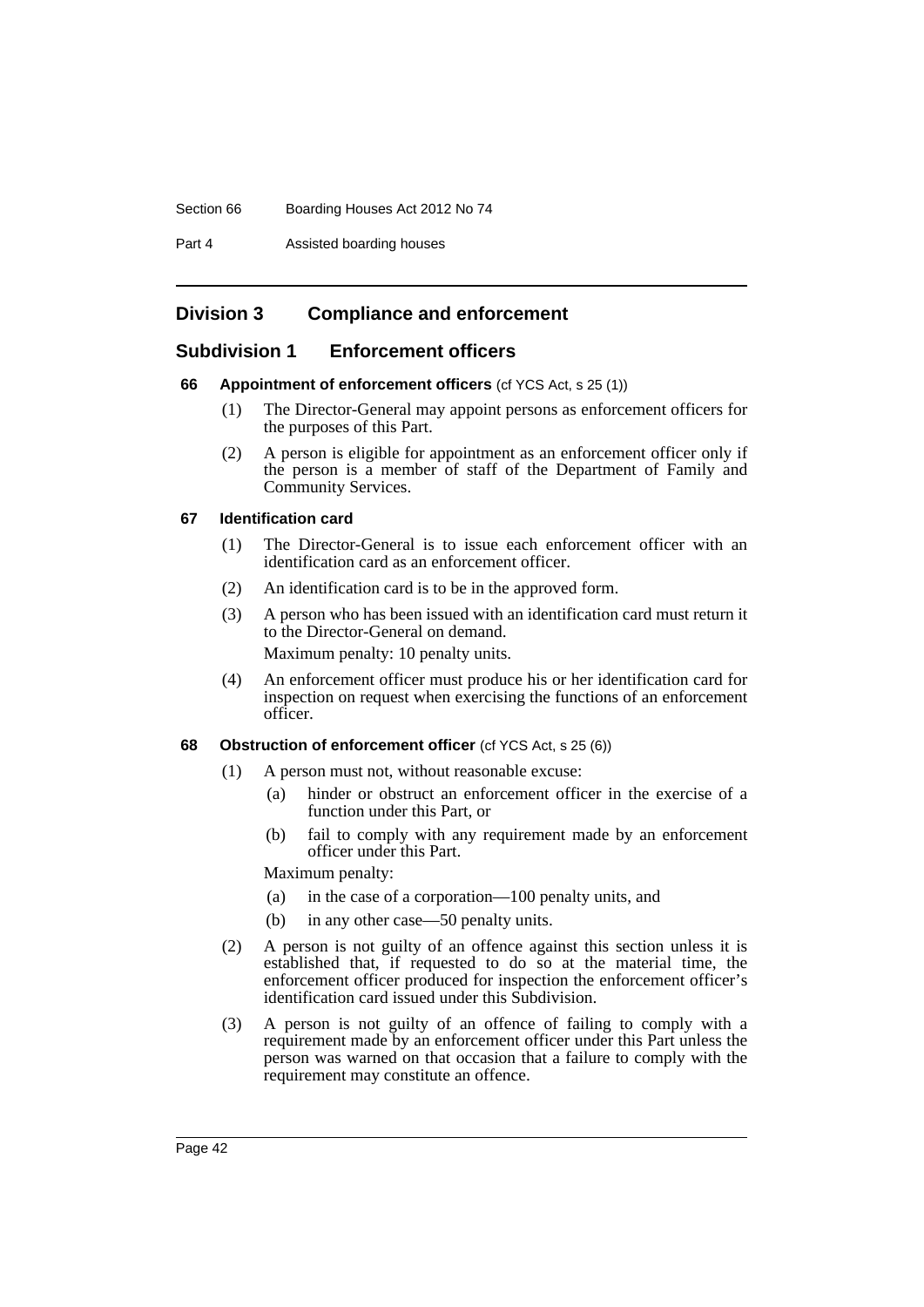Assisted boarding houses **Part 4** 

## **Subdivision 2 Investigation powers**

#### **69 Definition—person involved in management of authorised boarding house**

In this Subdivision, a *person involved in the management of an authorised boarding house* means:

- (a) a person who is (or was formerly) an authorised operator of the boarding house, or
- (b) a person who is (or was formerly) an approved manager of the boarding house, or
- (c) a person who is (or was formerly) a staff member of an authorised operator or otherwise engaged to provide or assist in providing services at the boarding house, or
- (d) if the authorised operator (or former authorised operator) of the boarding house was a corporation or body politic—a person who is (or was formerly) involved in the control or management of the authorised operator (such as a director, chief executive officer or majority shareholder), or
- (e) a person who is (or was formerly) a partner, or a member of a management committee or other office holder of, an unincorporated body involved in the management or operation of the boarding house, or
- (f) a person who is, or was formerly, a trustee of a trust involved in the management or operation of the boarding house, or
- (g) any other person (or a person belonging to a class) prescribed by the regulations.

## **70 Power to require provision of documents**

- (1) The Director-General may, by notice served on a person involved in the management of an authorised boarding house, require the person to provide to the Director-General such relevant documents as the Director-General specifies in the notice.
- (2) The following documents are *relevant documents*:
	- (a) any record that a person is required to keep by or under this Part (including under the regulations for this Part),
	- (b) such other documents as the Director-General reasonably requires for the purposes of the administration or enforcement of this Part.
- (3) A notice under this section must specify the manner in which the documents are required to be provided and a reasonable time by which the documents are required to be provided.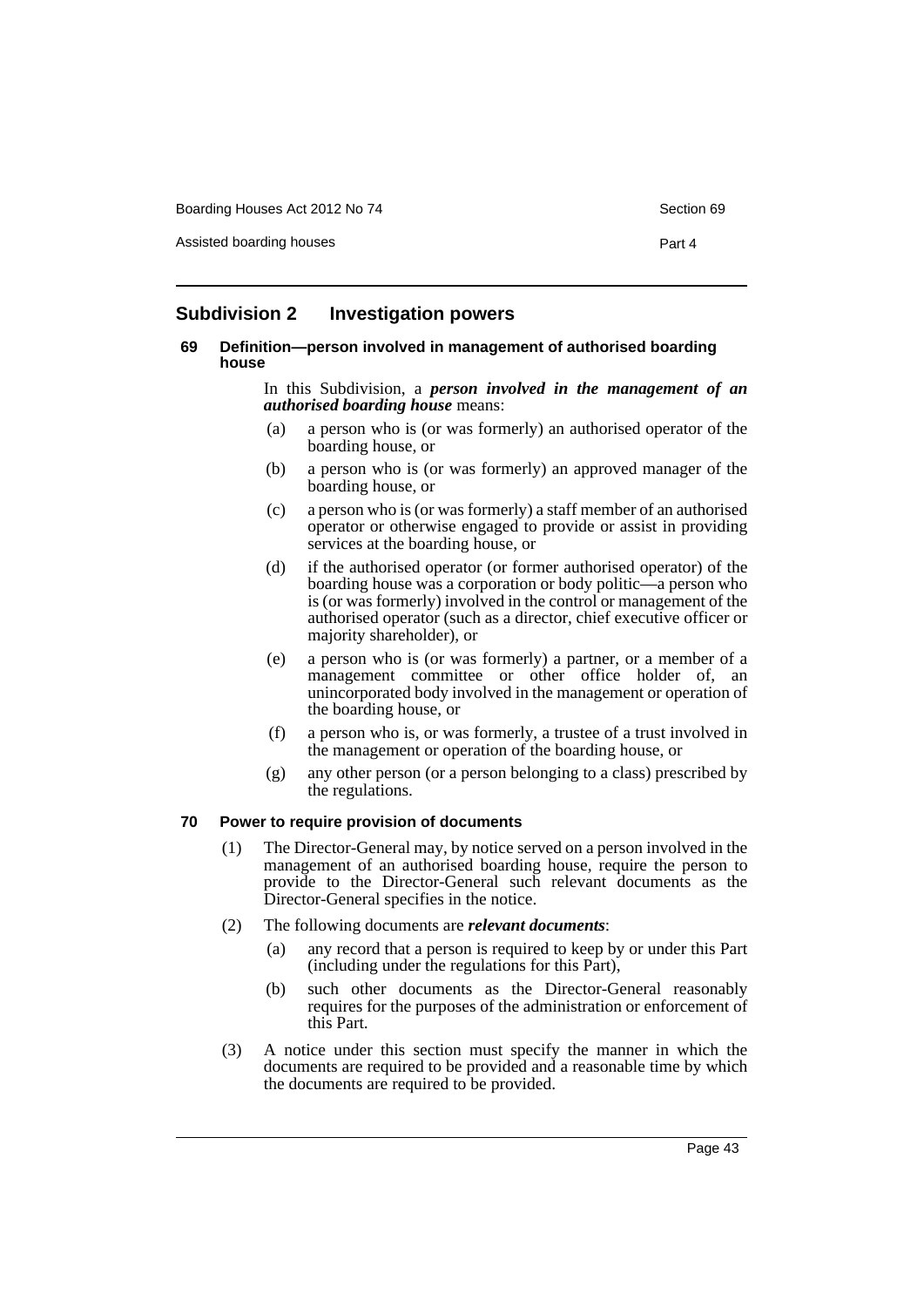#### Section 71 Boarding Houses Act 2012 No 74

Part 4 Assisted boarding houses

- (4) A notice under this section may only require a person to provide existing documents that are in the person's possession or that are within the person's power to obtain lawfully.
- (5) If any document required to be provided under this section is in electronic, mechanical or other form, the notice requires the document to be provided in written form, unless the notice otherwise provides.
- (6) If any document required to be provided under this section is not in the English language, the notice is taken to require a written translation of its content to be provided with the document, unless the notice otherwise provides.
- (7) The Director-General may take copies of any documents provided under this section.
- (8) If the Director-General has reason to believe that any documents provided under this section are evidence of an offence against this Part or the regulations for this Part, the Director-General may retain the documents until proceedings for the offence have been heard and determined.

### **71 Power to require answers to questions**

- (1) The Director-General may, by notice served on a person involved in the management of an authorised boarding house, require the person to answer questions about any matters in respect of which information is required for the administration or enforcement of this Part.
- (2) The Director-General may, by notice, require a corporation to nominate, in writing within the time specified in the notice, a director or officer of the corporation to be the corporation's representative for the purpose of answering questions under this section.
- (3) Answers given by a person nominated by the corporation are taken to have been given by the corporation.
- (4) The Director-General may, by notice, require a person to attend at a specified place and time to answer questions under this section if attendance at that place is reasonably required in order that the questions can be properly put and answered.
- (5) The place and time at which a person may be required to attend to answer questions under this section is to be:
	- (a) a place or time nominated by the person, or
	- (b) if the place or time nominated is not reasonable in the circumstances or a place or time is not nominated by the person, a place and time nominated by the Director-General that is reasonable in the circumstances.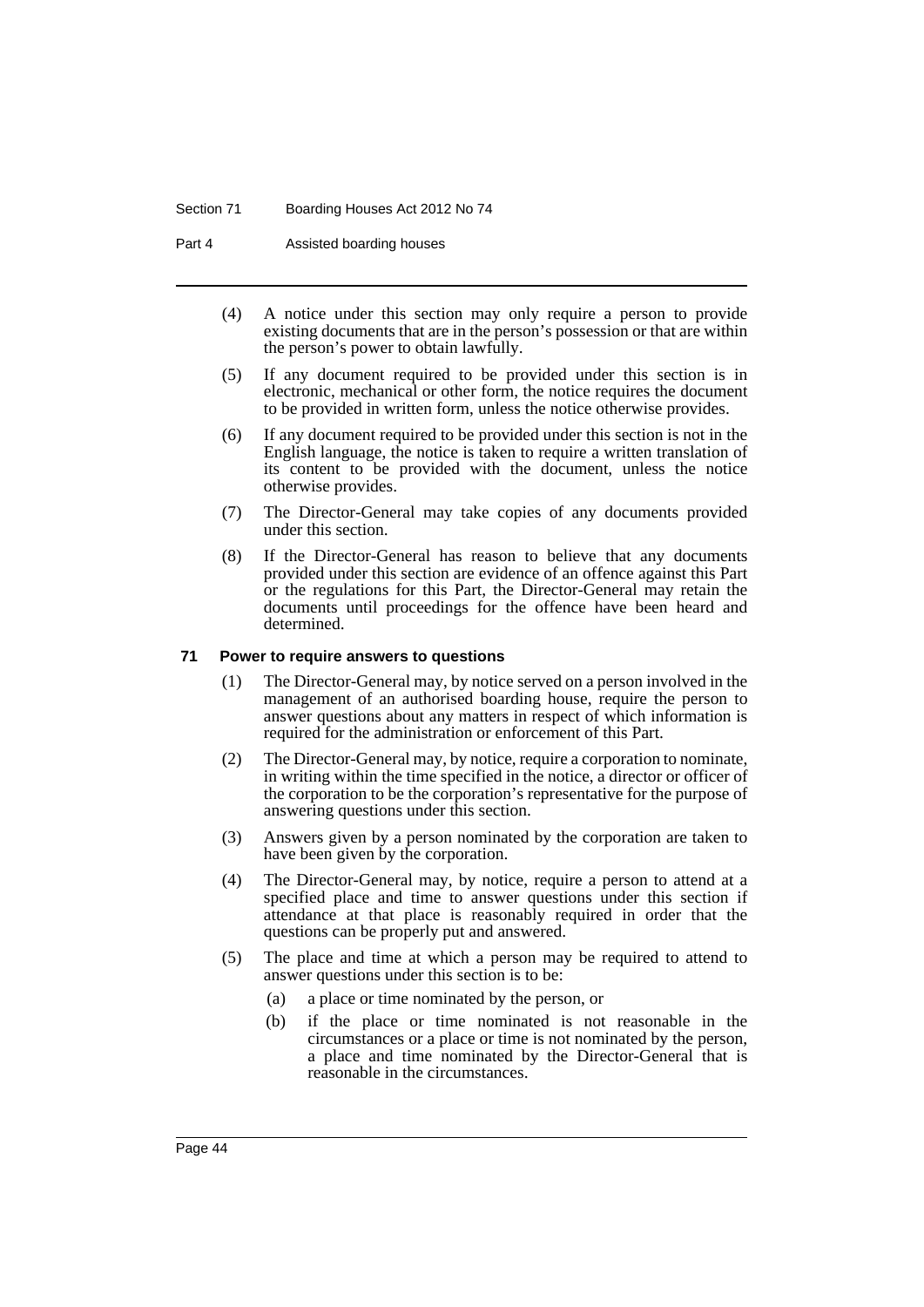Assisted boarding houses **Part 4** 

(6) In this section, a reference to a corporation includes a reference to a body politic.

### **72 Functions may be exercised outside this State**

- (1) A notice may be given under this Subdivision to a person involved in the management of an authorised boarding house even though the person is outside the State, as long as the activities concerned are or were carried out in this State.
- (2) The Director-General, or a delegate of the Director-General, may attend at a place outside this State for the purpose of obtaining answers to questions asked of a person under this Subdivision.

#### **73 Failure to comply with requirement to provide documents or information or answer questions**

A person who, without reasonable excuse, fails to comply with a requirement made of the person under this Subdivision is guilty of an offence.

Maximum penalty:

- (a) in the case of a corporation—40 penalty units and in addition, for a continuing offence, 10 penalty units for each day the offence continues, and
- (b) in any other case—20 penalty units and in addition, for a continuing offence, 5 penalty units for each day the offence continues.

#### **74 Provisions relating to requirements to provide documents or information or answer questions**

### (1) **Warning to be given on each occasion**

A person is not guilty of an offence of failing to comply with a requirement under this Subdivision to provide documents or information or to answer a question unless the person was warned on that occasion that a failure to comply is an offence.

### (2) **Self-incrimination not an excuse**

A person is not excused from a requirement under this Subdivision to provide documents or information or to answer a question on the ground that the document, information or answer might incriminate the person or make the person liable to a penalty.

### (3) **Information or answer not admissible if objection made**

However, any information provided or answer given by a natural person in compliance with a requirement under this Subdivision is not admissible in evidence against the person in criminal proceedings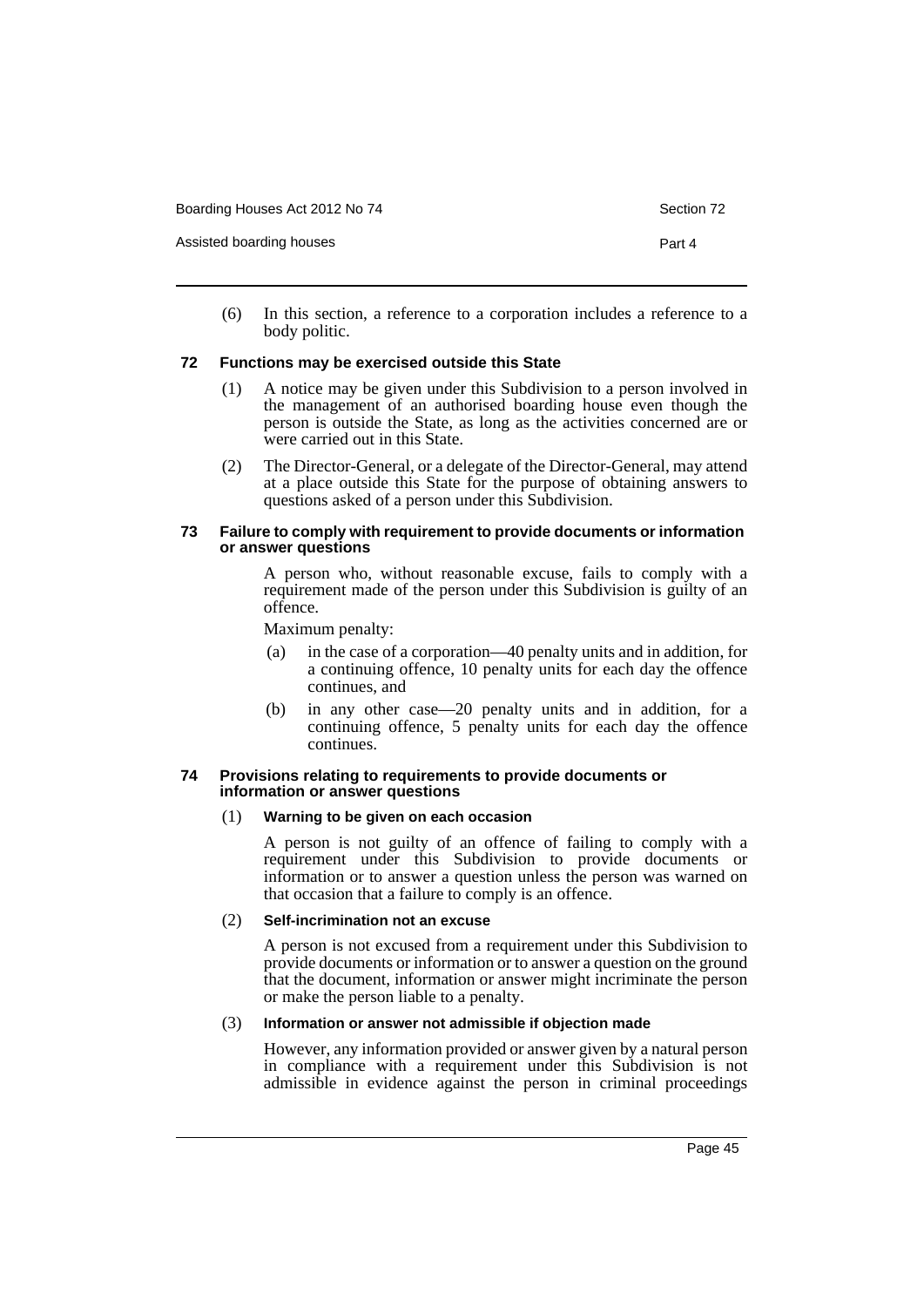#### Section 75 Boarding Houses Act 2012 No 74

Part 4 **Assisted boarding houses** 

(except proceedings for an offence against this Subdivision or section 95) if:

- (a) the person objected at the time to doing so on the ground that it might incriminate the person, or
- (b) the person was not warned on that occasion that the person may object to providing the information or giving the answer on the ground that it might incriminate the person.

## (4) **Documents admissible**

Any document provided by a person in compliance with a requirement under this Subdivision is not inadmissible in evidence against the person in criminal proceedings on the ground that the document might incriminate the person.

### (5) **Further information**

Further information obtained as a result of a document or information provided or an answer given in compliance with a requirement under this Subdivision is not inadmissible on the ground:

- (a) that the document or information had to be provided or the answer had to be given, or
- (b) that the document or information provided or answer given might incriminate the person.

### **75 Effect on other functions**

- (1) This Subdivision does not affect any functions conferred by any other provision of this Act or by any other Act.
- (2) In particular, this Subdivision does not affect the functions conferred by Subdivision 3.
- (3) This Subdivision does not limit the conditions that can be imposed on a boarding house authorisation or manager approval.

## **Subdivision 3 Powers of entry**

### **76 Powers of entry and inspection by enforcement officers without consent or warrant** (cf YCS Act, s 25 (2)–(4))

- (1) The following premises may be entered under this section:
	- (a) an authorised boarding house,
	- (b) premises that are the subject of an application for a boarding house authorisation.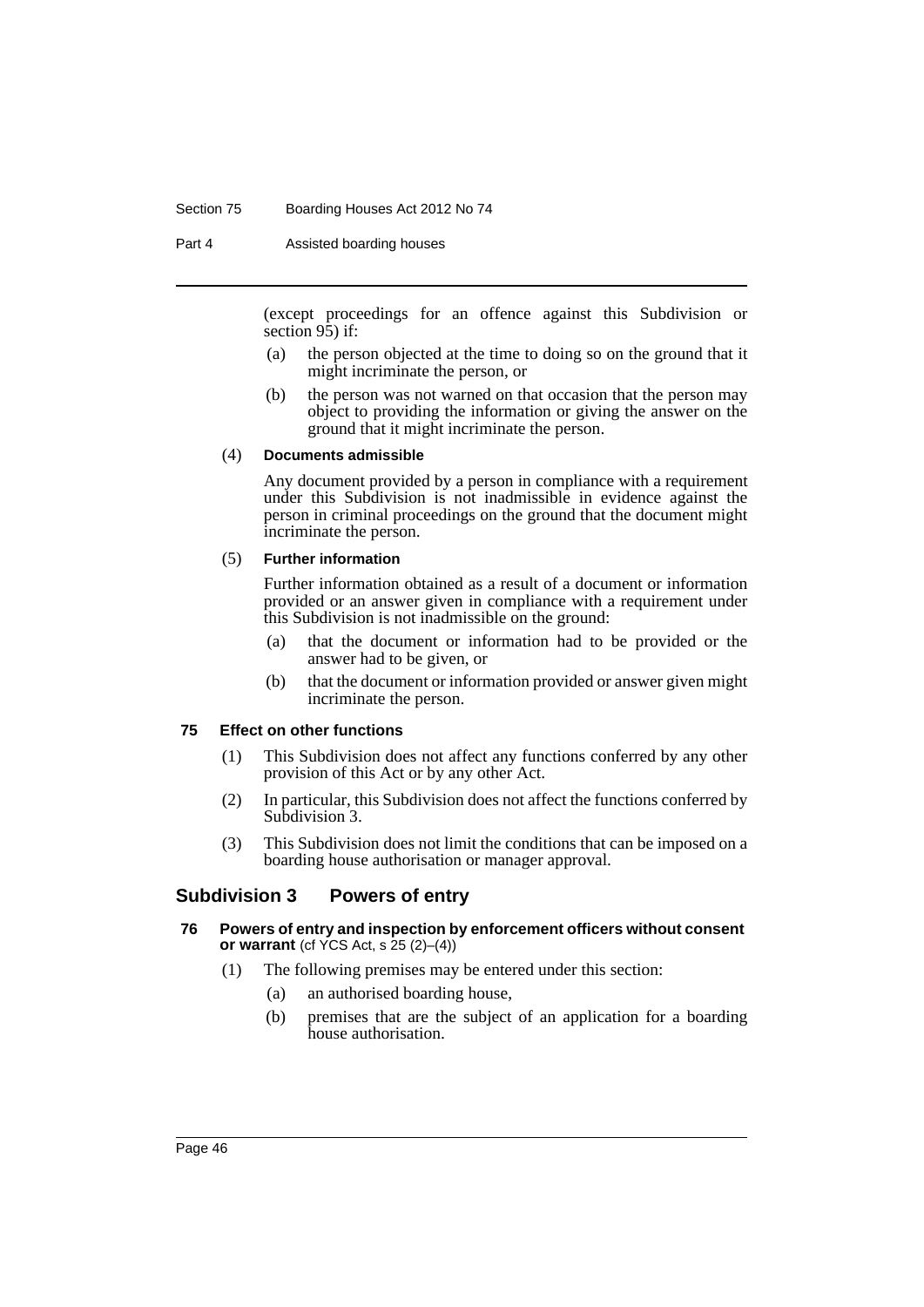Assisted boarding houses **Part 4** 

- 
- (2) An enforcement officer may, at any time and with such assistants (including police officers) as may reasonably be required, enter such premises and do any of the following for an enforcement purpose:
	- (a) inspect the premises and any plant, equipment, vehicle or other thing,
	- (b) photograph or film, or make audio recordings or make sketches of, any part of the premises or anything at the premises,
	- (c) inspect and make copies of, or take extracts from, any document kept at the premises,
	- (d) take any document or any other thing at the premises,
	- (e) ask a person at the premises:
		- (i) to answer a question to the best of that person's knowledge, information and belief, or
		- (ii) to take reasonable steps to provide information or produce a document.
- (3) Without limiting subsection (2), an enforcement officer exercising functions under this section may be accompanied by one or more medical practitioners and any such medical practitioners may inspect the premises and observe, examine and speak with any person apparently residing at the premises.
- (4) A power under subsection  $(2)$  (a), (b), (c) or (d) is limited to a document or thing that is used or likely to be used in the management or operation of the premises.
- (5) If the enforcement officer takes any document or thing under this section, he or she must:
	- (a) give notice of the taking of the document or thing to the person apparently in charge of it or to a manager of the premises, and
	- (b) return the document or thing to that person or the premises within 7 days after taking it.
- (6) An enforcement officer may not enter and inspect an unauthorised boarding house unless:
	- (a) the enforcement purpose for which the officer is entering the boarding house is to make an inquiry in relation to an application for a boarding house authorisation for the boarding house, or
	- (b) the manager of the boarding house consents to the entry and the inspection, or
	- (c) the officer is doing so under the authority of a search warrant.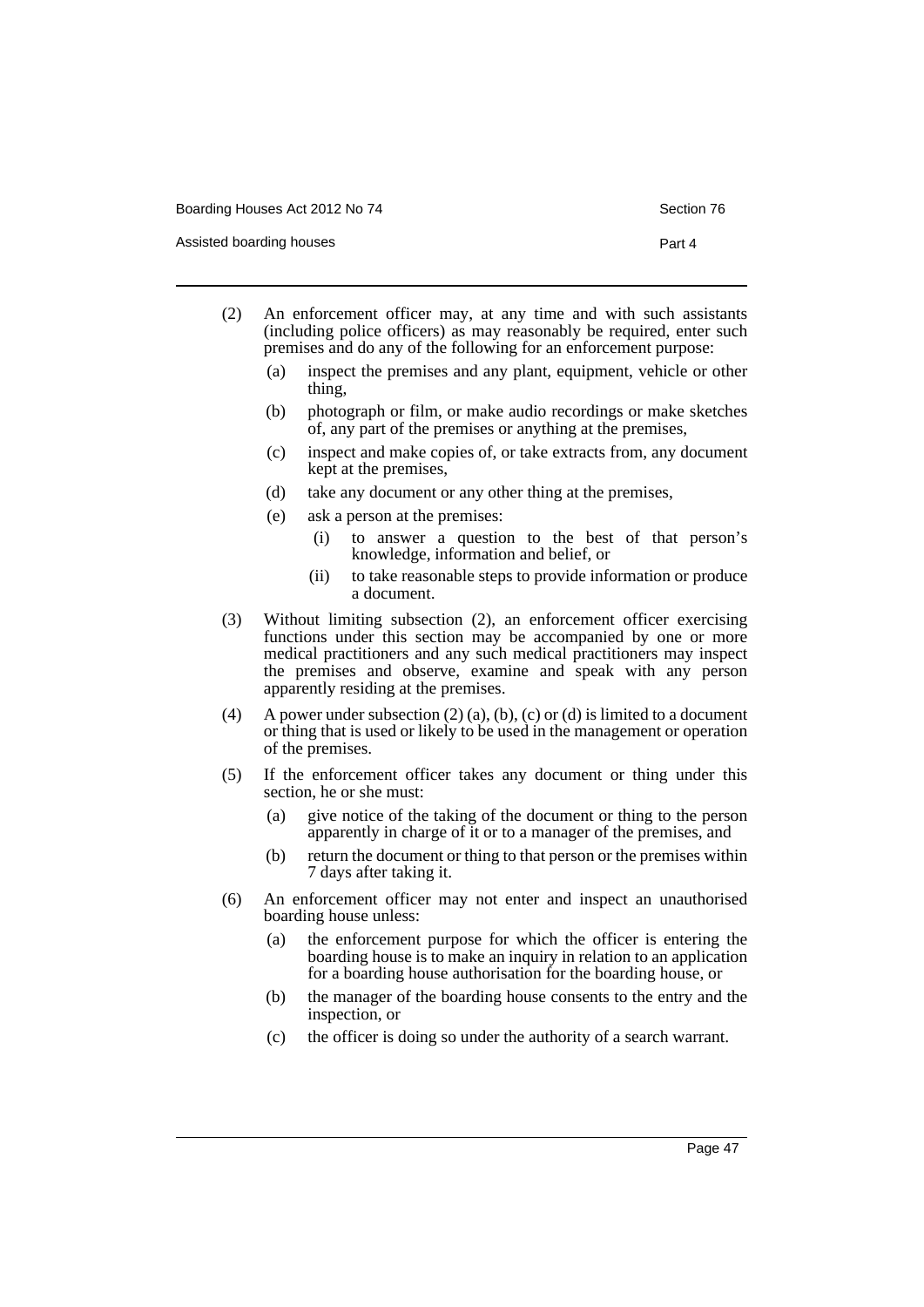#### Section 77 Boarding Houses Act 2012 No 74

Part 4 **Assisted boarding houses** 

## (7) In this section:

*enforcement purpose* means any of the following purposes:

- (a) making an inquiry in relation to an application for a boarding house authorisation for premises,
- (b) ensuring that the provisions of this Part and the regulations for this Part with respect to premises, and of any conditions imposed on a boarding house authorisation or other authority with respect to premises, are being complied with,
- (c) ensuring that the conditions of any exemption relating to premises are being complied with.

#### **77 Powers of entry by authorised service providers without consent or warrant**

- (1) The Director-General may, by instrument in writing (the *authorisation instrument*), authorise a person (an *authorised service provider*) to enter authorised boarding houses under this section if the Director-General is of the opinion that the person is able to provide relevant information or advice to residents of such boarding houses about support services, financial services, legal services or advocacy services provided by the person or the organisation to which the person belongs.
- (2) The authorisation of an authorised service provider:
	- (a) is subject to any requirements of this section and to such conditions as may be specified in the authorisation instrument, and
	- (b) remains in force for the period specified in the authorisation instrument (being a period not exceeding 12 months), unless sooner revoked or surrendered.
- (3) An authorised service provider may, at any reasonable time and subject to the conditions of the authorisation:
	- (a) enter an authorised boarding house for the purpose of conferring with any resident of the boarding house to determine whether the resident wishes to access the services provided by the provider or the organisation to which the provider belongs, and
	- (b) provide such services, or arrange for the organisation to provide such services, if a resident wishes to access the services.
- (4) An authorised service provider must give the authorised operator or approved manager of the authorised boarding house at least 24 hours notice of the provider's intention to enter the boarding house.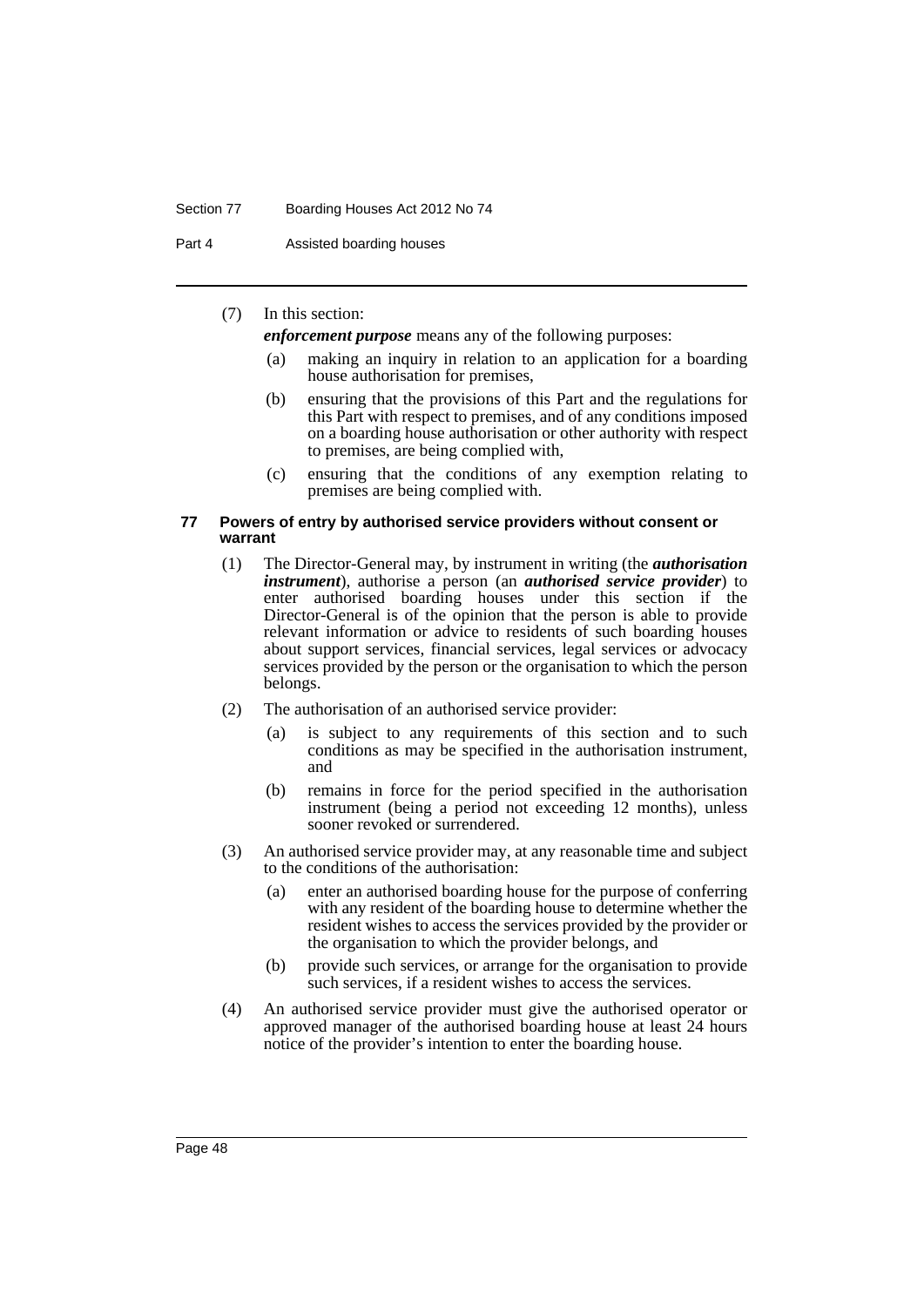Assisted boarding houses **Part 4** 

- 
- (5) When entering an authorised boarding house under this section, an authorised service provider must identify (or make a reasonable attempt to identify) himself or herself to the manager or any other person apparently in charge of the boarding house.
- (6) An authorised service provider must produce his or her authorisation instrument for inspection on demand when exercising his or her functions under this section.
- (7) The Director-General may, by notice served on the authorised service provider, revoke the authorisation of the provider at any time and for any reason.
- (8) It is a condition of a boarding house authorisation and a manager approval that the authorised operator and approved manager of an authorised boarding house permit an authorised service provider to enter, and confer with residents of, the authorised boarding house in the manner authorised by or under this section.

### **78 Entry and inspection under search warrant** (cf YCS Act, s 25 (7))

- (1) An enforcement officer may (with the written consent of the Director-General) apply to an authorised warrants officer for a search warrant if the enforcement officer has reasonable grounds for believing that a provision of this Part or the regulations for this Part has been or is being contravened at any premises.
- (2) An authorised warrants officer to whom such an application is made may, if satisfied that there are reasonable grounds for doing so, issue a search warrant authorising an enforcement officer named in the warrant:
	- (a) to enter the premises, and
	- (b) to search the premises for evidence of a contravention of this Part or the regulations for this Part, and
	- (c) to exercise the powers conferred on an enforcement officer by section 76.
- (3) Division 4 of Part 5 of the *Law Enforcement (Powers and Responsibilities) Act 2002* applies to a search warrant issued under this section.
- (4) Without limiting the generality of section 71 of the *Law Enforcement (Powers and Responsibilities) Act 2002*, a police officer:
	- (a) may accompany an enforcement officer executing a search warrant issued under this section, and
	- (b) may take all reasonable steps to assist the enforcement officer in the exercise of the officer's functions under this section.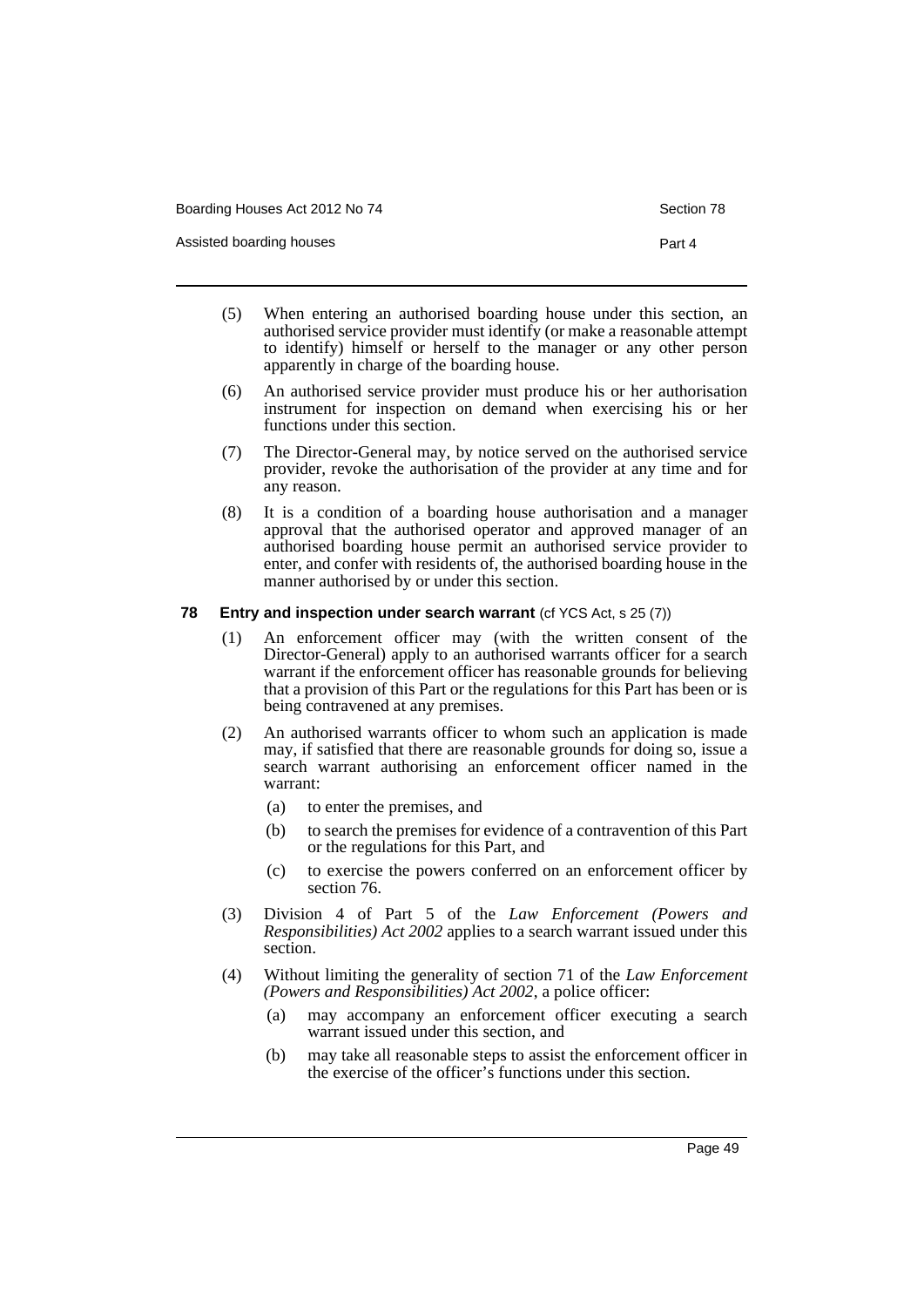#### Section 79 Boarding Houses Act 2012 No 74

Part 4 **Assisted boarding houses** 

(5) In this section: *authorised warrants officer* means an authorised officer within the meaning of the *Law Enforcement (Powers and Responsibilities) Act 2002*.

## **Subdivision 4 Compliance notices**

## **79 Issue of compliance notices by Director-General**

- (1) If the Director-General is of the opinion that a person is contravening a provision of this Part or the regulations for this Part, the Director-General may serve on the person a notice (a *compliance notice*) requiring the person to remedy the contravention within the period specified in the notice.
- (2) A compliance notice must:
	- (a) give particulars of the alleged contravention, and
	- (b) include information about rights (if any) to seek a review of the Director-General's decision to issue the notice.

**Note.** Section 91 (9) allows the regulations to provide for the internal review of compliance notices.

- (3) A compliance notice may include directions as to the measures to be taken to remedy any contravention to which the notice relates or to otherwise comply with the notice.
- (4) A compliance notice may offer the person to whom it is issued a choice of ways in which to remedy the contravention or to comply with the notice.

### **80 Failure to comply with compliance notice**

A person who, without reasonable excuse, fails to comply with a requirement imposed by a compliance notice issued to the person is guilty of an offence.

Maximum penalty:

- (a) in the case of a corporation—40 penalty units and in addition, for a continuing offence, 10 penalty units for each day the offence continues, and
- (b) in any other case—20 penalty units and in addition, for a continuing offence, 5 penalty units for each day the offence continues.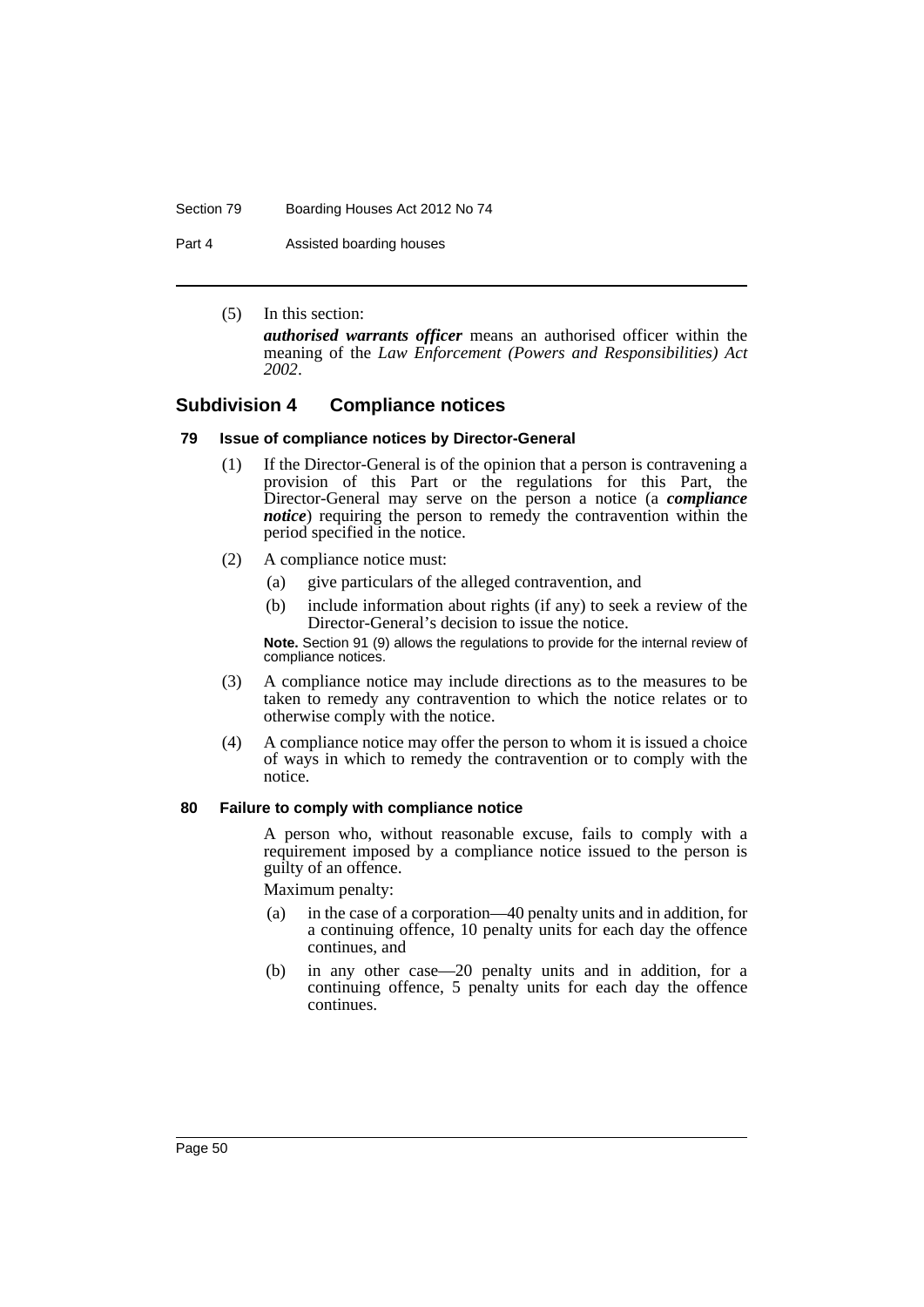| Boarding Houses Act 2012 No 74 | Section 81 |
|--------------------------------|------------|
| Assisted boarding houses       | Part 4     |

#### **81 Proceedings for offences not affected by compliance notices**

- (1) The issue, variation or revocation of a compliance notice does not affect any proceedings for an offence against this Act or the regulations in connection with any matter in respect of which the notice was issued.
- (2) However, a person cannot be convicted of both an offence of failing to comply with a compliance notice and another offence against this Act or the regulations in respect of the same act or omission.

## **Subdivision 5 Operation of assisted boarding houses**

### **82 Records**

- (1) It is a condition of a boarding house authorisation that the authorised operator ensures that the requirements of this section concerning records are complied with.
- (2) An authorised operator of an authorised boarding house must ensure that such records as the regulations require are kept in relation to the boarding house.
- (3) The authorised operator must ensure that the records are kept in such a manner that they are readily accessible if the authorised operator is required to produce them to the Director-General, or to any other person who is authorised to inspect them, under this Part.

#### **83 Notification of deaths, sexual assaults and other incidents involving residents of authorised boarding houses** (cf YCS Act, s 26)

- (1) The manager of an authorised boarding house must, as soon as is reasonably possible after becoming aware of any of the following incidents, report the incident to the Director-General:
	- (a) the death of a resident of the boarding house,
	- (b) the sexual assault (or the making of an allegation of sexual assault) of a resident of the boarding house,
	- (c) the absence of a resident of the boarding house for a period of more than 24 hours if the resident has not informed the manager of his or her whereabouts,
	- (d) such other incidents involving residents as may be prescribed by the regulations.

**Note.** Section 122 of the *Children and Young Persons (Care and Protection) Act 1998* requires a person who provides residential accommodation for another person who the person has reasonable grounds to suspect is a child living away from home without parental permission to inform the Director-General of the child's whereabouts. A child for the purposes of that section is a person who is under 16 years of age.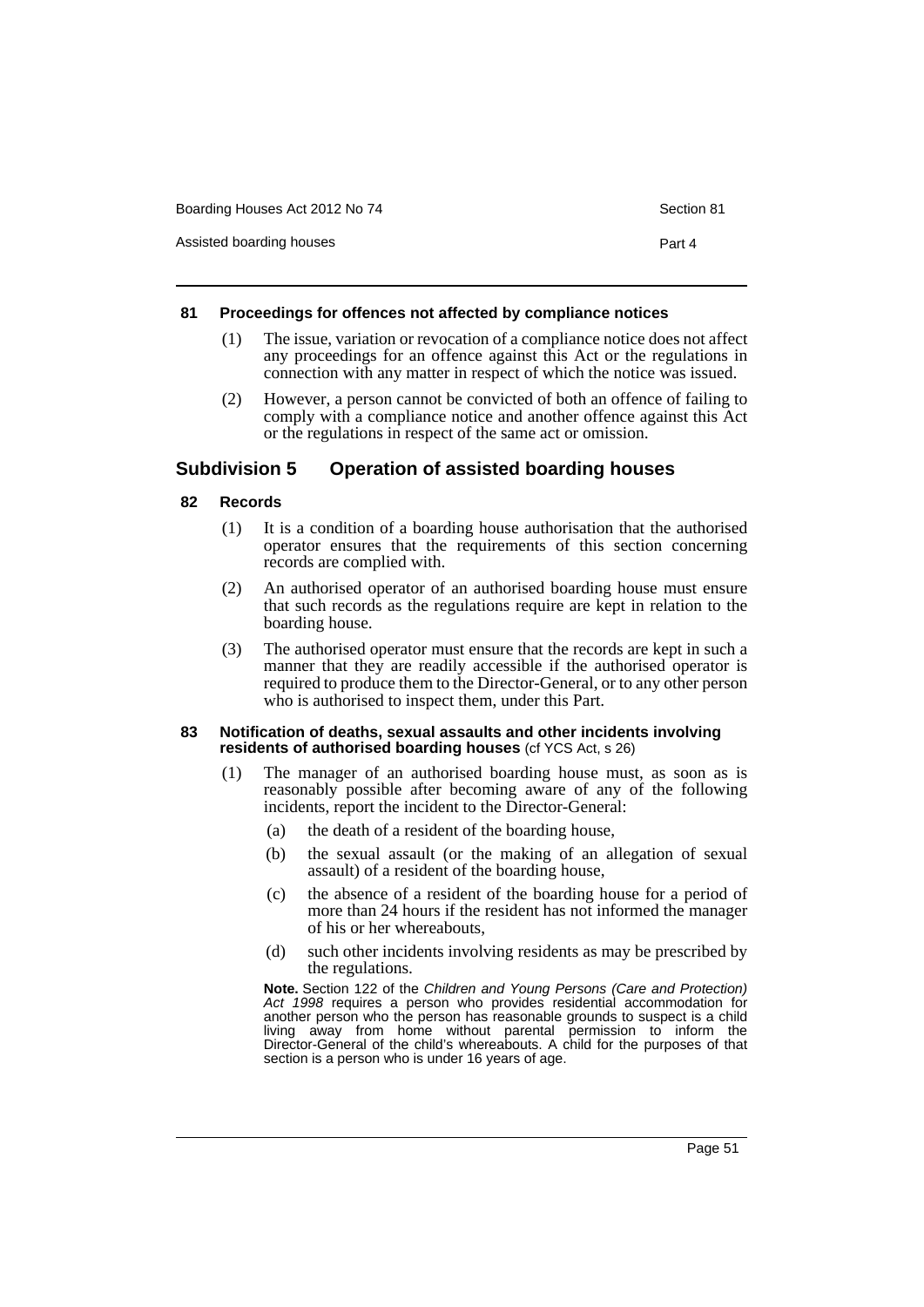#### Section 84 Boarding Houses Act 2012 No 74

Part 4 **Assisted boarding houses** 

- (2) The manager must also report the death (or the sexual assault or the making of an allegation of sexual assault) of a resident of the boarding house to a police officer as soon as is reasonably practicable after becoming aware of the incident concerned.
- (3) A manager of an authorised boarding house who contravenes this section is guilty of an offence.

Maximum penalty: 50 penalty units.

## **84 Probity checks on staff members of authorised boarding houses**

- (1) It is a condition of the boarding house authorisation that the authorised operator must ensure that the requirements of this section concerning staff members are complied with.
- (2) A person must not be engaged as a staff member of an authorised boarding house unless the authorised operator is satisfied that the person is a suitable person to be involved in the management or operation of the boarding house.
- (3) In deciding whether a person is a suitable person to be involved in the management or operation of the boarding house, the authorised operator must first ensure that a criminal record check is conducted on the person.
- (4) The authorised operator must ensure that a new criminal record check is conducted or obtained in respect of a staff member every 3 years during the period while the person remains a staff member.
- (5) The authorised operator of an authorised boarding house must not engage (or continue to engage) a person to be a staff member of the boarding house if:
	- (a) the operator is satisfied from the person's criminal record check that the person has committed a serious criminal offence, or
	- (b) the person refuses to obtain or submit to a criminal record check for the purposes of this section.
- (6) The authorised operator must:
	- (a) ensure that a record is kept of any criminal record checks conducted for the purposes of this section for a period of 3 years after the check is conducted, and
	- (b) make any such record available for inspection by an enforcement officer on request.
- (7) The regulations may make provision for or with respect to the obtaining and conduct of criminal record checks for the purposes of this section (including the use of a statutory declaration to verify a person's criminal record when a criminal record check cannot be obtained or conducted).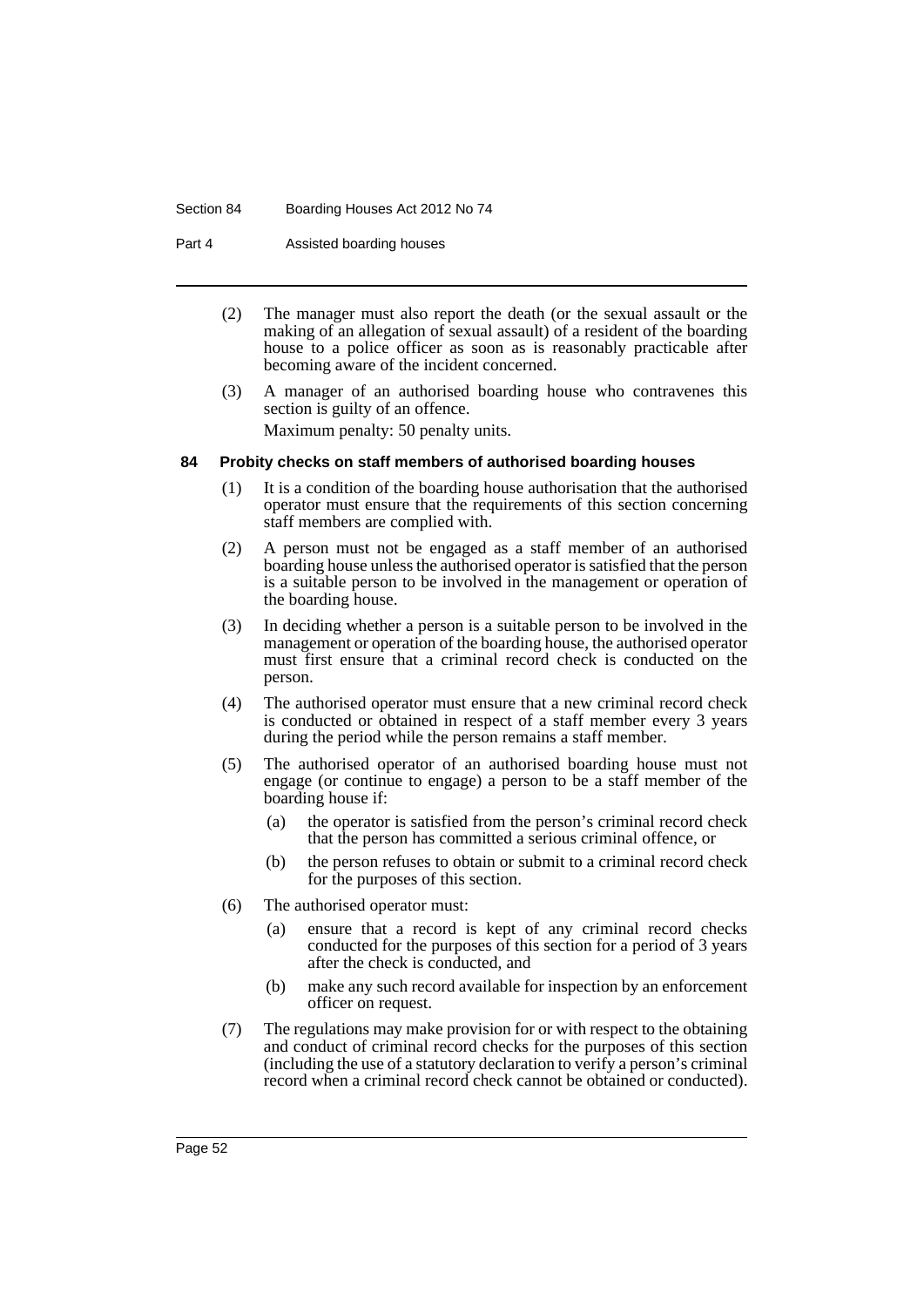Assisted boarding houses **Part 4** 

## **Subdivision 6 Removal of persons with additional needs from unauthorised boarding houses**

#### **85 Removal of young residents from unauthorised boarding houses** (cf YCS Act, s 27)

- (1) This section applies in relation to any person with additional needs who is under 18 years of age and a resident of an unauthorised boarding house (a *young resident*).
- (2) If requested to do so by an officer or employee of the Department of Family and Community Services, a parent or guardian of a young resident (or a person acting on behalf of a parent or guardian) is to remove the young resident from an unauthorised boarding house as soon as possible after the request is made.
- (3) If a young resident is not removed following any such request or a parent or guardian of the young resident cannot be located, the young resident is taken to be a child or young person in need of care and protection for the purposes of the *Children and Young Persons (Care and Protection) Act 1998*.

**Note.** The Director-General may take action under the *Children and Young Persons (Care and Protection) Act 1998* to protect children or young persons who are in need of care and protection.

#### **86 Assessment of certain removal expenses resulting from unauthorised boarding houses** (cf YCS Act, s 31)

- (1) The following persons may apply to the Local Court for a determination under this section if a person (*the offender*) has been convicted of the offence of using (or permitting the use of) boarding premises as an assisted boarding house without the authority of a boarding house authorisation:
	- (a) a person with additional needs who was a resident of the boarding house at the time the offence was committed and moved to another residence within the period of 28 days after the offence was committed,
	- (b) the Director-General if the Department of Family and Community Services incurred expenses in connection with the removal of persons with additional needs who were resident at the unauthorised boarding house and moving them to other residences.
- (2) An application under this section must be made within 12 months after the conviction of the offender.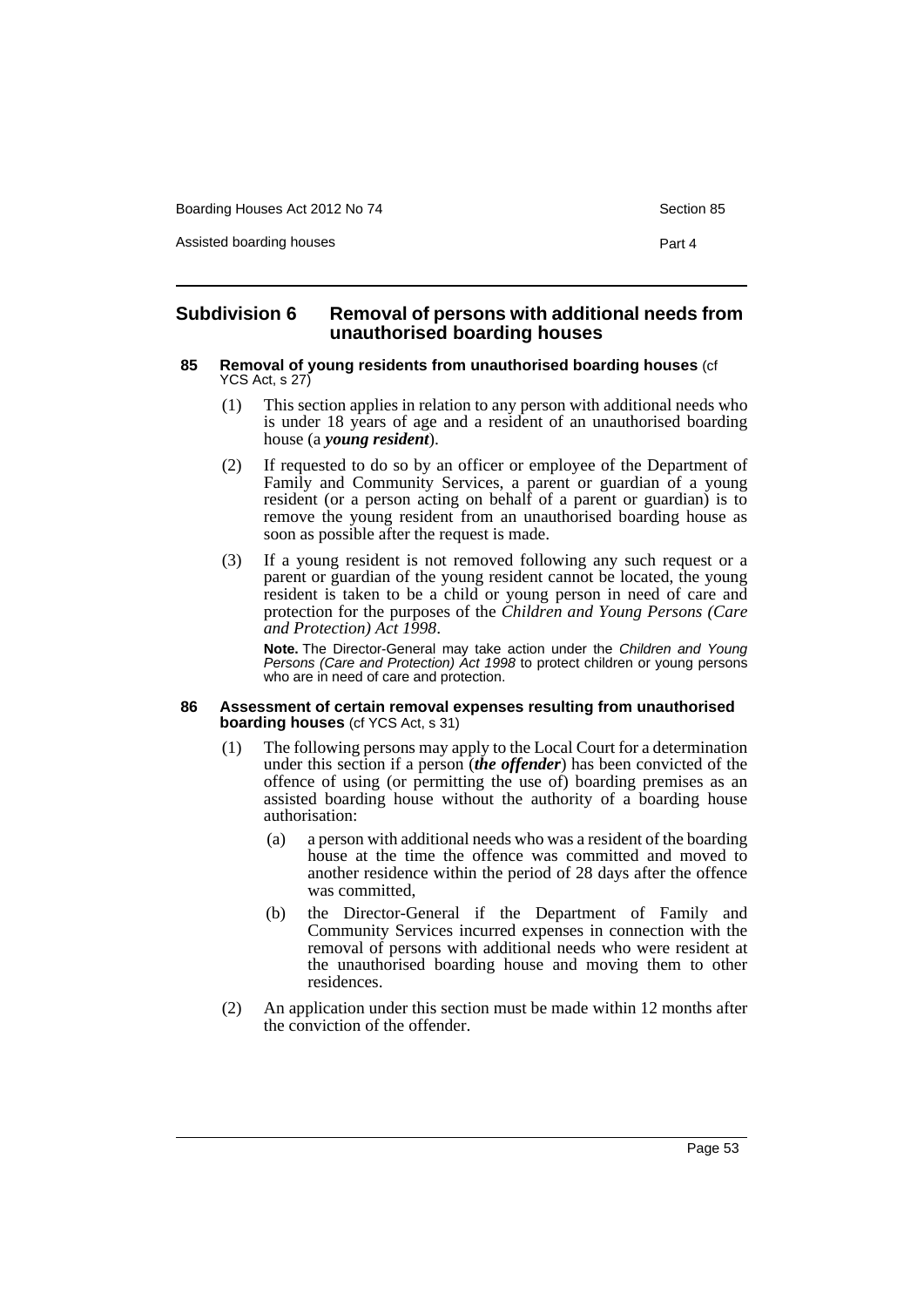#### Section 87 Boarding Houses Act 2012 No 74

Part 4 **Assisted boarding houses** 

- (3) In determining an application under this section, the Local Court is to determine an amount that seems just and reasonable to the Court:
	- (a) in the case of an application by a person with additional needs to compensate for the removal expenses and any other expenses incurred by the person when the person moved to another residence, or
	- (b) in the case of an application by the Director-General—to compensate for the removal expenses and any other expenses incurred by the Department of Family and Community Services when moving persons with additional needs who were resident at the unauthorised boarding house to other residences.
- (4) An amount determined by the Local Court on an application made under this section operates as a judgment debt of the offender under the *Civil Procedure Act 2005* and is enforceable as such under that Act.

## **Division 4 Review of authorisation, approval and enforcement decisions**

#### **87 Applications for reviews by the Administrative Decisions Tribunal** (cf YCS Act, ss 3A (2)–(4) and 24)

- (1) A person may apply to the Administrative Decisions Tribunal for a review of any of the following decisions of the Director-General:
	- (a) a refusal to grant a boarding house authorisation or manager approval to the person,
	- (b) the imposition or variation of a condition on a boarding house authorisation or manager approval held by the person (including a variation of a boarding house licence to appoint a substitute licensee),
	- (c) the suspension, cancellation or revocation of a boarding house authorisation or manager approval held by the person,
	- (d) a declaration under section 39 of boarding premises for which the person is a relevant operator to be an assisted boarding house for the purposes of this Act,
	- (e) a refusal to grant an exemption under section 40 to the person or in respect of premises for which the person is a relevant operator,
	- (f) the imposition or variation of terms and conditions on an exemption granted, or the revocation of an exemption granted, under section 40 to the person or in respect of premises for which the person is a relevant operator,
	- (g) the issuing or variation of a compliance notice.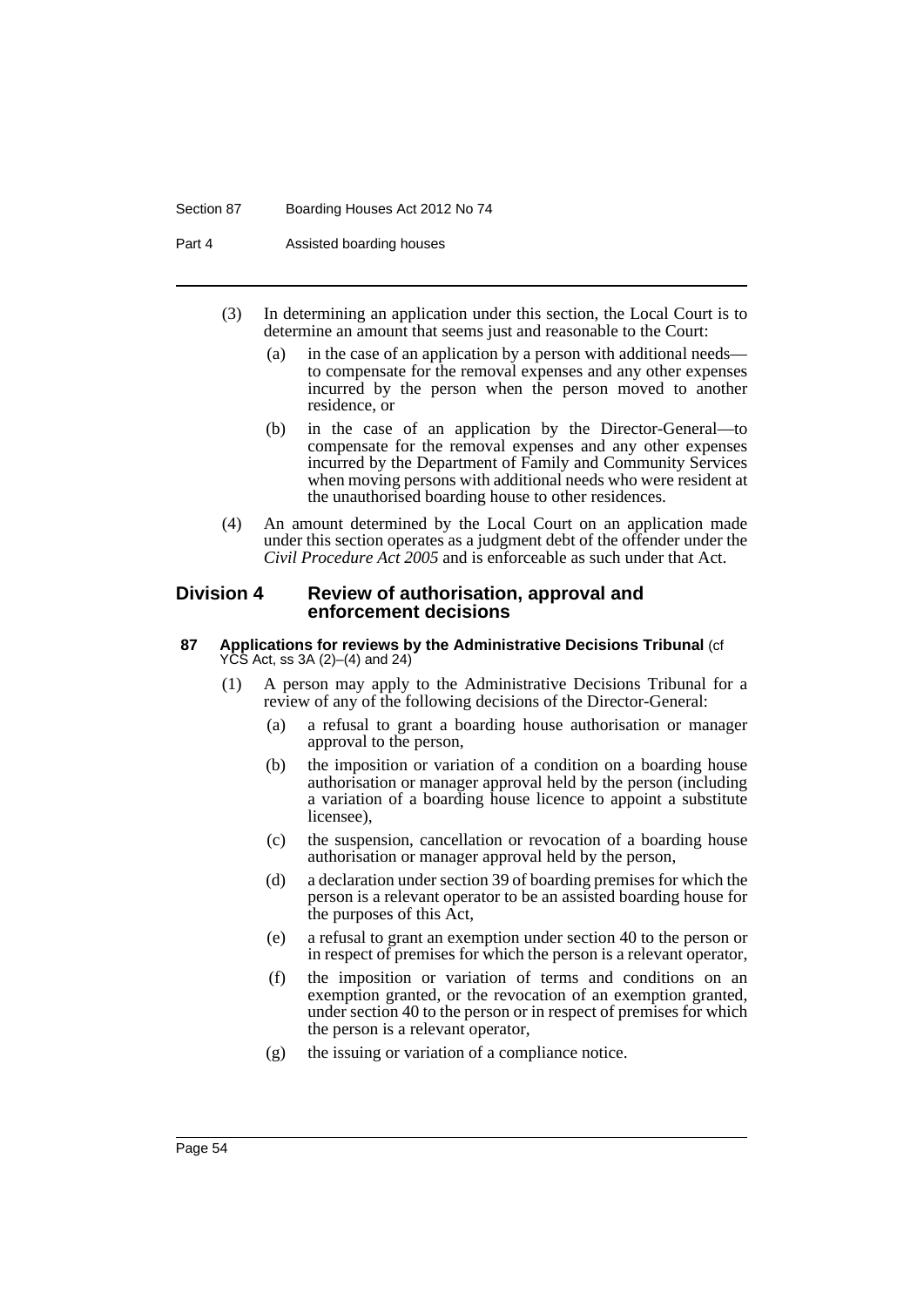Assisted boarding houses **Part 4** 

(2) For the purposes of this section, an application for the grant of a boarding house authorisation, manager approval or exemption under section 40 is taken to have been refused if the authorisation, approval or exemption is not granted within 60 days after the application is made in accordance with this Act.

## **Division 5 General**

#### **88 Certificate evidence concerning assisted boarding houses** (cf YCS Act, s 3B)

A certificate signed or purporting to be signed by the Director-General, or an officer or employee of the Department of Family and Community Services authorised in writing by the Director-General, and stating that:

- (a) a person named in the certificate was or was not at a specified time the holder of a boarding house authorisation or a manager approval, or
- (b) any boarding house authorisation or manager approval held by a specified person was or was not at a specified time subject to a specified condition or suspended, or
- (c) premises were or were not at a specified time an authorised boarding house,

is admissible in any legal proceedings and is evidence of the matters stated in the certificate.

## **89 Director-General may require further information for applications**

- (1) The Director-General may, by notice served on a relevant person in relation to an application under this Part, require the relevant person to do one or more of the following things:
	- (a) provide, in accordance with directions in the notice, such information as, in the opinion of the Director-General, is relevant to the investigation of the application and is specified in the notice,
	- (b) produce, in accordance with directions in the notice, such records as, in the opinion of the Director-General, are relevant to the investigation of the application and permit examination of the records, the taking of extracts from them and the making of copies of them,
	- (c) authorise a person described in the notice to comply with a requirement of the kind referred to in paragraph (a) or (b),
	- (d) furnish to the Director-General such authorisations and consents as the Director-General requires for the purpose of enabling the Director-General to obtain information (including financial and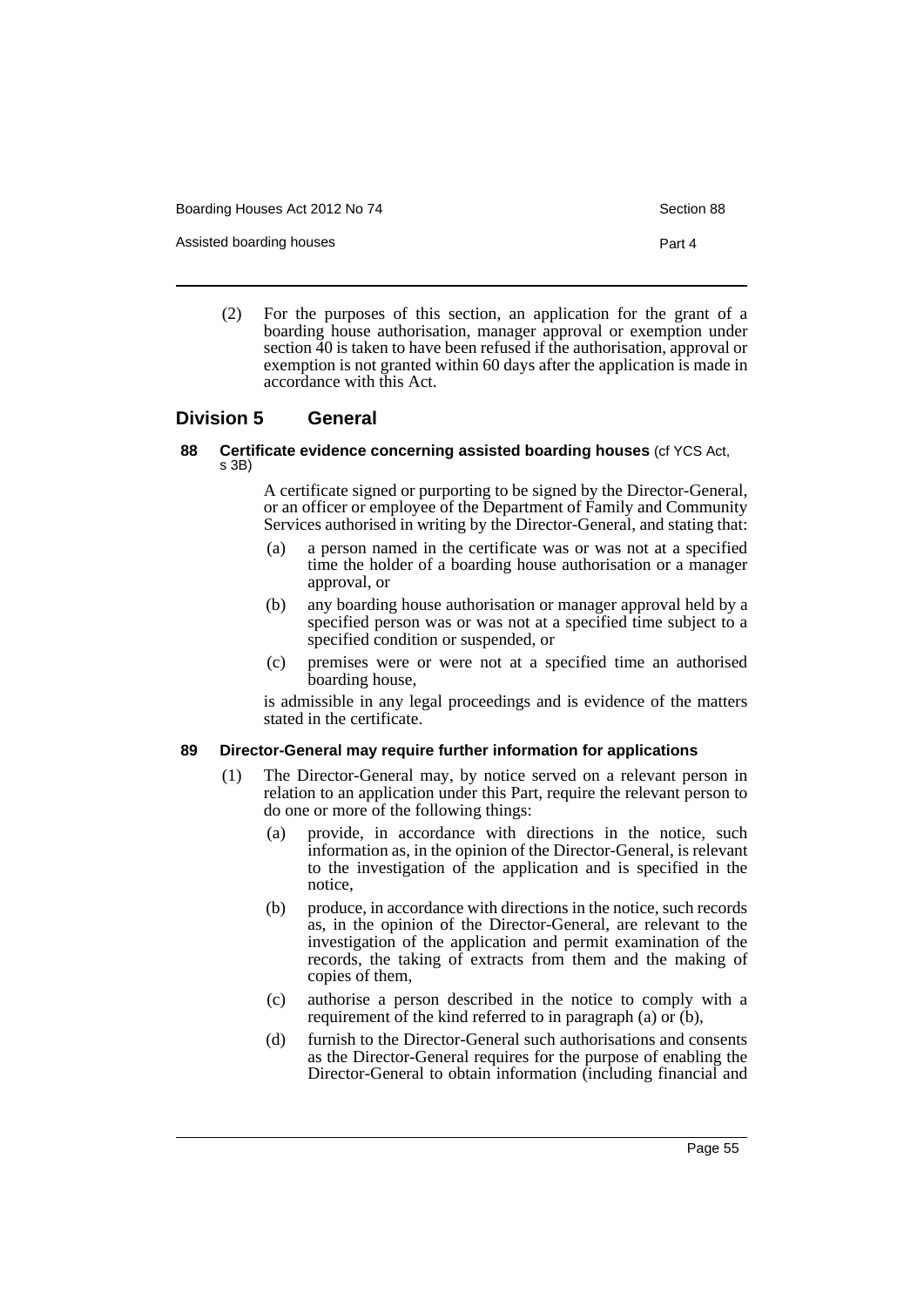#### Section 90 Boarding Houses Act 2012 No 74

Part 4 **Assisted boarding houses** 

other confidential information) from other persons concerning the person and the person's close associates.

- (2) A *relevant person in relation to an application* for the purposes of this section is any of the following:
	- (a) the applicant,
	- (b) if the applicant is not a natural person—any person involved in the control or management of the applicant (such as a chief executive officer, director or majority shareholder of a corporation),
	- (c) if the applicant makes the application on behalf of an unincorporated body—any partner or member of the management committee or other office holder of the body,
	- (d) any other close associate of the applicant.
- (3) A person who complies with a requirement of a notice under this section does not on that account incur a liability to another person.
- (4) The Director-General may refuse to determine an application under this Part if a requirement made under this section in relation to the application is not complied with.

### **90 General provisions relating to notices under this Part**

- (1) This section applies in relation to the issuing of notices by the Director-General or an enforcement officer under this Part or regulations for this Part.
- (2) A notice must be:
	- (a) in writing, and
	- (b) served on the person on whom it is required to be served by the provision under which it is issued.
- (3) A notice has effect on the day on which it is served or on such later day as may be specified in the notice or specified by the provision under which it is issued.
- (4) A notice (other than a cancellation or revocation notice that has already taken effect) may be varied or revoked by a further notice served on the person on whom the original notice was served.
- (5) A notice may be varied by modification of, or addition to, its terms and specifications.
- (6) The revocation or variation has effect when notice of the revocation or variation is served on the person to whom the original notice was issued.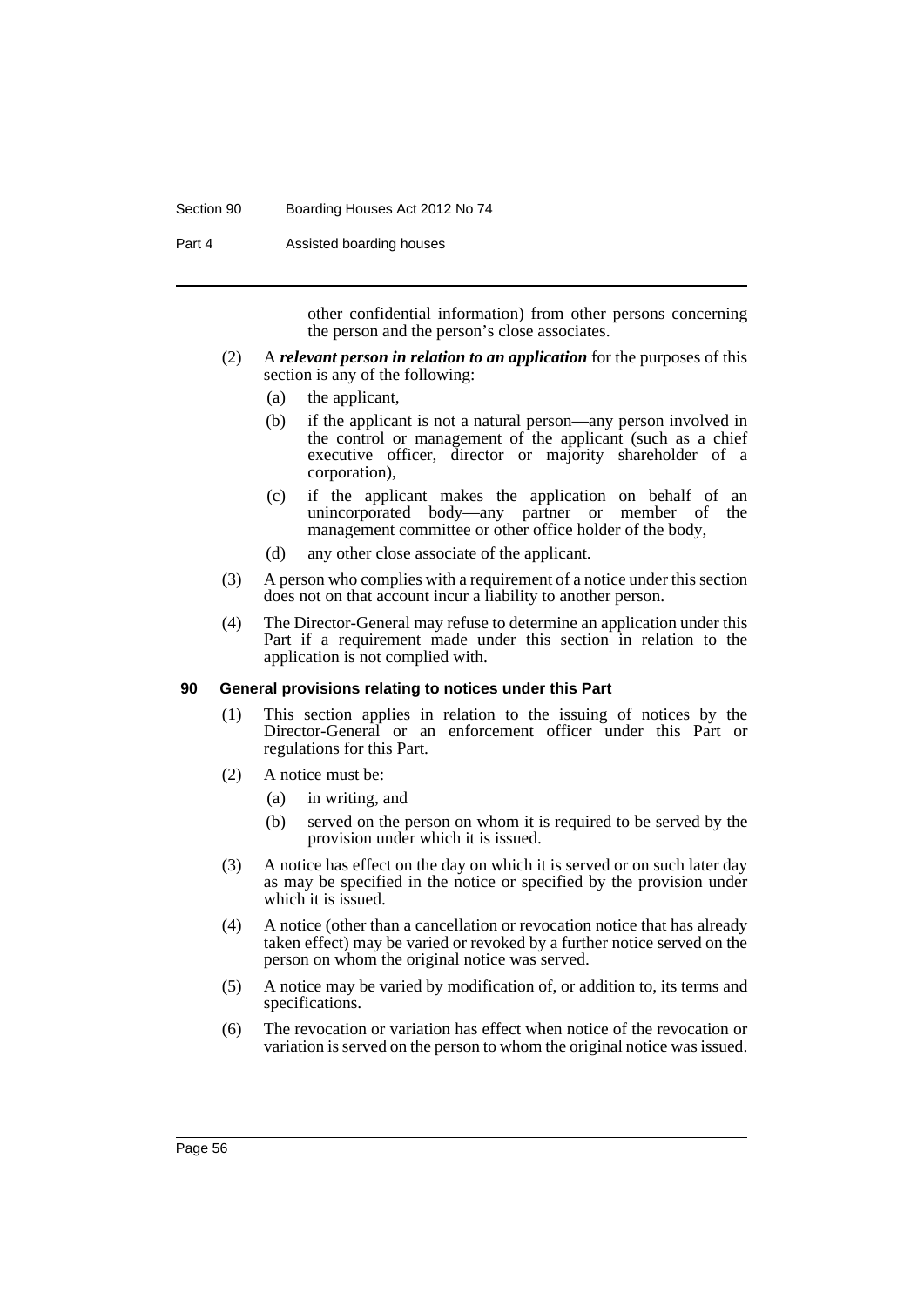| Boarding Houses Act 2012 No 74 | Section 91 |
|--------------------------------|------------|
| Assisted boarding houses       | Part 4     |

- (7) Without limiting the above, a notice may be varied by extending the time for complying with the notice.
- (8) The revocation of a notice does not prevent the issue of another notice.
- (9) A notice is to be in the approved form, subject to any other requirements of the regulations or the provision of this Part under which a notice is issued.

## **91 Regulations relating to assisted boarding houses** (cf YCS Act, s 32 (2))

## (1) **Authorisations and manager approvals**

The regulations may make provision for or with respect to the following matters:

- (a) classes of boarding house authorisations and manager approvals,
- (b) the matters to be specified in a boarding house authorisation,
- (c) prescribed conditions of boarding house authorisations.

## (2) **Applications for authorisations and manager approvals**

The regulations may make provision for or with respect to the following matters:

- (a) the persons who may apply for boarding house authorisations and manager approvals,
- (b) the form and manner in which, and the time within which, an application for a boarding house authorisation or manager approval may be made,
- (c) the information and evidence required to be provided in connection with an application (which may include, without limitation, personal information about the applicant and proposed staff and any close associate of the applicant),
- (d) requiring that an application (and its supporting documents and information) be lodged in stages as specified in the regulations,
- (e) the consideration and determination of applications, including (but not limited to) the following:
	- (i) the time within which an application (or a particular stage of an application) is to be dealt with,
	- (ii) the grounds on which an application (or a particular stage of an application) may be rejected,
	- (iii) the grounds on which the Director-General may refuse to grant a licence or approval,
	- (iv) the way in which the rejection or determination of the application (or a particular stage of an application) is to be communicated to the applicant.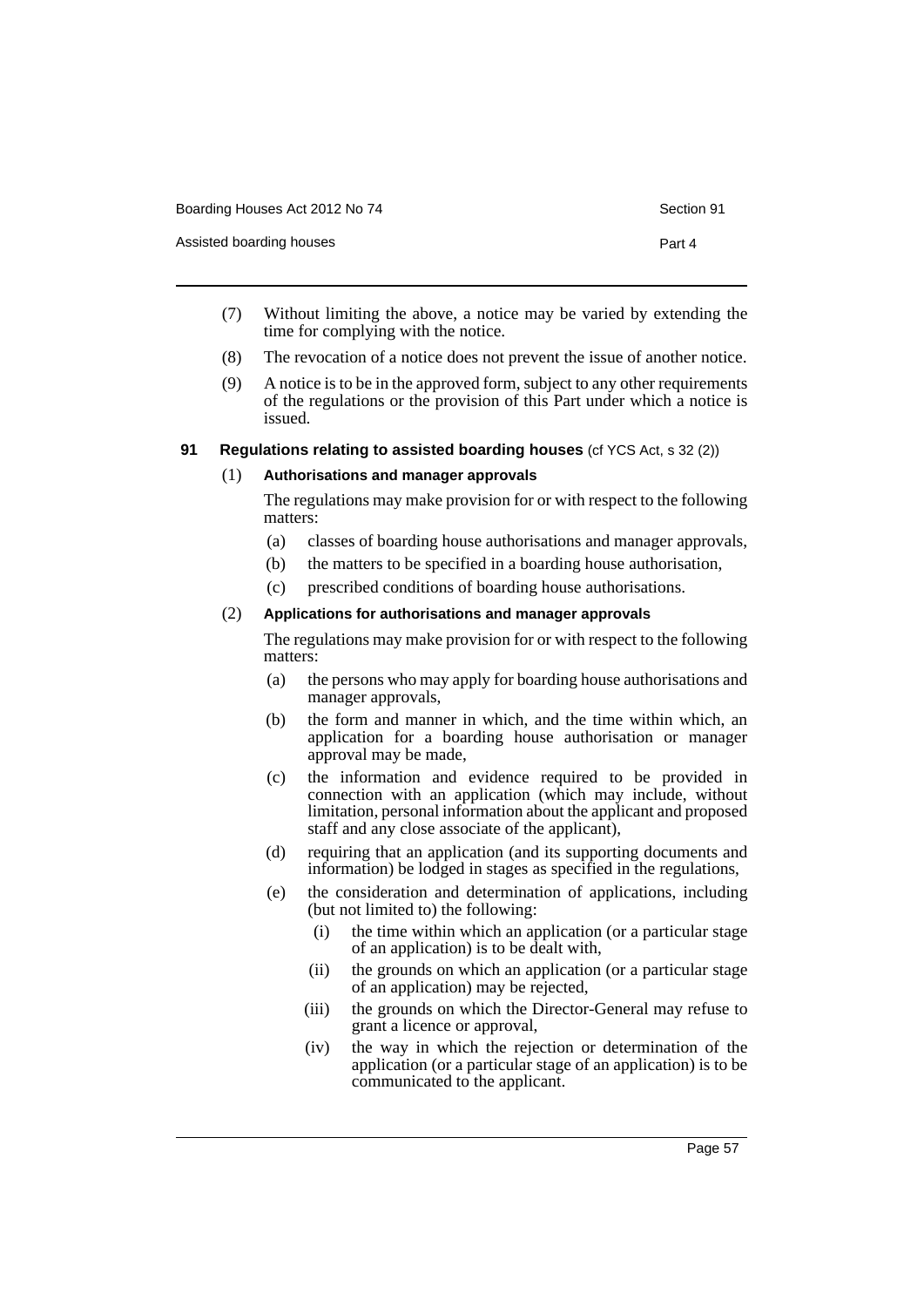#### Section 91 Boarding Houses Act 2012 No 74

Part 4 **Assisted boarding houses** 

### (3) **Probity checks**

The regulations may make provision for or with respect to the following matters:

- (a) the carrying out of probity checks (including, for example, checks concerning financial matters and criminal histories),
- (b) the persons who may be the subject of a probity check (including applicants for boarding house authorisations or manager approvals, authorised operators and approved managers and close associates of such persons),
- (c) the verifying of criminal records or other probity matters by means of statutory declarations.

#### (4) **Variation, suspension, cancellation and revocation of authorisations and approvals**

The regulations may make provision for or with respect to the following matters:

- (a) additional grounds on which a boarding house authorisation or manager approval may be varied, suspended, cancelled or revoked,
- (b) requiring the giving of notice of an intention to vary, suspend, cancel or revoke a boarding house authorisation or manager approval,
- (c) allowing an authorised operator or an approved manager time to make submissions in relation to any such intention,
- (d) the effect of a variation, suspension, cancellation or revocation of a boarding house authorisation or manager approval,
- (e) the restoration of a boarding house authorisation or manager approval that has been suspended, cancelled or revoked.

#### (5) **Authorised operators**

The regulations may make provision for or with respect to the following matters:

- (a) the functions of authorised operators in connection with authorised boarding houses,
- (b) requiring an authorised operator to notify the Director-General of the particular service or services that the operator provides or intends to provide,
- (c) the appointment by the Director-General of a person as licensee under a boarding house licence in substitution for an existing licensee.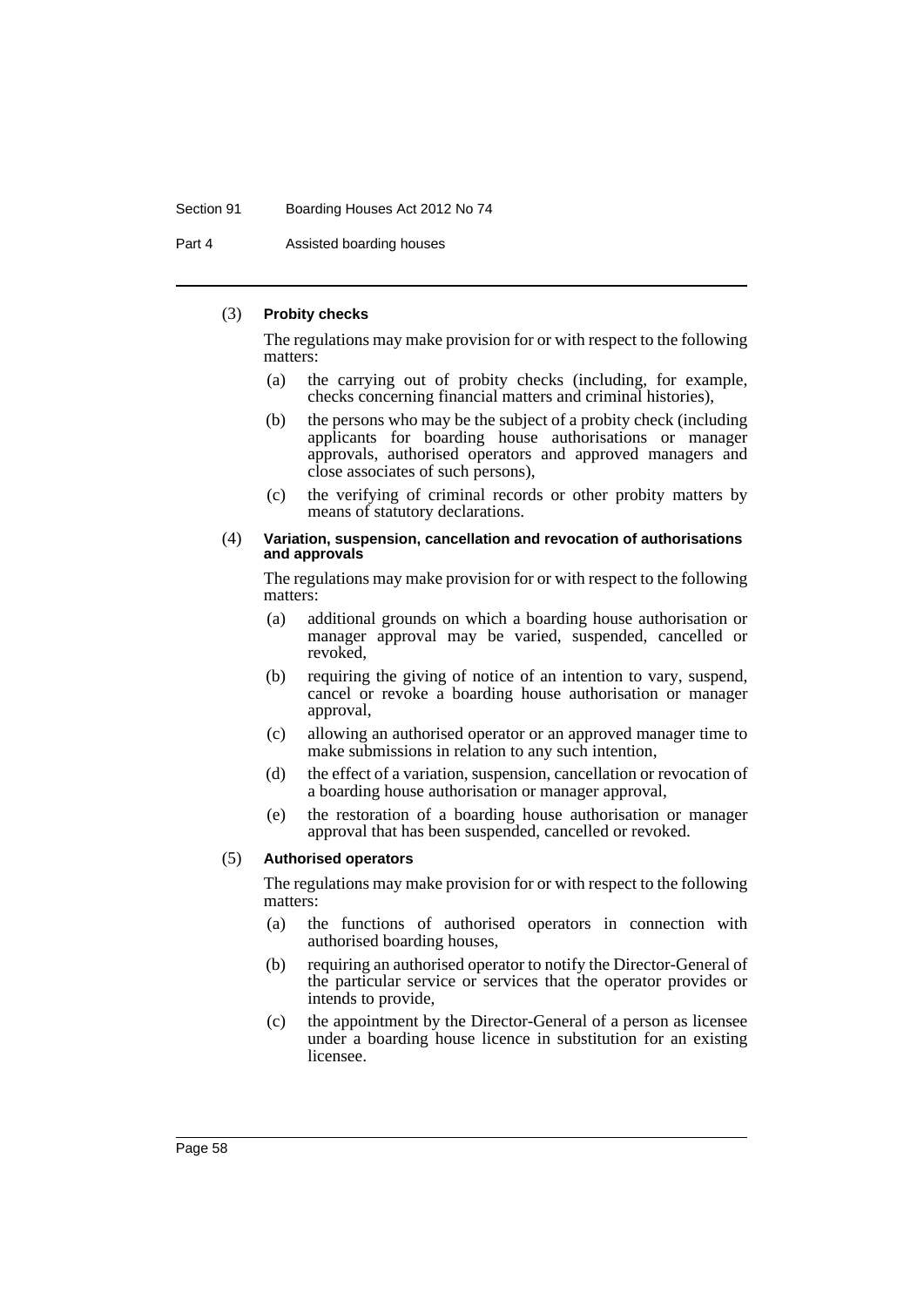Assisted boarding houses **Part 4** 

#### (6) **Approved managers**

The regulations may make provision for or with respect to the following matters:

- (a) the appointment and functions of approved managers in connection with authorised boarding houses,
- (b) the maximum number of assisted boarding houses in respect of which the same approved manager may be appointed as an approved manager,
- (c) the maximum number of persons who may be appointed as an approved manager of an assisted boarding house,
- (d) the authorisation by the Director-General of another person to act as the approved manager of an assisted boarding house during the absence (because of illness or otherwise) of the approved manager of the assisted boarding house.

### (7) **Operation and inspection of authorised boarding houses**

The regulations may make provision for or with respect to the following matters:

- (a) standards to be observed and facilities to be provided in connection with the health, safety and wellbeing of persons with additional needs residing at authorised boarding houses (including, but not limited to, standards of the kind referred to in section  $43(4)$ ),
- (b) the screening of staff members and residents of authorised boarding houses,
- (c) the assessment of persons as persons with additional needs,
- (d) the qualifications and skills of staff members of authorised boarding houses,
- (e) complaint handling procedures for authorised boarding houses,
- (f) the inspection of authorised boarding houses.

#### (8) **Advisory bodies**

The regulations may make provision for or with respect to the constitution and functions of bodies (including the remuneration of their members) to advise on the regulation of assisted boarding houses under this Act.

### (9) **Compliance notices**

The regulations may make provision for or with respect to the following matters:

(a) the internal review of a decision to issue a compliance notice,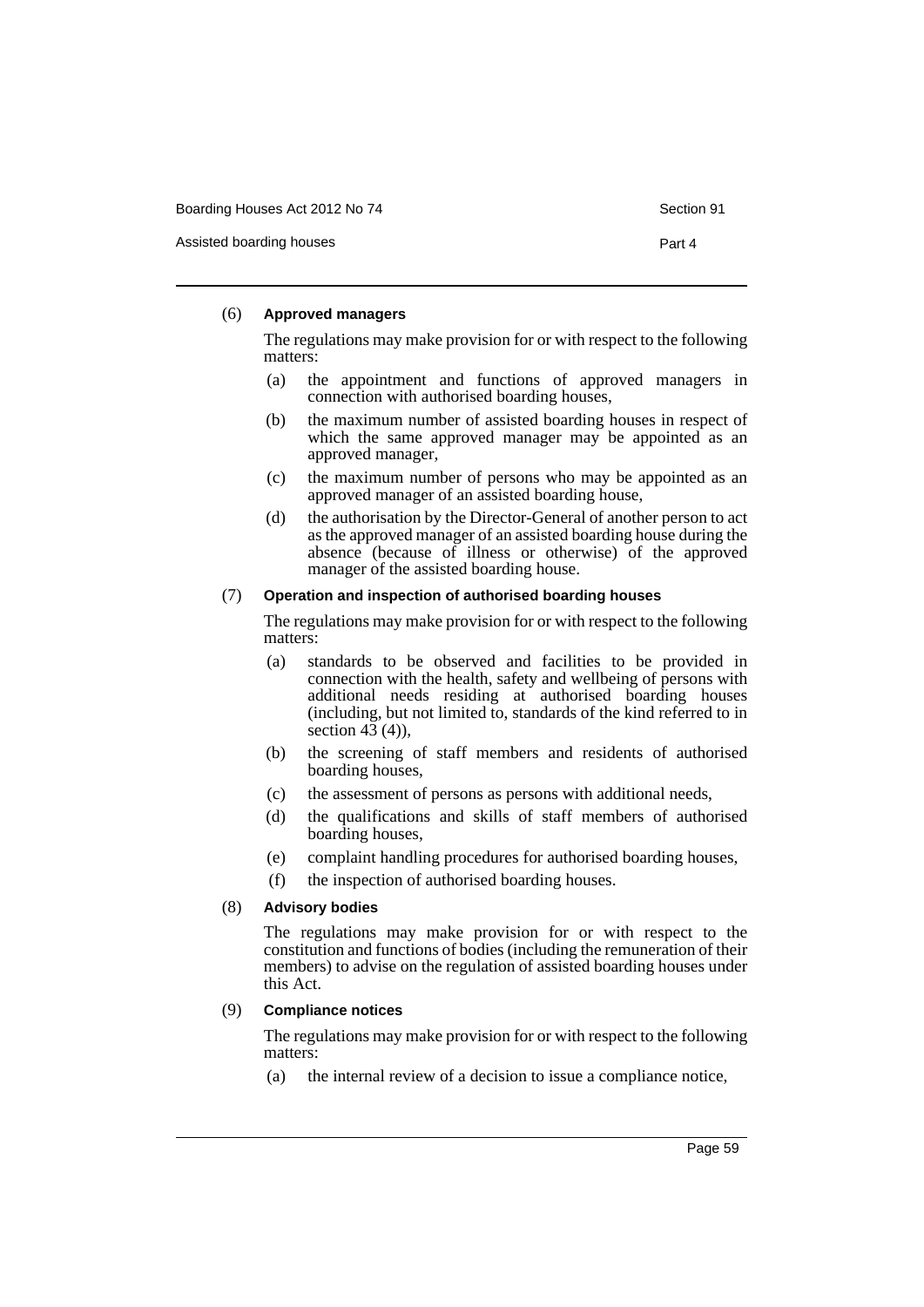#### Section 91 Boarding Houses Act 2012 No 74

Part 4 **Assisted boarding houses** 

(b) the stay of a decision to issue a compliance notice pending the determination of such an internal review.

## (10) **Records and returns**

The regulations may make provision for or with respect to the following matters:

- (a) the records that are to be kept by authorised operators and approved managers (or former authorised operators and approved managers), including (but not limited to) the following:
	- (i) the information that the records are to contain,
	- (ii) the form in which they are to be made,
	- (iii) the person responsible for making and maintaining them,
	- (iv) the persons who may inspect them,
	- (v) the period for which they are to be retained,
- (b) the provision of returns and other information with respect to authorised boarding houses (including, but not limited to, returns and other information about residents, staff members and managers).

#### (11) **Exemptions**

The regulations may make provision for or with respect to the following matters:

- (a) exempting (whether conditionally or unconditionally) specified assisted boarding houses, or assisted boarding houses of a specified class, from the requirement that they be authorised under this Part or from any other requirement imposed by or under this Part,
- (b) regulating the assisted boarding houses so exempted (including, without limitation, establishing standards to be met by those assisted boarding houses and inspections of such boarding houses),
- (c) the making of applications for exemptions under section 40.
- (12) **Fees**

The regulations may make provision for or with respect to the following matters:

- (a) the charging of fees in connection with the administration of this Part (including, but not limited to, application fees),
- (b) the waiver, reduction, postponement or refund of fees charged in connection with the administration of this Part.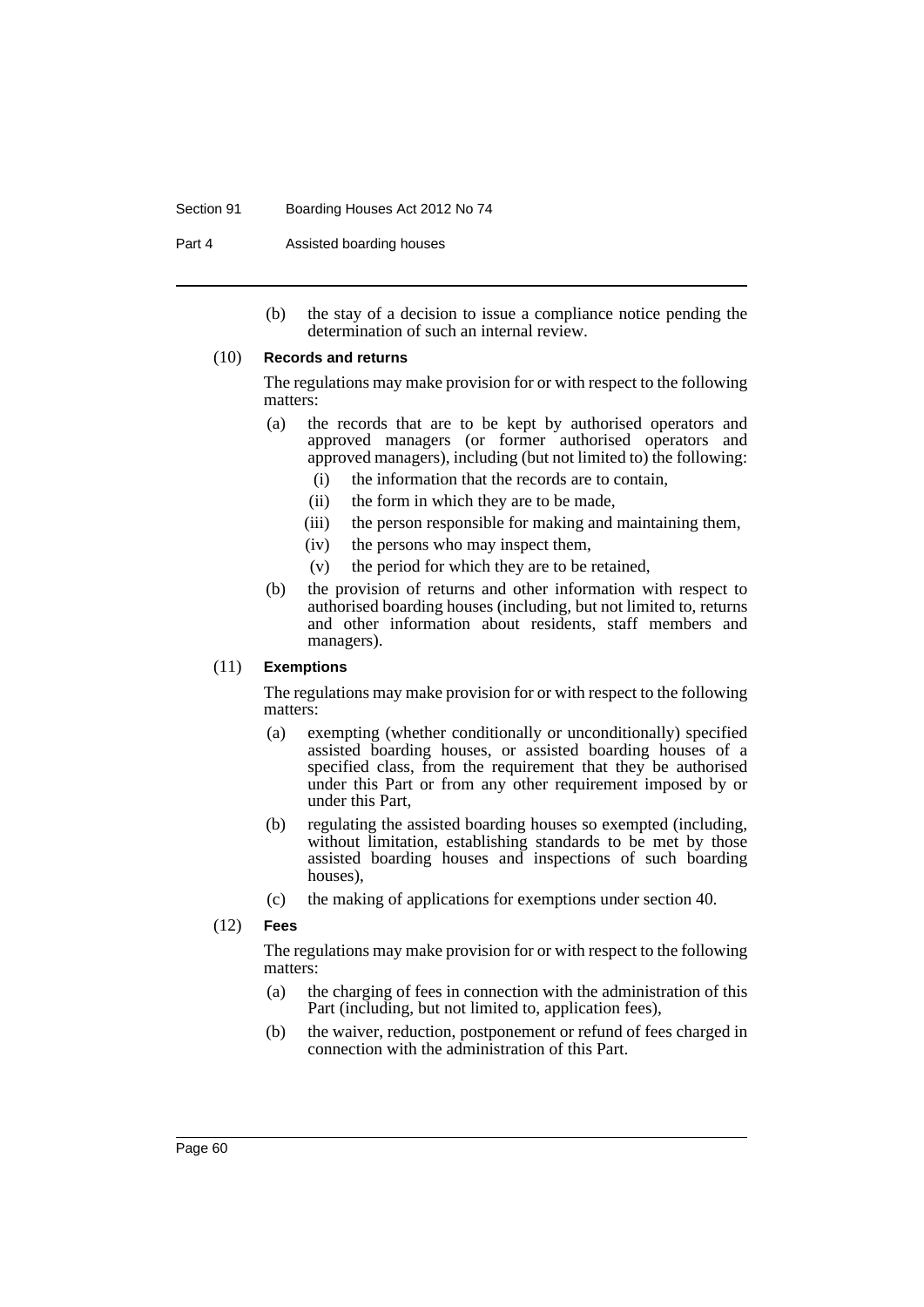| Boarding Houses Act 2012 No 74 | Section 91 |
|--------------------------------|------------|
| Assisted boarding houses       | Part 4     |
|                                |            |

## (13) **Relationship of section to other provisions**

This section does not limit the generality of section 103 (Regulations) or any other provision of this Act that requires or permits regulations to be made with respect to a matter.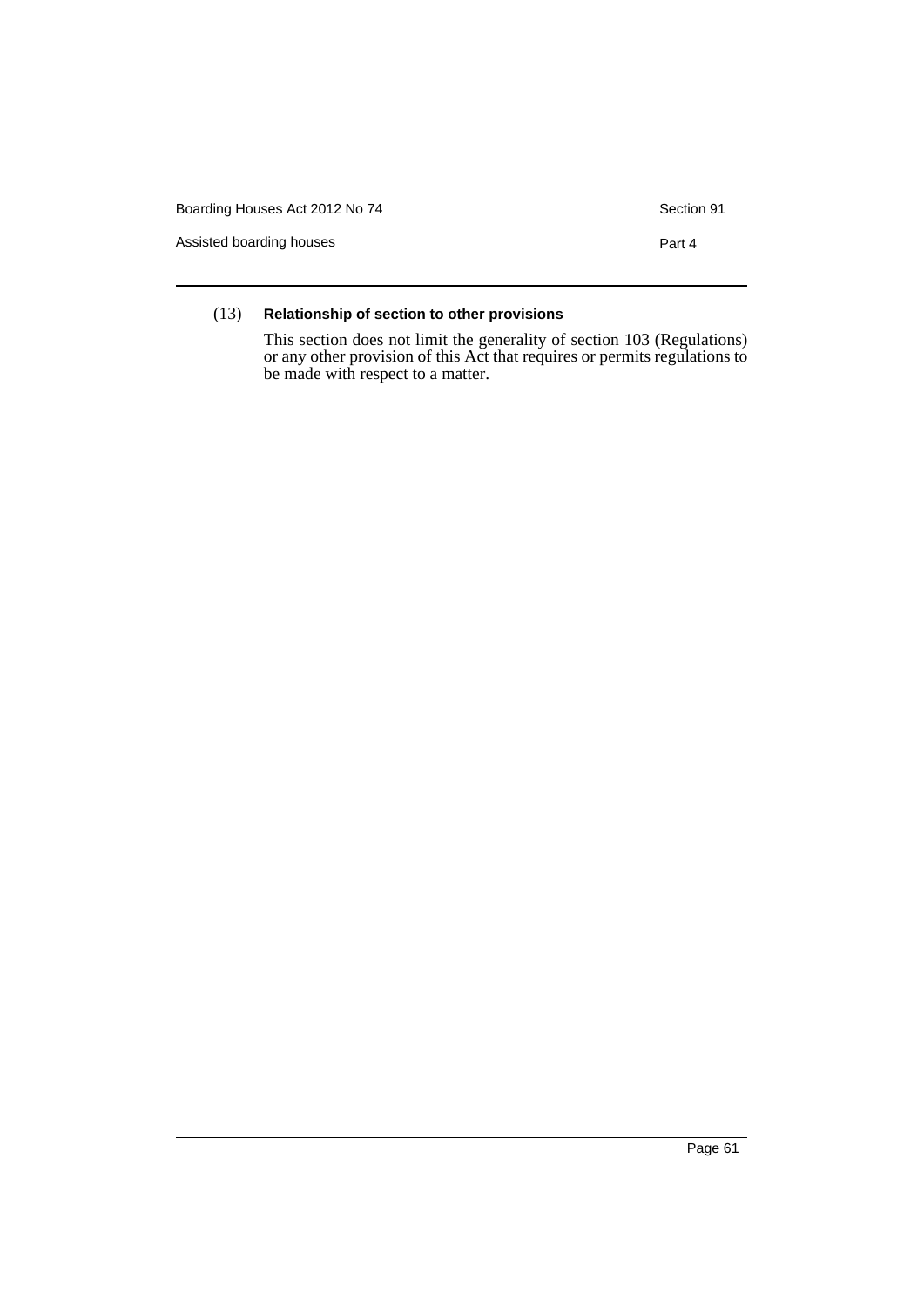#### Section 92 Boarding Houses Act 2012 No 74

Part 5 Miscellaneous

# **Part 5 Miscellaneous**

## **92 Act to bind Crown**

This Act binds the Crown in right of New South Wales and, in so far as the legislative power of the Parliament of New South Wales permits, the Crown in all its other capacities.

## **93 Delegations**

- (1) An Act administrator may delegate any of the administrator's functions under this Act or the regulations to an authorised delegate of the administrator, other than this power of delegation.
- (2) A delegate may sub-delegate any of the functions delegated to the delegate by the Act administrator to another authorised delegate of the administrator if the delegate is authorised in writing to do so by the administrator.
- (3) In this section:

*authorised delegate* of an Act administrator means any of the following:

- (a) if the administrator is not a Minister—a member of staff of the Government Department of which the administrator is the Department Head or to which the administrator belongs,
- (b) if the administrator is a Minister—a member of staff of a Government Department for which the Minister is responsible.

## **94 Exchange of information**

- (1) An Act administrator may enter into an arrangement (*an information sharing arrangement*) with a relevant agency for the purposes of sharing or exchanging any information that is held by the administrator or the agency.
- (2) The information to which an information sharing arrangement may relate is limited to information that assists the Act administrator or relevant agency:
	- (a) to determine applications made under this Act or the regulations, or
	- (b) to determine whether to cancel, revoke, suspend or vary a licence, permit, registration or other approval, or an exemption or declaration, that is granted, made or given under this Act or the regulations, or
	- (c) to facilitate the carrying out of inspections, probity checks or other enforcement action under this Act or the regulations, or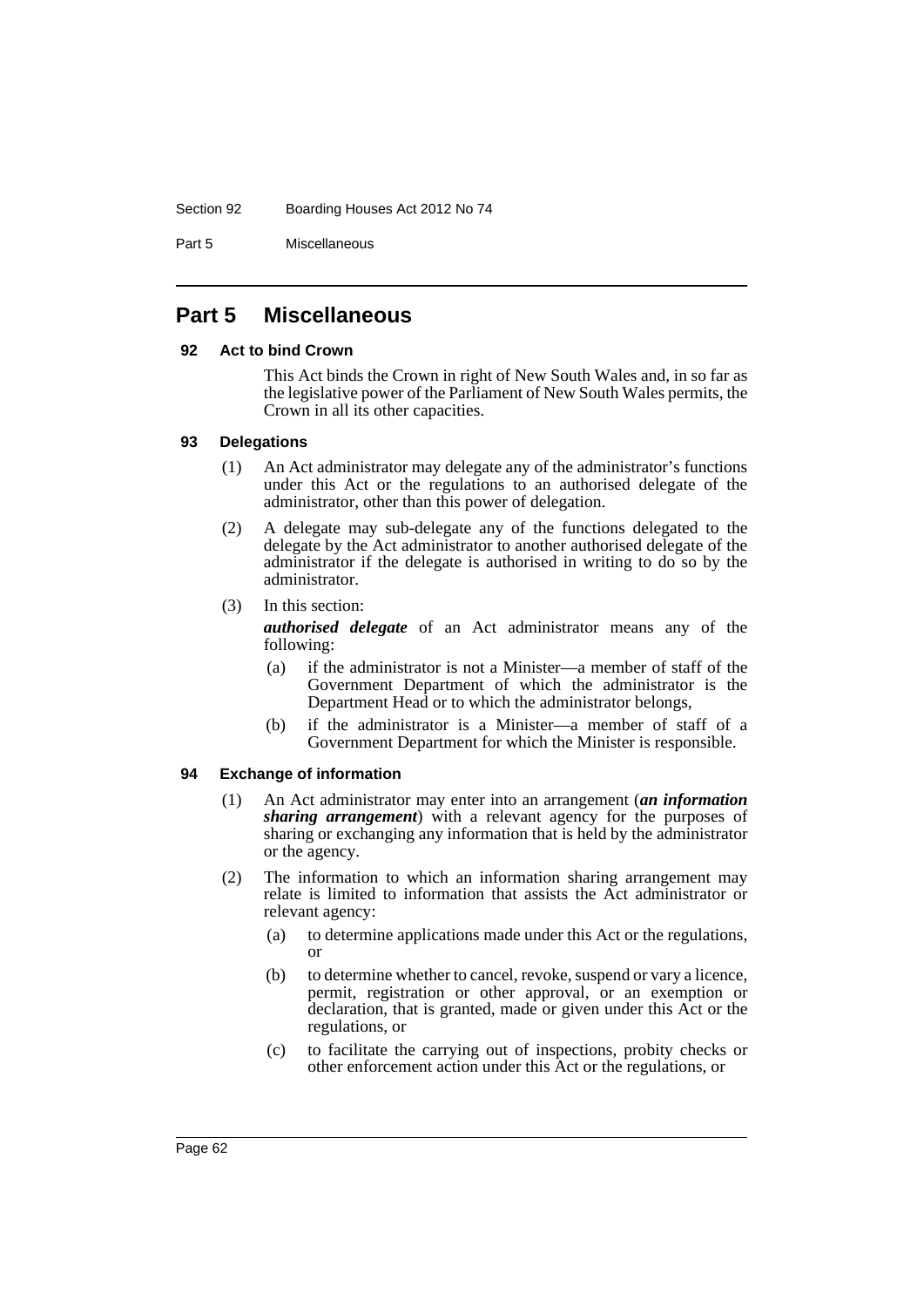|               | -----  |
|---------------|--------|
| Miscellaneous | Part 5 |

- (d) to determine whether a person is a person with additional needs.
- (3) Under an information sharing arrangement, the Act administrator and the relevant agency are, despite any other Act or law of the State, authorised:
	- (a) to request and receive information that is held by the other party to the arrangement, and
	- (b) to disclose that information to the other party.
- (4) In this section:

*relevant agency* means any of the following:

- (a) the NSW Police Force,
- (b) a Government Department of which the Commissioner or Director-General is the Department Head or to which he or she belongs,
- (c) a council.

## **95 False and misleading information**

A person who provides any document or information or does any other thing in purported compliance with a requirement made by or under this Act, knowing that it is false or misleading in a material particular, is guilty of an offence.

Maximum penalty:

- (a) in the case of a corporation—100 penalty units, and
- (b) in any other case—50 penalty units.

## **96 Enforcement of provisions of this Act and regulations**

- (1) In this section, *contravention* includes a threatened or apprehended contravention.
- (2) An Act administrator, and only an Act administrator, may apply to the Land and Environment Court for an order to remedy or restrain a contravention of a provision of this Act or the regulations, whether or not any right of the administrator has been or may be infringed by or as a consequence of that contravention.
- (3) On any such application, the Land and Environment Court may, if satisfied that a contravention has occurred, or that a contravention will, unless restrained by order of the Court, continue or be committed, make such order or orders as it thinks fit to remedy or restrain the contravention.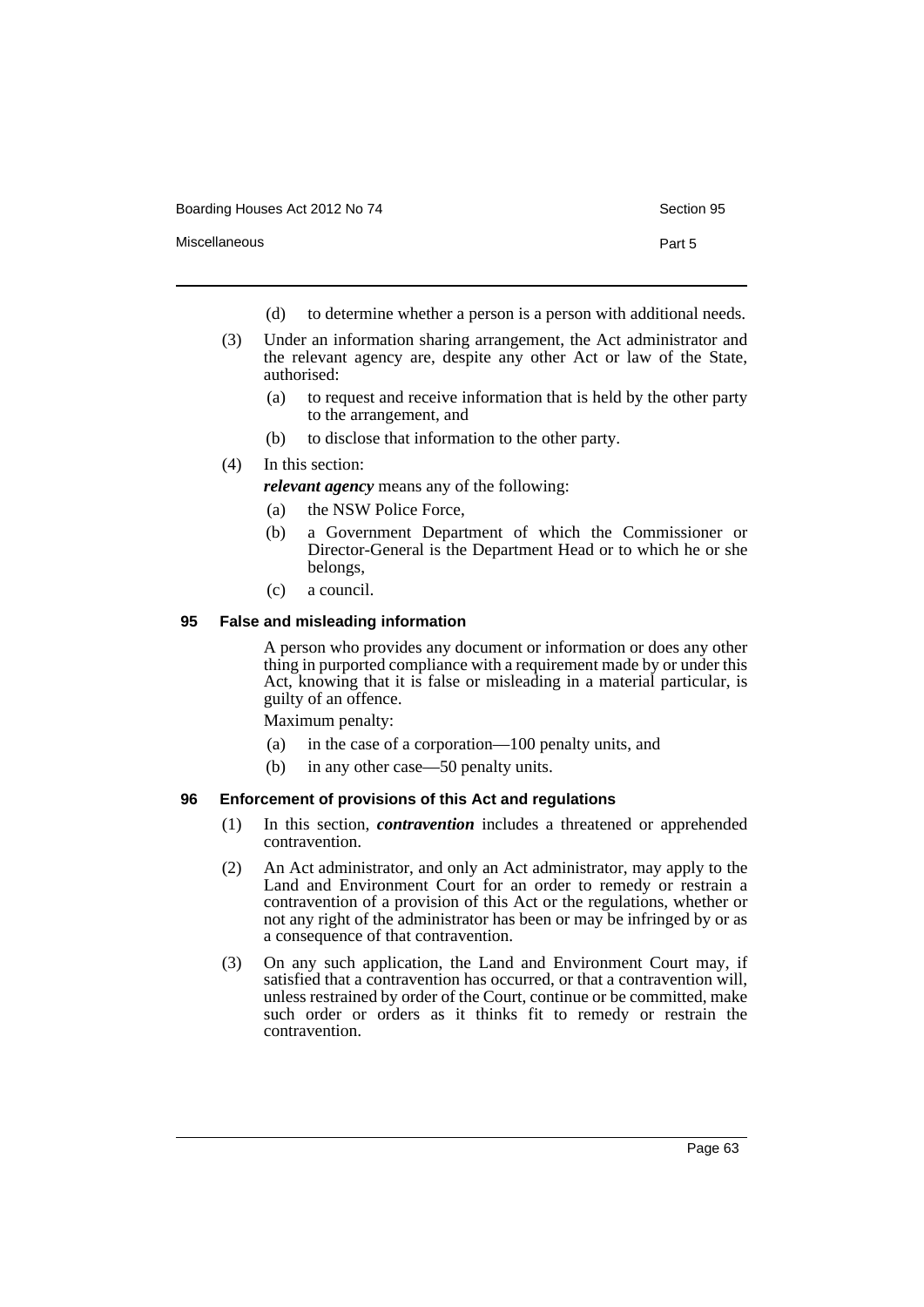#### Section 97 Boarding Houses Act 2012 No 74

Part 5 Miscellaneous

#### **97 Continuing offences**

- (1) A person who is guilty of an offence because the person fails to comply with a requirement made by or under this Act or the regulations (whether the requirement is imposed by a notice or otherwise) to do or cease to do something (whether or not within a specified period or before a particular time):
	- (a) continues, until the requirement is complied with and despite the fact that any specified period has expired or time has passed, to be liable to comply with the requirement, and
	- (b) is guilty of a continuing offence for each day the contravention continues.
- (2) This section does not apply to an offence if the relevant provision of this Act or the regulations does not provide for a penalty for a continuing offence.
- (3) This section does not apply to the extent that a requirement of a notice is revoked.

### **98 Penalty notices**

- (1) An authorised officer may serve a penalty notice on a person if it appears to the officer that the person has committed an offence against this Act or the regulations, being an offence prescribed by the regulations as a penalty notice offence.
- (2) A penalty notice is a notice to the effect that, if the person served does not wish to have the matter determined by a court, the person can pay, within the time and to the person specified in the notice, the amount of the penalty prescribed by the regulations for the offence if dealt with under this section.
- (3) A penalty notice under this section is declared to be a penalty notice for the purposes of the *Fines Act 1996*.
- (4) A penalty notice may be served personally or by post.
- (5) If the amount of penalty prescribed for an alleged offence is paid under this section, no person is liable to any further proceedings for the alleged offence.
- (6) Payment under this section is not to be regarded as an admission of liability for the purpose of, and does not in any way affect or prejudice, any civil claim, action or proceeding arising out of the same occurrence.
- (7) The regulations may:
	- (a) prescribe an offence for the purposes of this section by specifying the offence or by referring to the provision creating the offence, and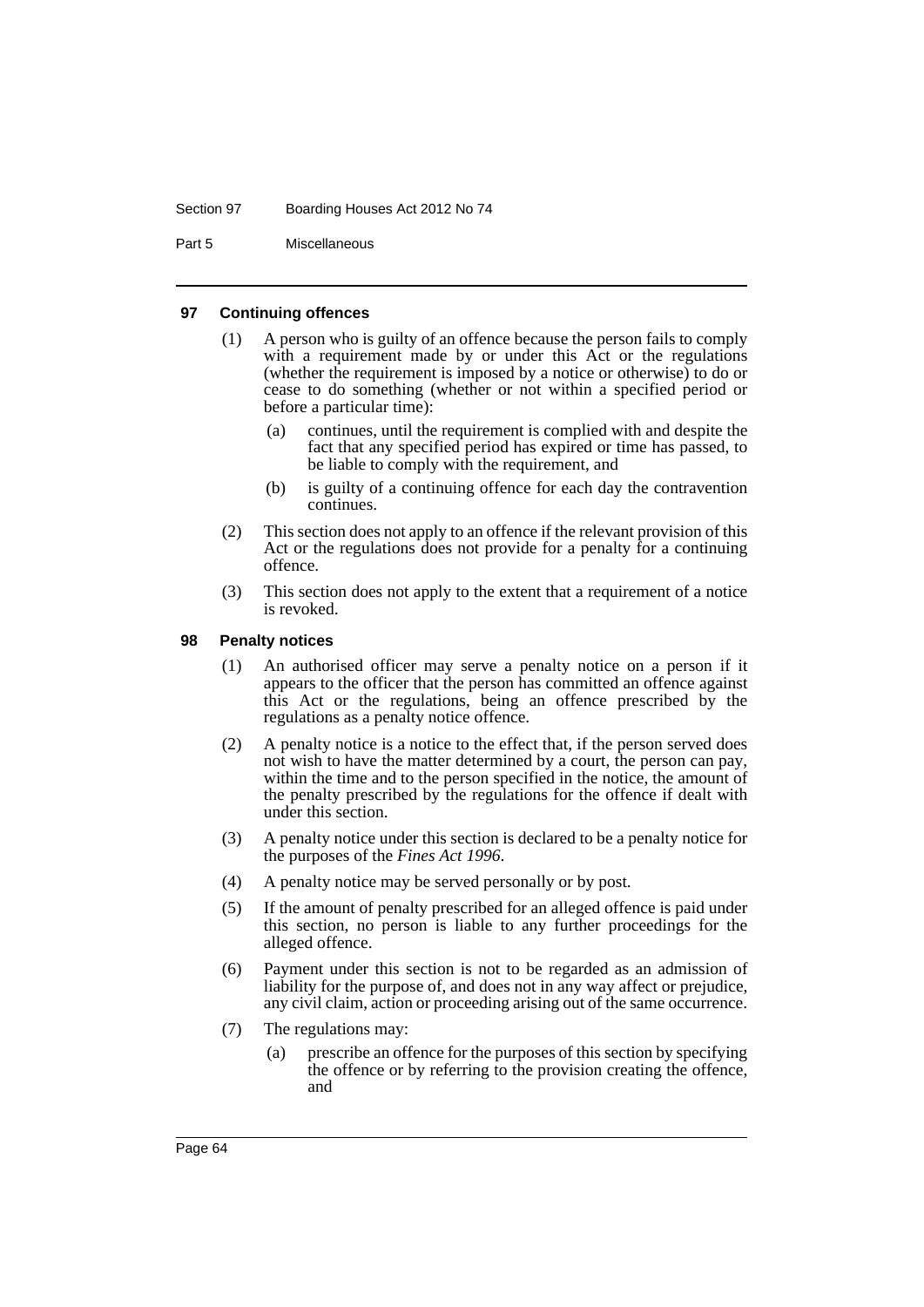- Miscellaneous **Part 5** 
	- (b) prescribe the amount of penalty payable for the offence if dealt with under this section, and
	- (c) prescribe different amounts of penalties for different offences or classes of offences.
	- (8) The amount of a penalty prescribed under this section for an offence is not to exceed the maximum amount of penalty that could be imposed for the offence by a court.
	- (9) This section does not limit the operation of any other provision of, or made under, this or any other Act relating to proceedings that may be taken in respect of offences.
	- (10) In this section, *authorised officer* means:
		- (a) a police officer, and
		- (b) in relation to an offence against a provision of Part 2 or regulations for that Part—a person who:
			- (i) is employed by a council or subject to its control or direction, and
			- (ii) is an authorised person (within the meaning of the *Local Government Act 1993*) for the purposes of section 679 (Penalty notices for certain offences) of that Act, and
		- (c) in relation to an offence against a provision of Part 4 or regulations for that Part—an enforcement officer within the meaning of that Part, and
		- (d) a person (or a person belonging to a class) prescribed by the regulations for the purposes of this paragraph.

# **99 Nature of proceedings for offences** (cf YCS Act, s 28)

- (1) Proceedings for an offence against this Act or the regulations may be dealt with:
	- (a) summarily before the Local Court, or
	- (b) summarily before the Land and Environment Court in its summary jurisdiction.
- (2) If proceedings are brought in the Local Court, the maximum monetary penalty that the Local Court may impose for the offence is 200 penalty units, despite any higher maximum monetary penalty provided in respect of the offence.
- (3) Proceedings for an offence against this Act or the regulations may be commenced within 12 months after the time when the offence is alleged to have been committed.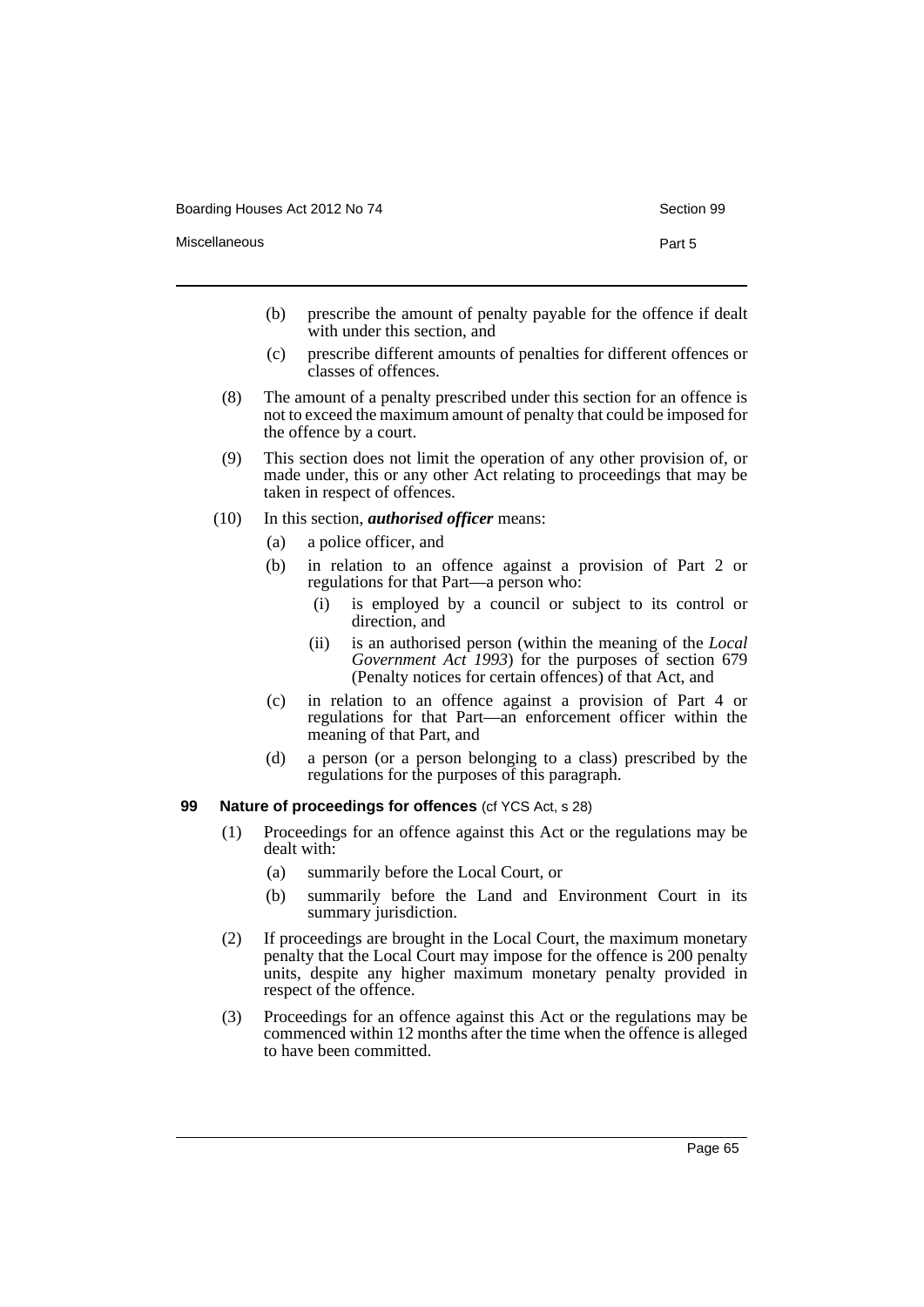#### Section 100 Boarding Houses Act 2012 No 74

Part 5 Miscellaneous

- (4) Proceedings for an offence against a provision of this Act or the regulations may only be commenced with the written consent of the Minister administering the provision, except as provided by subsection (5).
- (5) A council may commence proceedings for an offence against a provision of Part 2 or regulations for that Part without obtaining the written consent of the Minister administering that provision.

#### **100 Evidence of use of boarding premises as general or assisted boarding houses**

- (1) This section applies to the following proceedings:
	- (a) proceedings before a court or tribunal to remedy or restrain a contravention of this Act or the regulations in relation to the use of a general boarding house or assisted boarding house,
	- (b) applications for a search warrant in respect of a general boarding house or assisted boarding house.
- (2) In any proceedings to which this section applies, the court, tribunal or other person determining the proceedings may rely on circumstantial evidence to find that particular premises are a general boarding house or assisted boarding house.

**Note.** Examples of circumstantial evidence include (but are not limited to) the following:

- (a) evidence of the premises being advertised expressly or implicitly for the purposes of a general boarding house or assisted boarding house (including advertisements on the premises, on public notice boards, in newspapers, in directories or on the Internet),
- (b) evidence relating to internal and external signs and notices at the premises (including price lists, notices to occupants and offers of services) that is consistent with the use of the premises as a general boarding house or assisted boarding house,
- (c) evidence of the layout of rooms, and the number and arrangement of beds, at the premises that is consistent with the use of the premises as a general boarding house or assisted boarding house,
- (d) evidence relating to persons entering and leaving the premises (including the depositing of luggage) that is consistent with the use of the premises as a general boarding house or assisted boarding house.

#### **101 Giving or service of documents** (cf YCS Act, s 34)

- (1) A document that is authorised or required by this Act or the regulations to be given to or served on any person may be given or served:
	- (a) in the case of a natural person:
		- (i) by delivering it to the person personally, or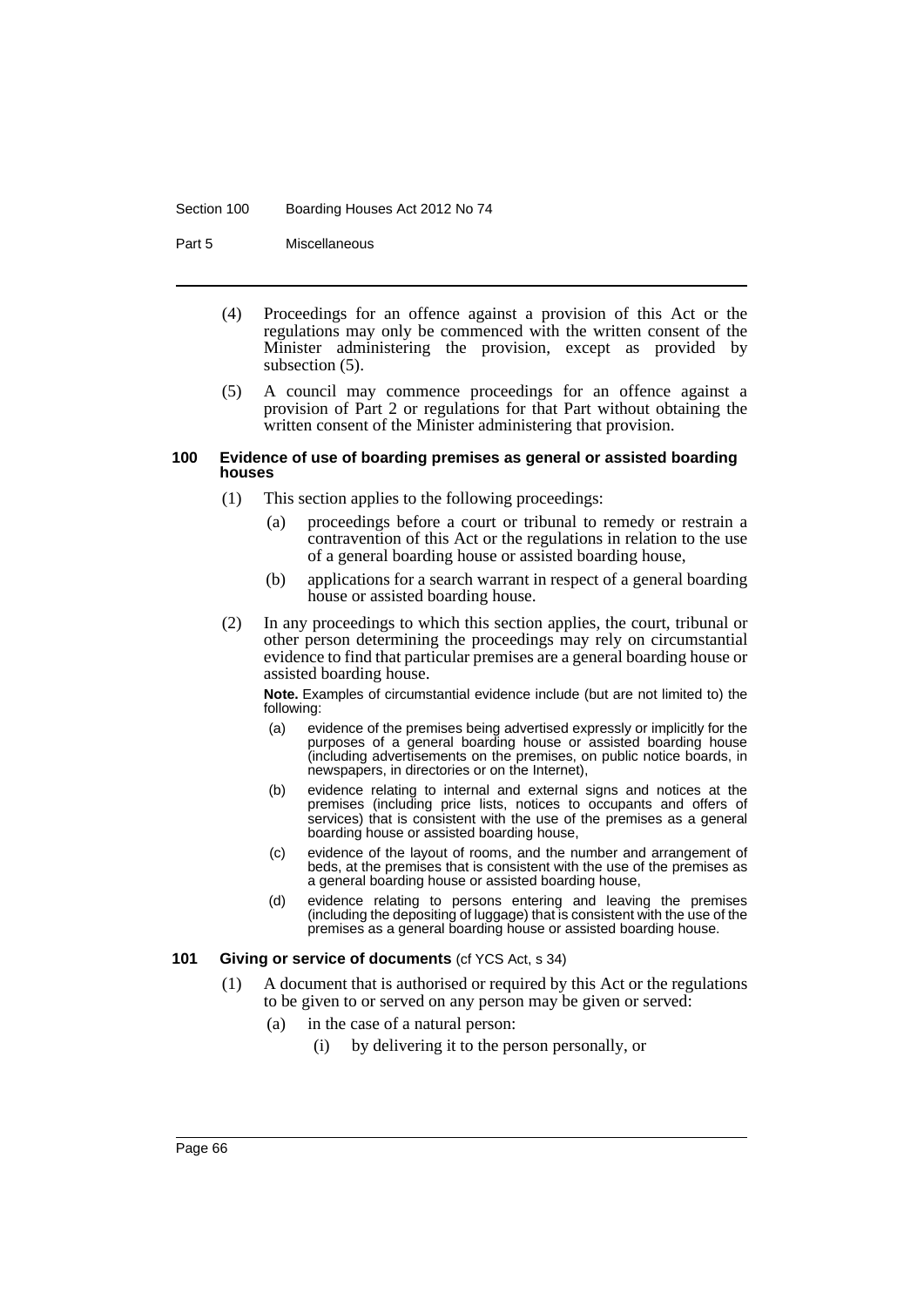Boarding Houses Act 2012 No 74 Section 102

Miscellaneous **Part 5** 

- (ii) by sending it by post to the address specified by the person for the giving or service of documents or, if no such address is specified, the residential or business address of the person last known to the person giving or serving the document, or
- (iii) by sending it by facsimile transmission to the facsimile number of the person, or
- (b) in the case of a body corporate:
	- (i) by leaving it with a person apparently of or above the age of 16 years at, or by sending it by post to, the head office, a registered office or a principal office of the body corporate or to an address specified by the body corporate for the giving or service of documents, or
	- (ii) by sending it by facsimile transmission to the facsimile number of the body corporate.
- (2) Nothing in this section affects the operation of any provision of a law (including the regulations) or of the rules of a court authorising a document to be served on or given to a person in any other manner.

#### **102 Provision of documents to Act administrator**

- (1) A document may be served on, or given to, or lodged with, an Act administrator by leaving it at, or by sending it by post to:
	- (a) the office of the administrator, or
	- (b) if the administrator has more than one office, any one of the administrator's offices.
- (2) Nothing in this section affects the operation of any provision of a law (including the regulations) or of the rules of a court authorising a document to be served on or given to an Act administrator in any other manner.

#### **103 Regulations** (cf YCS Act, s 32 (1) and (3) (d))

- (1) The Governor may make regulations, not inconsistent with this Act, for or with respect to any matter that by this Act is required or permitted to be prescribed or that is necessary or convenient to be prescribed for carrying out or giving effect to this Act.
- (2) A regulation may create an offence punishable by a penalty not exceeding 40 penalty units in the case of a corporation or 20 penalty units in any other case.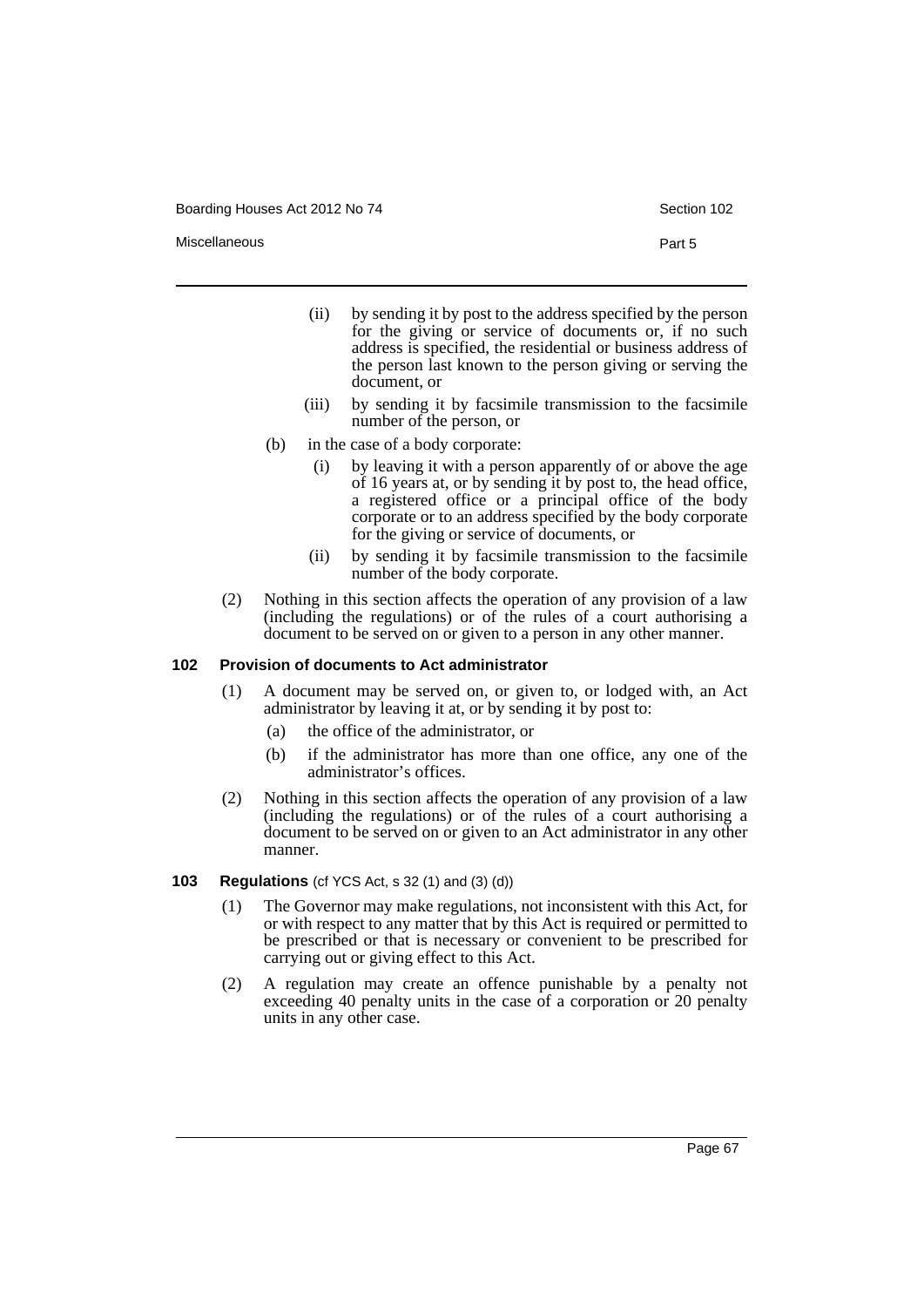#### Section 104 Boarding Houses Act 2012 No 74

Part 5 Miscellaneous

#### **104 Repeal of Youth and Community Services Act 1973 No 90 and related legislation**

Each of the following is repealed:

- (a) the *Youth and Community Services Act 1973*,
- (b) the *Youth and Community Services Regulation 2010*,
- (c) the *Miscellaneous Acts (Disability Services and Guardianship) Repeal and Amendment Act 1987*.

#### **105 Review of Act**

- (1) The Minister is to review this Act to determine whether the policy objectives of the Act remain valid and whether the terms of the Act remain appropriate for securing those objectives.
- (2) The review is to be undertaken as soon as possible after the period of 5 years from the date of assent to this Act.
- (3) A report on the outcome of the review is to be tabled in each House of Parliament within 12 months after the end of the period of 5 years.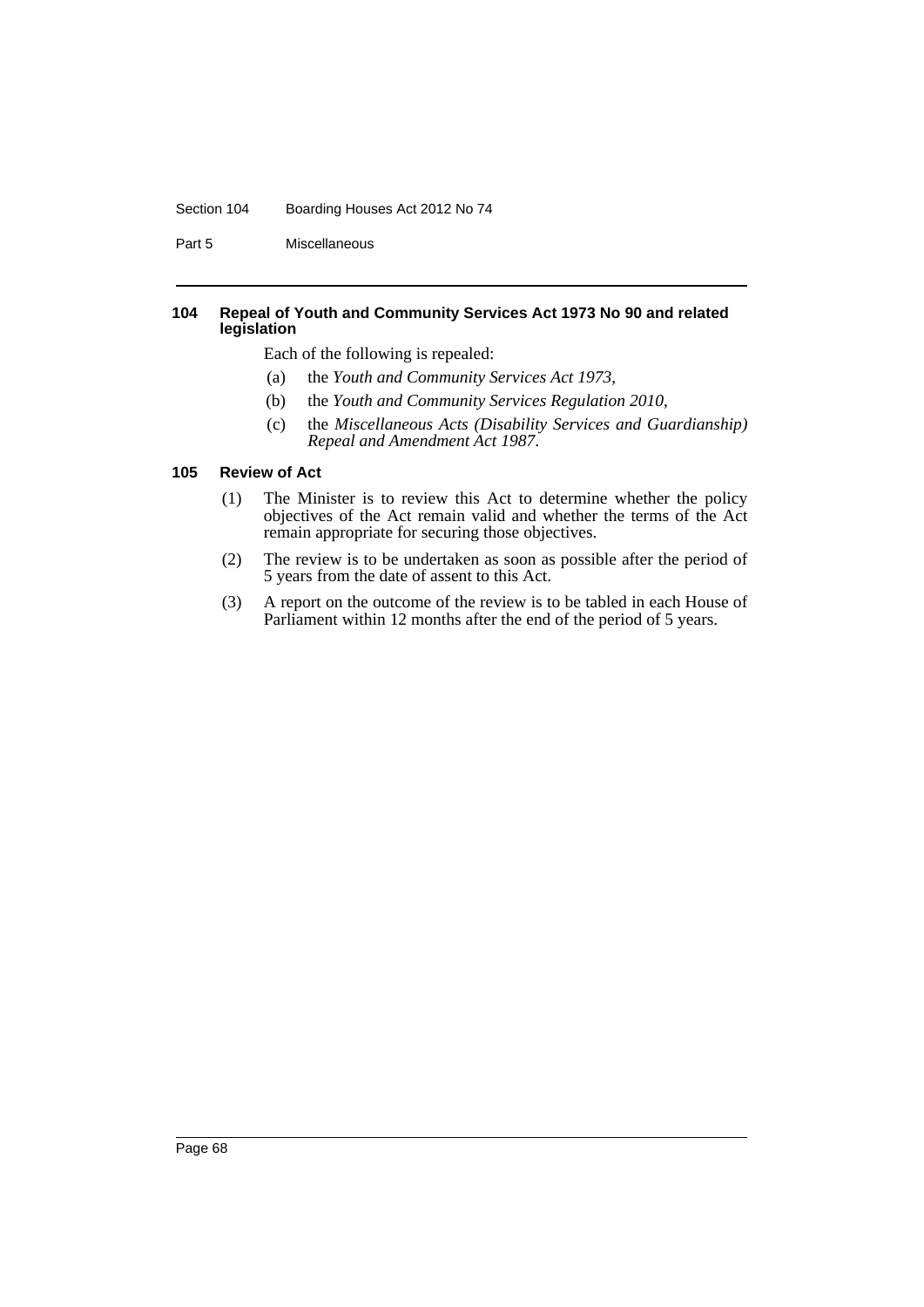Occupancy principles **Schedule 1** Schedule 1

# **Schedule 1 Occupancy principles**

(Section 30 (1))

### **1 State of premises**

- A resident is entitled to live in premises that are:
- (a) reasonably clean, and
- (b) in a reasonable state of repair, and
- (c) reasonably secure.

### **2 Rules of registrable boarding house**

A resident is entitled to know the rules of the registrable boarding house before moving into the boarding house.

#### **3 Penalties for breaches of agreement or house rules prohibited**

A resident may not be required to pay a penalty for a breach of the occupancy agreement or the rules of the registrable boarding house.

### **4 Quiet enjoyment of premises**

A resident is entitled to quiet enjoyment of the premises.

#### **5 Inspections and repairs**

A proprietor is entitled to enter the premises at a reasonable time on reasonable grounds to carry out inspections or repairs and for other reasonable purposes.

#### **6 Notice of increase of occupancy fee**

A resident is entitled to 4 weeks written notice before the proprietor increases the occupancy fee.

### **7 Utility charges**

- (1) The proprietor is entitled to charge a resident an additional amount for the use of a utility if:
	- (a) the resident has been notified before or at the time of entering the occupancy agreement of the use of utilities in respect of which the resident will be charged, and
	- (b) the amount charged is based on the cost to the proprietor of providing the utility and a reasonable measure or estimate of the resident's use of that utility.
- (2) A *utility* for the purposes of this clause is each of the following:
	- (a) the supply of electricity,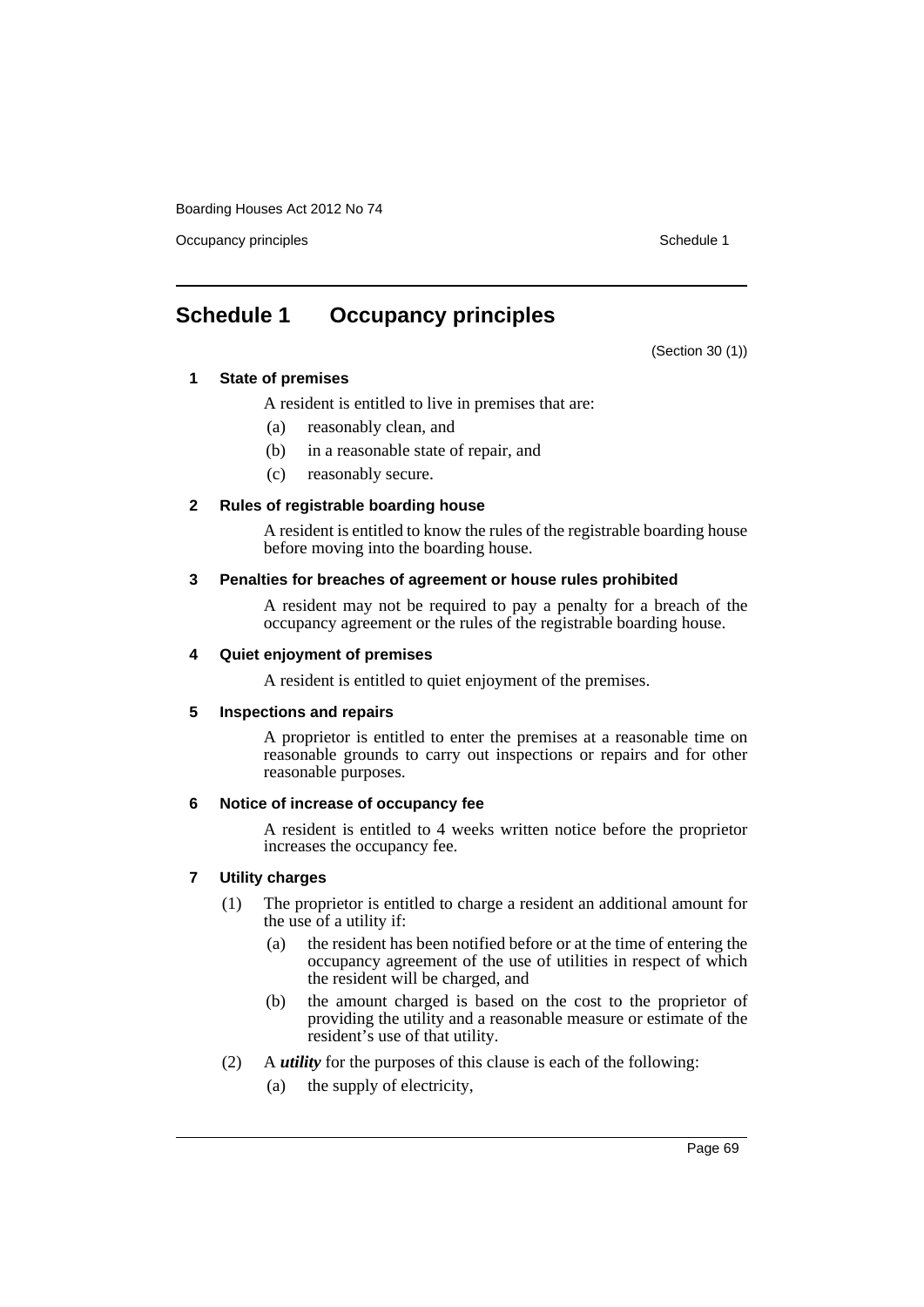Schedule 1 Occupancy principles

- (b) the supply of gas,
- (c) the supply of oil,
- (d) the supply of water,
- (e) the supply of any other service prescribed by the regulations.

#### **8 Payment of security deposits**

- (1) The proprietor may require and receive a security deposit from the resident or the resident's authorised representative only if:
	- (a) the amount of the deposit does not exceed 2 weeks of occupancy fee under the occupancy agreement, and
	- (b) the amount is payable on or after the day on which the resident (or the resident's authorised representative) enters the agreement.
- (2) Within 14 days after the end of the occupancy agreement, the proprietor must repay to the resident (or the resident's authorised representative) the amount of the security deposit less the amount necessary to cover the following:
	- (a) the reasonable cost of repairs to, or the restoration of, the registrable boarding house or goods within the premises of the boarding house, as a result of damage (other than fair wear and tear) caused by the resident or an invitee of the resident,
	- (b) any occupation fees or other charges owing and payable under the occupancy agreement or this Act,
	- (c) the reasonable cost of cleaning any part of the premises occupied by the resident not left reasonably clean by the resident, having regard to the condition of that part of the premises at the commencement of the occupancy,
	- (d) the reasonable cost of replacing locks or other security devices altered, removed or added by the resident without the consent of the proprietor,
	- (e) any other amounts prescribed by the regulations.
- (3) The proprietor may retain the whole of the security deposit after the end of the occupancy agreement if the costs, fees or charges referred to in subclause  $(2)$  (a)–(e) are equal to, or exceed, the amount of the security deposit.
- (4) In this clause:

*security deposit* means an amount of money (however described) paid or payable by the resident of a registrable boarding house or another person as security against:

(a) any failure by the resident to comply with the terms of an occupancy agreement, or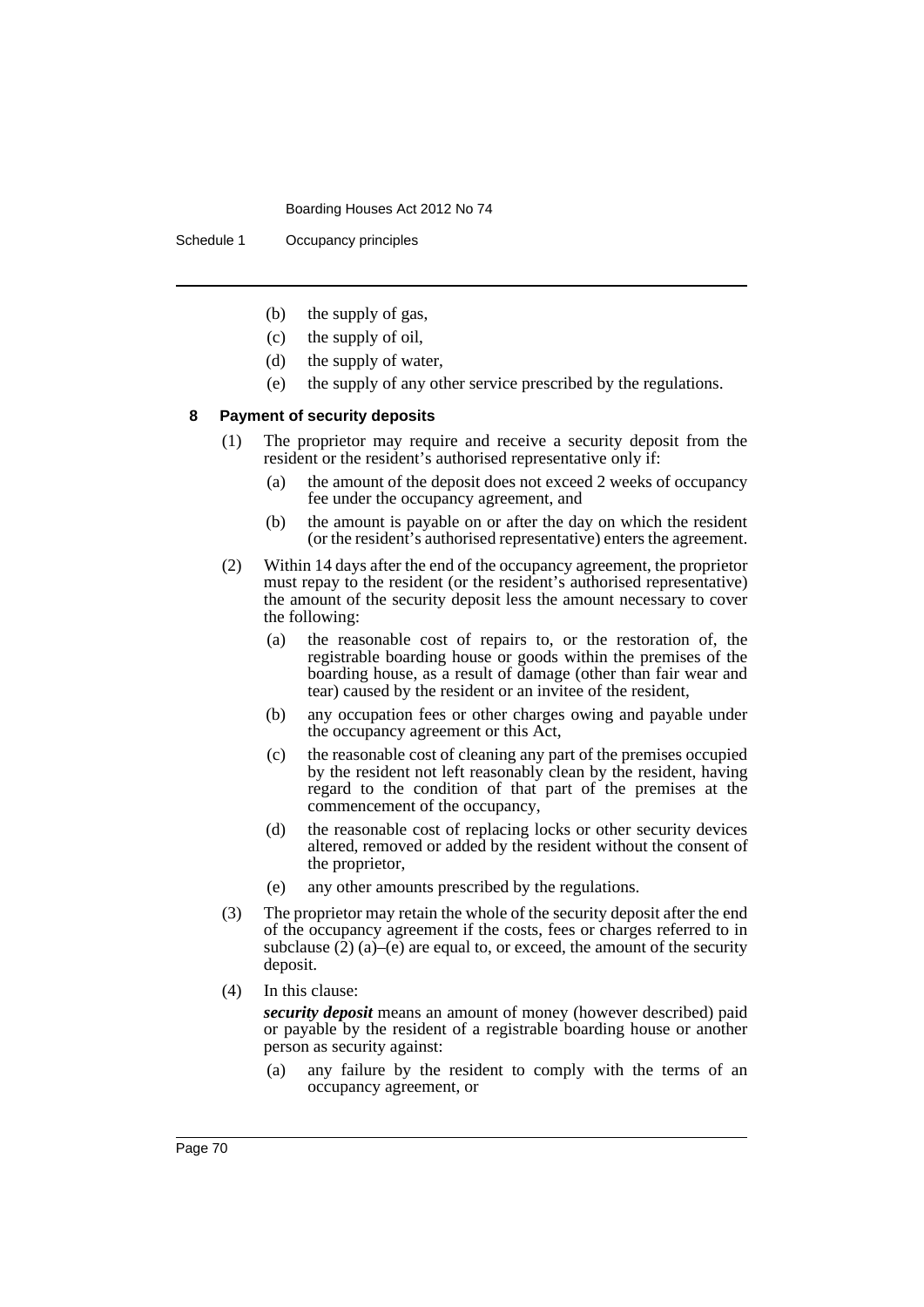Occupancy principles **Schedule 1** Schedule 1

- (b) any damage to the boarding house caused by the resident or an invitee of the resident, or
- (c) any other matter or thing prescribed by the regulations.

### **9 Information about occupancy termination**

A resident is entitled to know why and how the occupancy may be terminated, including how much notice will be given before eviction.

#### **10 Notice of eviction**

- (1) A resident must not be evicted without reasonable written notice.
- (2) In determining what is reasonable notice, the proprietor may take into account the safety of other residents, the proprietor and the manager of the registrable boarding house.
- (3) Subclause (2) does not limit the circumstances that are relevant to the determination of what is reasonable notice.

#### **11 Use of alternative dispute resolution**

A proprietor and resident should try to resolve disputes using reasonable dispute resolution processes.

### **12 Provision of written receipts**

A resident must be given a written receipt for any money paid to the proprietor or a person on behalf of the proprietor.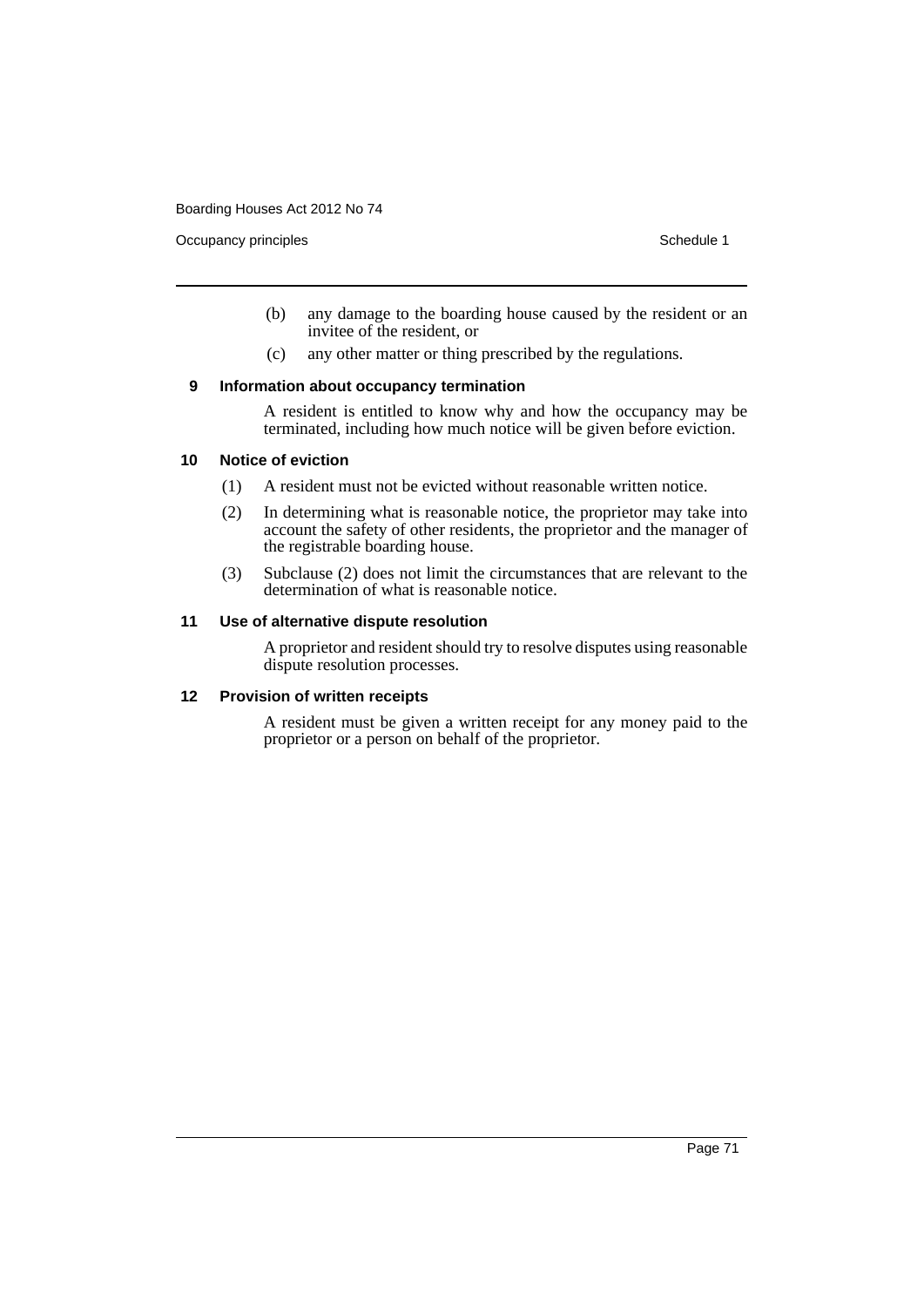Schedule 2 Savings, transitional and other provisions

## **Schedule 2 Savings, transitional and other provisions**

## **Part 1 General**

### **1 Regulations**

- (1) The regulations may contain provisions of a savings or transitional nature consequent on the enactment of this Act or any Act that amends this Act.
- (2) If the regulations so provide, any such provision may:
	- (a) have effect despite any specified provisions of this Act (including a provision of this Schedule), and
	- (b) take effect from the date of assent to the Act concerned or a later date.
- (3) To the extent to which any such provision takes effect from a date that is earlier than the date of its publication on the NSW legislation website, the provision does not operate so as:
	- (a) to affect, in a manner prejudicial to any person (other than the State or an authority of the State), the rights of that person existing before the date of its publication, or
	- (b) to impose liabilities on any person (other than the State or an authority of the State) in respect of anything done or omitted to be done before the date of its publication.
- (4) A regulation made for the purposes of this clause may make separate savings and transitional provisions or amend this Schedule to consolidate the savings and transitional provisions.

## **Part 2 Provisions consequent on enactment of this Act**

### **2 Interpretation**

(1) In this Part:

*repeal day* means the day on which the YCS Act is repealed by this Act. *residential centre for handicapped persons* has the same meaning as it had in the YCS Act.

*YCS Act* means the *Youth and Community Services Act 1973* as in force immediately before the repeal day.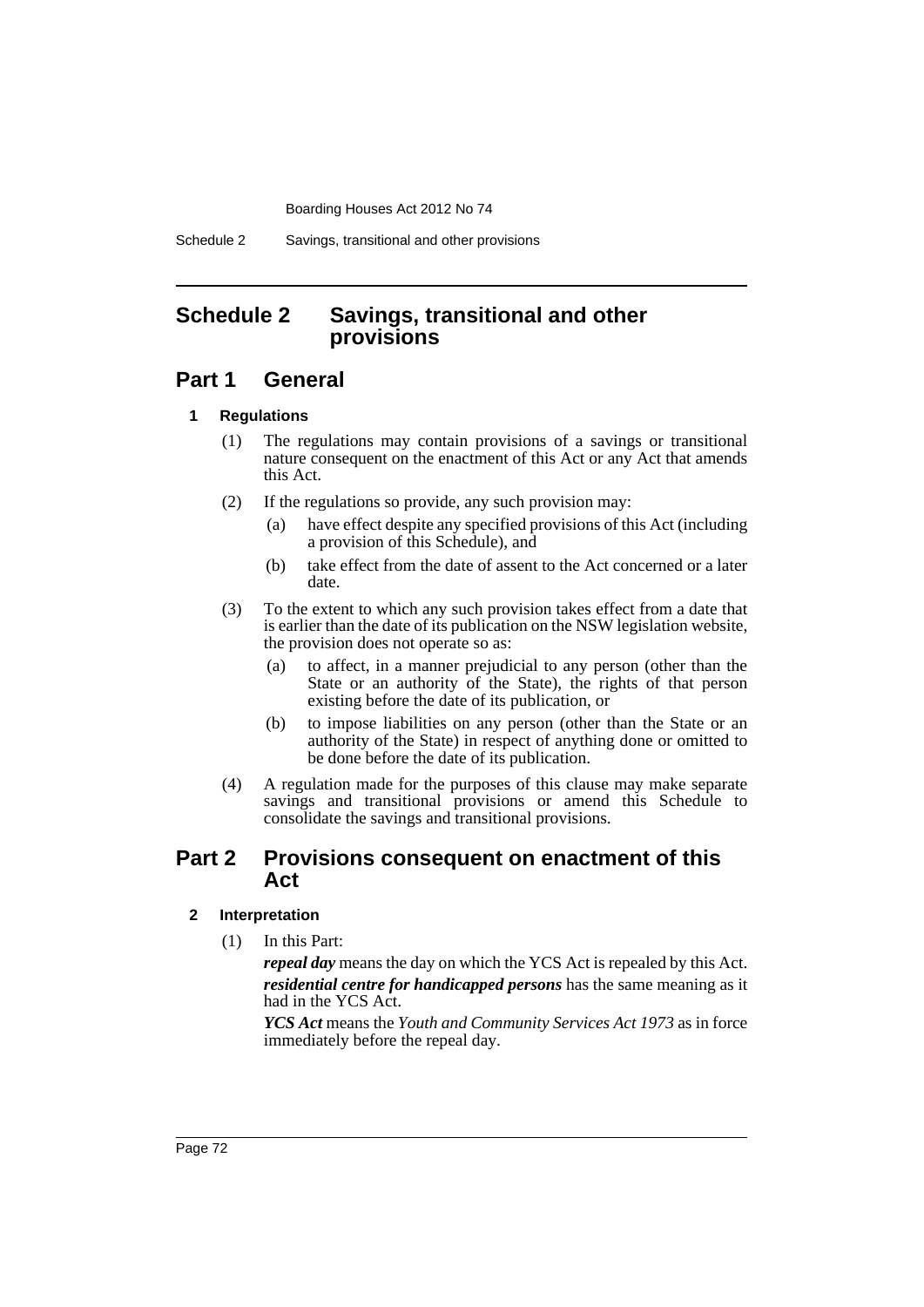Savings, transitional and other provisions Schedule 2 and Schedule 2

- (2) Any terms or expressions used in this Part that are defined for the purposes of Part  $\hat{4}$  of this Act have the same meanings as in that Part, except in so far as they are defined differently in this Part or the context or subject-matter otherwise indicates or requires.
- (3) If this Part provides for an event or other thing to occur on the repeal day, that event or thing is taken to occur at the beginning of that day.
- (4) A condition of a licence, permit or order in force under the YCS Act (whether imposed by the Minister or by that Act or regulations under that Act) that is continued in effect by operation of this Part for the licence, permit, approval or notice under this Act into which the licence, permit or order under the YCS Act is converted may be varied by the Director-General under this Act as if the Director-General had imposed the condition.
- (5) If a declaration, condition or exemption under the YCS Act that is converted by this Part refers to a provision of the YCS Act, the reference is to be read on the conversion to be a reference to a provision (if any) of this Act that substantially corresponds to the provision of the YCS Act.
- (6) For the purposes of this Part, proceedings are not finally determined if:
	- (a) any period for bringing an appeal as of right in respect of the proceedings has not expired (ignoring any period that may be available by way of extension of time to appeal), or
	- (b) any appeal in respect of the proceedings is pending (whether or not it is an appeal brought as of right).

#### **3 Conversion of orders under sections 3A and 3B of YCS Act**

- (1) On and from the repeal day, an order in force under section 3A of the YCS Act immediately before that day (an *existing inclusion order*) is taken to be a notice for the purposes of section 39 with respect to the same premises, and may be amended and revoked under this Act accordingly.
- (2) On and from the repeal day, an order in force under section 3B of the YCS Act immediately before that day:
	- (a) is taken to be an exemption notice for the purposes of section 40 (1) (a) (i) with respect to the same premises and subject to the same terms and conditions, and may be amended and revoked under this Act accordingly, and
	- (b) is taken to have a duration of 12 months commencing on the repeal day, unless a sooner expiry date was specified in the order under section 3B of the YCS Act.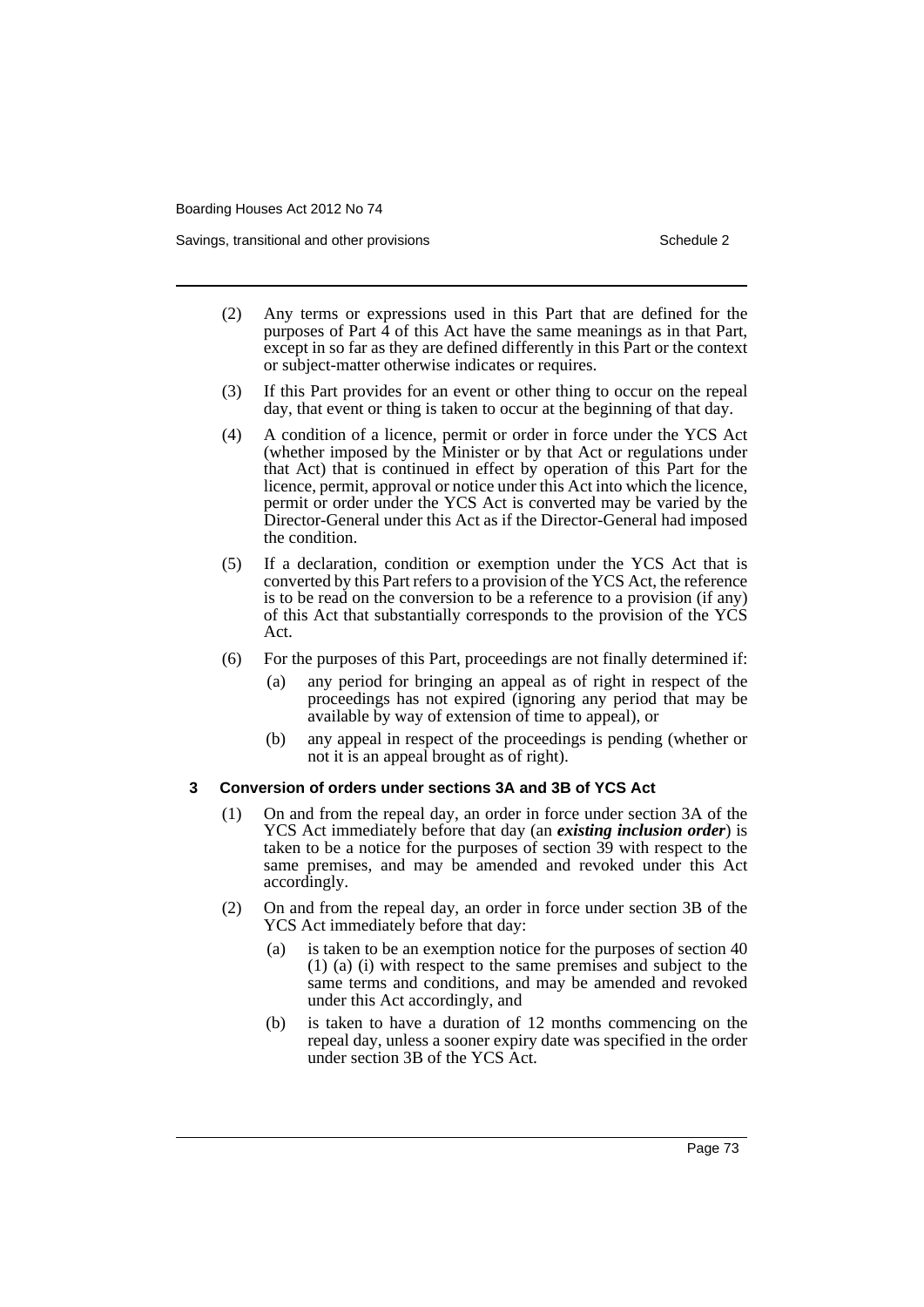Schedule 2 Savings, transitional and other provisions

(3) If an application to the Administrative Decisions Tribunal for the review of an existing inclusion order had been made (but not finally determined) before the repeal day, the application may be dealt with and determined as if the application for review had been made under section 87.

#### **4 Conversion of section 23 exemptions**

On and from the repeal day, an exemption in force under section 23 of the YCS Act immediately before that day:

- (a) is taken to be an exemption notice for the purposes of section 40 (1) (b) with the same kind of provisions and conditions, and may be amended and revoked under this Act accordingly, and
- (b) is taken to have a duration of 12 months commencing on the repeal day, unless a sooner expiry date was specified under section 23 of the YCS Act.

#### **5 Conversion of existing licences**

- (1) On and from the repeal day, a licence that was in force (including a suspended licence) under the YCS Act (an *existing licence*) immediately before that day with respect to a residential centre for handicapped persons is taken to be a boarding house licence (a *converted licence*) granted for the same premises, period (if any) and licensee, and may be varied, surrendered, suspended and cancelled under this Act accordingly.
- (2) If a suspended existing licence becomes a converted licence:
	- (a) the converted licence is taken to have been suspended under section 49 for the period of 60 days commencing on the repeal day or the remaining period of suspension (if any) of the existing licence (whichever is the shorter), and
	- (b) the Director-General is taken to have issued a notice of suspension under section 49 that cancels the licence at the end of that period, and
	- (c) if an application to the Administrative Decisions Tribunal for the review of the suspension of the existing licence had been made (but not finally determined) before the repeal day—the application may be dealt with and determined by the Tribunal as if the application for review had been made under section 87.
- (3) Without limiting section 43, the conditions of the converted licence are taken (until they are varied under this Act) to include the same conditions to which the existing licence was subject, except to the extent that any of those conditions are inconsistent with this Act, the regulations or conditions that are imposed by or under this Act.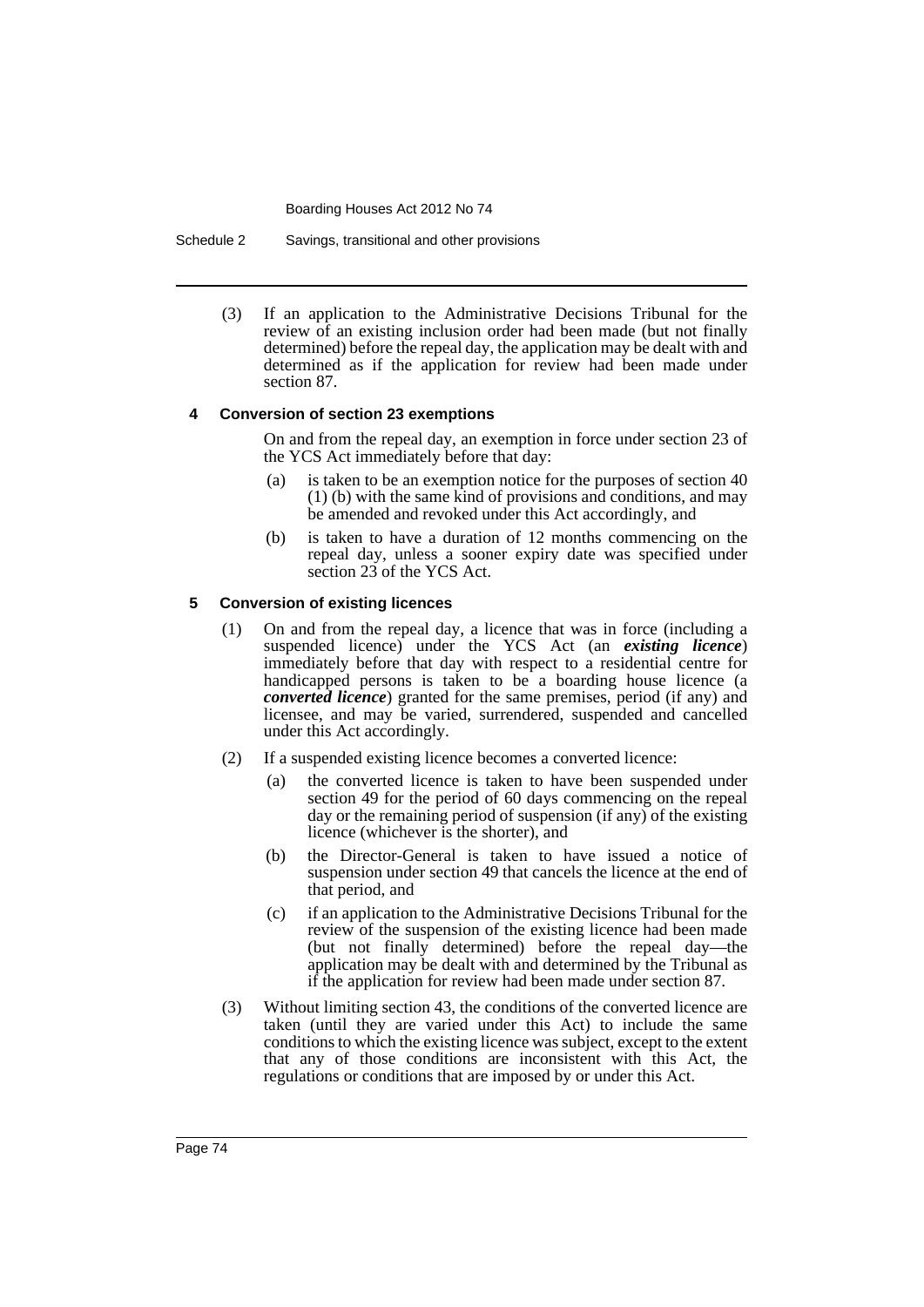- (4) The condition imposed by section 84 on boarding house licences in its application to a converted licence applies subject to the following additional requirements:
	- (a) the licensee is to provide the Director-General with a criminal record check in relation to the licensee within 6 months after the repeal day if the licensee had been a licensee under the YSC Act since before 1995,
	- (b) the licensee is also to ensure that a criminal record check is conducted for each person who is a staff member on the repeal day within 6 months after the repeal day.
- (5) For the purposes of deciding whether to suspend or cancel a converted licence, the Director-General may treat a contravention of the YCS Act, the regulations under that Act or a condition of the existing licence occurring before the repeal day as if it were a contravention of this Act, the regulations under this Act or a condition of the converted licence (as the case requires).

#### **6 Conversion of existing permits**

- (1) On and from the repeal day, a permit that was in force under the YCS Act immediately before that day with respect to a residential centre for handicapped persons (an *existing permit*) is taken to be an interim permit granted for the same premises, period and permit holder (a *converted permit*), and may be varied, surrendered and revoked under this Act accordingly.
- (2) Without limiting section 43, the conditions of the converted permit are taken (until they are varied under this Act) to include the same conditions to which the existing permit was subject, except to the extent that any of those conditions are inconsistent with this Act, the regulations or conditions that are imposed by or under this Act.
- (3) For the purposes of deciding whether to revoke a converted permit, the Director-General may treat a contravention of the YCS Act, the regulations under that Act or a condition of the existing permit occurring before the repeal day as if it were a contravention of this Act, the regulations under this Act or a condition of the converted permit (as the case requires).

#### **7 Proceedings with respect to cancelled former licences**

(1) If proceedings are commenced (but not finally determined) before the repeal day for the review of the revocation of a licence under the YCS Act (a *former licence*), the proceedings may be dealt with and determined as if the YCS Act and the regulations under that Act had not been repealed.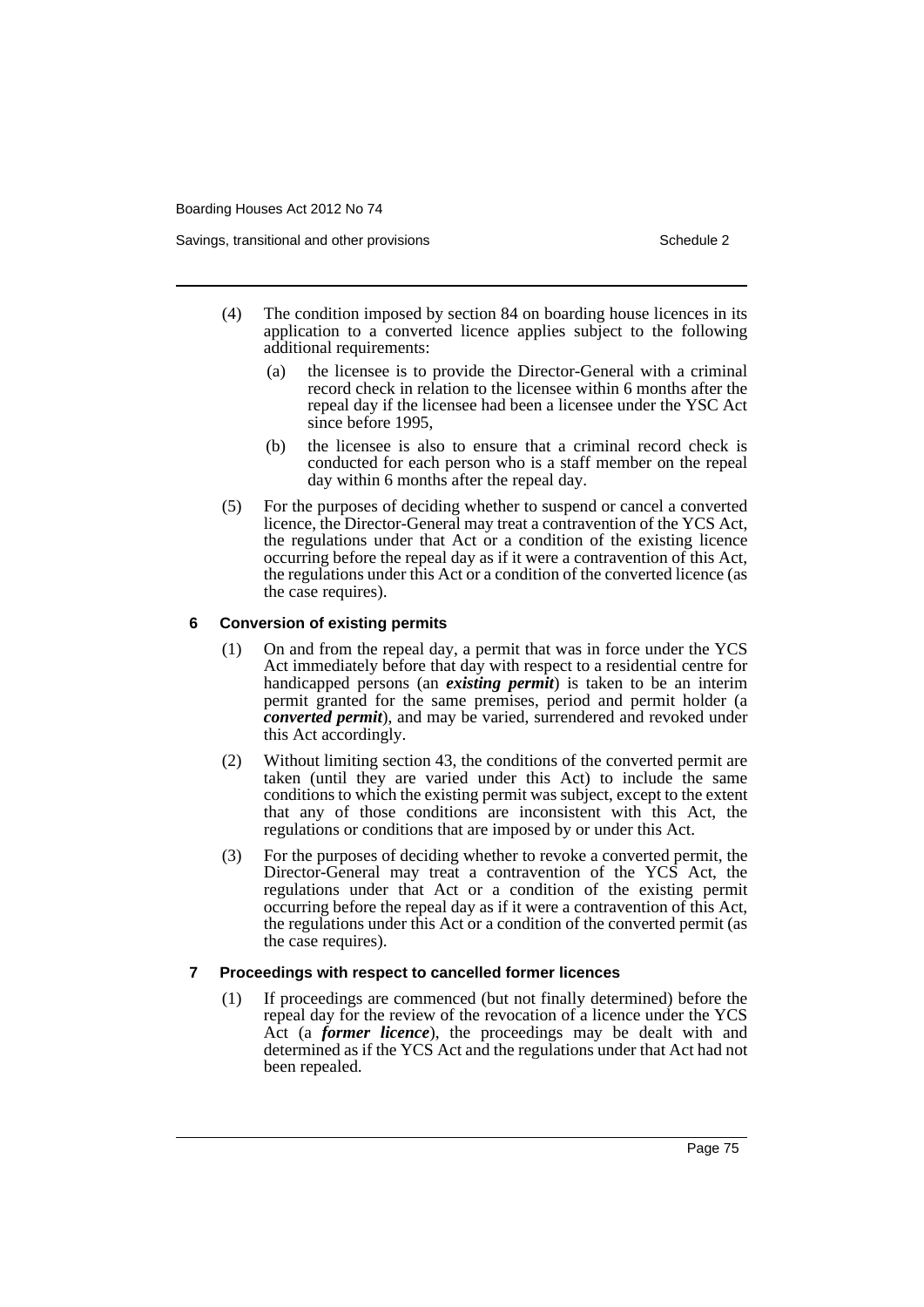Schedule 2 Savings, transitional and other provisions

- (2) If the determination of the Administrative Decisions Tribunal or court in any such proceedings (once they are finally determined) is that the former licence should not have been revoked, the Director-General is required to issue the former licensee with a boarding house licence with respect to the premises concerned.
- (3) Nothing in this clause prevents the Director-General from subsequently varying, suspending or cancelling a boarding house licence that the Director-General is required to issue under this clause.

#### **8 Approval of existing licensed managers**

- (1) This clause applies to the following persons (an *existing manager*):
	- (a) a person who was the licensed manager of licensed premises under the YCS Act immediately before the repeal day,
	- (b) a person who was authorised under section 20 of the YCS Act immediately before the repeal day to have the conduct of a residential centre for handicapped persons during the absence of the person authorised by a licence or permit under that Act to have that conduct.
- (2) On and from the repeal day, an existing manager is taken to have been granted a manager approval for the premises concerned, and the approval may be varied, suspended or revoked under this Act accordingly.
- (3) The approval is taken to have been granted for the period of 6 months commencing on the repeal day, unless sooner suspended or revoked.
- (4) Without limiting section 63, the conditions of the approval are taken (until they are varied under this Act) to include the same conditions to which the existing manager's authorisation under the YCS Act was subject, except to the extent that any of those conditions are inconsistent with this Act, the regulations or conditions that are imposed by or under this Act.

### **9 Allocation of proceedings in the Administrative Decisions Tribunal**

Any functions under the YCS Act to be exercised by the Administrative Decisions Tribunal (whether by reason of the operation of this Part or otherwise) on or after the repeal day continue to be allocated to the Community Services Division of the Tribunal under the *Administrative Decisions Tribunal Act 1997* despite the amendment made to Schedule 2 to that Act by this Act.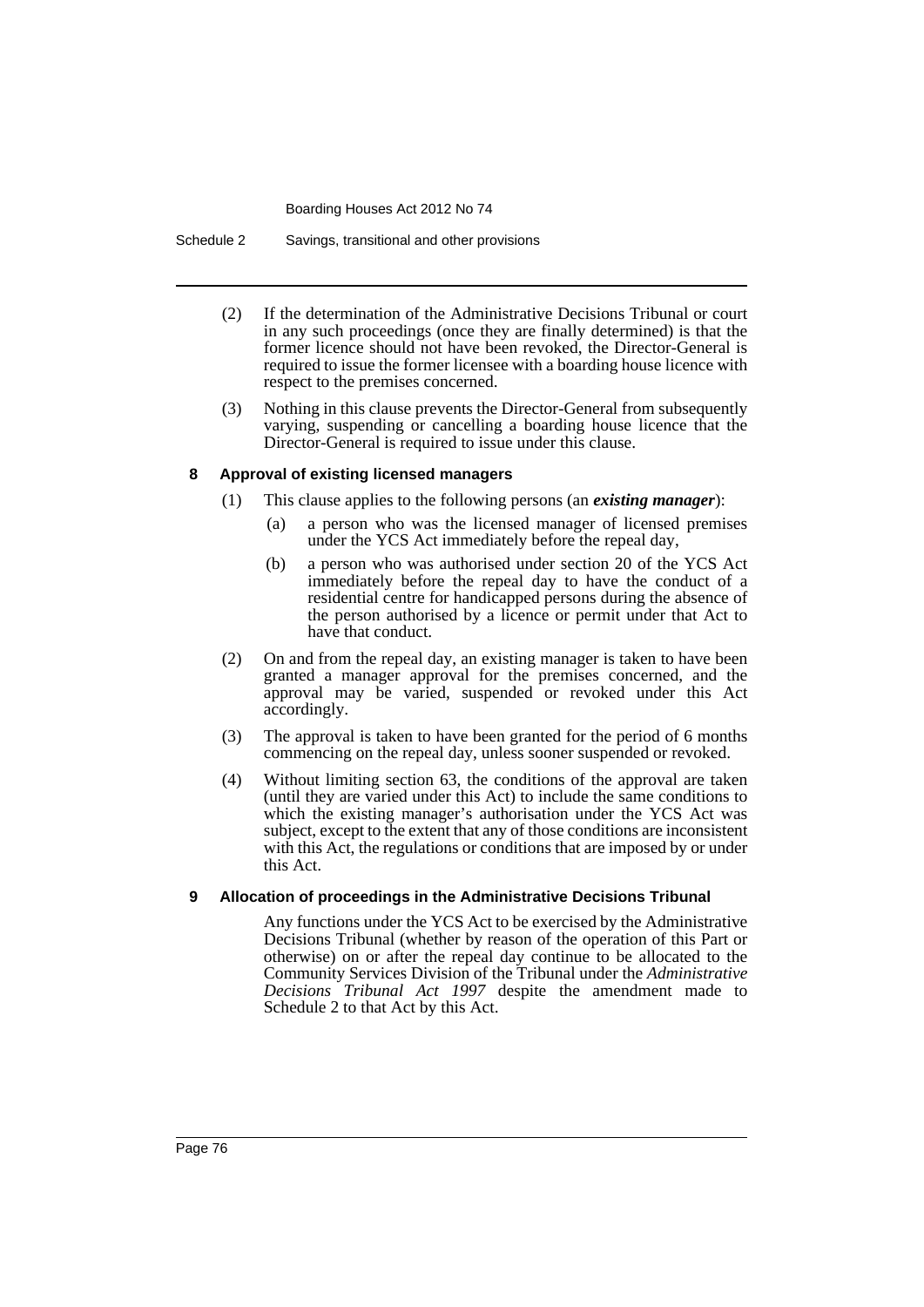Savings, transitional and other provisions Schedule 2 Schedule 2

#### **10 Effect of this Part on premises that are not assisted boarding houses**

Nothing in this Part operates to convert a licence, permit or other authorisation granted or issued under the YCS Act in respect of premises if those premises are not an assisted boarding house within the meaning of this Act.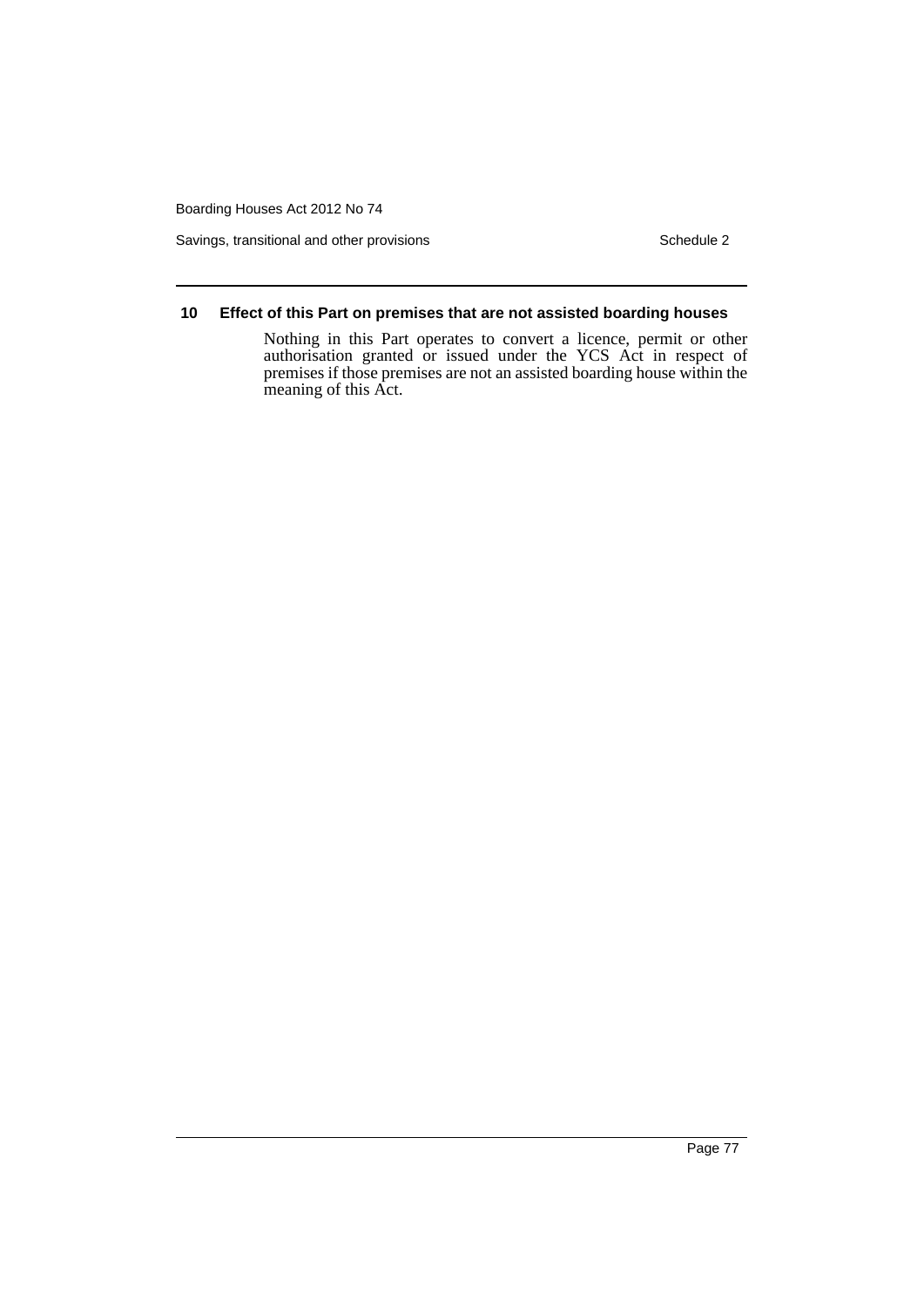## **Schedule 3 Amendment of legislation**

### **3.1 Administrative Decisions Tribunal Act 1997 No 76**

**[1] Schedule 2 Composition and functions of Divisions**

Insert in alphabetical order of Acts in clause 2 of Part 1: *Boarding Houses Act 2012*

**[2] Schedule 2, Part 1**

Omit "*Youth and Community Services Act 1973*" from clause 2.

### **3.2 Community Services (Complaints, Reviews and Monitoring) Act 1993 No 2**

### **[1] Section 4 Definitions**

Insert in alphabetical order in section 4 (1):

*assisted boarding house* has the same meaning as it has in the *Boarding Houses Act 2012*.

**[2] Section 4 (1), definition of "community welfare legislation"** Omit paragraph (h).

### **[3] Section 4 (1), definition of "community welfare legislation"**

Insert after paragraph (i):

and includes the provisions of the *Boarding Houses Act 2012* and the regulations under that Act that are administered by the Minister.

- **[4] Section 4 (1), definition of "residential centre for handicapped persons"** Omit the definition.
- **[5] Sections 4 (1) (definition of "service provider"), 8 (6) (definition of "visitable service") and 35 (1) (f)**

Omit "a residential centre for handicapped persons" wherever occurring.

Insert instead "an assisted boarding house".

### **[6] Section 35 (2)**

Insert in alphabetical order:

*assisted boarding house* includes premises that were a residential centre for handicapped persons (within the meaning of this Act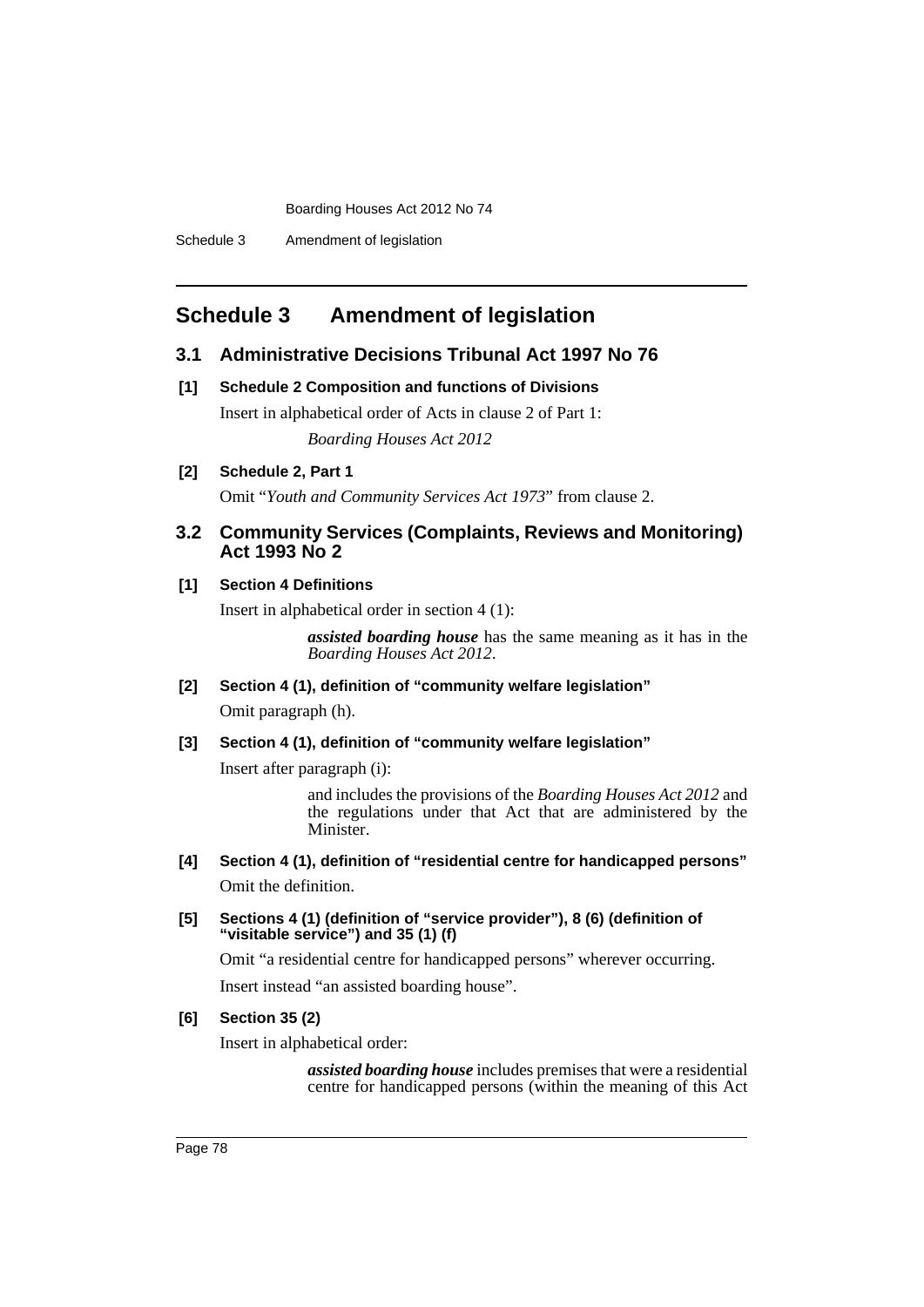Amendment of legislation **Schedule 3** Schedule 3

before it was amended by the *Boarding Houses Act 2012*) at the time of the death concerned.

### **3.3 Community Welfare Act 1987 No 52**

#### **Section 5 Delegation**

Insert after section 5 (3):

(4) However, a reference to community welfare legislation in this section does not include a reference to the *Boarding Houses Act 2012* even if it is wholly or partly administered by the Minister.

### **3.4 Coroners Act 2009 No 41**

#### **[1] Section 24 Jurisdiction concerning deaths of children and disabled persons**

Omit "a residential centre for disabled persons" from section 24 (1) (e).

Insert instead "an assisted boarding house".

### **[2] Section 24 (3)**

Insert in alphabetical order:

*assisted boarding house* has the same meaning as it has in the *Boarding Houses Act 2012*, and includes:

- (a) premises that would be an assisted boarding house within the meaning of that Act but for an exemption for the premises granted under section 40 of, or given by the regulations under, that Act, and
- (b) premises that were a residential centre for disabled persons (within the meaning of this section before it was amended by that Act) at the time of the death concerned.

# **[3] Section 24 (3), definition of "residential centre for disabled persons"**

Omit the definition.

### **3.5 Law Enforcement (Powers and Responsibilities) Act 2002 No 103**

#### **Schedule 2 Search warrants under other Acts**

Insert in alphabetical order of Acts:

*Boarding Houses Act 2012*, section 78